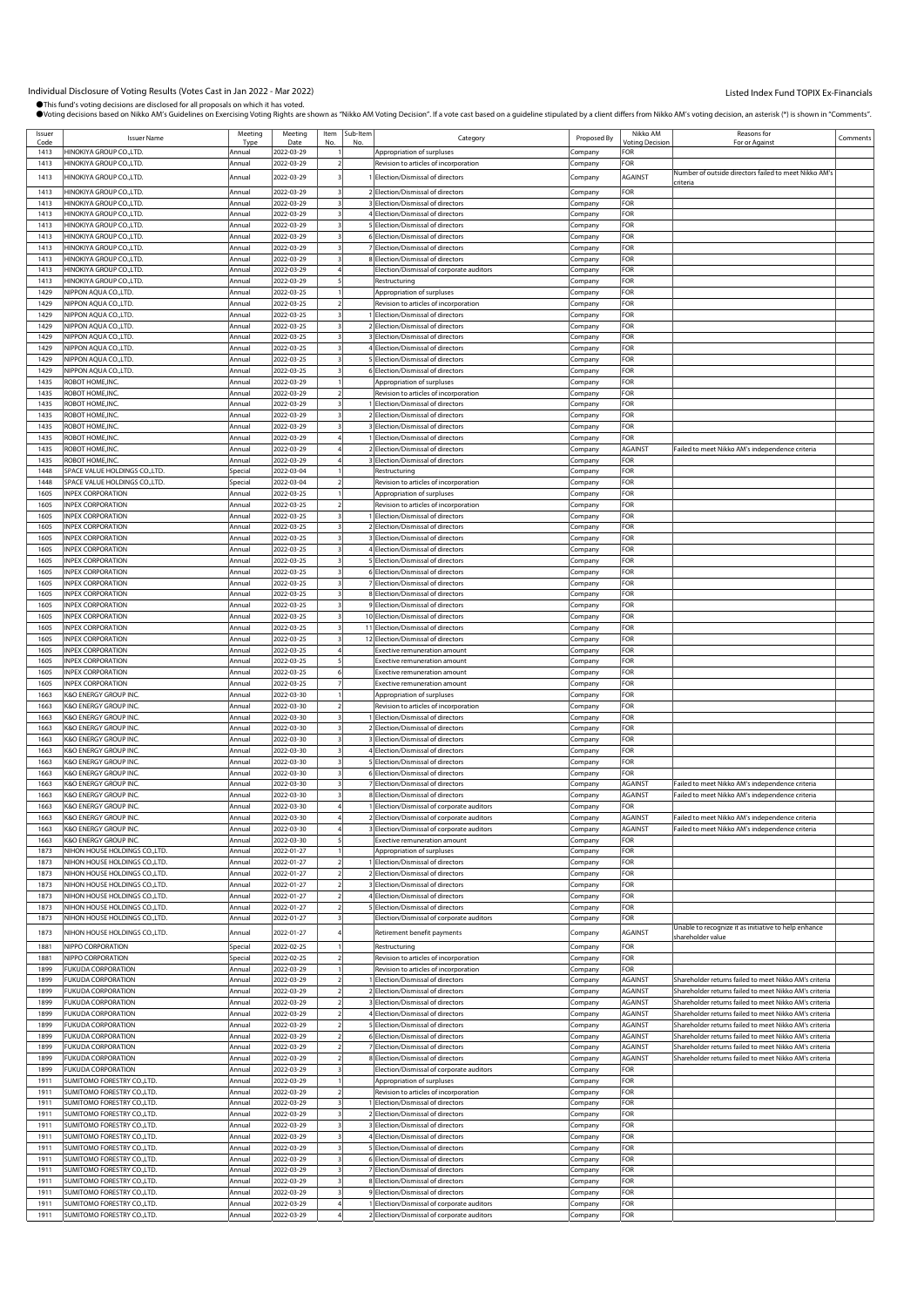| Issuer       | <b>Issuer Name</b>          | Meeting | Meeting    |                         | Item Sub-Item | Category                                                   | Proposed By        | Nikko AM               | Reasons for                                            | Comments |
|--------------|-----------------------------|---------|------------|-------------------------|---------------|------------------------------------------------------------|--------------------|------------------------|--------------------------------------------------------|----------|
| Code         | SUMITOMO FORESTRY CO., LTD. | Tvr     | Date       |                         |               |                                                            |                    | <b>Inting Decision</b> | For or Agains                                          |          |
| 1911         |                             | Annual  | 2022-03-29 |                         |               | <b>Exective remuneration amount</b>                        | Company            | FOR                    |                                                        |          |
| 1911         | SUMITOMO FORESTRY CO.,LTD.  | Annual  | 2022-03-29 |                         |               | <b>Exective remuneration amount</b>                        | Company            | FOR                    |                                                        |          |
| 1911         | SUMITOMO FORESTRY CO., LTD. | Annual  | 2022-03-29 |                         |               | Exective remuneration amount                               | Company            | FOR                    |                                                        |          |
| 2009         | THE TORIGOE CO., LTD.       | Annual  | 2022-03-30 |                         |               | Appropriation of surpluses                                 | :ompany            | FOR                    |                                                        |          |
| 2009         | THE TORIGOE CO., LTD.       | Annual  | 2022-03-30 |                         |               | Revision to articles of incorporation                      | Company            | FOR                    |                                                        |          |
| 2009         | THE TORIGOE CO.,LTD.        | Annual  | 2022-03-30 |                         |               | 1 Election/Dismissal of directors                          | Company            | <b>AGAINST</b>         | Performance failed to meet Nikko AM's criteria         |          |
| 2009         | THE TORIGOE CO., LTD.       | Annual  | 2022-03-30 |                         |               | 2 Election/Dismissal of directors                          | Company            | AGAINST                | Performance failed to meet Nikko AM's criteria         |          |
| 2009         | THE TORIGOE CO.,LTD.        | Annual  | 2022-03-30 |                         |               | 3 Election/Dismissal of directors                          | Company            | AGAINST                | Performance failed to meet Nikko AM's criteria         |          |
| 2009         | THE TORIGOE CO., LTD.       | Annual  | 2022-03-30 |                         |               | 4 Election/Dismissal of directors                          | :ompany            | FOR                    |                                                        |          |
| 2009         | THE TORIGOE CO., LTD.       | Annual  | 2022-03-30 |                         |               | 5 Election/Dismissal of directors                          | Company            | <b>FOR</b>             |                                                        |          |
| 2009         | THE TORIGOE CO., LTD.       | Annual  | 2022-03-30 |                         |               | Election/Dismissal of corporate auditors                   | Company            | FOR                    |                                                        |          |
| 2009         | THE TORIGOE CO., LTD.       | Annual  | 2022-03-30 |                         |               | <b>Exective remuneration amount</b>                        | Company            | FOR                    |                                                        |          |
| 2124         | JAC RECRUITMENT CO.,LTD.    | Annual  | 2022-03-24 |                         |               | Appropriation of surpluses                                 | Company            | FOR                    |                                                        |          |
| 2124         | JAC RECRUITMENT CO., LTD.   | Annual  | 2022-03-24 |                         |               | Revision to articles of incorporation                      | :ompany            | FOR                    |                                                        |          |
| 2124         | JAC RECRUITMENT CO., LTD.   | Annual  | 2022-03-24 |                         |               | 1 Election/Dismissal of directors                          | Company            | FOR                    |                                                        |          |
| 2124         | JAC RECRUITMENT CO., LTD.   | Annual  | 2022-03-24 |                         |               | 2 Election/Dismissal of directors                          | Company            | FOR                    |                                                        |          |
| 2124         | JAC RECRUITMENT CO., LTD.   | Annual  | 2022-03-24 |                         |               | 3 Election/Dismissal of directors                          | Company            | FOR                    |                                                        |          |
| 2124         | JAC RECRUITMENT CO.,LTD.    | Annual  | 2022-03-24 |                         |               | 4 Election/Dismissal of directors                          | Company            | FOR                    |                                                        |          |
| 2124         | JAC RECRUITMENT CO., LTD.   | Annual  | 2022-03-24 |                         |               | 5 Election/Dismissal of directors                          | :ompany            | FOR                    |                                                        |          |
| 2124         | JAC RECRUITMENT CO., LTD.   | Annual  | 2022-03-24 |                         |               | 6 Election/Dismissal of directors                          | Company            | FOR                    |                                                        |          |
| 2124         | JAC RECRUITMENT CO., LTD.   | Annual  | 2022-03-24 |                         |               | 7 Election/Dismissal of directors                          | Company            | FOR                    |                                                        |          |
| 2124         | JAC RECRUITMENT CO., LTD.   | Annual  | 2022-03-24 |                         |               | 8 Election/Dismissal of directors                          |                    | FOR                    |                                                        |          |
|              |                             |         |            |                         |               |                                                            | Company            |                        |                                                        |          |
| 2124         | JAC RECRUITMENT CO., LTD.   | Annual  | 2022-03-24 |                         |               | 9 Election/Dismissal of directors                          | Company            | FOR                    |                                                        |          |
| 2124         | JAC RECRUITMENT CO., LTD.   | Annual  | 2022-03-24 |                         |               | 1 Election/Dismissal of directors                          | :ompany            | FOR                    |                                                        |          |
| 2124         | JAC RECRUITMENT CO., LTD.   | Annual  | 2022-03-24 |                         |               | 2 Election/Dismissal of directors                          | Company            | FOR                    |                                                        |          |
| 2124         | JAC RECRUITMENT CO., LTD.   | Annual  | 2022-03-24 |                         |               | 3 Election/Dismissal of directors                          | Company            | FOR                    |                                                        |          |
| 2124         | JAC RECRUITMENT CO., LTD.   | Annual  | 2022-03-24 |                         |               | <b>Exective remuneration amount</b>                        | Company            | FOR                    |                                                        |          |
| 2124         | JAC RECRUITMENT CO., LTD    | Annual  | 2022-03-24 |                         |               | Exective remuneration amount                               | Company            | FOR                    |                                                        |          |
| 2124         | JAC RECRUITMENT CO., LTD.   | Annual  | 2022-03-24 |                         |               | Exective remuneration amount                               | .<br>ompany        | FOR                    |                                                        |          |
| 2124         | JAC RECRUITMENT CO., LTD.   | Annual  | 2022-03-24 |                         |               | Election/Dismissal of directors                            | Company            | FOR                    |                                                        |          |
| 2169         | CDS CO., LTD.               | Annual  | 2022-03-25 |                         |               | Appropriation of surpluses                                 | Company            | FOR                    |                                                        |          |
| 2169         | CDS CO.,LTD.                | Annual  | 2022-03-25 |                         |               | Revision to articles of incorporation                      | Company            | FOR                    |                                                        |          |
| 2170         | LINK AND MOTIVATION INC.    | Annual  | 2022-03-30 |                         |               | Revision to articles of incorporation                      | Company            | FOR                    |                                                        |          |
| 2170         | LINK AND MOTIVATION INC.    | Annual  | 2022-03-30 |                         |               | 1 Election/Dismissal of directors                          | :ompany            | FOR                    |                                                        |          |
| 2170         | LINK AND MOTIVATION INC.    | Annual  | 2022-03-30 |                         |               | 2 Election/Dismissal of directors                          | Company            | FOR                    |                                                        |          |
| 2170         | LINK AND MOTIVATION INC.    | Annual  | 2022-03-30 |                         |               | 3 Election/Dismissal of directors                          | Company            | FOR                    |                                                        |          |
| 2170         | LINK AND MOTIVATION INC.    | Annual  | 2022-03-30 | 2                       |               | 4 Election/Dismissal of directors                          | Company            | FOR                    |                                                        |          |
| 2170         | LINK AND MOTIVATION INC     | Annual  | 2022-03-30 |                         |               | 5 Election/Dismissal of directors                          | Company            | FOR                    |                                                        |          |
| 2170         | LINK AND MOTIVATION INC.    | Annual  | 2022-03-30 |                         |               | Election/Dismissal of corporate auditors                   | .<br>ompany        | FOR                    |                                                        |          |
| 2193         | COOKPAD INC.                | Annual  | 2022-03-25 |                         |               | Revision to articles of incorporation                      | Company            | FOR                    |                                                        |          |
| 2193         | COOKPAD INC                 | Annual  | 2022-03-25 |                         |               | 1 Election/Dismissal of directors                          |                    | <b>AGAINST</b>         | Performance failed to meet Nikko AM's criteria         |          |
| 2193         | COOKPAD INC                 | Annual  | 2022-03-25 | $\overline{2}$          |               | 2 Election/Dismissal of directors                          | Company            | AGAINST                | Performance failed to meet Nikko AM's criteria         |          |
| 2193         | COOKPAD INC                 |         |            |                         |               | 3 Election/Dismissal of directors                          | Company            | AGAINST                |                                                        |          |
|              |                             | Annual  | 2022-03-25 |                         |               |                                                            | Company            |                        | Performance failed to meet Nikko AM's criteria         |          |
| 2193         | COOKPAD INC                 | Annual  | 2022-03-25 |                         |               | 4 Election/Dismissal of directors                          | Company            | <b>AGAINST</b>         | Performance failed to meet Nikko AM's criteria         |          |
| 2193         | COOKPAD INC.                | Annual  | 2022-03-25 |                         |               | 5 Election/Dismissal of directors                          | Company            | <b>FOR</b>             |                                                        |          |
| 2193         | COOKPAD INC.                | Annual  | 2022-03-25 |                         |               | 6 Election/Dismissal of directors                          | Company            | FOR                    |                                                        |          |
| 2193         | COOKPAD INC.                | Annual  | 2022-03-25 |                         |               | <b>Exective remuneration amount</b>                        | Company            | <b>FOR</b>             |                                                        |          |
| 2193         | COOKPAD INC.                | Annual  | 2022-03-25 |                         |               | Introduction/Renewal/Abolishment of anti-takeover measures | Company            | AGAINST                | Unable to recognize it as initiative to help enhance   |          |
| 2198         | IKK HOLDINGS INC.           | Annual  | 2022-01-25 |                         |               | Revision to articles of incorporation                      | Company            | FOR                    | shareholder value                                      |          |
| 2198         | IKK HOLDINGS INC.           | Annual  | 2022-01-25 |                         |               | 1 Election/Dismissal of directors                          |                    | FOR                    |                                                        |          |
|              |                             |         |            |                         |               |                                                            | Company            |                        |                                                        |          |
| 2198         | IKK HOLDINGS INC.           | Annual  | 2022-01-25 |                         |               | 2 Election/Dismissal of directors                          | Company            | FOR                    |                                                        |          |
| 2198         | IKK HOLDINGS INC.           | Annual  | 2022-01-25 |                         |               | 3 Election/Dismissal of directors                          | Company            | FOR                    |                                                        |          |
| 2198         | IKK HOLDINGS INC.           | Annual  | 2022-01-25 |                         |               | 4 Election/Dismissal of directors                          | Company            | FOR                    |                                                        |          |
| 2198         | IKK HOLDINGS INC.           | Annual  | 2022-01-25 |                         |               | 5 Election/Dismissal of directors                          | Company            | FOR                    |                                                        |          |
| 2198         | IKK HOLDINGS INC.           | Annual  | 2022-01-25 |                         |               | 6 Election/Dismissal of directors                          | Company            | FOR                    |                                                        |          |
| 2198         | <b>IKK HOLDINGS INC.</b>    | Annual  | 2022-01-25 |                         |               | 7 Election/Dismissal of directors                          | Company            | FOR                    |                                                        |          |
| 2198         | IKK HOLDINGS INC.           | Annual  | 2022-01-25 |                         |               | 1 Election/Dismissal of directors                          | .cmpany            | FOR                    |                                                        |          |
| 2198         | <b>IKK HOLDINGS INC.</b>    | Annual  | 2022-01-25 |                         |               | 2 Election/Dismissal of directors                          | Company            | FOR                    |                                                        |          |
| 2198         | <b>IKK HOLDINGS INC.</b>    | Annual  | 2022-01-25 | 3                       |               | 3 Election/Dismissal of directors                          | Company            | FOR                    |                                                        |          |
| 2198         | IKK HOLDINGS INC.           | Annual  | 2022-01-25 |                         |               | 4 Election/Dismissal of directors                          | Company            | FOR                    |                                                        |          |
| 2198         | IKK HOLDINGS INC.           | Annual  | 2022-01-25 | 3                       |               | 5 Election/Dismissal of directors                          | Company            | FOR                    |                                                        |          |
| 2206         | EZAKI GLICO CO.,LTD.        | Annual  | 2022-03-24 |                         |               | Revision to articles of incorporation                      | Company            | FOR                    |                                                        |          |
| 2206         | EZAKI GLICO CO.,LTD.        | Annual  | 2022-03-24 |                         |               | 1 Election/Dismissal of directors                          | Company            | FOR                    |                                                        |          |
| 2206         | EZAKI GLICO CO.,LTD.        | Annual  | 2022-03-24 | $\overline{2}$          |               | 2 Election/Dismissal of directors                          | Company            | FOR                    |                                                        |          |
| 2206         | EZAKI GLICO CO.,LTD.        | Annual  | 2022-03-24 | $\overline{2}$          |               | 3 Election/Dismissal of directors                          | Company            | FOR                    |                                                        |          |
| 2206         | EZAKI GLICO CO.,LTD.        | Annual  | 2022-03-24 | $\overline{2}$          |               | 4 Election/Dismissal of directors                          | Company            | FOR                    |                                                        |          |
| 2206         | EZAKI GLICO CO.,LTD.        | Annual  | 2022-03-24 |                         |               | 5 Election/Dismissal of directors                          | Company            | FOR                    |                                                        |          |
| 2206         | EZAKI GLICO CO., LTD.       | Annual  | 2022-03-24 |                         |               | 6 Election/Dismissal of directors                          | Company            | FOR                    |                                                        |          |
| 2206         | EZAKI GLICO CO., LTD.       | Annual  | 2022-03-24 |                         |               | 7 Election/Dismissal of directors                          | Company            | FOR                    |                                                        |          |
| 2206         | EZAKI GLICO CO.,LTD.        | Annual  | 2022-03-24 | $\overline{2}$          |               | 8 Election/Dismissal of directors                          |                    | <b>AGAINST</b>         | Failed to meet Nikko AM's independence criteria        |          |
| 2206         | EZAKI GLICO CO.,LTD.        | Annual  | 2022-03-24 | 3                       |               | Election/Dismissal of corporate auditors                   | Company<br>Company | FOR                    |                                                        |          |
|              |                             |         |            |                         |               |                                                            |                    |                        |                                                        |          |
| 2211<br>2211 | FUJIYA CO.,LTD.             | Annual  | 2022-03-24 |                         |               | Appropriation of surpluses                                 | Company            | <b>AGAINST</b><br>FOR  | Shareholder returns failed to meet Nikko AM's criteria |          |
|              | FUJIYA CO., LTD.            | Annual  | 2022-03-24 |                         |               | Revision to articles of incorporation                      | Company            |                        |                                                        |          |
| 2211         | FUJIYA CO.,LTD.             | Annual  | 2022-03-24 | 3                       |               | 1 Election/Dismissal of directors                          | Company            | FOR                    |                                                        |          |
| 2211         | FUJIYA CO.,LTD.             | Annual  | 2022-03-24 | 3                       |               | 2 Election/Dismissal of directors                          | Company            | FOR                    |                                                        |          |
| 2212         | YAMAZAKI BAKING CO.,LTD.    | Annual  | 2022-03-30 |                         |               | Appropriation of surpluses                                 | Company            | FOR                    |                                                        |          |
| 2212         | YAMAZAKI BAKING CO.,LTD.    | Annual  | 2022-03-30 |                         |               | Revision to articles of incorporation                      | Company            | FOR                    |                                                        |          |
| 2212         | YAMAZAKI BAKING CO.,LTD.    | Annual  | 2022-03-30 |                         |               | 1 Election/Dismissal of directors                          | Company            | <b>AGAINST</b>         | Performance failed to meet Nikko AM's criteria         |          |
| 2212         | YAMAZAKI BAKING CO.,LTD.    | Annual  | 2022-03-30 | $\overline{\mathbf{3}}$ |               | 2 Election/Dismissal of directors                          | Company            | <b>AGAINST</b>         | Performance failed to meet Nikko AM's criteria         |          |
| 2212         | YAMAZAKI BAKING CO.,LTD.    | Annual  | 2022-03-30 | 3                       |               | 3 Election/Dismissal of directors                          | Company            | AGAINST                | Performance failed to meet Nikko AM's criteria         |          |
| 2212         | YAMAZAKI BAKING CO.,LTD.    | Annual  | 2022-03-30 | $\overline{\mathbf{3}}$ |               | 4 Election/Dismissal of directors                          | Company            | <b>AGAINST</b>         | Performance failed to meet Nikko AM's criteria         |          |
|              |                             | Annual  | 2022-03-30 |                         |               | 5 Election/Dismissal of directors                          | Company            | AGAINST                | Performance failed to meet Nikko AM's criteria         |          |
| 2212         | YAMAZAKI BAKING CO.,LTD.    |         |            |                         |               | 6 Election/Dismissal of directors                          | Company            | <b>AGAINST</b>         | Performance failed to meet Nikko AM's criteria         |          |
| 2212         | YAMAZAKI BAKING CO.,LTD.    | Annual  | 2022-03-30 |                         |               |                                                            |                    |                        |                                                        |          |
| 2212         | YAMAZAKI BAKING CO.,LTD.    | Annual  | 2022-03-30 | $\overline{\mathbf{3}}$ |               | 7 Election/Dismissal of directors                          | Company            | AGAINST                | Performance failed to meet Nikko AM's criteria         |          |
| 2212         | YAMAZAKI BAKING CO.,LTD.    | Annual  | 2022-03-30 | 3                       |               | 8 Election/Dismissal of directors                          | Company            | AGAINST                | Performance failed to meet Nikko AM's criteria         |          |
| 2212         | YAMAZAKI BAKING CO.,LTD.    | Annual  | 2022-03-30 | $\overline{\mathbf{3}}$ |               | 9 Election/Dismissal of directors                          | Company            | <b>AGAINST</b>         | Performance failed to meet Nikko AM's criteria         |          |
|              |                             |         |            |                         |               |                                                            |                    |                        | Performance failed to meet Nikko AM's criteria; Failed |          |
| 2212         | YAMAZAKI BAKING CO.,LTD.    | Annual  | 2022-03-30 |                         |               | 10 Election/Dismissal of directors                         | Company            | AGAINST                | o meet Nikko AM's independence criteria                |          |
| 2212         | YAMAZAKI BAKING CO.,LTD.    | Annual  | 2022-03-30 | 3                       |               | 11 Election/Dismissal of directors                         | Company            | <b>AGAINST</b>         | Performance failed to meet Nikko AM's criteria         |          |
| 2212         | YAMAZAKI BAKING CO.,LTD.    | Annual  | 2022-03-30 |                         |               | 1 Election/Dismissal of directors                          | Company            | FOR                    |                                                        |          |
| 2212         | YAMAZAKI BAKING CO.,LTD.    | Annual  | 2022-03-30 |                         |               | 2 Election/Dismissal of directors                          | Company            | FOR                    |                                                        |          |
| 2212         | YAMAZAKI BAKING CO.,LTD.    | Annual  | 2022-03-30 |                         |               | 3 Election/Dismissal of directors                          | Company            | <b>FOR</b>             |                                                        |          |
| 2212         | YAMAZAKI BAKING CO.,LTD.    | Annual  | 2022-03-30 |                         |               | 4 Election/Dismissal of directors                          | Company            | FOR                    |                                                        |          |
| 2212         | YAMAZAKI BAKING CO.,LTD.    | Annual  | 2022-03-30 | 5                       |               | <b>Exective remuneration amount</b>                        | Company            | FOR                    |                                                        |          |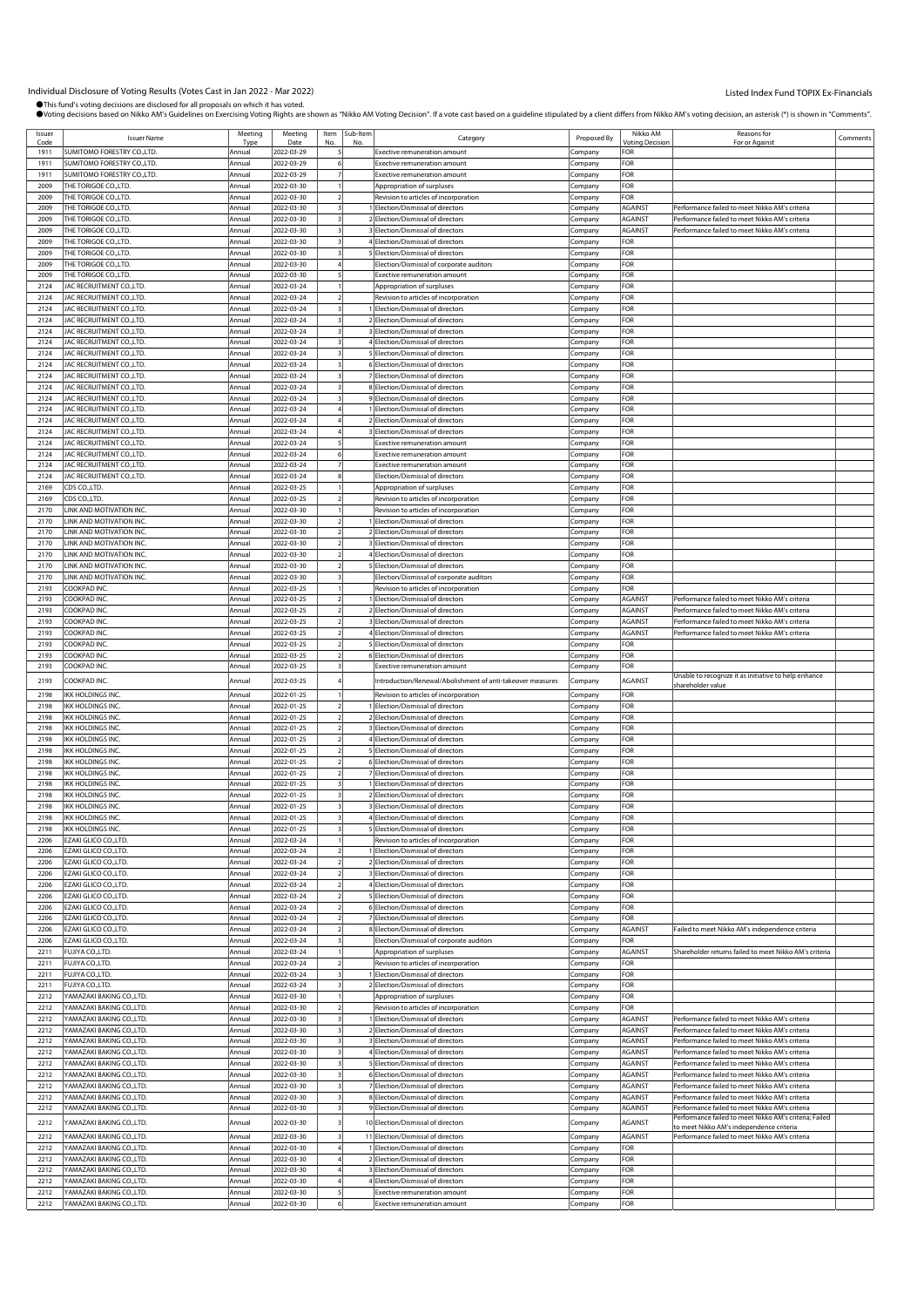| Issuer<br>Code | <b>Issuer Name</b>                                   | Meeting<br>Tvn     | Meeting<br>Date          | Item           | Sub-Item<br>No | Category                                                                   | Proposed By        | Nikko AM<br><b>Inting Decision</b> | <b>Reasons for</b><br>For or Against                                                  | Comments |
|----------------|------------------------------------------------------|--------------------|--------------------------|----------------|----------------|----------------------------------------------------------------------------|--------------------|------------------------------------|---------------------------------------------------------------------------------------|----------|
| 2212           | YAMAZAKI BAKING CO.,LTD.                             | Annual             | 2022-03-30               |                |                | Retirement benefit payments                                                | Company            | <b>AGAINST</b>                     | Jnable to recognize it as initiative to help enhance                                  |          |
|                |                                                      |                    |                          |                |                |                                                                            |                    |                                    | shareholder value                                                                     |          |
| 2266<br>2266   | ROKKO BUTTER CO.,LTD.<br>ROKKO BUTTER CO., LTD.      | Annual<br>Annual   | 2022-03-29<br>2022-03-29 |                |                | Appropriation of surpluses<br><b>Exective remuneration amount</b>          | Company            | FOR<br>FOR                         |                                                                                       |          |
| 2301           | GAKUJO CO.,LTD.                                      | Annual             | 2022-01-28               |                |                | Appropriation of surpluses                                                 | Company<br>Company | FOR                                |                                                                                       |          |
| 2301           | GAKUJO CO.,LTD.                                      | Annual             | 2022-01-28               |                |                | Revision to articles of incorporation                                      | Company            | FOR                                |                                                                                       |          |
| 2301           | GAKUJO CO.,LTD.                                      | Annual             | 2022-01-28               |                |                | Election/Dismissal of directors                                            | Company            | For                                |                                                                                       |          |
| 2301           | GAKUJO CO.,LTD.                                      | Annual             | 2022-01-28               |                |                | Election/Dismissal of corporate auditors                                   | Company            | FOR                                |                                                                                       |          |
| 2311           | EPCO CO., LTD.                                       | Annual             | 2022-03-25               |                |                | Appropriation of surpluses                                                 | Company            | FOR                                |                                                                                       |          |
| 2311           | EPCO CO.,LTD.                                        | Annual             | 2022-03-25               |                |                | Revision to articles of incorporation                                      | company.           | <b>OR</b>                          |                                                                                       |          |
| 2311           | EPCO CO., LTD.                                       | Annual             | 2022-03-25               |                |                | I Election/Dismissal of directors                                          | Company            | FOR                                |                                                                                       |          |
| 2311           | EPCO CO.,LTD.                                        | Annual             | 2022-03-25               |                |                | 2 Election/Dismissal of directors                                          | Company            | FOR                                |                                                                                       |          |
| 2311<br>2311   | EPCO CO., LTD.<br>EPCO CO., LTD.                     | Annual<br>Annual   | 2022-03-25<br>2022-03-25 |                |                | 3 Election/Dismissal of directors<br>4 Election/Dismissal of directors     | Company            | FOR<br>FOR                         |                                                                                       |          |
| 2311           | EPCO CO.,LTD.                                        | Annual             | 2022-03-25               |                |                | 1 Election/Dismissal of directors                                          | .cmpany<br>Company | FOR                                |                                                                                       |          |
| 2311           | EPCO CO.,LTD.                                        | Annual             | 2022-03-25               |                |                | 2 Election/Dismissal of directors                                          | Company            | FOR                                |                                                                                       |          |
| 2311           | EPCO CO.,LTD.                                        | Annual             | 2022-03-25               |                |                | 3 Election/Dismissal of directors                                          | Company            | FOR                                |                                                                                       |          |
| 2311           | EPCO CO.,LTD.                                        | Annual             | 2022-03-25               |                |                | <b>Exective remuneration amount</b>                                        | Company            | FOR                                |                                                                                       |          |
| 2384           | SBS HOLDINGS, INC.                                   | Annual             | 2022-03-25               |                |                | Revision to articles of incorporation                                      | Company            | FOR                                |                                                                                       |          |
| 2384           | SBS HOLDINGS, INC                                    | Annual             | 2022-03-25               |                |                | Election/Dismissal of directors                                            | ompany.            | FOR                                |                                                                                       |          |
| 2384           | SBS HOLDINGS, INC                                    | Annual             | 2022-03-25               |                |                | 2 Election/Dismissal of directors                                          | Company            | FOR                                |                                                                                       |          |
| 2384           | SBS HOLDINGS, INC.                                   | Annual             | 2022-03-25               |                |                | 3 Election/Dismissal of directors                                          | Company            | FOR                                |                                                                                       |          |
| 2384<br>2384   | SBS HOLDINGS, INC.<br>SBS HOLDINGS, INC              | Annual<br>Annual   | 2022-03-25<br>2022-03-25 |                |                | 4 Election/Dismissal of directors<br>5 Election/Dismissal of directors     | Company            | FOR<br>FOR                         |                                                                                       |          |
| 2384           | SBS HOLDINGS, INC.                                   | Annual             | 2022-03-25               |                |                | 6 Election/Dismissal of directors                                          | Company<br>:ompany | <b>OR</b>                          |                                                                                       |          |
| 2384           | SBS HOLDINGS, INC                                    | Annual             | 2022-03-25               | $\overline{2}$ |                | 7 Election/Dismissal of directors                                          | Company            | FOR                                |                                                                                       |          |
| 2384           | SBS HOLDINGS, INC.                                   | Annual             | 2022-03-25               |                |                | 8 Election/Dismissal of directors                                          | Company            | FOR                                |                                                                                       |          |
| 2384           | SBS HOLDINGS, INC.                                   | Annual             | 2022-03-25               |                |                | 9 Election/Dismissal of directors                                          | Company            | FOR                                |                                                                                       |          |
| 2384           | SBS HOLDINGS, INC                                    | Annual             | 2022-03-25               |                |                | 10 Election/Dismissal of directors                                         | Company            | FOR                                |                                                                                       |          |
| 2384           | SBS HOLDINGS, INC.                                   | Annual             | 2022-03-25               |                |                | Election/Dismissal of directors                                            | Company            | FOR                                |                                                                                       |          |
| 2384           | SBS HOLDINGS, INC.                                   | Annual             | 2022-03-25               |                |                | Election/Dismissal of directors                                            | .cmpany            | FOR                                |                                                                                       |          |
| 2389           | DIGITAL HOLDINGS, INC.                               | Annual             | 2022-03-25               |                |                | Revision to articles of incorporation                                      | Company            | FOR                                |                                                                                       |          |
| 2389<br>2389   | DIGITAL HOLDINGS, INC.<br>DIGITAL HOLDINGS, INC.     | Annual<br>Annual   | 2022-03-25               |                |                | Election/Dismissal of directors<br>2 Election/Dismissal of directors       | ompany:            | FOR<br>FOR                         |                                                                                       |          |
| 2389           | DIGITAL HOLDINGS, INC.                               | Annual             | 2022-03-25<br>2022-03-25 |                |                | 3 Election/Dismissal of directors                                          | Company<br>company | FOR                                |                                                                                       |          |
| 2389           | DIGITAL HOLDINGS, INC.                               | Annual             | 2022-03-25               |                |                | 4 Election/Dismissal of directors                                          | Company            | FOR                                |                                                                                       |          |
| 2389           | DIGITAL HOLDINGS, INC.                               | Annual             | 2022-03-25               |                |                | 5 Election/Dismissal of directors                                          | Company            | For                                |                                                                                       |          |
| 2389           | DIGITAL HOLDINGS, INC.                               | Annual             | 2022-03-25               |                |                | 6 Election/Dismissal of directors                                          | Company            | FOR                                |                                                                                       |          |
| 2389           | DIGITAL HOLDINGS, INC.                               | Annual             | 2022-03-25               |                |                | 7 Election/Dismissal of directors                                          | Company            | FOR                                |                                                                                       |          |
| 2389           | DIGITAL HOLDINGS, INC.                               | Annual             | 2022-03-25               |                |                | Election/Dismissal of directors                                            | company            | FOR                                |                                                                                       |          |
| 2389           | DIGITAL HOLDINGS, INC.                               | Annual             | 2022-03-25               |                |                | 2 Election/Dismissal of directors                                          | .ompany            | FOR                                |                                                                                       |          |
| 2389           | DIGITAL HOLDINGS, INC.                               | Annual             | 2022-03-25               |                |                | 3 Election/Dismissal of directors                                          | Company            | FOR                                |                                                                                       |          |
| 2389<br>2412   | DIGITAL HOLDINGS, INC.                               | Annual             | 2022-03-25               |                |                | 4 Election/Dismissal of directors                                          | Company            | FOR<br>FOR                         |                                                                                       |          |
| 2412           | BENEFIT ONE INC.<br>BENEFIT ONE INC.                 | Special<br>Special | 2022-03-29<br>2022-03-29 |                |                | Restructuring<br>Revision to articles of incorporation                     | Company<br>Company | FOR                                |                                                                                       |          |
| 2418           | TSUKADA GLOBAL HOLDINGS INC.                         | Annual             | 2022-03-30               |                |                | Revision to articles of incorporation                                      | .cmpany            | FOR                                |                                                                                       |          |
| 2418           | <b>FSUKADA GLOBAL HOLDINGS INC.</b>                  | Annual             | 2022-03-30               |                |                | Election/Dismissal of directors                                            | Company            | FOR                                |                                                                                       |          |
| 2418           | TSUKADA GLOBAL HOLDINGS INC.                         | Annual             | 2022-03-30               |                |                | 2 Election/Dismissal of directors                                          | :ompany            | FOR                                |                                                                                       |          |
| 2418           | TSUKADA GLOBAL HOLDINGS INC.                         | Annual             | 2022-03-30               |                |                | 3 Election/Dismissal of directors                                          | Company            | FOR                                |                                                                                       |          |
| 2418           | <b>FSUKADA GLOBAL HOLDINGS INC.</b>                  | Annual             | 2022-03-30               |                |                | 4 Election/Dismissal of directors                                          | company            | FOR                                |                                                                                       |          |
| 2418           | TSUKADA GLOBAL HOLDINGS INC.                         | Annual             | 2022-03-30               |                |                | 5 Election/Dismissal of directors                                          | .cmpany            | FOR                                |                                                                                       |          |
| 2418           | TSUKADA GLOBAL HOLDINGS INC.                         | Annual             | 2022-03-30               |                |                | 6 Election/Dismissal of directors                                          | Company            | FOR                                | Unable to recognize it as initiative to help enhance                                  |          |
| 2418           | TSUKADA GLOBAL HOLDINGS INC.                         | Annual             | 2022-03-30               |                |                | Retirement benefit payments                                                | Company            | <b>AGAINST</b>                     | hareholder value                                                                      |          |
| 2427           | OUTSOURCING INC.                                     | Annual             | 2022-03-29               |                |                | Appropriation of surpluses                                                 | Company            | FOR                                |                                                                                       |          |
| 2427           | OUTSOURCING INC.                                     | Annual             | 2022-03-29               |                |                | Revision to articles of incorporation                                      | Company            | FOR                                |                                                                                       |          |
| 2427           | OUTSOURCING INC.                                     | Annual             | 2022-03-29               |                |                | Election/Dismissal of directors                                            | Company            | AGAINST                            | Insufficient reasonable explanation about sharp<br>fluctuation in number of directors |          |
| 2427           | OUTSOURCING INC.                                     | Annual             | 2022-03-29               |                |                | 2 Election/Dismissal of directors                                          | Company            | FOR                                |                                                                                       |          |
| 2427           | OUTSOURCING INC                                      | Annual             | 2022-03-29               |                |                | 3 Election/Dismissal of directors                                          | Company            | FOR                                |                                                                                       |          |
| 2427           | OUTSOURCING INC.                                     | Annual             | 2022-03-29               |                |                | 4 Election/Dismissal of directors                                          | Company            | FOR                                |                                                                                       |          |
| 2427           | OUTSOURCING INC.                                     | Annual             | 2022-03-29               |                |                | 5 Election/Dismissal of directors                                          | Company            | FOR                                |                                                                                       |          |
| 2427           | OUTSOURCING INC.                                     | Annual             | 2022-03-29               |                |                | 6 Election/Dismissal of directors                                          | Company            | FOR                                |                                                                                       |          |
| 2427<br>2427   | OUTSOURCING INC.<br>OUTSOURCING INC.                 | Annual<br>Annual   | 2022-03-29<br>2022-03-29 | 3              |                | 7 Election/Dismissal of directors<br>8 Election/Dismissal of directors     | Company<br>Company | FOR<br>FOR                         |                                                                                       |          |
| 2427           | OUTSOURCING INC.                                     | Annual             | 2022-03-29               |                |                | 9 Election/Dismissal of directors                                          | Company            | FOR                                |                                                                                       |          |
| 2427           | OUTSOURCING INC.                                     | Annual             | 2022-03-29               |                |                | 10 Election/Dismissal of directors                                         | Company            | FOR                                |                                                                                       |          |
| 2427           | OUTSOURCING INC.                                     | Annual             | 2022-03-29               |                |                | 11 Election/Dismissal of directors                                         | Company            | AGAINST                            | ailed to meet Nikko AM's independence criteria                                        |          |
| 2427           | OUTSOURCING INC.                                     | Annual             | 2022-03-29               | $\overline{4}$ |                | 1 Election/Dismissal of directors                                          | Company            | FOR                                |                                                                                       |          |
| 2427           | OUTSOURCING INC.                                     | Annual             | 2022-03-29               |                |                | 2 Election/Dismissal of directors                                          | Company            | FOR                                |                                                                                       |          |
| 2427           | OUTSOURCING INC.                                     | Annual             | 2022-03-29               |                |                | 3 Election/Dismissal of directors                                          | Company            | FOR                                |                                                                                       |          |
| 2427<br>2429   | OUTSOURCING INC.<br>WORLD HOLDINGS CO., LTD.         | Annual<br>Annual   | 2022-03-29<br>2022-03-18 |                |                | 4 Election/Dismissal of directors<br>Revision to articles of incorporation | Company            | FOR<br>FOR                         |                                                                                       |          |
| 2429           | WORLD HOLDINGS CO., LTD.                             | Annual             | 2022-03-18               | $\overline{2}$ |                | 1 Election/Dismissal of directors                                          | Company<br>Company | FOR                                |                                                                                       |          |
| 2429           | WORLD HOLDINGS CO., LTD.                             | Annual             | 2022-03-18               |                |                | 2 Election/Dismissal of directors                                          | Company            | FOR                                |                                                                                       |          |
| 2429           | WORLD HOLDINGS CO., LTD.                             | Annual             | 2022-03-18               |                |                | 3 Election/Dismissal of directors                                          | company            | FOR                                |                                                                                       |          |
| 2429           | WORLD HOLDINGS CO., LTD.                             | Annual             | 2022-03-18               |                |                | 4 Election/Dismissal of directors                                          | Company            | FOR                                |                                                                                       |          |
| 2429           | WORLD HOLDINGS CO., LTD.                             | Annual             | 2022-03-18               |                |                | 5 Election/Dismissal of directors                                          | company            | FOR                                |                                                                                       |          |
| 2429           | WORLD HOLDINGS CO., LTD.                             | Annual             | 2022-03-18               | $\overline{2}$ |                | 6 Election/Dismissal of directors                                          | Company            | FOR                                |                                                                                       |          |
| 2429           | WORLD HOLDINGS CO., LTD.                             | Annual             | 2022-03-18               | $\overline{2}$ |                | 7 Election/Dismissal of directors                                          | Company            | FOR                                |                                                                                       |          |
| 2429           | WORLD HOLDINGS CO., LTD.                             | Annual             | 2022-03-18               |                |                | 8 Election/Dismissal of directors                                          | Company            | FOR<br>FOR                         |                                                                                       |          |
| 2429<br>2429   | WORLD HOLDINGS CO., LTD.<br>WORLD HOLDINGS CO., LTD. | Annual<br>Annual   | 2022-03-18<br>2022-03-18 |                |                | 9 Election/Dismissal of directors<br>10 Election/Dismissal of directors    | Company<br>Company | AGAINST                            | ailed to meet Nikko AM's independence criteria                                        |          |
| 2429           | WORLD HOLDINGS CO., LTD.                             | Annual             | 2022-03-18               | $\overline{2}$ |                | 11 Election/Dismissal of directors                                         | Company            | FOR                                |                                                                                       |          |
| 2429           | WORLD HOLDINGS CO., LTD.                             | Annual             | 2022-03-18               |                |                | 12 Election/Dismissal of directors                                         | Company            | FOR                                |                                                                                       |          |
| 2429           | WORLD HOLDINGS CO., LTD.                             | Annual             | 2022-03-18               |                |                | 13 Election/Dismissal of directors                                         | Company            | FOR                                |                                                                                       |          |
| 2429           | WORLD HOLDINGS CO., LTD.                             | Annual             | 2022-03-18               |                |                | 14 Election/Dismissal of directors                                         | Company            | FOR                                |                                                                                       |          |
| 2429           | WORLD HOLDINGS CO., LTD.                             | Annual             | 2022-03-18               |                |                | 15 Election/Dismissal of directors                                         | Company            | FOR                                |                                                                                       |          |
| 2429           | WORLD HOLDINGS CO., LTD.                             | Annual             | 2022-03-18               | 3              |                | Election/Dismissal of corporate auditors                                   | Company            | FOR                                |                                                                                       |          |
| 2429           | WORLD HOLDINGS CO.,LTD.                              | Annual             | 2022-03-18               |                |                | Election/Dismissal of corporate auditors                                   | Company            | FOR                                |                                                                                       |          |
| 2429           | WORLD HOLDINGS CO., LTD.                             | Annual             | 2022-03-18               |                |                | <b>Exective remuneration amount</b>                                        | Company            | FOR                                | Dilution and transfer restriction period, etc. failed to                              |          |
| 2429           | WORLD HOLDINGS CO., LTD.                             | Annual             | 2022-03-18               |                |                | <b>Exective remuneration amount</b>                                        | Company            | AGAINST                            | meet Nikko AM's criteria                                                              |          |
| 2461           | FAN COMMUNICATIONS, INC.                             | Annual             | 2022-03-29               |                |                | Appropriation of surpluses                                                 | Company            | FOR                                |                                                                                       |          |
| 2461           | FAN COMMUNICATIONS, INC.                             | Annual             | 2022-03-29               |                |                | Revision to articles of incorporation                                      | company.           | FOR                                |                                                                                       |          |
| 2461<br>2461   | FAN COMMUNICATIONS, INC.<br>FAN COMMUNICATIONS, INC. | Annual<br>Annual   | 2022-03-29<br>2022-03-29 |                |                | I Election/Dismissal of directors<br>2 Election/Dismissal of directors     | Company<br>Company | FOR<br>FOR                         |                                                                                       |          |
| 2461           | FAN COMMUNICATIONS, INC.                             | Annual             | 2022-03-29               |                |                | 3 Election/Dismissal of directors                                          | Company            | FOR                                |                                                                                       |          |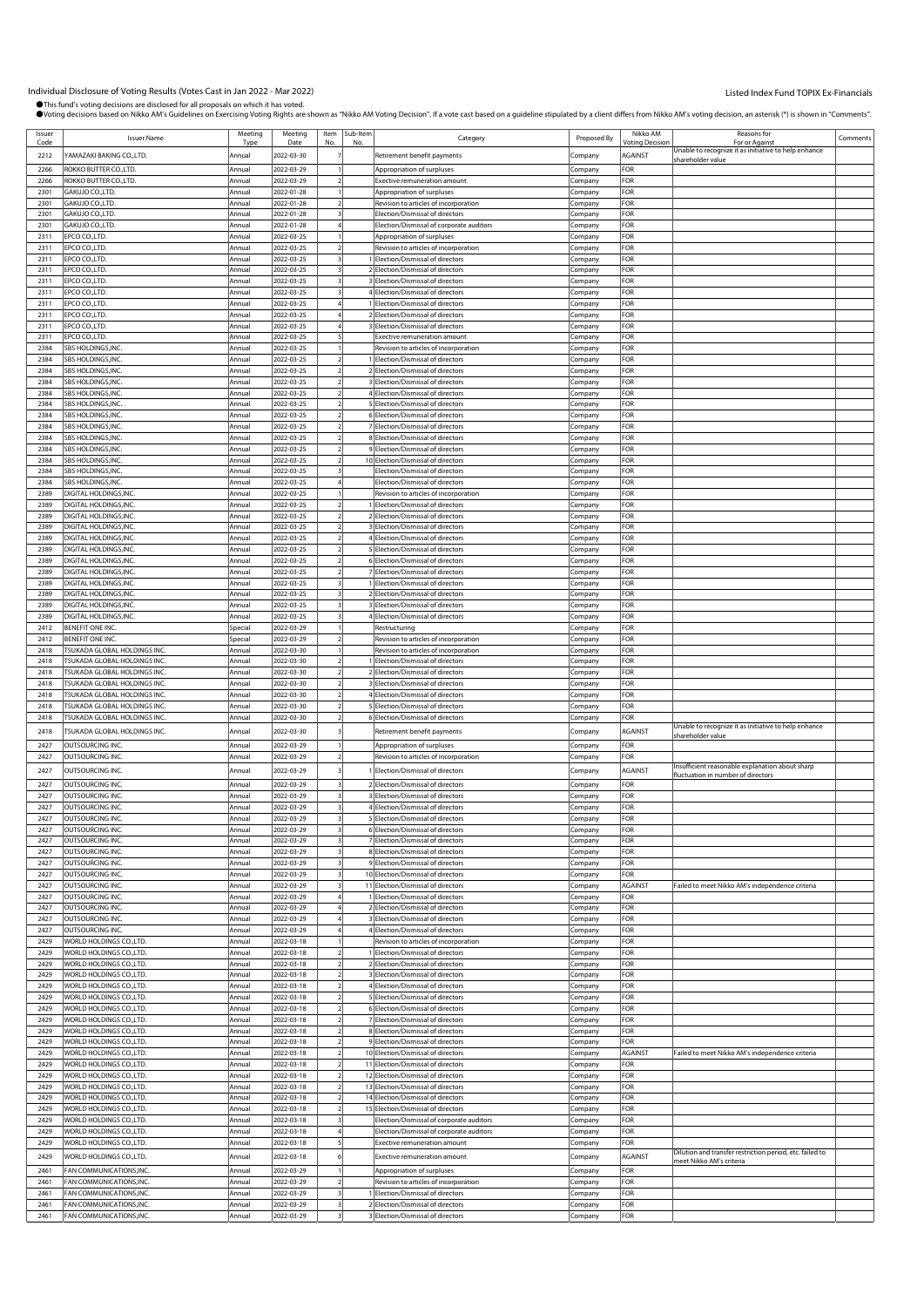| Issue<br>Code | <b>Issuer Name</b>                     | Meeting<br>Type | Meeting<br>Date | Item<br>No              | Sub-Item<br>No | Category                                   | Proposed By | Nikko AM<br><b>Voting Decision</b> | Reasons for<br>For or Against                   | Comments |
|---------------|----------------------------------------|-----------------|-----------------|-------------------------|----------------|--------------------------------------------|-------------|------------------------------------|-------------------------------------------------|----------|
| 2461          | FAN COMMUNICATIONS, INC.               | Annual          | 2022-03-29      |                         |                | 4 Election/Dismissal of directors          | Company     | FOR                                |                                                 |          |
|               |                                        |                 |                 |                         |                |                                            |             |                                    |                                                 |          |
| 2461          | FAN COMMUNICATIONS,INC                 | Annual          | 2022-03-29      |                         |                | 5 Election/Dismissal of directors          | :ompany     | FOR                                |                                                 |          |
| 2461          | FAN COMMUNICATIONS, INC.               | Annual          | 2022-03-29      |                         |                | 6 Election/Dismissal of directors          | Company     | FOR                                |                                                 |          |
| 2461          | FAN COMMUNICATIONS, INC.               | Annual          | 2022-03-29      |                         |                | Election/Dismissal of corporate auditors   | Company     | FOR                                |                                                 |          |
| 2461          | FAN COMMUNICATIONS, INC.               | Annual          | 2022-03-29      |                         |                | Exective remuneration amount               | Company     | FOR                                |                                                 |          |
| 2471          | S-POOL, INC.                           | Annual          | 2022-02-24      |                         |                | Appropriation of surpluses                 | .ompany     | FOR                                |                                                 |          |
| 2471          | S-POOL, INC.                           | Annual          | 2022-02-24      |                         |                | <b>Exective remuneration amount</b>        | .<br>ompany | FOR                                |                                                 |          |
|               |                                        |                 |                 |                         |                |                                            |             |                                    |                                                 |          |
| 2489          | ADWAYS INC.                            | Annual          | 2022-03-24      |                         |                | Appropriation of surpluses                 | Company     | FOR                                |                                                 |          |
| 2489          | ADWAYS INC.                            | Annual          | 2022-03-24      |                         |                | Revision to articles of incorporation      | Company     | FOR                                |                                                 |          |
| 2489          | ADWAYS INC.                            | Annual          | 2022-03-24      |                         |                | 1 Election/Dismissal of directors          | Company     | FOR                                |                                                 |          |
| 2489          | ADWAYS INC.                            | Annual          | 2022-03-24      |                         |                | 2 Election/Dismissal of directors          | .ompany     | FOR                                |                                                 |          |
| 2489          | ADWAYS INC.                            | Annual          | 2022-03-24      |                         |                | 3 Election/Dismissal of directors          | :ompany     | FOR                                |                                                 |          |
| 2489          | ADWAYS INC.                            | Annual          | 2022-03-24      |                         |                | 4 Election/Dismissal of directors          | Company     | FOR                                |                                                 |          |
|               |                                        |                 |                 |                         |                |                                            |             |                                    |                                                 |          |
| 2489          | ADWAYS INC.                            | Annual          | 2022-03-24      |                         |                | 5 Election/Dismissal of directors          | Company     | <b>AGAINST</b>                     | Failed to meet Nikko AM's independence criteria |          |
| 2489          | ADWAYS INC.                            | Annual          | 2022-03-24      |                         |                | Election/Dismissal of directors            | Company     | <b>AGAINST</b>                     | Failed to meet Nikko AM's independence criteria |          |
| 2489          | ADWAYS INC.                            | Annual          | 2022-03-24      |                         |                | I Election/Dismissal of corporate auditors | Company     | FOR                                |                                                 |          |
| 2489          | ADWAYS INC.                            | Annual          | 2022-03-24      |                         |                | 2 Election/Dismissal of corporate auditors | Company     | FOR                                |                                                 |          |
| 2489          | ADWAYS INC.                            | Annual          | 2022-03-24      |                         |                | 3 Election/Dismissal of corporate auditors | Company     | FOR                                |                                                 |          |
| 2489          | ADWAYS INC.                            | Annual          | 2022-03-24      |                         |                | Election/Dismissal of corporate auditors   | Company     | FOR                                |                                                 |          |
| 2489          | ADWAYS INC.                            | Annual          | 2022-03-24      |                         |                | Exective remuneration amount               | Company     | FOR                                |                                                 |          |
|               |                                        |                 |                 |                         |                |                                            |             |                                    |                                                 |          |
| 2491          | VALUECOMMERCE CO.,LTD.                 | Annual          | 2022-03-23      |                         |                | Revision to articles of incorporation      | .ompany     | FOR                                |                                                 |          |
| 2491          | VALUECOMMERCE CO., LTD.                | Annual          | 2022-03-23      |                         |                | 1 Election/Dismissal of directors          | .ompany     | FOR                                |                                                 |          |
| 2491          | VALUECOMMERCE CO.,LTD.                 | Annual          | 2022-03-23      |                         |                | 2 Election/Dismissal of directors          | Company     | FOR                                |                                                 |          |
| 2491          | VALUECOMMERCE CO.,LTD.                 | Annual          | 2022-03-23      |                         |                | 3 Election/Dismissal of directors          | Company     | FOR                                |                                                 |          |
| 2491          | VALUECOMMERCE CO.,LTD.                 | Annual          | 2022-03-23      |                         |                | 4 Election/Dismissal of directors          | Company     | FOR                                |                                                 |          |
| 2491          | VALUECOMMERCE CO., LTD.                | Annual          | 2022-03-23      |                         |                | 5 Election/Dismissal of directors          |             | FOR                                |                                                 |          |
|               |                                        |                 |                 |                         |                |                                            | .ompany     |                                    |                                                 |          |
| 249           | VALUECOMMERCE CO., LTD.                | Annual          | 2022-03-23      |                         |                | 6 Election/Dismissal of directors          | .<br>ompany | FOR                                |                                                 |          |
| 2491          | VALUECOMMERCE CO.,LTD.                 | Annual          | 2022-03-23      |                         |                | 1 Election/Dismissal of directors          | Company     | FOR                                |                                                 |          |
| 2491          | VALUECOMMERCE CO.,LTD.                 | Annual          | 2022-03-23      |                         |                | 2 Election/Dismissal of directors          | Company     | FOR                                |                                                 |          |
| 2491          | VALUECOMMERCE CO.,LTD.                 | Annual          | 2022-03-23      |                         |                | 3 Election/Dismissal of directors          | Company     | FOR                                |                                                 |          |
| 2491          | VALUECOMMERCE CO., LTD.                | Annual          | 2022-03-23      |                         |                | Exective remuneration amount               | .cmpany     | FOR                                |                                                 |          |
| 249           | VALUECOMMERCE CO., LTD.                |                 | 2022-03-23      |                         |                | Exective remuneration amount               |             | FOR                                |                                                 |          |
|               | <b>INFOMART CORPORATION</b>            | Annual          |                 |                         |                |                                            | .<br>ompany |                                    |                                                 |          |
| 2492          |                                        | Annual          | 2022-03-30      |                         |                | Appropriation of surpluses                 | Company     | FOR                                |                                                 |          |
| 2492          | <b>INFOMART CORPORATION</b>            | Annual          | 2022-03-30      |                         |                | Revision to articles of incorporation      | Company     | FOR                                |                                                 |          |
| 2492          | <b>INFOMART CORPORATION</b>            | Annual          | 2022-03-30      |                         |                | 1 Election/Dismissal of directors          | Company     | FOR                                |                                                 |          |
| 2492          | <b>INFOMART CORPORATION</b>            | Annual          | 2022-03-30      |                         |                | 2 Election/Dismissal of directors          | .ompany     | FOR                                |                                                 |          |
| 2501          | SAPPORO HOLDINGS LIMITED               | Annual          | 2022-03-30      |                         |                | Appropriation of surpluses                 | :ompany     | FOR                                |                                                 |          |
| 2501          | SAPPORO HOLDINGS LIMITED               | Annual          | 2022-03-30      |                         |                | Revision to articles of incorporation      | Company     | FOR                                |                                                 |          |
| 2501          | SAPPORO HOLDINGS LIMITED               | Annual          |                 |                         |                | 1 Election/Dismissal of directors          |             | FOR                                |                                                 |          |
|               |                                        |                 | 2022-03-30      |                         |                |                                            | Company     |                                    |                                                 |          |
| 2501          | SAPPORO HOLDINGS LIMITED               | Annual          | 2022-03-30      |                         |                | 2 Election/Dismissal of directors          | Company     | FOR                                |                                                 |          |
| 2501          | SAPPORO HOLDINGS LIMITED               | Annual          | 2022-03-30      |                         |                | 3 Election/Dismissal of directors          | Company     | FOR                                |                                                 |          |
| 250           | SAPPORO HOLDINGS LIMITED               | Annual          | 2022-03-30      |                         |                | 4 Election/Dismissal of directors          | .ompany     | FOR                                |                                                 |          |
| 2501          | SAPPORO HOLDINGS LIMITED               | Annual          | 2022-03-30      |                         |                | 5 Election/Dismissal of directors          | Company     | FOR                                |                                                 |          |
| 2501          | SAPPORO HOLDINGS LIMITED               | Annual          | 2022-03-30      |                         |                | 6 Election/Dismissal of directors          | Company     | FOR                                |                                                 |          |
| 2501          | SAPPORO HOLDINGS LIMITED               | Annual          | 2022-03-30      |                         |                | 7 Election/Dismissal of directors          | Company     | FOR                                |                                                 |          |
|               |                                        |                 |                 |                         |                |                                            |             |                                    |                                                 |          |
| 2501          | SAPPORO HOLDINGS LIMITED               | Annual          | 2022-03-30      |                         |                | 1 Election/Dismissal of directors          | Company     | FOR                                |                                                 |          |
| 250           | SAPPORO HOLDINGS LIMITED               | Annual          | 2022-03-30      |                         |                | 2 Election/Dismissal of directors          | .ompany     | FOR                                |                                                 |          |
| 2501          | SAPPORO HOLDINGS LIMITED               | Annual          | 2022-03-30      |                         |                | 3 Election/Dismissal of directors          | Company     | FOR                                |                                                 |          |
| 2501          | SAPPORO HOLDINGS LIMITED               | Annual          | 2022-03-30      |                         |                | Election/Dismissal of directors            | Company     | FOR                                |                                                 |          |
| 2502          | ASAHI GROUP HOLDINGS,LTD.              | Annual          | 2022-03-25      |                         |                | Appropriation of surpluses                 | Company     | FOR                                |                                                 |          |
| 2502          | ASAHI GROUP HOLDINGS,LTD               |                 | 2022-03-25      |                         |                | Revision to articles of incorporation      |             | FOR                                |                                                 |          |
|               |                                        | Annual          |                 |                         |                |                                            | Company     |                                    |                                                 |          |
| 2502          | ASAHI GROUP HOLDINGS,LTD.              | Annual          | 2022-03-25      |                         |                | 1 Election/Dismissal of directors          | .ompany     | FOR                                |                                                 |          |
| 2502          | ASAHI GROUP HOLDINGS,LTD.              | Annual          | 2022-03-25      |                         |                | 2 Election/Dismissal of directors          | Company     | FOR                                |                                                 |          |
| 2502          | ASAHI GROUP HOLDINGS, LTD.             | Annual          | 2022-03-25      |                         |                | 3 Election/Dismissal of directors          | Company     | FOR                                |                                                 |          |
| 2502          | ASAHI GROUP HOLDINGS,LTD.              | Annual          | 2022-03-25      |                         |                | 4 Election/Dismissal of directors          | Company     | FOR                                |                                                 |          |
| 2502          | ASAHI GROUP HOLDINGS,LTD               | Annual          | 2022-03-25      |                         |                | 5 Election/Dismissal of directors          | Company     | FOR                                |                                                 |          |
| 2502          | ASAHI GROUP HOLDINGS,LTD.              | Annual          | 2022-03-25      |                         |                | 6 Election/Dismissal of directors          |             | FOR                                |                                                 |          |
|               |                                        |                 |                 |                         |                |                                            | .ompany     | FOR                                |                                                 |          |
| 2502          | ASAHI GROUP HOLDINGS, LTD.             | Annual          | 2022-03-25      |                         |                | 7 Election/Dismissal of directors          | Company     |                                    |                                                 |          |
| 2502          | ASAHI GROUP HOLDINGS, LTD.             | Annual          | 2022-03-25      |                         |                | 8 Election/Dismissal of directors          | Company     | FOR                                |                                                 |          |
| 2502          | ASAHI GROUP HOLDINGS, LTD.             | Annual          | 2022-03-25      |                         |                | Election/Dismissal of corporate auditors   | Company     | FOR                                |                                                 |          |
| 2502          | ASAHI GROUP HOLDINGS, LTD.             | Annual          | 2022-03-25      |                         |                | Exective remuneration amount               | Company     | FOR                                |                                                 |          |
| 2503          | KIRIN HOLDINGS COMPANY, LIMITED        | Annual          | 2022-03-30      |                         |                | Appropriation of surpluses                 | Company     | FOR                                |                                                 |          |
| 2503          | KIRIN HOLDINGS COMPANY, LIMITED        | Annual          | 2022-03-30      |                         |                | Revision to articles of incorporation      | Company     | FOR                                |                                                 |          |
| 2503          | KIRIN HOLDINGS COMPANY, LIMITED        |                 |                 | 3                       |                |                                            |             | FOR                                |                                                 |          |
|               |                                        | Annual          | 2022-03-30      |                         |                | 1 Election/Dismissal of directors          | Company     |                                    |                                                 |          |
| 2503          | KIRIN HOLDINGS COMPANY, LIMITED        | Annual          | 2022-03-30      | 3                       |                | 2 Election/Dismissal of directors          | Company     | FOR                                |                                                 |          |
| 2503          | KIRIN HOLDINGS COMPANY, LIMITED        | Annual          | 2022-03-30      |                         |                | 3 Election/Dismissal of directors          | Company     | FOR                                |                                                 |          |
| 2503          | KIRIN HOLDINGS COMPANY, LIMITED        | Annual          | 2022-03-30      |                         |                | 4 Election/Dismissal of directors          | Company     | FOR                                |                                                 |          |
| 2503          | KIRIN HOLDINGS COMPANY, LIMITED        | Annual          | 2022-03-30      | 3                       |                | 5 Election/Dismissal of directors          | Company     | FOR                                |                                                 |          |
| 2503          | KIRIN HOLDINGS COMPANY, LIMITED        | Annual          | 2022-03-30      | 3                       |                | 6 Election/Dismissal of directors          | Company     | FOR                                |                                                 |          |
| 2503          | KIRIN HOLDINGS COMPANY, LIMITED        | Annual          | 2022-03-30      | 3                       |                | 7 Election/Dismissal of directors          | Company     | FOR                                |                                                 |          |
| 2503          | KIRIN HOLDINGS COMPANY, LIMITED        | Annual          | 2022-03-30      |                         |                | 8 Election/Dismissal of directors          |             | FOR                                |                                                 |          |
|               |                                        |                 |                 |                         |                |                                            | Company     |                                    |                                                 |          |
| 2503          | KIRIN HOLDINGS COMPANY, LIMITED        | Annual          | 2022-03-30      |                         |                | 9 Election/Dismissal of directors          | Company     | FOR                                |                                                 |          |
| 2503          | KIRIN HOLDINGS COMPANY, LIMITED        | Annual          | 2022-03-30      | 3                       |                | 10 Election/Dismissal of directors         | Company     | <b>AGAINST</b>                     | Failed to meet Nikko AM's independence criteria |          |
| 2503          | KIRIN HOLDINGS COMPANY, LIMITED        | Annual          | 2022-03-30      | $\overline{\mathbf{3}}$ |                | 11 Election/Dismissal of directors         | Company     | FOR                                |                                                 |          |
| 2503          | KIRIN HOLDINGS COMPANY, LIMITED        | Annual          | 2022-03-30      |                         |                | 12 Election/Dismissal of directors         | Company     | FOR                                |                                                 |          |
| 2503          | KIRIN HOLDINGS COMPANY, LIMITED        | Annual          | 2022-03-30      |                         |                | 1 Election/Dismissal of corporate auditors | Company     | FOR                                |                                                 |          |
| 2503          | KIRIN HOLDINGS COMPANY, LIMITED        | Annual          | 2022-03-30      |                         |                | 2 Election/Dismissal of corporate auditors | Company     | FOR                                |                                                 |          |
| 2503          | KIRIN HOLDINGS COMPANY, LIMITED        |                 | 2022-03-30      |                         |                |                                            |             | FOR                                |                                                 |          |
|               |                                        | Annual          |                 |                         |                | Exective remuneration amount               | Company     |                                    |                                                 |          |
| 2503          | KIRIN HOLDINGS COMPANY, LIMITED        | Annual          | 2022-03-30      | 6                       |                | Exective remuneration amount               | Company     | FOR                                |                                                 |          |
| 2503          | KIRIN HOLDINGS COMPANY, LIMITED        | Annual          | 2022-03-30      | $\overline{7}$          |                | <b>Exective remuneration amount</b>        | Company     | FOR                                |                                                 |          |
| 2533          | OENON HOLDINGS, INC                    | Annual          | 2022-03-23      |                         |                | Appropriation of surpluses                 | Company     | FOR                                |                                                 |          |
| 2533          | OENON HOLDINGS, INC.                   | Annual          | 2022-03-23      |                         |                | Revision to articles of incorporation      | Company     | FOR                                |                                                 |          |
| 2533          | OENON HOLDINGS, INC.                   | Annual          | 2022-03-23      | 3                       |                | Election/Dismissal of directors            | Company     | FOR                                |                                                 |          |
| 2533          | OENON HOLDINGS, INC.                   | Annual          | 2022-03-23      |                         |                | Election/Dismissal of corporate auditors   | Company     | FOR                                |                                                 |          |
|               |                                        |                 |                 |                         |                |                                            |             |                                    |                                                 |          |
| 2579          | COCA-COLA BOTTLERS JAPAN HOLDINGS INC. | Annual          | 2022-03-24      |                         |                | Appropriation of surpluses                 | Company     | FOR                                |                                                 |          |
| 2579          | COCA-COLA BOTTLERS JAPAN HOLDINGS INC. | Annual          | 2022-03-24      |                         |                | Revision to articles of incorporation      | Company     | FOR                                |                                                 |          |
| 2579          | COCA-COLA BOTTLERS JAPAN HOLDINGS INC. | Annual          | 2022-03-24      |                         |                | 1 Election/Dismissal of directors          | Company     | <b>AGAINST</b>                     | Performance failed to meet Nikko AM's criteria  |          |
| 2579          | COCA-COLA BOTTLERS JAPAN HOLDINGS INC. | Annual          | 2022-03-24      | 3                       |                | 2 Election/Dismissal of directors          | Company     | <b>AGAINST</b>                     | Performance failed to meet Nikko AM's criteria  |          |
| 2579          | COCA-COLA BOTTLERS JAPAN HOLDINGS INC. | Annual          | 2022-03-24      |                         |                | 3 Election/Dismissal of directors          | Company     | <b>AGAINST</b>                     | Performance failed to meet Nikko AM's criteria  |          |
| 2579          | COCA-COLA BOTTLERS JAPAN HOLDINGS INC. | Annual          | 2022-03-24      | 3                       |                | 4 Election/Dismissal of directors          | Company     | AGAINST                            | Performance failed to meet Nikko AM's criteria  |          |
| 2579          |                                        |                 |                 |                         |                |                                            |             | FOR                                |                                                 |          |
|               | COCA-COLA BOTTLERS JAPAN HOLDINGS INC. | Annual          | 2022-03-24      |                         |                | 5 Election/Dismissal of directors          | Company     |                                    |                                                 |          |
| 2587          | SUNTORY BEVERAGE & FOOD LIMITED        | Annual          | 2022-03-25      |                         |                | Appropriation of surpluses                 | Company     | FOR                                |                                                 |          |
| 2587          | SUNTORY BEVERAGE & FOOD LIMITED        | Annual          | 2022-03-25      |                         |                | Revision to articles of incorporation      | Company     | FOR                                |                                                 |          |
| 2587          | SUNTORY BEVERAGE & FOOD LIMITED        | Annual          | 2022-03-25      |                         |                | 1 Election/Dismissal of directors          | Company     | FOR                                |                                                 |          |
| 2587          | SUNTORY BEVERAGE & FOOD LIMITED        | Annual          | 2022-03-25      | 3                       |                | 2 Election/Dismissal of directors          | Company     | FOR                                |                                                 |          |
| 2587          | SUNTORY BEVERAGE & FOOD LIMITED        | Annual          | 2022-03-25      | $\overline{\mathbf{3}}$ |                | 3 Election/Dismissal of directors          | Company     | FOR                                |                                                 |          |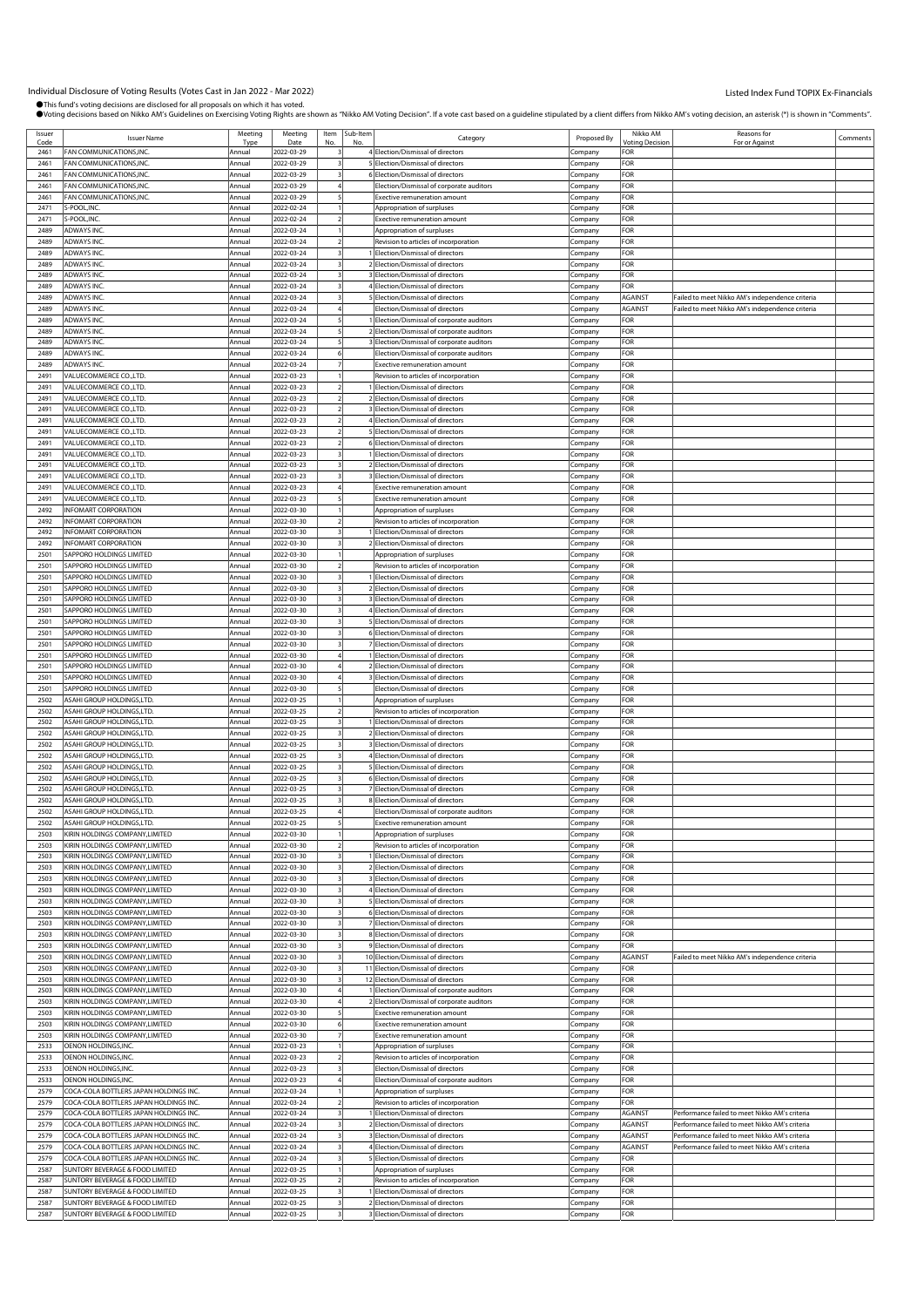Individual Disclosure of Voting Results (Votes Cast in Jan 2022 - Mar 2022)<br>●This fund's voting decisions are disclosed for all proposals on which it has voted. rn as "Nikko AM Voting Decision". If a vote cast based on a quideline stipulated by a client differs from Nikko AM's voting decision, an asterisk (") is shown in "Comments".

|              |                                                        |                  |                          |                |                     | roung accisions based on mikko Am Sandemics on Ekcressing voulginging are shown as imikko Am voulg becision . In a voic cast based on a galacime supulated by a client amers nonn mikko Am s voulg accision, an ascensing (713 |                    |                            |                                                       |          |
|--------------|--------------------------------------------------------|------------------|--------------------------|----------------|---------------------|--------------------------------------------------------------------------------------------------------------------------------------------------------------------------------------------------------------------------------|--------------------|----------------------------|-------------------------------------------------------|----------|
| Issuer       | <b>Issuer Name</b>                                     | Meeting<br>Type  | Meeting<br>Date          | No             | Item Sub-Item<br>No | Category                                                                                                                                                                                                                       | Proposed By        | Nikko AM<br>'oting Decisio | Reasons for<br>For or Against                         | Comments |
| 2587         | SUNTORY BEVERAGE & FOOD LIMITED                        | Annual           | 2022-03-25               |                |                     | 4 Election/Dismissal of directors                                                                                                                                                                                              | Company            | FOR                        |                                                       |          |
| 2587         | SUNTORY BEVERAGE & FOOD LIMITED                        | Annual           | 2022-03-25               |                |                     | 5 Election/Dismissal of directors                                                                                                                                                                                              | Company            | FOR                        |                                                       |          |
| 2587         | SUNTORY BEVERAGE & FOOD LIMITED                        | Annual           | 2022-03-25               |                |                     | 6 Election/Dismissal of directors                                                                                                                                                                                              | Company            | FOR                        |                                                       |          |
| 2587         | SUNTORY BEVERAGE & FOOD LIMITED                        | Annual           | 2022-03-25               |                |                     | Election/Dismissal of directors                                                                                                                                                                                                | Company            | OR                         |                                                       |          |
| 2597         | UNICAFE INC.                                           | Annual           | 2022-03-24               |                |                     | Appropriation of surpluses                                                                                                                                                                                                     | Company            | FOR                        | Number of outside directors failed to meet Nikko AM's |          |
| 2597         | UNICAFE INC.                                           | Annual           | 2022-03-24               |                |                     | Election/Dismissal of directors                                                                                                                                                                                                | Company            | AGAINST                    | criteria                                              |          |
| 2597<br>2597 | UNICAFE INC.<br>UNICAFE INC.                           | Annual<br>Annual | 2022-03-24<br>2022-03-24 |                |                     | 2 Election/Dismissal of directors<br>3 Election/Dismissal of directors                                                                                                                                                         | Company<br>Company | FOR<br>FOR                 |                                                       |          |
| 2597         | UNICAFE INC.                                           | Annual           | 2022-03-24               |                |                     | 4 Election/Dismissal of directors                                                                                                                                                                                              | Company            | FOR                        |                                                       |          |
| 2597         | UNICAFE INC.                                           | Annual           | 2022-03-24               |                |                     | 5 Election/Dismissal of directors                                                                                                                                                                                              | Company            | FOR                        |                                                       |          |
| 2597         | UNICAFE INC                                            | Annual           | 2022-03-24               |                |                     | 6 Election/Dismissal of directors                                                                                                                                                                                              | Company            | OR                         |                                                       |          |
| 2597         | UNICAFE INC.                                           | Annual           | 2022-03-24               | 2              |                     | 7 Election/Dismissal of directors                                                                                                                                                                                              | Company            | OR:                        |                                                       |          |
| 2597         | UNICAFE INC.                                           | Annual           | 2022-03-24               |                |                     | 8 Election/Dismissal of directors                                                                                                                                                                                              | Company            | <b>OR</b>                  |                                                       |          |
| 2597<br>2597 | UNICAFE INC.<br>UNICAFE INC.                           | Annual<br>Annua  | 2022-03-24<br>2022-03-24 |                |                     | 9 Election/Dismissal of directors<br>Election/Dismissal of corporate auditors                                                                                                                                                  | Company<br>Company | FOR<br>FOR                 |                                                       |          |
| 2597         | UNICAFE INC.                                           | Annual           | 2022-03-24               |                |                     | Election/Dismissal of corporate auditors                                                                                                                                                                                       | Company            | OR                         |                                                       |          |
| 2686         | GFOOT CO., LTD.                                        | Special          | 2022-02-08               |                |                     | Revision to articles of incorporation                                                                                                                                                                                          | Company            | OR:                        |                                                       |          |
| 2686         | GFOOT CO.,LTD.                                         | Special          | 2022-02-08               |                |                     | Other capital policy proposals                                                                                                                                                                                                 | Company            | <b>OR</b>                  |                                                       |          |
| 2695         | KURA SUSHI,INC                                         | Annual           | 2022-01-25               |                |                     | Election/Dismissal of directors                                                                                                                                                                                                | Company            | FOR<br>FOR                 |                                                       |          |
| 2695<br>2695 | KURA SUSHI, INC.<br>KURA SUSHI, INC.                   | Annual<br>Annual | 2022-01-25<br>2022-01-25 |                |                     | 2 Election/Dismissal of directors<br>3 Election/Dismissal of directors                                                                                                                                                         | Company<br>Company | OR                         |                                                       |          |
| 2695         | KURA SUSHI, INC.                                       | Annual           | 2022-01-25               |                |                     | 4 Election/Dismissal of directors                                                                                                                                                                                              | Company            | FOR                        |                                                       |          |
| 2695         | KURA SUSHI, INC.                                       | Annual           | 2022-01-25               |                |                     | 5 Election/Dismissal of directors                                                                                                                                                                                              | Company            | FOR                        |                                                       |          |
| 2695         | KURA SUSHI,INC.                                        | Annual           | 2022-01-25               |                |                     | 6 Election/Dismissal of directors                                                                                                                                                                                              | Company            | FOR                        |                                                       |          |
| 2695         | KURA SUSHI, INC.                                       | Annual           | 2022-01-25               |                |                     | 7 Election/Dismissal of directors                                                                                                                                                                                              | Company            | FOR                        |                                                       |          |
| 2695<br>2695 | KURA SUSHI, INC.<br>KURA SUSHI, INC.                   | Annual<br>Annual | 2022-01-25<br>2022-01-25 | 3              |                     | Exective remuneration amount<br><b>Exective remuneration amount</b>                                                                                                                                                            | Company            | OR<br>FOR                  |                                                       |          |
| 2698         | CAN DO CO.,LTD.                                        | Annual           | 2022-02-25               |                |                     | Appropriation of surpluses                                                                                                                                                                                                     | Company<br>Company | FOR                        |                                                       |          |
| 2698         | CAN DO CO.,LTD.                                        | Annual           | 2022-02-25               |                |                     | Revision to articles of incorporation                                                                                                                                                                                          | Company            | FOR                        |                                                       |          |
| 2698         | CAN DO CO., LTD.                                       | Annual           | 2022-02-25               |                |                     | Election/Dismissal of directors                                                                                                                                                                                                | Company            | AGAINST                    | Number of outside directors failed to meet Nikko AM's |          |
| 2698         | CAN DO CO., LTD.                                       | Annual           | 2022-02-25               |                |                     | 2 Election/Dismissal of directors                                                                                                                                                                                              | Company            | FOR                        | criteria                                              |          |
| 2698         | CAN DO CO.,LTD.                                        | Annual           | 2022-02-25               |                |                     | 3 Election/Dismissal of directors                                                                                                                                                                                              | Company            | FOR                        |                                                       |          |
| 2698         | CAN DO CO., LTD.                                       | Annual           | 2022-02-25               |                |                     | 4 Election/Dismissal of directors                                                                                                                                                                                              | Company            | FOR                        |                                                       |          |
| 2698         | CAN DO CO.,LTD                                         | Annual           | 2022-02-25               |                |                     | 5 Election/Dismissal of directors                                                                                                                                                                                              | Company            | FOR                        |                                                       |          |
| 2698         | CAN DO CO.,LTD.                                        | Annual           | 2022-02-25               |                |                     | Election/Dismissal of directors                                                                                                                                                                                                | Company            | <b>OR</b>                  |                                                       |          |
| 2698<br>2698 | CAN DO CO., LTD.<br>CAN DO CO., LTD.                   | Annual<br>Annual | 2022-02-25<br>2022-02-25 | 4              |                     | 2 Election/Dismissal of directors<br>Election/Dismissal of directors                                                                                                                                                           | Company<br>Company | FOR<br>FOR                 |                                                       |          |
| 2734         | SALA CORPORATION                                       | Annual           | 2022-02-18               |                |                     | Election/Dismissal of directors                                                                                                                                                                                                | Company            | FOR                        |                                                       |          |
| 2734         | SALA CORPORATION                                       | Annual           | 2022-02-18               |                |                     | 2 Election/Dismissal of directors                                                                                                                                                                                              | Company            | FOR                        |                                                       |          |
| 2734         | SALA CORPORATION                                       | Annual           | 2022-02-18               |                |                     | 3 Election/Dismissal of directors                                                                                                                                                                                              | Company            | <b>OR</b>                  |                                                       |          |
| 2734         | SALA CORPORATION                                       | Annual           | 2022-02-18               |                |                     | 4 Election/Dismissal of directors                                                                                                                                                                                              | Company            | FOR                        |                                                       |          |
| 2734<br>2734 | SALA CORPORATION<br>SALA CORPORATION                   | Annual<br>Annual | 2022-02-18<br>2022-02-18 |                |                     | 5 Election/Dismissal of directors<br>6 Election/Dismissal of directors                                                                                                                                                         | Company            | FOR<br>FOR                 |                                                       |          |
| 2734         | SALA CORPORATION                                       | Annual           | 2022-02-18               |                |                     | 7 Election/Dismissal of directors                                                                                                                                                                                              | Company<br>Company | FOR                        |                                                       |          |
| 2734         | SALA CORPORATION                                       | Annual           | 2022-02-18               |                |                     | 8 Election/Dismissal of directors                                                                                                                                                                                              | Company            | FOR                        |                                                       |          |
| 2734         | SALA CORPORATION                                       | Annual           | 2022-02-18               | $\overline{2}$ |                     | 1 Election/Dismissal of directors                                                                                                                                                                                              | Company            | FOR                        |                                                       |          |
| 2734         | SALA CORPORATION                                       | Annual           | 2022-02-18               |                |                     | 2 Election/Dismissal of directors                                                                                                                                                                                              | Company            | FOR                        |                                                       |          |
| 2734<br>2752 | SALA CORPORATION<br>FUJIO FOOD GROUP INC               | Annual           | 2022-02-18<br>2022-03-30 |                |                     | 3 Election/Dismissal of directors                                                                                                                                                                                              | Company            | FOR<br>FOR                 |                                                       |          |
| 2752         | FUJIO FOOD GROUP INC.                                  | Annual<br>Annual | 2022-03-30               |                |                     | Appropriation of surpluses<br>Revision to articles of incorporation                                                                                                                                                            | Company<br>Company | <b>OR</b>                  |                                                       |          |
| 2752         | FUJIO FOOD GROUP INC.                                  | Annual           | 2022-03-30               | 3              |                     | Election/Dismissal of directors                                                                                                                                                                                                | Company            | FOR                        |                                                       |          |
| 2752         | FUJIO FOOD GROUP INC.                                  | Annual           | 2022-03-30               |                |                     | 2 Election/Dismissal of directors                                                                                                                                                                                              | Company            | OR:                        |                                                       |          |
| 2752         | FUJIO FOOD GROUP INC.                                  | Annual           | 2022-03-30               |                |                     | 3 Election/Dismissal of directors                                                                                                                                                                                              | Company            | FOR                        |                                                       |          |
| 2752<br>2752 | FUJIO FOOD GROUP INC<br>FUJIO FOOD GROUP INC.          | Annual<br>Annual | 2022-03-30<br>2022-03-30 |                |                     | 4 Election/Dismissal of directors<br>5 Election/Dismissal of directors                                                                                                                                                         | Company            | FOR<br>AGAINST             | Failed to meet Nikko AM's independence criteria       |          |
| 2752         | <b>FUJIO FOOD GROUP INC</b>                            | Annua            | 2022-03-30               |                |                     | 1 Election/Dismissal of corporate auditors                                                                                                                                                                                     | Company<br>Company | FOR                        |                                                       |          |
| 2752         | FUJIO FOOD GROUP INC                                   | Annual           | 2022-03-30               |                |                     | 2 Election/Dismissal of corporate auditors                                                                                                                                                                                     | Company            | AGAINST                    | Failed to meet Nikko AM's independence criteria       |          |
| 2752         | FUJIO FOOD GROUP INC.                                  | Annual           | 2022-03-30               |                |                     | Election/Dismissal of corporate auditors                                                                                                                                                                                       | Company            | FOR                        |                                                       |          |
| 2809         | <b>EWPIE CORPORATION</b>                               |                  | $022 - 02$               |                |                     | Flection/Dismissal of dir                                                                                                                                                                                                      |                    | OR                         |                                                       |          |
| 2809<br>2809 | <b>KEWPIE CORPORATION</b><br><b>KEWPIE CORPORATION</b> | Annual<br>Annual | 2022-02-25<br>2022-02-25 |                |                     | 2 Election/Dismissal of directors<br>3 Election/Dismissal of directors                                                                                                                                                         | Company<br>Company | FOR<br>FOR                 |                                                       |          |
| 2809         | <b>KEWPIE CORPORATION</b>                              | Annual           | 2022-02-25               |                |                     | 4 Election/Dismissal of directors                                                                                                                                                                                              | Company            | OR-                        |                                                       |          |
| 2809         | <b>KEWPIE CORPORATION</b>                              | Annual           | 2022-02-25               |                |                     | 5 Election/Dismissal of directors                                                                                                                                                                                              | Company            | OR.                        |                                                       |          |
| 2809         | <b>KEWPIE CORPORATION</b>                              | Annual           | 2022-02-25               |                |                     | 6 Election/Dismissal of directors                                                                                                                                                                                              | Company            | FOR                        |                                                       |          |
| 2809         | <b>KEWPIE CORPORATION</b>                              | Annual           | 2022-02-25               |                |                     | 7 Election/Dismissal of directors                                                                                                                                                                                              | Company            | OR                         |                                                       |          |
| 2809<br>2809 | <b>KEWPIE CORPORATION</b><br><b>KEWPIE CORPORATION</b> | Annual<br>Annual | 2022-02-25<br>2022-02-25 |                |                     | 8 Election/Dismissal of directors<br>9 Election/Dismissal of directors                                                                                                                                                         | Company<br>Company | FOR<br>FOR                 |                                                       |          |
| 2809         | <b>KEWPIE CORPORATION</b>                              | Annual           | 2022-02-25               |                |                     | 1 Election/Dismissal of corporate auditors                                                                                                                                                                                     | Company            | OR:                        |                                                       |          |
| 2809         | <b>KEWPIE CORPORATION</b>                              | Annual           | 2022-02-25               |                |                     | 2 Election/Dismissal of corporate auditors                                                                                                                                                                                     | Company            | FOR                        |                                                       |          |
| 2811         | KAGOME CO.,LTD.                                        | Annual           | 2022-03-30               |                |                     | Revision to articles of incorporation                                                                                                                                                                                          | Company            | <b>OR</b>                  |                                                       |          |
| 2811         | KAGOME CO.,LTD.                                        | Annual           | 2022-03-30               | $\overline{2}$ |                     | 1 Election/Dismissal of directors                                                                                                                                                                                              | Company            | FOR                        |                                                       |          |
| 2811<br>2811 | KAGOME CO.,LTD.<br>KAGOME CO.,LTD.                     | Annual<br>Annual | 2022-03-30<br>2022-03-30 |                |                     | 2 Election/Dismissal of directors<br>3 Election/Dismissal of directors                                                                                                                                                         | Company<br>Company | FOR<br><b>OR</b>           |                                                       |          |
| 2811         | KAGOME CO.,LTD.                                        | Annual           | 2022-03-30               |                |                     | 4 Election/Dismissal of directors                                                                                                                                                                                              | Company            | FOR                        |                                                       |          |
| 2811         | KAGOME CO.,LTD.                                        | Annual           | 2022-03-30               |                |                     | 5 Election/Dismissal of directors                                                                                                                                                                                              | Company            | <b>OR</b>                  |                                                       |          |
| 2811         | KAGOME CO.,LTD.                                        | Annual           | 2022-03-30               | $\overline{2}$ |                     | 6 Election/Dismissal of directors                                                                                                                                                                                              | Company            | FOR                        |                                                       |          |
| 2811         | KAGOME CO.,LTD.                                        | Annual           | 2022-03-30               |                |                     | 7 Election/Dismissal of directors                                                                                                                                                                                              | Company            | FOR<br><b>OR</b>           |                                                       |          |
| 2811<br>2811 | KAGOME CO.,LTD.<br>KAGOME CO.,LTD.                     | Annual<br>Annual | 2022-03-30<br>2022-03-30 |                |                     | 1 Election/Dismissal of directors<br>2 Election/Dismissal of directors                                                                                                                                                         | Company<br>Company | FOR                        |                                                       |          |
| 2811         | KAGOME CO.,LTD.                                        | Annual           | 2022-03-30               |                |                     | 3 Election/Dismissal of directors                                                                                                                                                                                              | Company            | <b>OR</b>                  |                                                       |          |
| 2811         | KAGOME CO.,LTD.                                        | Annual           | 2022-03-30               |                |                     | Election/Dismissal of directors                                                                                                                                                                                                | Company            | FOR                        |                                                       |          |
| 2914         | JAPAN TOBACCO INC.                                     | Annual           | 2022-03-23               |                |                     | Appropriation of surpluses                                                                                                                                                                                                     | Company            | FOR                        |                                                       |          |
| 2914         | JAPAN TOBACCO INC.                                     | Annual           | 2022-03-23               |                |                     | Revision to articles of incorporation                                                                                                                                                                                          | Company            | OR:                        |                                                       |          |
| 2914<br>2914 | JAPAN TOBACCO INC.<br>JAPAN TOBACCO INC.               | Annual<br>Annual | 2022-03-23<br>2022-03-23 |                |                     | Revision to articles of incorporation<br>Revision to articles of incorporation                                                                                                                                                 | Company            | FOR<br>OR                  |                                                       |          |
| 2914         | JAPAN TOBACCO INC.                                     | Annual           | 2022-03-23               | 5              |                     | Election/Dismissal of directors                                                                                                                                                                                                | Company<br>Company | FOR                        |                                                       |          |
| 2914         | JAPAN TOBACCO INC.                                     | Annual           | 2022-03-23               |                |                     | 2 Election/Dismissal of directors                                                                                                                                                                                              | Company            | FOR                        |                                                       |          |
| 2914         | JAPAN TOBACCO INC.                                     | Annual           | 2022-03-23               |                |                     | 3 Election/Dismissal of directors                                                                                                                                                                                              | Company            | OR:                        |                                                       |          |
| 2914         | JAPAN TOBACCO INC.                                     | Annual           | 2022-03-23               |                |                     | 4 Election/Dismissal of directors                                                                                                                                                                                              | Company            | FOR                        |                                                       |          |
| 2914<br>2914 | JAPAN TOBACCO INC.                                     | Annual<br>Annual | 2022-03-23               | 5 <sup>1</sup> |                     | 5 Election/Dismissal of directors                                                                                                                                                                                              | Company            | <b>OR</b>                  |                                                       |          |
| 2914         | JAPAN TOBACCO INC.<br>JAPAN TOBACCO INC.               | Annual           | 2022-03-23<br>2022-03-23 |                |                     | 6 Election/Dismissal of directors<br>7 Election/Dismissal of directors                                                                                                                                                         | Company<br>Company | FOR<br>OR:                 |                                                       |          |
| 2914         | JAPAN TOBACCO INC.                                     | Annual           | 2022-03-23               |                |                     | 8 Election/Dismissal of directors                                                                                                                                                                                              | Company            | OR:                        |                                                       |          |
| 2914         | JAPAN TOBACCO INC.                                     | Annual           | 2022-03-23               |                |                     | 9 Election/Dismissal of directors                                                                                                                                                                                              | Company            | FOR                        |                                                       |          |
| 2914         | JAPAN TOBACCO INC.                                     | Annual           | 2022-03-23               | 5 <sup>1</sup> |                     | 10 Election/Dismissal of directors                                                                                                                                                                                             | Company            | <b>FOR</b>                 |                                                       |          |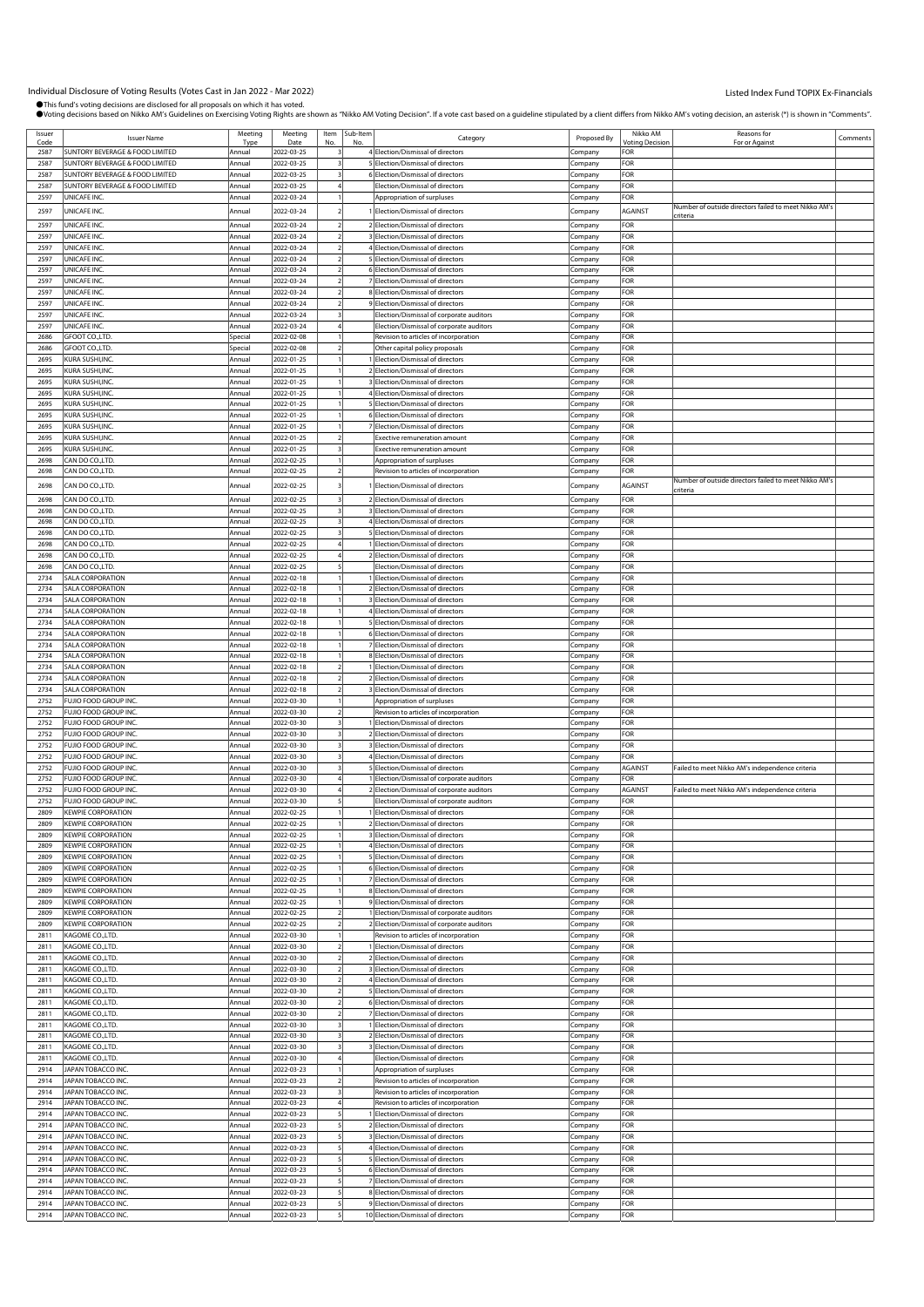|                |                                     |                 | Meeting    |      |                            |                                            |             | Nikko AM                             | Reasons for                                              |          |
|----------------|-------------------------------------|-----------------|------------|------|----------------------------|--------------------------------------------|-------------|--------------------------------------|----------------------------------------------------------|----------|
| Issuer<br>Code | <b>Issuer Name</b>                  | Meeting<br>Tyne | Date       | Item | Sub-Item<br>N <sub>c</sub> | Category                                   | Proposed By | <b><i><u>Intina</u></i></b> Decision | For or Against                                           | Comments |
| 2914           | JAPAN TOBACCO INC                   | Annual          | 2022-03-23 |      |                            | <b>Exective remuneration amount</b>        | Company     | FOR                                  |                                                          |          |
| 2931           | EUGLENA CO.,LTD.                    | Annual          | 2022-03-26 |      |                            | Revision to articles of incorporation      | Company     | FOR                                  |                                                          |          |
| 2931           | EUGLENA CO.,LTD.                    | Annual          | 2022-03-26 |      |                            | 1 Election/Dismissal of directors          | Company     | AGAINST                              | Performance failed to meet Nikko AM's criteria           |          |
| 2931           | EUGLENA CO.,LTD.                    | Annual          | 2022-03-26 |      |                            | 2 Election/Dismissal of directors          | Company     | AGAINST                              | Performance failed to meet Nikko AM's criteria           |          |
| 2931           | EUGLENA CO.,LTD.                    | Annual          | 2022-03-26 |      |                            | 3 Election/Dismissal of directors          | Company     | AGAINST                              | Performance failed to meet Nikko AM's criteria           |          |
| 2931           | EUGLENA CO.,LTD.                    | Annual          | 2022-03-26 |      |                            | 4 Election/Dismissal of directors          | Company     | <b>AGAINST</b>                       | Performance failed to meet Nikko AM's criteria           |          |
|                |                                     |                 |            |      |                            |                                            |             |                                      | Performance failed to meet Nikko AM's criteria; Failed   |          |
| 2931           | EUGLENA CO.,LTD.                    | Annual          | 2022-03-26 |      |                            | Election/Dismissal of directors            | .ompany     | AGAINST                              | to meet Nikko AM's independence criteria                 |          |
| 2931           | EUGLENA CO.,LTD.                    | Annual          | 2022-03-26 |      |                            | 2 Election/Dismissal of directors          | Company     | FOR                                  |                                                          |          |
| 2931           | EUGLENA CO.,LTD.                    | Annual          | 2022-03-26 |      |                            | 3 Election/Dismissal of directors          | Company     | FOR                                  |                                                          |          |
| 2931           | EUGLENA CO.,LTD.                    | Annual          | 2022-03-26 |      |                            | <b>Exective remuneration amount</b>        | Company     | AGAINST                              | Dilution and transfer restriction period, etc. failed to |          |
|                |                                     |                 |            |      |                            |                                            |             |                                      | <u>meet Nikko AM's criteria</u>                          |          |
| 2931           | EUGLENA CO.,LTD.                    | Annual          | 2022-03-26 |      |                            | Exective remuneration amount               | Company     | FOR                                  |                                                          |          |
| 2931           | EUGLENA CO.,LTD.                    | Annua           | 2022-03-26 |      |                            | Exective remuneration amount               | Company     | FOR                                  |                                                          |          |
| 2975           | STAR MICA HOLDINGS CO., LTD.        | Annual          | 2022-02-24 |      |                            | Election/Dismissal of directors            | Company     | FOR                                  |                                                          |          |
| 2982           | A.D.WORKS GROUP CO.,LTD.            | Annual          | 2022-03-25 |      |                            | Revision to articles of incorporation      | Company     | FOR                                  |                                                          |          |
| 2982           | A.D.WORKS GROUP CO.,LTD.            | Annual          | 2022-03-25 |      |                            | Election/Dismissal of directors            | Company     | FOR                                  |                                                          |          |
| 2982           | A.D.WORKS GROUP CO.,LTD.            | Annual          | 2022-03-25 |      |                            | 2 Election/Dismissal of directors          | Company     | FOR                                  |                                                          |          |
| 2982           | A.D.WORKS GROUP CO.,LTD.            | Annual          | 2022-03-25 |      |                            | 3 Election/Dismissal of directors          | Company     | FOR                                  |                                                          |          |
| 2982           | A.D.WORKS GROUP CO.,LTD.            | Annual          | 2022-03-25 |      |                            | 4 Election/Dismissal of directors          | Company     | FOR                                  |                                                          |          |
| 2982           | A.D.WORKS GROUP CO.,LTD.            | Annual          | 2022-03-25 |      |                            | 5 Election/Dismissal of directors          | Company     | FOR                                  |                                                          |          |
| 2982           | <b>A.D.WORKS GROUP CO.,LTD.</b>     | Annual          | 2022-03-25 |      |                            | 6 Election/Dismissal of directors          | Company     | FOR                                  |                                                          |          |
| 2982           | A.D.WORKS GROUP CO.,LTD.            | Annual          | 2022-03-25 |      |                            | 1 Election/Dismissal of directors          | Company     | FOR                                  |                                                          |          |
| 2982           | A.D.WORKS GROUP CO.,LTD.            | Annual          | 2022-03-25 |      |                            | 2 Election/Dismissal of directors          | Company     | FOR                                  |                                                          |          |
| 2982           | A.D.WORKS GROUP CO.,LTD.            | Annual          | 2022-03-25 |      |                            | 3 Election/Dismissal of directors          | Company     | FOR                                  |                                                          |          |
| 2982           | A.D.WORKS GROUP CO.,LTD.            | Annual          | 2022-03-25 |      |                            | 4 Election/Dismissal of directors          | Company     | FOR                                  |                                                          |          |
| 2982           | A.D.WORKS GROUP CO.,LTD.            | Annual          | 2022-03-25 |      |                            | <b>Exective remuneration amount</b>        | Company     | FOR                                  |                                                          |          |
| 3001           | KATAKURA INDUSTRIES CO.,LTD.        | Annual          | 2022-03-30 |      |                            | Appropriation of surpluses                 | Company     | FOR                                  |                                                          |          |
| 3001           | KATAKURA INDUSTRIES CO.,LTD.        | Annual          | 2022-03-30 |      |                            | Revision to articles of incorporation      | Company     | FOR                                  |                                                          |          |
| 3001           | <b>KATAKURA INDUSTRIES CO.,LTD.</b> | Annual          | 2022-03-30 |      |                            | Election/Dismissal of directors            | Company     | FOR                                  |                                                          |          |
| 3001           | KATAKURA INDUSTRIES CO.,LTD.        | Annual          | 2022-03-30 |      |                            | 2 Election/Dismissal of directors          | Company     | FOR                                  |                                                          |          |
| 3001           | KATAKURA INDUSTRIES CO.,LTD.        | Annual          | 2022-03-30 |      |                            | 3 Election/Dismissal of directors          | Company     | FOR                                  |                                                          |          |
| 3001           | KATAKURA INDUSTRIES CO.,LTD.        | Annual          | 2022-03-30 |      |                            | 4 Election/Dismissal of directors          | Company     | FOR                                  |                                                          |          |
| 3001           | KATAKURA INDUSTRIES CO.,LTD.        | Annual          | 2022-03-30 |      |                            | 5 Election/Dismissal of directors          | Company     | FOR                                  |                                                          |          |
| 3001           | <b>KATAKURA INDUSTRIES CO.,LTD.</b> | Annual          | 2022-03-30 |      |                            | 6 Election/Dismissal of directors          | Company     | FOR                                  |                                                          |          |
| 3001           | KATAKURA INDUSTRIES CO.,LTD.        | Annual          | 2022-03-30 |      |                            | 7 Election/Dismissal of directors          | Company     | FOR                                  |                                                          |          |
| 3001           | KATAKURA INDUSTRIES CO.,LTD.        | Annual          | 2022-03-30 |      |                            | 8 Election/Dismissal of directors          | Company     | FOR                                  |                                                          |          |
| 3001           | KATAKURA INDUSTRIES CO.,LTD.        | Annual          | 2022-03-30 |      |                            | Election/Dismissal of corporate auditors   | Company     | FOR                                  |                                                          |          |
| 3003           | HULIC CO.,LTD.                      | Annua           | 2022-03-23 |      |                            | Appropriation of surpluses                 |             | FOR                                  |                                                          |          |
| 3003           | HULIC CO.,LTD.                      | Annual          | 2022-03-23 |      |                            |                                            | Company     | FOR                                  |                                                          |          |
|                |                                     |                 |            |      |                            | Revision to articles of incorporation      | Company     |                                      |                                                          |          |
| 3003           | HULIC CO.,LTD.                      | Annual          | 2022-03-23 |      |                            | 1 Election/Dismissal of directors          | Company     | FOR                                  |                                                          |          |
| 3003           | HULIC CO.,LTD.                      | Annual          | 2022-03-23 |      |                            | 2 Election/Dismissal of directors          | Company     | FOR                                  |                                                          |          |
| 3003           | HULIC CO.,LTD.                      | Annual          | 2022-03-23 |      |                            | 3 Election/Dismissal of directors          | .ompany     | FOR                                  |                                                          |          |
| 3003           | HULIC CO.,LTD.                      | Annual          | 2022-03-23 |      |                            | 4 Election/Dismissal of directors          | Company     | FOR                                  |                                                          |          |
| 3003           | HULIC CO.,LTD.                      | Annual          | 2022-03-23 |      |                            | 5 Election/Dismissal of directors          | Company     | FOR                                  |                                                          |          |
| 3003           | HULIC CO.,LTD.                      | Annual          | 2022-03-23 |      |                            | 6 Election/Dismissal of directors          | Company     | FOR                                  |                                                          |          |
| 3003           | HULIC CO.,LTD.                      | Annual          | 2022-03-23 |      |                            | 7 Election/Dismissal of directors          | Company     | FOR                                  |                                                          |          |
| 3003           | HULIC CO.,LTD.                      | Annual          | 2022-03-23 |      |                            | 8 Election/Dismissal of directors          | Company     | FOR                                  |                                                          |          |
| 3003           | HULIC CO.,LTD.                      | Annual          | 2022-03-23 |      |                            | 9 Election/Dismissal of directors          | Company     | FOR                                  |                                                          |          |
| 3003           | HULIC CO.,LTD.                      | Annua           | 2022-03-23 |      |                            | 10 Election/Dismissal of directors         | Company     | AGAINST                              | Failed to meet Nikko AM's independence criteria          |          |
| 3003           | HULIC CO.,LTD.                      | Annual          | 2022-03-23 |      |                            | <b>Exective remuneration amount</b>        | Company     | FOR                                  |                                                          |          |
| 3003           | HULIC CO.,LTD.                      | Annual          | 2022-03-23 |      |                            | <b>Exective remuneration amount</b>        | Company     | FOR                                  |                                                          |          |
| 3038           | KOBE BUSSAN CO.,LTD.                | Annual          | 2022-01-27 |      |                            | Appropriation of surpluses                 | Company     | FOR                                  |                                                          |          |
| 3038           | KOBE BUSSAN CO.,LTD.                | Annua           | 2022-01-27 |      |                            | Revision to articles of incorporation      | Company     | AGAINST                              | Unable to recognize it as initiative to help enhance     |          |
|                |                                     |                 |            |      |                            |                                            |             |                                      | shareholder value                                        |          |
| 3038           | KOBE BUSSAN CO.,LTD.                | Annual          | 2022-01-27 |      |                            | 1 Election/Dismissal of directors          | Company     | FOR                                  |                                                          |          |
| 3038           | KOBE BUSSAN CO.,LTD.                | Annual          | 2022-01-27 |      |                            | 2 Election/Dismissal of directors          | .ompany     | FOR                                  |                                                          |          |
| 3038           | KOBE BUSSAN CO.,LTD.                | Annual          | 2022-01-27 |      |                            | 3 Election/Dismissal of directors          | Company     | <b>FOR</b>                           |                                                          |          |
| 3038           | KOBE BUSSAN CO.,LTD.                | Annual          | 2022-01-27 |      |                            | 4 Election/Dismissal of directors          | Company     | FOR                                  |                                                          |          |
| 3038           | KOBE BUSSAN CO.,LTD.                | Annual          | 2022-01-27 |      |                            | 5 Election/Dismissal of directors          | Company     | FOR                                  |                                                          |          |
| 3038           | KOBE BUSSAN CO.,LTD.                | Annual          | 2022-01-27 |      |                            | 6 Election/Dismissal of directors          | Company     | FOR                                  |                                                          |          |
| 3038           | (OBE BUSSAN CO.,LTD.                | mua             | 022-01-27  |      |                            | Election/Dismissal of director:            | ompany      |                                      |                                                          |          |
| 3038           | KOBE BUSSAN CO.,LTD.                | Annual          | 2022-01-27 |      |                            | 2 Election/Dismissal of directors          | Company     | FOR                                  |                                                          |          |
| 3038           | KOBE BUSSAN CO.,LTD.                | Annual          | 2022-01-27 |      |                            | 3 Election/Dismissal of directors          | Company     | FOR                                  |                                                          |          |
| 3038           | KOBE BUSSAN CO.,LTD.                | Annual          | 2022-01-27 |      |                            | 4 Election/Dismissal of directors          | Company     | FOR                                  |                                                          |          |
| 3038           | KOBE BUSSAN CO.,LTD.                | Annual          | 2022-01-27 |      |                            | 5 Election/Dismissal of directors          | Company     | FOR                                  |                                                          |          |
| 3038           | KOBE BUSSAN CO.,LTD.                | Annual          | 2022-01-27 |      |                            | <b>Exective remuneration amount</b>        | Company     | FOR                                  |                                                          |          |
| 3038           | KOBE BUSSAN CO.,LTD.                | Annual          | 2022-01-27 |      |                            | Exective remuneration amount               | Company     | FOR                                  |                                                          |          |
| 3038           | KOBE BUSSAN CO.,LTD.                | Annual          | 2022-01-27 |      |                            | <b>Exective remuneration amount</b>        | Company     | FOR                                  |                                                          |          |
| 3040           | SOLITON SYSTEMS K.K.                | Annual          | 2022-03-24 |      |                            | Revision to articles of incorporation      | Company     | FOR                                  |                                                          |          |
| 3040           | SOLITON SYSTEMS K.K.                | Annual          | 2022-03-24 |      |                            | 1 Election/Dismissal of directors          | Company     | FOR                                  |                                                          |          |
| 3040           | SOLITON SYSTEMS K.K.                | Annual          | 2022-03-24 |      |                            | 2 Election/Dismissal of directors          | .ompany     | FOR                                  |                                                          |          |
| 3040           | SOLITON SYSTEMS K.K.                | Annual          | 2022-03-24 |      |                            | 1 Election/Dismissal of directors          | Company     | FOR                                  |                                                          |          |
| 3040           | <b>SOLITON SYSTEMS K.K.</b>         | Annual          | 2022-03-24 |      |                            | 2 Election/Dismissal of directors          | Company     | FOR                                  |                                                          |          |
| 3040           | SOLITON SYSTEMS K.K.                | Annual          | 2022-03-24 |      |                            | 3 Election/Dismissal of directors          | Company     | FOR                                  |                                                          |          |
| 3040           | SOLITON SYSTEMS K.K.                | Annual          | 2022-03-24 |      |                            | Election/Dismissal of directors            | Company     | FOR                                  |                                                          |          |
| 3053           | PEPPER FOOD SERVICE CO.,LTD.        | Annual          | 2022-03-29 |      |                            | Revision to articles of incorporation      | Company     | FOR                                  |                                                          |          |
| 3053           | PEPPER FOOD SERVICE CO.,LTD.        | Annual          | 2022-03-29 |      |                            | 1 Election/Dismissal of directors          | Company     | FOR                                  |                                                          |          |
| 3053           | PEPPER FOOD SERVICE CO.,LTD.        | Annual          | 2022-03-29 |      |                            | 2 Election/Dismissal of directors          | Company     | FOR                                  |                                                          |          |
| 3053           | PEPPER FOOD SERVICE CO.,LTD.        | Annual          | 2022-03-29 |      |                            | 3 Election/Dismissal of directors          | Company     | FOR                                  |                                                          |          |
| 3053           | PEPPER FOOD SERVICE CO.,LTD.        | Annual          | 2022-03-29 |      |                            | 4 Election/Dismissal of directors          | Company     | FOR                                  |                                                          |          |
| 3053           | PEPPER FOOD SERVICE CO.,LTD.        | Annual          | 2022-03-29 |      |                            | 5 Election/Dismissal of directors          | Company     | FOR                                  |                                                          |          |
| 3053           | PEPPER FOOD SERVICE CO.,LTD.        | Annual          | 2022-03-29 |      |                            | 6 Election/Dismissal of directors          |             | FOR                                  |                                                          |          |
| 3053           |                                     |                 |            |      |                            |                                            | Company     | FOR                                  |                                                          |          |
|                | PEPPER FOOD SERVICE CO.,LTD.        | Annual          | 2022-03-29 |      |                            | 7 Election/Dismissal of directors          | Company     |                                      |                                                          |          |
| 3053           | PEPPER FOOD SERVICE CO.,LTD.        | Annual          | 2022-03-29 |      |                            | 8 Election/Dismissal of directors          | Company     | FOR                                  |                                                          |          |
| 3053           | PEPPER FOOD SERVICE CO.,LTD.        | Annual          | 2022-03-29 |      |                            | 9 Election/Dismissal of directors          | Company     | FOR                                  |                                                          |          |
| 3053           | PEPPER FOOD SERVICE CO.,LTD.        | Annual          | 2022-03-29 |      |                            | Election/Dismissal of corporate auditors   | Company     | FOR                                  |                                                          |          |
| 3053           | PEPPER FOOD SERVICE CO.,LTD.        | Annual          | 2022-03-29 |      |                            | 2 Election/Dismissal of corporate auditors | Company     | FOR                                  |                                                          |          |
| 3064           | MONOTARO CO.,LTD.                   | Annual          | 2022-03-29 |      |                            | Appropriation of surpluses                 | Company     | FOR                                  |                                                          |          |
| 3064           | MONOTARO CO.,LTD.                   | Annual          | 2022-03-29 |      |                            | Revision to articles of incorporation      | Company     | FOR                                  |                                                          |          |
| 3064           | MONOTARO CO.,LTD.                   | Annual          | 2022-03-29 |      |                            | 1 Election/Dismissal of directors          | Company     | FOR                                  |                                                          |          |
| 3064           | MONOTARO CO.,LTD.                   | Annual          | 2022-03-29 |      |                            | 2 Election/Dismissal of directors          | Company     | FOR                                  |                                                          |          |
| 3064           | MONOTARO CO.,LTD.                   | Annual          | 2022-03-29 |      |                            | 3 Election/Dismissal of directors          | Company     | FOR                                  |                                                          |          |
| 3064           | MONOTARO CO.,LTD.                   | Annual          | 2022-03-29 |      |                            | 4 Election/Dismissal of directors          | Company     | FOR                                  |                                                          |          |
| 3064           | MONOTARO CO.,LTD.                   | Annual          | 2022-03-29 |      |                            | 5 Election/Dismissal of directors          | Company     | FOR                                  |                                                          |          |
| 3064           | MONOTARO CO.,LTD.                   | Annual          | 2022-03-29 |      |                            | 6 Election/Dismissal of directors          | Company     | FOR                                  |                                                          |          |
| 3064           | MONOTARO CO., LTD.                  | Annual          | 2022-03-29 |      |                            | 7 Election/Dismissal of directors          | Company     | FOR                                  |                                                          |          |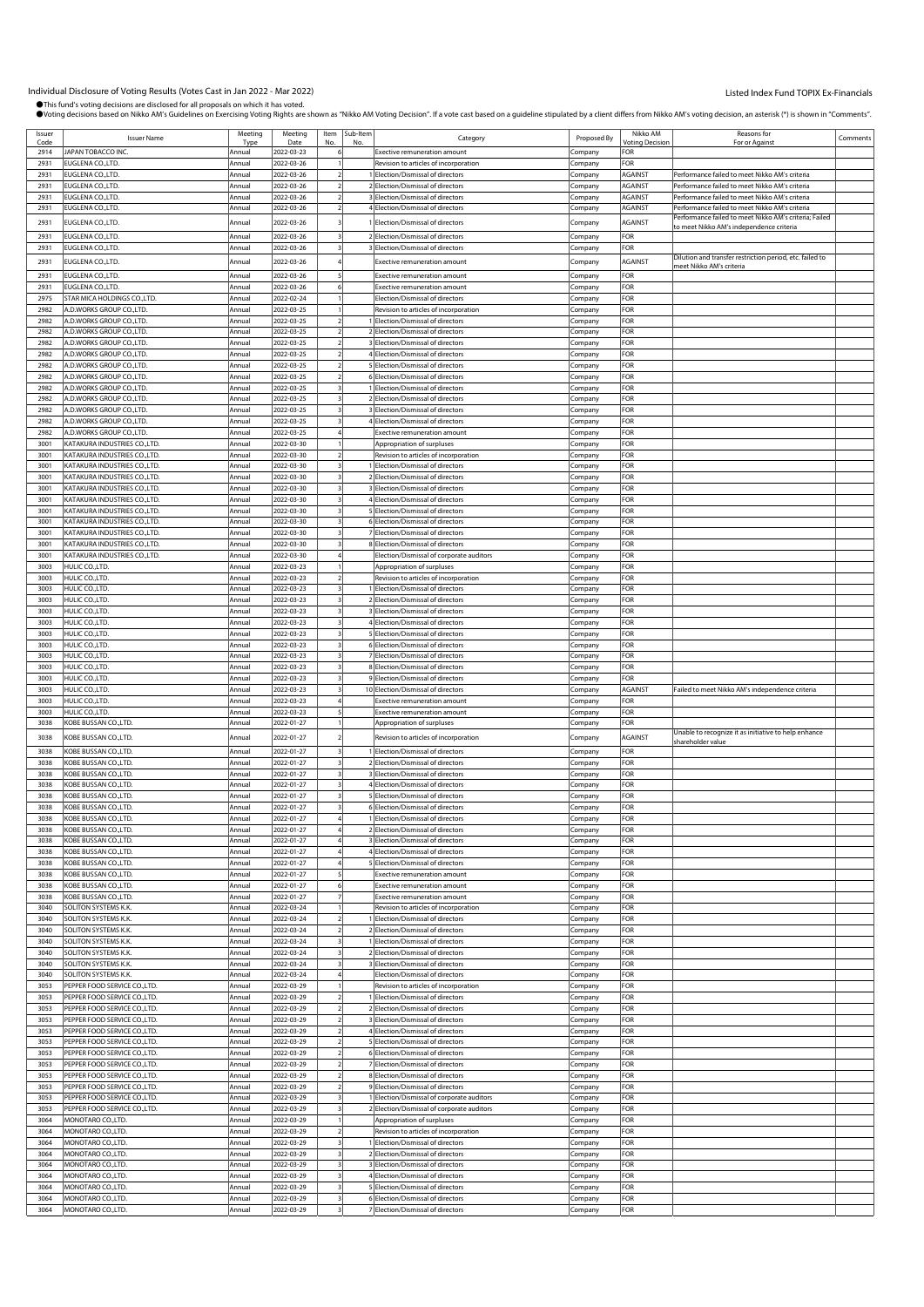| Issuer<br>Code | <b>Issuer Name</b>                | Meeting<br>Tvo | Meeting<br>Date | Item | Sub-Item | Category                                   | Proposed By | Nikko AM<br><b><i>Intina Decisio</i></b> | Reasons for<br>For or Agains                    | Comments |
|----------------|-----------------------------------|----------------|-----------------|------|----------|--------------------------------------------|-------------|------------------------------------------|-------------------------------------------------|----------|
| 3073           | DD HOLDINGS CO., LTD.             | Special        | 2022-02-25      |      |          | Revision to articles of incorporation      | Company     | FOR                                      |                                                 |          |
|                |                                   |                |                 |      |          |                                            |             |                                          |                                                 |          |
| 3073           | DD HOLDINGS CO., LTD.             | Special        | 2022-02-25      |      |          | Other capital policy proposals             | Company     | FOR                                      |                                                 |          |
| 3073           | DD HOLDINGS CO., LTD.             | Special        | 2022-02-25      |      |          | Other capital policy proposals             | Company     | FOR                                      |                                                 |          |
| 3085           | ARCLAND SERVICE HOLDINGS CO.,LTD. | Annual         | 2022-03-25      |      |          | Appropriation of surpluses                 | Company     | For                                      |                                                 |          |
| 3085           | ARCLAND SERVICE HOLDINGS CO.,LTD. | Annual         | 2022-03-25      |      |          | Revision to articles of incorporation      | .cmpany     | FOR                                      |                                                 |          |
| 3085           | ARCLAND SERVICE HOLDINGS CO.,LTD. | Annual         | 2022-03-25      |      |          | I Election/Dismissal of directors          | Company     | FOR                                      |                                                 |          |
| 3085           | ARCLAND SERVICE HOLDINGS CO.,LTD. | Annual         | 2022-03-25      |      |          | 2 Election/Dismissal of directors          |             | FOR                                      |                                                 |          |
|                |                                   |                |                 |      |          |                                            | .cmpany     |                                          |                                                 |          |
| 3085           | ARCLAND SERVICE HOLDINGS CO.,LTD. | Annual         | 2022-03-25      |      |          | 3 Election/Dismissal of directors          | Company     | FOR                                      |                                                 |          |
| 3085           | ARCLAND SERVICE HOLDINGS CO.,LTD. | Annual         | 2022-03-25      |      |          | 4 Election/Dismissal of directors          | .ompany     | FOR                                      |                                                 |          |
| 3085           | ARCLAND SERVICE HOLDINGS CO.,LTD. | Annual         | 2022-03-25      |      |          | 5 Election/Dismissal of directors          | Company     | AGAINST                                  | Failed to meet Nikko AM's independence criteria |          |
| 3085           | ARCLAND SERVICE HOLDINGS CO.,LTD. | Annual         | 2022-03-25      |      |          | 6 Election/Dismissal of directors          | Company     | FOR                                      |                                                 |          |
|                |                                   |                |                 |      |          |                                            |             |                                          |                                                 |          |
| 3085           | ARCLAND SERVICE HOLDINGS CO.,LTD. | Annual         | 2022-03-25      |      |          | 7 Election/Dismissal of directors          | .cmpany     | FOR                                      |                                                 |          |
| 3085           | ARCLAND SERVICE HOLDINGS CO.,LTD. | Annual         | 2022-03-25      |      |          | 1 Election/Dismissal of directors          | Company     | FOR                                      |                                                 |          |
| 3085           | ARCLAND SERVICE HOLDINGS CO.,LTD. | Annual         | 2022-03-25      |      |          | 2 Election/Dismissal of directors          | .ompany     | FOR                                      |                                                 |          |
| 3085           | ARCLAND SERVICE HOLDINGS CO.,LTD. | Annual         | 2022-03-25      |      |          | 3 Election/Dismissal of directors          | .cmpany     | FOR                                      |                                                 |          |
| 3085           | ARCLAND SERVICE HOLDINGS CO.,LTD. | Annual         | 2022-03-25      |      |          | Election/Dismissal of directors            |             | FOR                                      |                                                 |          |
|                |                                   |                |                 |      |          |                                            | Company     |                                          |                                                 |          |
| 3091           | <b>BRONCO BILLY CO.,LTD.</b>      | Annual         | 2022-03-17      |      |          | Revision to articles of incorporation      | Company     | FOR                                      |                                                 |          |
| 309            | <b>BRONCO BILLY CO., LTD.</b>     | Annual         | 2022-03-17      |      |          | Election/Dismissal of directors            | Company     | FOR                                      |                                                 |          |
| 3091           | BRONCO BILLY CO.,LTD.             | Annual         | 2022-03-17      |      |          | 2 Election/Dismissal of directors          | .ompany     | FOR                                      |                                                 |          |
| 3091           | BRONCO BILLY CO.,LTD.             | Annual         | 2022-03-17      |      |          | 3 Election/Dismissal of directors          |             | <b>OR</b>                                |                                                 |          |
|                |                                   |                |                 |      |          |                                            | .cmpany     |                                          |                                                 |          |
| 3091           | BRONCO BILLY CO., LTD.            | Annual         | 2022-03-17      |      |          | 4 Election/Dismissal of directors          | Company     | FOR                                      |                                                 |          |
| 3091           | <b>BRONCO BILLY CO., LTD.</b>     | Annual         | 2022-03-17      |      |          | 5 Election/Dismissal of directors          | .cmpany     | FOR                                      |                                                 |          |
| 309            | BRONCO BILLY CO., LTD.            | Annual         | 2022-03-17      |      |          | 6 Election/Dismissal of directors          | Company     | FOR                                      |                                                 |          |
| 3091           | BRONCO BILLY CO., LTD.            | Annual         | 2022-03-17      |      |          | Election/Dismissal of corporate auditors   | Company     | For                                      |                                                 |          |
|                |                                   |                |                 |      |          |                                            |             |                                          |                                                 |          |
| 3091           | BRONCO BILLY CO.,LTD.             | Annua          | 2022-03-17      |      |          | 2 Election/Dismissal of corporate auditors | Company     | FOR                                      |                                                 |          |
| 3091           | BRONCO BILLY CO.,LTD.             | Annual         | 2022-03-17      |      |          | Exective remuneration amount               | Company     | FOR                                      |                                                 |          |
| 3105           | NISSHINBO HOLDINGS INC            | Annual         | 2022-03-30      |      |          | Revision to articles of incorporation      | .cmpany     | <b>OR</b>                                |                                                 |          |
| 3105           | NISSHINBO HOLDINGS INC.           | Annual         | 2022-03-30      |      |          | Election/Dismissal of directors            | Company     | FOR                                      |                                                 |          |
| 3105           |                                   |                |                 |      |          |                                            |             | FOR                                      |                                                 |          |
|                | NISSHINBO HOLDINGS INC            | Annual         | 2022-03-30      |      |          | 2 Election/Dismissal of directors          | .ompany     |                                          |                                                 |          |
| 3105           | NISSHINBO HOLDINGS INC            | Annual         | 2022-03-30      |      |          | 3 Election/Dismissal of directors          | .cmpany     | FOR                                      |                                                 |          |
| 3105           | NISSHINBO HOLDINGS INC.           | Annual         | 2022-03-30      |      |          | 4 Election/Dismissal of directors          | Company     | FOR                                      |                                                 |          |
| 3105           | NISSHINBO HOLDINGS INC.           | Annual         | 2022-03-30      |      |          | 5 Election/Dismissal of directors          | Company     | FOR                                      |                                                 |          |
| 3105           | NISSHINBO HOLDINGS INC.           | Annual         | 2022-03-30      |      |          | 6 Election/Dismissal of directors          |             | FOR                                      |                                                 |          |
|                |                                   |                |                 |      |          |                                            | Company     |                                          |                                                 |          |
| 3105           | NISSHINBO HOLDINGS INC            | Annual         | 2022-03-30      |      |          | 7 Election/Dismissal of directors          | .ompany     | FOR                                      |                                                 |          |
| 3105           | NISSHINBO HOLDINGS INC.           | Annual         | 2022-03-30      |      |          | 8 Election/Dismissal of directors          | .cmpany     | <b>OR</b>                                |                                                 |          |
| 3105           | NISSHINBO HOLDINGS INC            | Annual         | 2022-03-30      |      |          | 9 Election/Dismissal of directors          | Company     | FOR                                      |                                                 |          |
| 3105           | NISSHINBO HOLDINGS INC.           | Annual         | 2022-03-30      |      |          | 10 Election/Dismissal of directors         | .cmpany     | FOR                                      |                                                 |          |
|                |                                   |                |                 |      |          |                                            |             |                                          |                                                 |          |
| 3105           | NISSHINBO HOLDINGS INC.           | Annual         | 2022-03-30      |      |          | 11 Election/Dismissal of directors         | Company     | FOR                                      |                                                 |          |
| 3105           | NISSHINBO HOLDINGS INC.           | Annual         | 2022-03-30      |      |          | 12 Election/Dismissal of directors         | .ompany     | For                                      |                                                 |          |
| 3105           | NISSHINBO HOLDINGS INC.           | Annual         | 2022-03-30      |      |          | Election/Dismissal of corporate auditors   | Company     | FOR                                      |                                                 |          |
| 3139           | LACTO JAPAN CO.,LTD.              | Annual         | 2022-02-25      |      |          | Appropriation of surpluses                 | Company     | FOR                                      |                                                 |          |
| 3139           | ACTO JAPAN CO.,LTD.               | Annual         | 2022-02-25      |      |          | 1 Election/Dismissal of directors          |             | OR-                                      |                                                 |          |
|                |                                   |                |                 |      |          |                                            | .cmpany     |                                          |                                                 |          |
| 3139           | LACTO JAPAN CO.,LTD.              | Annual         | 2022-02-25      |      |          | 2 Election/Dismissal of directors          | Company     | FOR                                      |                                                 |          |
| 3139           | LACTO JAPAN CO.,LTD.              | Annual         | 2022-02-25      |      |          | 3 Election/Dismissal of directors          | .ompany     | FOR                                      |                                                 |          |
| 3139           | LACTO JAPAN CO.,LTD.              | Annual         | 2022-02-25      |      |          | 4 Election/Dismissal of directors          | .cmpany     | FOR                                      |                                                 |          |
| 3139           | LACTO JAPAN CO.,LTD.              | Annual         | 2022-02-25      |      |          | 5 Election/Dismissal of directors          |             | FOR                                      |                                                 |          |
|                |                                   |                |                 |      |          |                                            | Company     |                                          |                                                 |          |
| 3139           | LACTO JAPAN CO.,LTD.              | Annual         | 2022-02-25      |      |          | 6 Election/Dismissal of directors          | .cmpany     | FOR                                      |                                                 |          |
| 3186           | NEXTAGE CO.,LTD.                  | Annual         | 2022-02-22      |      |          | Appropriation of surpluses                 | Company     | FOR                                      |                                                 |          |
| 3186           | NEXTAGE CO.,LTD.                  | Annual         | 2022-02-22      |      |          | Revision to articles of incorporation      | .ompany     | FOR                                      |                                                 |          |
| 3186           | NEXTAGE CO.,LTD.                  | Annual         | 2022-02-22      |      |          | Election/Dismissal of directors            | .cmpany     | FOR                                      |                                                 |          |
|                |                                   |                |                 |      |          |                                            |             |                                          |                                                 |          |
| 3186           | NEXTAGE CO.,LTD.                  | Annual         | 2022-02-22      |      |          | 2 Election/Dismissal of directors          | Company     | FOR                                      |                                                 |          |
| 3186           | NEXTAGE CO.,LTD.                  | Annual         | 2022-02-22      |      |          | 3 Election/Dismissal of directors          | .cmpany     | FOR                                      |                                                 |          |
| 3186           | NEXTAGE CO.,LTD.                  | Annual         | 2022-02-22      |      |          | 4 Election/Dismissal of directors          | Company     | FOR                                      |                                                 |          |
| 3186           | NEXTAGE CO.,LTD.                  | Annual         | 2022-02-22      |      |          | 5 Election/Dismissal of directors          | .ompany     | FOR                                      |                                                 |          |
| 3186           | NEXTAGE CO.,LTD.                  | Annual         | 2022-02-22      |      |          | 6 Election/Dismissal of directors          |             | AGAINST                                  | Failed to meet Nikko AM's independence criteria |          |
|                |                                   |                |                 |      |          |                                            | Company     |                                          |                                                 |          |
| 3186           | NEXTAGE CO.,LTD.                  | Annual         | 2022-02-22      |      |          | Exective remuneration amount               | Company     | FOR                                      |                                                 |          |
| 3196           | <b>HOTLAND CO.,LTD.</b>           | Annual         | 2022-03-30      |      |          | Revision to articles of incorporation      | Company     | FOR                                      |                                                 |          |
| 3196           | HOTLAND CO.,LTD.                  | Annual         | 2022-03-30      |      |          | 1 Election/Dismissal of directors          | Company     | FOR                                      |                                                 |          |
| 3196           | HOTLAND CO., LTD.                 | Annual         | 2022-03-30      |      |          | 2 Election/Dismissal of directors          | Company     | FOR                                      |                                                 |          |
|                |                                   |                |                 |      |          |                                            |             |                                          |                                                 |          |
| 3196           | HOTLAND CO., LTD.                 | Annual         | 2022-03-30      |      |          | 3 Election/Dismissal of directors          | Company     | FOR                                      |                                                 |          |
| 3197           | SKYLARK HOLDINGS CO.,LTD.         | Annua          | 2022-03-30      |      |          | Revision to articles of incorporation      | Company     | FOR                                      |                                                 |          |
| 3197           | SKYLARK HOLDINGS CO.,LTD.         | Annual         | 2022-03-30      |      |          | 1 Election/Dismissal of directors          | Company     | FOR                                      |                                                 |          |
| 3197           | SKYLARK HOLDINGS CO.,LTD.         | Annual         | 2022-03-30      |      |          | 2 Election/Dismissal of directors          | Company     | FOR                                      |                                                 |          |
| 3197           | SKYLARK HOLDINGS CO.,LTD.         | Annual         | 2022-03-30      |      |          | 3 Election/Dismissal of directors          | Company     | FOR                                      |                                                 |          |
|                |                                   |                |                 |      |          |                                            |             |                                          |                                                 |          |
| 3197           | SKYLARK HOLDINGS CO.,LTD.         | Annual         | 2022-03-30      |      |          | 4 Election/Dismissal of directors          | Company     | FOR                                      |                                                 |          |
| 3197           | SKYLARK HOLDINGS CO.,LTD.         | Annual         | 2022-03-30      |      |          | 5 Election/Dismissal of directors          | Company     | FOR                                      |                                                 |          |
| 3197           | SKYLARK HOLDINGS CO.,LTD.         | Annual         | 2022-03-30      |      |          | 6 Election/Dismissal of directors          | Company     | FOR                                      |                                                 |          |
| 3197           | SKYLARK HOLDINGS CO.,LTD.         | Annua          | 2022-03-30      |      |          | 1 Election/Dismissal of corporate auditors | Company     | FOR                                      |                                                 |          |
| 3197           | SKYLARK HOLDINGS CO.,LTD.         | Annual         | 2022-03-30      |      |          | 2 Election/Dismissal of corporate auditors | Company     | FOR                                      |                                                 |          |
|                | THE JAPAN WOOL TEXTILE CO., LTD.  |                |                 |      |          | Appropriation of surpluses                 |             | FOR                                      |                                                 |          |
| 3201           |                                   | Annual         | 2022-02-25      |      |          |                                            | Company     |                                          |                                                 |          |
| 3201           | THE JAPAN WOOL TEXTILE CO.,LTD.   | Annual         | 2022-02-25      |      |          | Revision to articles of incorporation      | Company     | FOR                                      |                                                 |          |
| 3201           | THE JAPAN WOOL TEXTILE CO.,LTD.   | Annual         | 2022-02-25      |      |          | 1 Election/Dismissal of directors          | Company     | FOR                                      |                                                 |          |
| 3201           | THE JAPAN WOOL TEXTILE CO.,LTD.   | Annual         | 2022-02-25      |      |          | 2 Election/Dismissal of directors          | Company     | <b>FOR</b>                               |                                                 |          |
| 3201           | THE JAPAN WOOL TEXTILE CO.,LTD.   | Annual         | 2022-02-25      |      |          | 3 Election/Dismissal of directors          | Company     | FOR                                      |                                                 |          |
|                |                                   |                |                 |      |          |                                            |             |                                          |                                                 |          |
| 3201           | THE JAPAN WOOL TEXTILE CO.,LTD.   | Annual         | 2022-02-25      |      |          | 4 Election/Dismissal of directors          | .cmpany     | FOR                                      |                                                 |          |
| 3201           | THE JAPAN WOOL TEXTILE CO.,LTD.   | Annual         | 2022-02-25      |      |          | 5 Election/Dismissal of directors          | Company     | FOR                                      |                                                 |          |
| 3201           | THE JAPAN WOOL TEXTILE CO.,LTD.   | Annual         | 2022-02-25      |      |          | 6 Election/Dismissal of directors          | Company     | FOR                                      |                                                 |          |
| 3201           | THE JAPAN WOOL TEXTILE CO., LTD.  | Annual         | 2022-02-25      |      |          | 7 Election/Dismissal of directors          | Company     | <b>AGAINST</b>                           | Failed to meet Nikko AM's independence criteria |          |
|                |                                   |                |                 |      |          |                                            |             | FOR                                      |                                                 |          |
| 3201           | THE JAPAN WOOL TEXTILE CO.,LTD.   | Annual         | 2022-02-25      |      |          | 8 Election/Dismissal of directors          | Company     |                                          |                                                 |          |
| 3201           | THE JAPAN WOOL TEXTILE CO.,LTD.   | Annual         | 2022-02-25      |      |          | Election/Dismissal of corporate auditors   | Company     | FOR                                      |                                                 |          |
| 3201           | THE JAPAN WOOL TEXTILE CO.,LTD.   | Annual         | 2022-02-25      |      |          | Exective remuneration amount               | Company     | FOR                                      |                                                 |          |
| 3204           | TOABO CORPORATION                 | Annual         | 2022-03-30      |      |          | Appropriation of surpluses                 | Company     | OR-                                      |                                                 |          |
|                |                                   |                |                 |      |          |                                            |             |                                          |                                                 |          |
| 3204           | TOABO CORPORATION                 | Annual         | 2022-03-30      |      |          | Revision to articles of incorporation      | Company     | FOR                                      |                                                 |          |
| 3204           | TOABO CORPORATION                 | Annual         | 2022-03-30      |      |          | Election/Dismissal of directors            | Company     | AGAINST                                  | Performance failed to meet Nikko AM's criteria  |          |
| 3204           | TOABO CORPORATION                 | Annual         | 2022-03-30      |      |          | 2 Election/Dismissal of directors          | Company     | FOR                                      |                                                 |          |
| 3204           | TOABO CORPORATION                 | Annual         | 2022-03-30      |      |          | 3 Election/Dismissal of directors          | Company     | FOR                                      |                                                 |          |
| 3204           | <b>TOABO CORPORATION</b>          | Annual         | 2022-03-30      |      |          | 4 Election/Dismissal of directors          | Company     | AGAINST                                  | Performance failed to meet Nikko AM's criteria  |          |
|                |                                   |                |                 |      |          |                                            |             |                                          |                                                 |          |
| 3204           | TOABO CORPORATION                 | Annual         | 2022-03-30      |      |          | 5 Election/Dismissal of directors          | Company     | <b>FOR</b>                               |                                                 |          |
| 3204           | TOABO CORPORATION                 | Annual         | 2022-03-30      |      |          | 6 Election/Dismissal of directors          | Company     | AGAINST                                  | Performance failed to meet Nikko AM's criteria  |          |
| 3204           | TOABO CORPORATION                 | Annual         | 2022-03-30      |      |          | 7 Election/Dismissal of directors          | .cmpany     | FOR                                      |                                                 |          |
| 3204           | TOABO CORPORATION                 | Annual         | 2022-03-30      |      |          | Election/Dismissal of directors            | Company     | FOR                                      |                                                 |          |
|                |                                   |                |                 |      |          |                                            |             |                                          |                                                 |          |
| 3244           | SAMTY CO.,LTD.                    | Annual         | 2022-02-24      |      |          | Appropriation of surpluses                 | Company     | FOR                                      |                                                 |          |
| 3244           | SAMTY CO.,LTD.                    | Annual         | 2022-02-24      |      |          | Revision to articles of incorporation      | Company     | FOR                                      |                                                 |          |
| 3244           | SAMTY CO.,LTD.                    | Annual         | 2022-02-24      |      |          | Election/Dismissal of directors            | Company     | AGAINST                                  | Failed to meet Nikko AM's independence criteria |          |
| 3244           | SAMTY CO.,LTD.                    | Annual         | 2022-02-24      |      |          | 2 Election/Dismissal of directors          | .cmpany     | <b>FOR</b>                               |                                                 |          |
| 3244           | SAMTY CO.,LTD.                    | Annual         | 2022-02-24      |      |          | Election/Dismissal of corporate auditors   | Company     | FOR                                      |                                                 |          |
|                |                                   |                |                 |      |          |                                            |             |                                          |                                                 |          |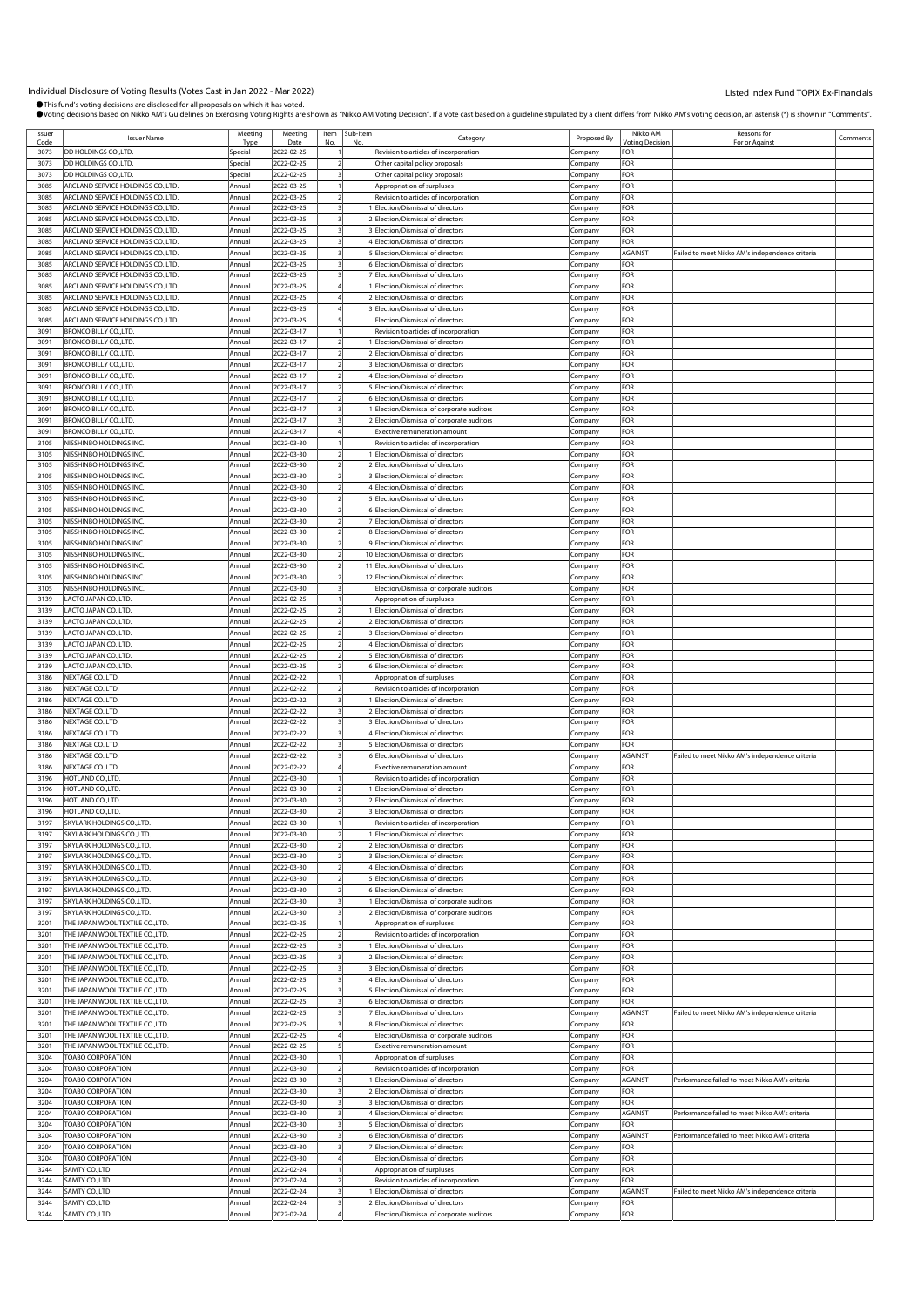| Issuer |                                           | Meeting | Meeting    |
|--------|-------------------------------------------|---------|------------|
| Code   | <b>Issuer Name</b>                        | Typ     | Date       |
| 3244   | SAMTY CO.,LTD.                            | Annual  | 2022-02-24 |
|        |                                           |         |            |
| 3252   | JINUSHI CO.,LTD.                          | Annual  | 2022-03-24 |
| 3252   | JINUSHI CO.,LTD.                          | Annual  | 2022-03-24 |
|        |                                           |         |            |
| 3252   | JINUSHI CO.,LTD.                          | Annual  | 2022-03-24 |
| 3252   | JINUSHI CO.,LTD.                          | Annual  | 2022-03-24 |
|        |                                           |         |            |
| 3252   | JINUSHI CO.,LTD.                          | Annual  | 2022-03-24 |
| 3252   | JINUSHI CO.,LTD.                          | Annual  | 2022-03-24 |
|        |                                           |         |            |
| 3252   | JINUSHI CO.,LTD.                          | Annual  | 2022-03-24 |
| 3252   | JINUSHI CO.,LTD.                          | Annual  | 2022-03-24 |
|        |                                           |         |            |
| 3252   | JINUSHI CO.,LTD.                          | Annual  | 2022-03-24 |
| 3252   | JINUSHI CO.,LTD.                          | Annual  | 2022-03-24 |
|        |                                           |         |            |
| 3267   | PHIL COMPANY, INC.                        | Annual  | 2022-02-22 |
|        |                                           |         |            |
| 3267   | PHIL COMPANY, INC.                        | Annual  | 2022-02-22 |
| 3267   | PHIL COMPANY, INC                         | Annual  | 2022-02-22 |
|        |                                           |         |            |
| 3267   | PHIL COMPANY, INC                         | Annual  | 2022-02-22 |
| 3267   | PHIL COMPANY, INC                         | Annual  | 2022-02-22 |
|        |                                           |         |            |
| 3267   | PHIL COMPANY, INC.                        | Annual  | 2022-02-22 |
| 3267   | PHIL COMPANY, INC.                        | Annual  | 2022-02-22 |
|        |                                           |         |            |
| 3267   | PHIL COMPANY, INC.                        | Annual  | 2022-02-22 |
| 3267   | PHIL COMPANY, INC.                        | Annual  | 2022-02-22 |
|        |                                           |         |            |
| 3267   | PHIL COMPANY, INC                         | Annual  | 2022-02-22 |
| 3267   | PHIL COMPANY, INC.                        | Annual  | 2022-02-22 |
|        |                                           |         |            |
| 3267   | PHIL COMPANY, INC.                        | Annual  | 2022-02-22 |
| 3267   | PHIL COMPANY, INC                         | Annual  | 2022-02-22 |
|        |                                           |         | 2022-02-22 |
| 3267   | PHIL COMPANY, INC.                        | Annual  |            |
| 3267   | PHIL COMPANY, INC                         | Annual  | 2022-02-22 |
| 3267   | PHIL COMPANY, INC.                        | Annual  | 2022-02-22 |
|        |                                           |         |            |
| 3267   | PHIL COMPANY, INC.                        | Annual  | 2022-02-22 |
|        |                                           |         |            |
| 3276   | JAPAN PROPERTY MANAGEMENT CENTER CO.,LTD. | Annual  | 2022-03-25 |
|        |                                           |         |            |
| 3276   | JAPAN PROPERTY MANAGEMENT CENTER CO.,LTD. | Annual  | 2022-03-25 |
| 3276   | JAPAN PROPERTY MANAGEMENT CENTER CO.,LTD. | Annual  | 2022-03-25 |
|        |                                           |         |            |
| 3276   | JAPAN PROPERTY MANAGEMENT CENTER CO.,LTD. | Annual  | 2022-03-25 |
| 3276   | JAPAN PROPERTY MANAGEMENT CENTER CO.,LTD. | Annual  | 2022-03-25 |
|        | JAPAN PROPERTY MANAGEMENT CENTER CO.,LTD. |         |            |
| 3276   |                                           | Annual  | 2022-03-25 |
| 3276   | JAPAN PROPERTY MANAGEMENT CENTER CO.,LTD. | Annual  | 2022-03-25 |
| 3276   | JAPAN PROPERTY MANAGEMENT CENTER CO.,LTD. | Annual  | 2022-03-25 |
|        |                                           |         |            |
| 3276   | JAPAN PROPERTY MANAGEMENT CENTER CO.,LTD. | Annual  | 2022-03-25 |
| 3277   | SANSEI LANDIC CO.,LTD                     | Annual  | 2022-03-29 |
|        |                                           |         |            |
| 3277   | SANSEI LANDIC CO.,LTD                     | Annual  | 2022-03-29 |
| 3277   | SANSEI LANDIC CO.,LTD                     | Annual  | 2022-03-29 |
|        |                                           |         |            |
| 3277   | SANSEI LANDIC CO.,LTD                     | Annua   | 2022-03-29 |
|        |                                           |         |            |
| 3299   | MUGEN ESTATE CO.,LTD.                     | Annual  | 2022-03-25 |
|        |                                           |         |            |
| 3299   | MUGEN ESTATE CO., LTD.                    | Annual  | 2022-03-25 |
| 3299   | MUGEN ESTATE CO., LTD.                    | Annual  | 2022-03-25 |
| 3299   | MUGEN ESTATE CO., LTD.                    | Annual  | 2022-03-25 |
|        |                                           |         |            |
| 3299   | MUGEN ESTATE CO.,LTD.                     | Annual  | 2022-03-25 |
| 3299   | MUGEN ESTATE CO., LTD.                    |         | 2022-03-25 |
|        |                                           | Annual  |            |
| 3299   | MUGEN ESTATE CO.,LTD.                     | Annual  | 2022-03-25 |
| 3299   | MUGEN ESTATE CO.,LTD.                     | Annual  |            |
|        |                                           |         | 2022-03-25 |
| 3299   | MUGEN ESTATE CO.,LTD.                     | Annual  | 2022-03-25 |
|        |                                           |         |            |
| 3299   | MUGEN ESTATE CO.,LTD.                     | Annual  | 2022-03-25 |
| 3299   | MUGEN ESTATE CO.,LTD.                     | Annual  | 2022-03-25 |
| 3302   |                                           |         |            |
|        | TEIKOKU SEN-I CO.,LTD.                    | Annual  | 2022-03-30 |
| 3302   | TEIKOKU SEN-I CO.,LTD.                    | Annual  | 2022-03-30 |
| 3302   | TEIKOKU SEN-I CO.,LTD.                    | Annual  | 2022-03-30 |
|        |                                           |         |            |
| 3302   | TEIKOKU SEN-I CO.,LTD.                    | Annual  | 2022-03-30 |
| 3302   | TEIKOKU SEN-I CO.,LTD.                    | Annual  | 2022-03-30 |
|        |                                           |         |            |
| 3302   | TEIKOKU SEN-I CO.,LTD.                    | Annual  | 2022-03-30 |
| 3302   | TEIKOKU SEN-I CO.,LTD                     |         | 2022-03-30 |
|        |                                           |         |            |
| 3302   | TEIKOKU SEN-I CO.,LTD.                    | Annual  | 2022-03-30 |
| 3302   | TEIKOKU SEN-I CO.,LTD.                    | Annual  | 2022-03-30 |
|        |                                           |         |            |
| 3302   | TEIKOKU SEN-I CO.,LTD.                    | Annual  | 2022-03-30 |
| 3302   | TEIKOKU SEN-I CO.,LTD.                    | Annual  | 2022-03-30 |
|        |                                           |         |            |
| 3319   | <b>GOLF DIGEST ONLINE INC.</b>            | Annual  | 2022-03-28 |
| 3319   | GOLF DIGEST ONLINE INC.                   | Annual  | 2022-03-28 |
|        |                                           |         |            |
| 3319   | GOLF DIGEST ONLINE INC.                   | Annual  | 2022-03-28 |
| 3319   | GOLF DIGEST ONLINE INC.                   | Annual  | 2022-03-28 |
|        |                                           |         |            |
| 3319   | <b>GOLF DIGEST ONLINE INC.</b>            | Annual  | 2022-03-28 |
| 3319   | <b>GOLF DIGEST ONLINE INC.</b>            | Annual  | 2022-03-28 |
|        |                                           |         |            |
| 3319   | GOLF DIGEST ONLINE INC.                   | Annual  | 2022-03-28 |
| 3319   | <b>GOLF DIGEST ONLINE INC.</b>            | Annual  | 2022-03-28 |
| 3319   | GOLF DIGEST ONLINE INC.                   | Annual  | 2022-03-28 |
|        |                                           |         |            |
| 3319   | GOLF DIGEST ONLINE INC.                   | Annual  | 2022-03-28 |
|        |                                           |         |            |
| 3319   | GOLF DIGEST ONLINE INC.                   | Annual  | 2022-03-28 |
|        |                                           |         |            |
| 3319   | GOLF DIGEST ONLINE INC.                   | Annual  | 2022-03-28 |
| 3319   | GOLF DIGEST ONLINE INC.                   | Annual  | 2022-03-28 |
| 3405   | KURARAY CO.,LTD.                          |         | 2022-03-24 |
|        |                                           | Annual  |            |
| 3405   | KURARAY CO.,LTD.                          | Annual  | 2022-03-24 |
| 3405   | KURARAY CO.,LTD.                          | Annual  | 2022-03-24 |
|        |                                           |         |            |
| 3405   | KURARAY CO.,LTD.                          | Annual  | 2022-03-24 |
| 3405   | KURARAY CO.,LTD.                          | Annual  | 2022-03-24 |
|        |                                           |         |            |
| 3405   | KURARAY CO.,LTD.                          | Annual  | 2022-03-24 |
| 3405   | KURARAY CO.,LTD.                          | Annual  | 2022-03-24 |
|        |                                           |         |            |
| 3405   | KURARAY CO.,LTD.                          | Annual  | 2022-03-24 |
| 3405   | KURARAY CO.,LTD.                          | Annual  | 2022-03-24 |
|        |                                           |         |            |
| 3405   | KURARAY CO.,LTD.                          | Annual  | 2022-03-24 |
| 3405   | KURARAY CO.,LTD.                          | Annual  | 2022-03-24 |
|        |                                           |         |            |
| 3405   | KURARAY CO.,LTD.                          | Annual  | 2022-03-24 |
| 3405   | (URARAY CO.,LTD.                          | Annual  | 2022-03-24 |
|        |                                           |         |            |
| 3405   | KURARAY CO.,LTD.                          | Annual  | 2022-03-24 |
| 3436   | SUMCO CORPORATION                         | Annual  | 2022-03-29 |
|        |                                           |         |            |
| 3436   | SUMCO CORPORATION                         | Annual  | 2022-03-29 |
| 3436   | <b>SUMCO CORPORATION</b>                  | Annual  | 2022-03-29 |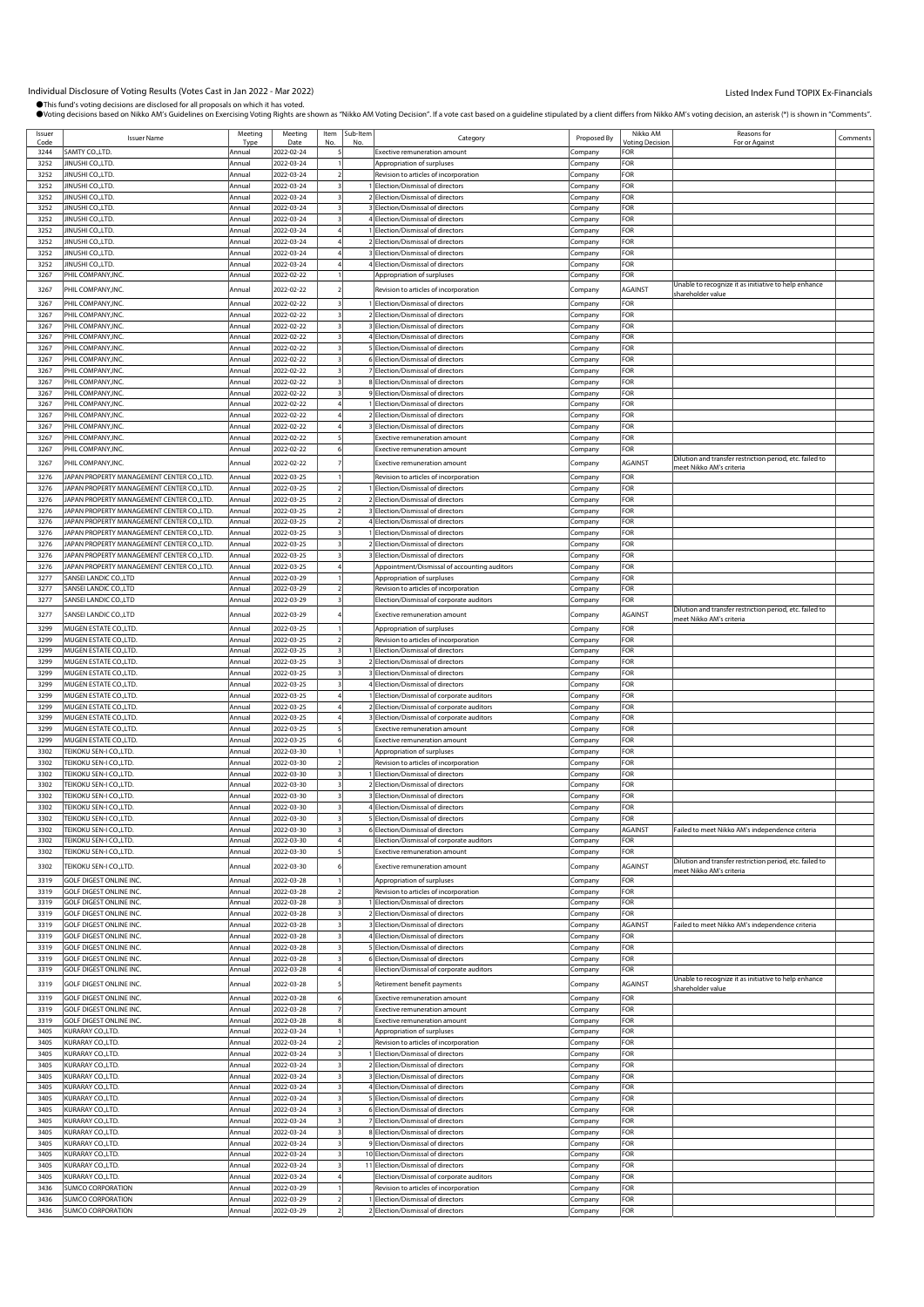| Issuer | <b>Issuer Name</b>             | Meeting | Meeting    |    | Item Sub-Item |                                                                     | Proposed By        | Nikko AM               | Reasons for                                              | Comments |
|--------|--------------------------------|---------|------------|----|---------------|---------------------------------------------------------------------|--------------------|------------------------|----------------------------------------------------------|----------|
| Code   |                                | Type    | Date       | No | No            | Category                                                            |                    | <b>Voting Decision</b> | For or Against                                           |          |
| 3436   | SUMCO CORPORATION              | Annual  | 2022-03-29 |    |               | 3 Election/Dismissal of directors                                   | Company            | FOR                    |                                                          |          |
| 3436   | <b>SUMCO CORPORATION</b>       | Annual  | 2022-03-29 |    |               | 4 Election/Dismissal of directors                                   | Company            | FOR                    |                                                          |          |
| 3436   | SUMCO CORPORATION              | Annual  | 2022-03-29 |    |               | 5 Election/Dismissal of directors                                   | Company            | FOR                    |                                                          |          |
| 3436   | <b>SUMCO CORPORATION</b>       | Annual  | 2022-03-29 |    |               | 1 Election/Dismissal of directors                                   |                    | FOR                    |                                                          |          |
|        |                                |         |            |    |               |                                                                     | Company            |                        |                                                          |          |
| 3436   | <b>SUMCO CORPORATION</b>       | Annual  | 2022-03-29 |    |               | 2 Election/Dismissal of directors                                   | Company            | FOR                    |                                                          |          |
| 3436   | <b>SUMCO CORPORATION</b>       | Annual  | 2022-03-29 |    |               | 3 Election/Dismissal of directors                                   | Company            | FOR                    |                                                          |          |
| 3436   | <b>SUMCO CORPORATION</b>       | Annual  | 2022-03-29 |    |               | 4 Election/Dismissal of directors                                   | Company            | FOR                    |                                                          |          |
| 3436   | SUMCO CORPORATION              | Annual  | 2022-03-29 |    |               | 5 Election/Dismissal of directors                                   | .cmpany            | FOR                    |                                                          |          |
| 3445   | RS TECHNOLOGIES CO., LTD.      | Annual  | 2022-03-30 |    |               | Revision to articles of incorporation                               | Company            | FOR                    |                                                          |          |
| 3445   | RS TECHNOLOGIES CO.,LTD.       | Annual  | 2022-03-30 |    |               | Election/Dismissal of directors                                     | Company            | FOR                    |                                                          |          |
|        |                                |         |            |    |               |                                                                     |                    |                        |                                                          |          |
| 3445   | RS TECHNOLOGIES CO., LTD.      | Annual  | 2022-03-30 |    |               | Election/Dismissal of directors                                     | Company            | FOR                    |                                                          |          |
| 3445   | RS TECHNOLOGIES CO., LTD.      | Annual  | 2022-03-30 |    |               | Election/Dismissal of directors                                     | Company            | FOR                    |                                                          |          |
| 3445   | RS TECHNOLOGIES CO.,LTD.       | Annual  | 2022-03-30 |    |               | Election/Dismissal of directors                                     | .ompany            | FOR                    |                                                          |          |
| 3445   | RS TECHNOLOGIES CO.,LTD.       | Annual  | 2022-03-30 |    |               | 3 Election/Dismissal of directors                                   | Company            | FOR                    |                                                          |          |
| 3445   | RS TECHNOLOGIES CO.,LTD.       | Annual  | 2022-03-30 |    |               | Election/Dismissal of directors                                     | Company            | FOR                    |                                                          |          |
| 3445   | RS TECHNOLOGIES CO.,LTD.       | Annual  | 2022-03-30 |    |               | <b>Exective remuneration amount</b>                                 | Company            | FOR                    |                                                          |          |
|        |                                |         |            |    |               |                                                                     |                    |                        |                                                          |          |
| 3445   | RS TECHNOLOGIES CO.,LTD.       | Annual  | 2022-03-30 |    |               | <b>Exective remuneration amount</b>                                 | Company            | FOR                    |                                                          |          |
| 3445   | RS TECHNOLOGIES CO., LTD.      | Annual  | 2022-03-30 |    |               | Retirement benefit payments                                         | Company            | AGAINST                | Unable to recognize it as initiative to help enhance     |          |
| 3445   | RS TECHNOLOGIES CO., LTD.      | Annual  | 2022-03-30 |    |               | Appointment/Dismissal of accounting auditors                        | Company            | FOR                    | hareholder value                                         |          |
|        | <b>B-LOT COMPANY LIMITED</b>   |         |            |    |               |                                                                     |                    | FOR                    |                                                          |          |
| 3452   |                                | Annual  | 2022-03-25 |    |               | Appropriation of surpluses                                          | Company            |                        |                                                          |          |
| 3452   | <b>B-LOT COMPANY LIMITED</b>   | Annual  | 2022-03-25 |    |               | Revision to articles of incorporation                               | Company            | AGAINST                | Unable to recognize it as initiative to help enhance     |          |
| 3452   | <b>B-LOT COMPANY LIMITED</b>   |         | 2022-03-25 |    |               |                                                                     |                    | FOR                    | shareholder value                                        |          |
|        |                                | Annual  |            |    |               | Election/Dismissal of directors                                     | Company            |                        |                                                          |          |
| 3452   | <b>B-LOT COMPANY LIMITED</b>   | Annual  | 2022-03-25 |    |               | 2 Election/Dismissal of directors                                   | Company            | FOR                    |                                                          |          |
| 3452   | <b>B-LOT COMPANY LIMITED</b>   | Annual  | 2022-03-25 |    |               | 3 Election/Dismissal of directors                                   | Company            | FOR                    |                                                          |          |
| 3452   | <b>B-LOT COMPANY LIMITED</b>   | Annual  | 2022-03-25 |    |               | 4 Election/Dismissal of directors                                   | Company            | FOR                    |                                                          |          |
| 3452   | <b>B-LOT COMPANY LIMITED</b>   | Annual  | 2022-03-25 |    |               | 5 Election/Dismissal of directors                                   | Company            | FOR                    |                                                          |          |
| 3452   | <b>B-LOT COMPANY LIMITED</b>   | Annual  | 2022-03-25 |    |               | 6 Election/Dismissal of directors                                   | Company            | FOR                    |                                                          |          |
| 3452   |                                |         |            |    |               |                                                                     |                    |                        |                                                          |          |
|        | <b>B-LOT COMPANY LIMITED</b>   | Annual  | 2022-03-25 |    |               | Election/Dismissal of directors                                     | Company            | AGAINST                | Failed to meet Nikko AM's independence criteria          |          |
| 3452   | <b>B-LOT COMPANY LIMITED</b>   | Annual  | 2022-03-25 |    |               | 2 Election/Dismissal of directors                                   | Company            | FOR                    |                                                          |          |
| 3452   | <b>B-LOT COMPANY LIMITED</b>   | Annual  | 2022-03-25 |    |               | 3 Election/Dismissal of directors                                   | Company            | FOR                    |                                                          |          |
| 3452   | <b>B-LOT COMPANY LIMITED</b>   | Annual  | 2022-03-25 |    |               | Election/Dismissal of directors                                     | Company            | FOR                    |                                                          |          |
| 3475   | GOOD COM ASSET CO., LTD.       | Annual  | 2022-01-27 |    |               | Appropriation of surpluses                                          | Company            | FOR                    |                                                          |          |
| 3475   | GOOD COM ASSET CO.,LTD.        | Annual  | 2022-01-27 |    |               | Revision to articles of incorporation                               | Company            | FOR                    |                                                          |          |
|        |                                |         |            |    |               |                                                                     |                    |                        |                                                          |          |
| 3475   | GOOD COM ASSET CO., LTD.       | Annual  | 2022-01-27 |    |               | Election/Dismissal of directors                                     | Company            | FOR                    |                                                          |          |
| 3475   | GOOD COM ASSET CO.,LTD.        | Annual  | 2022-01-27 |    |               | 2 Election/Dismissal of directors                                   | Company            | FOR                    |                                                          |          |
| 3475   | GOOD COM ASSET CO., LTD.       | Annual  | 2022-01-27 |    |               | 3 Election/Dismissal of directors                                   | Company            | FOR                    |                                                          |          |
| 3475   | GOOD COM ASSET CO., LTD.       | Annual  | 2022-01-27 |    |               | 4 Election/Dismissal of directors                                   | .ompany            | FOR                    |                                                          |          |
| 3475   | GOOD COM ASSET CO.,LTD.        | Annual  | 2022-01-27 |    |               | 5 Election/Dismissal of directors                                   | Company            | FOR                    |                                                          |          |
| 3475   | GOOD COM ASSET CO., LTD.       | Annual  | 2022-01-27 |    |               | 6 Election/Dismissal of directors                                   | Company            | FOR                    |                                                          |          |
| 3475   |                                | Annual  |            |    |               |                                                                     |                    | FOR                    |                                                          |          |
|        | GOOD COM ASSET CO., LTD.       |         | 2022-01-27 |    |               | Election/Dismissal of corporate auditors                            | Company            |                        |                                                          |          |
| 3475   | GOOD COM ASSET CO., LTD.       | Annua   | 2022-01-27 |    |               | Election/Dismissal of corporate auditors                            | Company            | AGAINST                | Failed to meet Nikko AM's independence criteria          |          |
| 3475   | GOOD COM ASSET CO., LTD.       | Annual  | 2022-01-27 |    |               | <b>Exective remuneration amount</b>                                 | .<br>ompany        | FOR                    |                                                          |          |
| 3547   | KUSHIKATSU TANAKA HOLDINGS CO. | Annual  | 2022-02-25 |    |               | Appropriation of surpluses                                          | Company            | FOR                    |                                                          |          |
| 3547   | KUSHIKATSU TANAKA HOLDINGS CO. | Annual  | 2022-02-25 |    |               | Revision to articles of incorporation                               | Company            | FOR                    |                                                          |          |
| 3547   | KUSHIKATSU TANAKA HOLDINGS CO. | Annual  | 2022-02-25 |    |               | 1 Election/Dismissal of directors                                   | Company            | FOR                    |                                                          |          |
| 3547   | KUSHIKATSU TANAKA HOLDINGS CO. | Annual  | 2022-02-25 |    |               | 2 Election/Dismissal of directors                                   |                    | OR-                    |                                                          |          |
|        |                                |         |            |    |               |                                                                     | Company            |                        |                                                          |          |
| 3547   | KUSHIKATSU TANAKA HOLDINGS CO. | Annual  | 2022-02-25 |    |               | 3 Election/Dismissal of directors                                   | .ompany            | FOR                    |                                                          |          |
| 3547   | KUSHIKATSU TANAKA HOLDINGS CO. | Annual  | 2022-02-25 |    |               | 4 Election/Dismissal of directors                                   | Company            | FOR                    |                                                          |          |
| 3547   | KUSHIKATSU TANAKA HOLDINGS CO. | Annual  | 2022-02-25 |    |               | 5 Election/Dismissal of directors                                   | Company            | OR-                    |                                                          |          |
| 3547   | KUSHIKATSU TANAKA HOLDINGS CO. | Annual  | 2022-02-25 |    |               | 6 Election/Dismissal of directors                                   | Company            | FOR                    |                                                          |          |
| 3547   | KUSHIKATSU TANAKA HOLDINGS CO. | Annua   | 2022-02-25 |    |               | Appointment/Dismissal of accounting auditors                        | Company            | OR-                    |                                                          |          |
|        | FINDEX INC.                    |         |            |    |               |                                                                     |                    | FOR                    |                                                          |          |
| 3649   |                                | Annual  | 2022-03-29 |    |               | Appropriation of surpluses                                          | :ompany            |                        |                                                          |          |
| 3649   | FINDEX INC.                    | Annual  | 2022-03-29 |    |               | Revision to articles of incorporation                               | Company            | FOR                    |                                                          |          |
| 3649   | FINDEX INC.                    | Annual  | 2022-03-29 |    |               | Election/Dismissal of directors                                     | Company            | OR-                    |                                                          |          |
| 3649   | FINDEX INC.                    | Annual  | 2022-03-29 |    |               | 2 Election/Dismissal of directors                                   | Company            | FOR                    |                                                          |          |
| 3649   | <b>INDEX INC.</b>              | Annual  | 2022-03-29 |    |               | 3 Election/Dismissal of directors                                   | Company            | ∶OR                    |                                                          |          |
| 3649   | <b>FINDEX INC</b>              | Annual  | 2022-03-29 |    |               | 4 Election/Dismissal of directors                                   | :ompany            | FOR                    |                                                          |          |
| 3649   | FINDEX INC.                    | Annual  | 2022-03-29 |    |               | 5 Election/Dismissal of directors                                   | Company            | FOR                    |                                                          |          |
|        |                                |         |            |    |               |                                                                     |                    | <b>FOR</b>             |                                                          |          |
| 3649   | FINDEX INC.                    | Annual  | 2022-03-29 |    |               | 6 Election/Dismissal of directors                                   | Company            |                        |                                                          |          |
| 3649   | FINDEX INC.                    | Annual  | 2022-03-29 |    |               | 1 Election/Dismissal of directors                                   | Company            | FOR                    |                                                          |          |
| 3649   | FINDEX INC.                    | Annual  | 2022-03-29 |    |               | 2 Election/Dismissal of directors                                   | Company            | FOR                    |                                                          |          |
| 3649   | FINDEX INC.                    | Annual  | 2022-03-29 |    |               | 3 Election/Dismissal of directors                                   | Company            | FOR                    |                                                          |          |
| 3649   | FINDEX INC.                    | Annual  | 2022-03-29 |    |               | Election/Dismissal of directors                                     | Company            | AGAINST                | Failed to meet Nikko AM's independence criteria          |          |
| 3656   | KLAB INC.                      | Annual  | 2022-03-25 |    |               | Revision to articles of incorporation                               | Company            | <b>FOR</b>             |                                                          |          |
| 3656   | KLAB INC.                      | Annual  | 2022-03-25 |    |               | I Election/Dismissal of directors                                   |                    | FOR                    |                                                          |          |
|        |                                |         |            |    |               |                                                                     | Company            |                        |                                                          |          |
| 3656   | KLAB INC.                      | Annual  | 2022-03-25 |    |               | 2 Election/Dismissal of directors                                   | Company            | FOR                    |                                                          |          |
| 3656   | KLAB INC.                      | Annual  | 2022-03-25 |    |               | 3 Election/Dismissal of directors                                   | Company            | FOR                    |                                                          |          |
| 3656   | KLAB INC.                      | Annual  | 2022-03-25 |    |               | 4 Election/Dismissal of directors                                   | Company            | FOR                    |                                                          |          |
| 3656   | KLAB INC.                      | Annual  | 2022-03-25 |    |               | 5 Election/Dismissal of directors                                   | Company            | FOR                    |                                                          |          |
| 3656   | KLAB INC.                      | Annual  | 2022-03-25 |    |               | 1 Election/Dismissal of directors                                   | Company            | FOR                    |                                                          |          |
| 3656   | KLAB INC.                      | Annual  | 2022-03-25 |    |               | 2 Election/Dismissal of directors                                   | Company            | FOR                    |                                                          |          |
| 3656   | KLAB INC.                      | Annual  | 2022-03-25 |    |               | 3 Election/Dismissal of directors                                   | Company            | FOR                    |                                                          |          |
|        |                                |         |            |    |               |                                                                     |                    |                        |                                                          |          |
| 3656   | KLAB INC.                      | Annual  | 2022-03-25 |    |               | Election/Dismissal of directors                                     | Company            | FOR                    |                                                          |          |
| 3659   | NEXON CO., LTD.                | Annual  | 2022-03-25 |    |               | Revision to articles of incorporation                               | Company            | FOR                    |                                                          |          |
| 3659   | NEXON CO.,LTD.                 | Annual  | 2022-03-25 |    |               | Election/Dismissal of directors                                     | Company            | AGAINST                | Shareholder returns failed to meet Nikko AM's criteria   |          |
| 3659   | NEXON CO., LTD.                | Annual  | 2022-03-25 |    |               | 2 Election/Dismissal of directors                                   | Company            | AGAINST                | Shareholder returns failed to meet Nikko AM's criteria   |          |
| 3659   | NEXON CO., LTD.                | Annual  | 2022-03-25 |    |               | 3 Election/Dismissal of directors                                   | Company            | AGAINST                | Shareholder returns failed to meet Nikko AM's criteria   |          |
|        |                                |         |            |    |               |                                                                     |                    |                        | Shareholder returns failed to meet Nikko AM's criteria;  |          |
| 3659   | NEXON CO., LTD.                | Annual  | 2022-03-25 |    |               | 4 Election/Dismissal of directors                                   | Company            | AGAINST                | Attendance ratio failed to meet Nikko AM's criteria or   |          |
|        |                                |         |            |    |               |                                                                     |                    |                        | nformation disclosure was insufficient                   |          |
| 3659   | NEXON CO., LTD.                | Annual  | 2022-03-25 |    |               | Election/Dismissal of directors                                     | Company            | <b>AGAINST</b>         | Failed to meet Nikko AM's independence criteria          |          |
| 3659   | NEXON CO., LTD.                | Annual  | 2022-03-25 |    |               | 2 Election/Dismissal of directors                                   | Company            | AGAINST                | Shareholder returns failed to meet Nikko AM's criteria   |          |
| 3659   | NEXON CO.,LTD.                 | Annual  | 2022-03-25 |    |               | 3 Election/Dismissal of directors                                   | Company            | AGAINST                | Shareholder returns failed to meet Nikko AM's criteria   |          |
|        |                                |         |            |    |               |                                                                     |                    |                        | Dilution and transfer restriction period, etc. failed to |          |
| 3659   | NEXON CO.,LTD.                 | Annual  | 2022-03-25 |    |               | Exective remuneration amount                                        | Company            | AGAINST                | <u>meet Nikko AM's criteria</u>                          |          |
| 3667   | ENISH, INC.                    | Annual  | 2022-03-23 |    |               | Revision to articles of incorporation                               | Company            | <b>FOR</b>             |                                                          |          |
| 3667   | ENISH, INC.                    | Annual  |            |    |               | Election/Dismissal of directors                                     |                    |                        |                                                          |          |
|        |                                |         | 2022-03-23 |    |               |                                                                     | Company            | AGAINST                | Performance failed to meet Nikko AM's criteria           |          |
| 3667   | ENISH, INC.                    | Annual  | 2022-03-23 |    |               | 2 Election/Dismissal of directors                                   | Company            | AGAINST                | Performance failed to meet Nikko AM's criteria           |          |
|        | ENISH, INC.                    | Annual  | 2022-03-23 |    |               | 3 Election/Dismissal of directors                                   | Company            | AGAINST                | Performance failed to meet Nikko AM's criteria           |          |
| 3667   |                                |         |            |    |               | 4 Election/Dismissal of directors                                   | Company            | AGAINST                | Performance failed to meet Nikko AM's criteria; Failed   |          |
| 3667   |                                |         |            |    |               |                                                                     |                    |                        |                                                          |          |
|        | ENISH, INC.                    | Annual  | 2022-03-23 |    |               |                                                                     |                    |                        | to meet Nikko AM's independence criteria                 |          |
| 3667   | ENISH, INC.                    | Annual  | 2022-03-23 |    |               | 5 Election/Dismissal of directors                                   | Company            | <b>AGAINST</b>         | Performance failed to meet Nikko AM's criteria           |          |
| 3667   | ENISH, INC.                    | Annual  | 2022-03-23 |    |               | 6 Election/Dismissal of directors                                   | Company            | FOR                    |                                                          |          |
| 3667   | ENISH, INC.                    | Annual  | 2022-03-23 |    |               | Election/Dismissal of corporate auditors                            | Company            | FOR                    |                                                          |          |
| 3673   | BROADLEAF CO.,LTD.             | Annual  | 2022-03-25 |    |               |                                                                     |                    | FOR                    |                                                          |          |
| 3673   | BROADLEAF CO.,LTD.             | Annual  | 2022-03-25 |    |               | Revision to articles of incorporation<br>Appropriation of surpluses | Company<br>Company | <b>FOR</b>             |                                                          |          |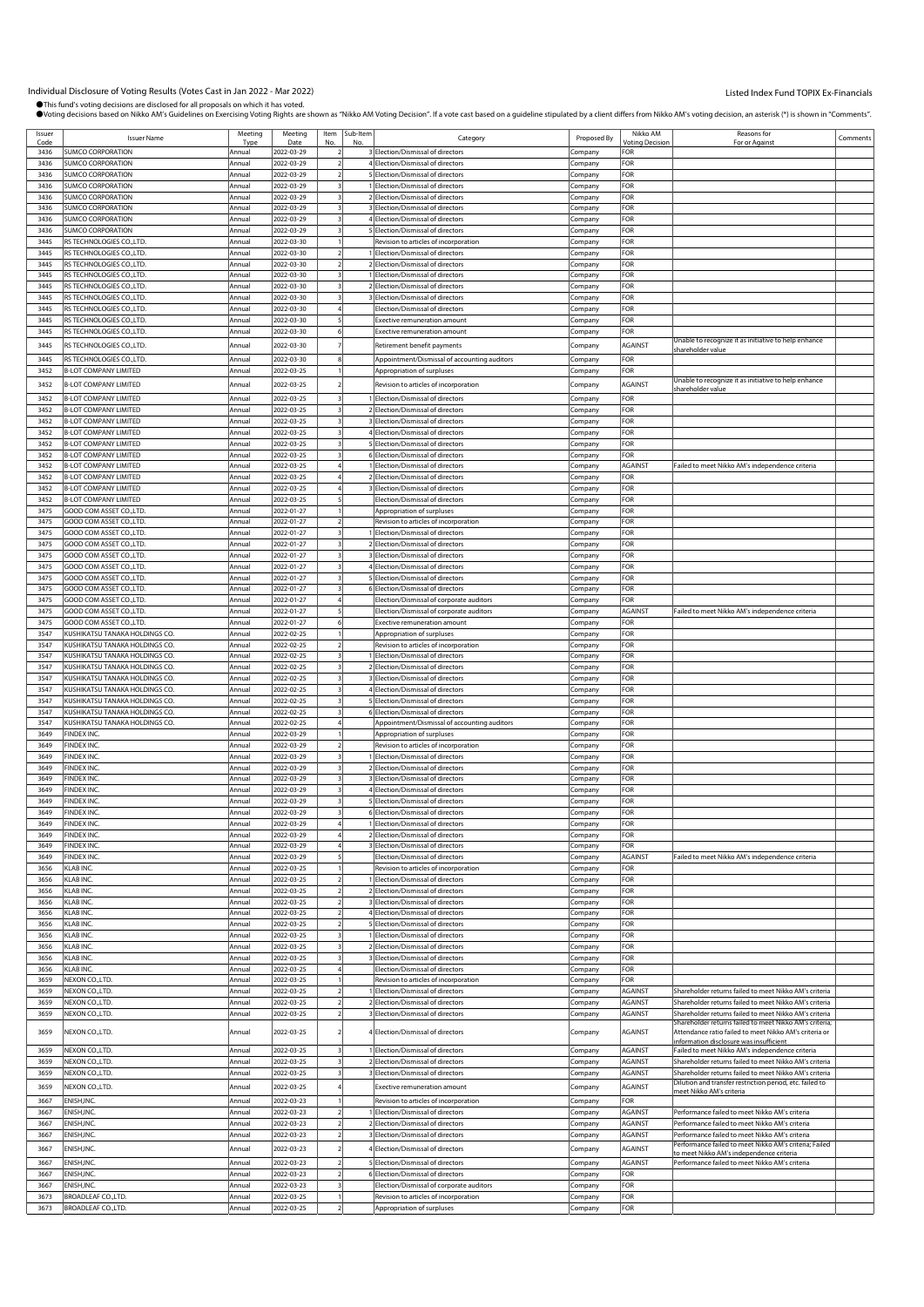| Issuer       |                                         | Meeting          | Meeting                  | Item           | Sub-Item |                                              |                    | Nikko AM              | Reasons for                                                                                                      |          |
|--------------|-----------------------------------------|------------------|--------------------------|----------------|----------|----------------------------------------------|--------------------|-----------------------|------------------------------------------------------------------------------------------------------------------|----------|
| Code         | <b>Issuer Name</b>                      | Tyn              | Date                     |                |          | Category                                     | Proposed By        | <b>Votina Decisio</b> | For or Agains                                                                                                    | Comments |
| 3673         | BROADLEAF CO.,LTD.                      | Annual           | 2022-03-25               |                |          | 1 Election/Dismissal of directors            | Company            | FOR                   |                                                                                                                  |          |
| 3673         | BROADLEAF CO.,LTD.                      | Annual           | 2022-03-25               | 3              |          | 2 Election/Dismissal of directors            | Company            | FOR                   |                                                                                                                  |          |
| 3673         | BROADLEAF CO.,LTD.                      | Annual           | 2022-03-25               | 3              |          | 3 Election/Dismissal of directors            | Company            | FOR                   |                                                                                                                  |          |
| 3673         | BROADLEAF CO.,LTD.                      | Annual           | 2022-03-25               |                |          | 4 Election/Dismissal of directors            | Company            | FOR                   |                                                                                                                  |          |
| 3673         | BROADLEAF CO.,LTD.                      | Annual           | 2022-03-25               |                |          | 5 Election/Dismissal of directors            | .ompany            | FOR                   |                                                                                                                  |          |
| 3673         | BROADLEAF CO.,LTD.                      | Annual           | 2022-03-25               |                |          | 6 Election/Dismissal of directors            | Company            | FOR                   |                                                                                                                  |          |
| 3673         | BROADLEAF CO.,LTD.                      | Annual           | 2022-03-25               |                |          | 1 Election/Dismissal of corporate auditors   | Company            | FOR                   |                                                                                                                  |          |
| 3673         | BROADLEAF CO.,LTD.                      | Annual           | 2022-03-25               |                |          | 2 Election/Dismissal of corporate auditors   | Company            | FOR                   |                                                                                                                  |          |
| 3681         | V-CUBE, INC.                            | Annual           | 2022-03-29               |                |          | Appropriation of surpluses                   | Company            | FOR                   |                                                                                                                  |          |
| 3681         | V-CUBE, INC.                            | Annual           | 2022-03-29               |                |          | Revision to articles of incorporation        |                    | FOR                   |                                                                                                                  |          |
| 3681         | V-CUBE, INC.                            | Annual           | 2022-03-29               |                |          | 1 Election/Dismissal of directors            | .ompany            | FOR                   |                                                                                                                  |          |
|              |                                         |                  |                          |                |          |                                              | Company            |                       |                                                                                                                  |          |
| 3681         | V-CUBE, INC.                            | Annual           | 2022-03-29               | 3              |          | 2 Election/Dismissal of directors            | Company            | FOR                   |                                                                                                                  |          |
| 3681         | V-CUBE, INC.                            | Annual           | 2022-03-29               | 3              |          | 3 Election/Dismissal of directors            | Company            | FOR                   |                                                                                                                  |          |
| 3681         | V-CUBE, INC.                            | Annual           | 2022-03-29               |                |          | 4 Election/Dismissal of directors            | Company            | FOR                   |                                                                                                                  |          |
| 3681         | V-CUBE, INC.                            | Annual           | 2022-03-29               |                |          | 5 Election/Dismissal of directors            | .ompany            | FOR                   |                                                                                                                  |          |
| 3681         | V-CUBE, INC.                            | Annual           | 2022-03-29               |                |          | 6 Election/Dismissal of directors            | Company            | FOR                   |                                                                                                                  |          |
| 3681         | V-CUBE, INC.                            | Annual           | 2022-03-29               |                |          | 7 Election/Dismissal of directors            | Company            | FOR                   |                                                                                                                  |          |
| 3681         | V-CUBE.INC.                             | Annual           | 2022-03-29               |                |          | 8 Election/Dismissal of directors            | Company            | FOR                   |                                                                                                                  |          |
| 3681         | V-CUBE, INC.                            | Annual           | 2022-03-29               |                |          | Election/Dismissal of corporate auditors     | Company            | FOR                   |                                                                                                                  |          |
| 3681         | V-CUBE, INC.                            | Annual           | 2022-03-29               |                |          | Appointment/Dismissal of accounting auditors | Company            | FOR                   |                                                                                                                  |          |
| 3681         | V-CUBE, INC.                            | Annual           | 2022-03-29               |                |          | Exective remuneration amount                 | Company            | FOR                   |                                                                                                                  |          |
| 3683         | CYBERLINKS CO., LTD.                    | Annual           | 2022-03-29               |                |          | Appropriation of surpluses                   | Company            | FOR                   |                                                                                                                  |          |
| 3683         | CYBERLINKS CO., LTD.                    | Annual           | 2022-03-29               |                |          | Revision to articles of incorporation        | Company            | FOR                   |                                                                                                                  |          |
| 3683         | CYBERLINKS CO.,LTD.                     | Annual           | 2022-03-29               |                |          | 1 Election/Dismissal of directors            | Company            | FOF                   |                                                                                                                  |          |
| 3683         | CYBERLINKS CO.,LTD.                     | Annual           | 2022-03-29               |                |          | 2 Election/Dismissal of directors            | .ompany            | FOR                   |                                                                                                                  |          |
| 3683         | CYBERLINKS CO., LTD.                    | Annual           | 2022-03-29               |                |          | 3 Election/Dismissal of directors            | Company            | FOR                   |                                                                                                                  |          |
| 3683         | CYBERLINKS CO., LTD.                    | Annual           | 2022-03-29               |                |          | 4 Election/Dismissal of directors            | Company            | FOR                   |                                                                                                                  |          |
| 3683         | CYBERLINKS CO., LTD.                    | Annual           | 2022-03-29               | 3              |          | 5 Election/Dismissal of directors            | Company            | FOR                   |                                                                                                                  |          |
| 3683         | CYBERLINKS CO., LTD.                    | Annual           | 2022-03-29               |                |          | 6 Election/Dismissal of directors            | Company            | FOR                   |                                                                                                                  |          |
| 3683         | CYBERLINKS CO.,LTD.                     | Annual           | 2022-03-29               |                |          | 7 Election/Dismissal of directors            | .ompany            | FOR                   |                                                                                                                  |          |
| 3683         | CYBERLINKS CO., LTD.                    | Annual           | 2022-03-29               |                |          | 8 Election/Dismissal of directors            | Company            | FOR                   |                                                                                                                  |          |
| 3683         | CYBERLINKS CO., LTD.                    | Annual           | 2022-03-29               |                |          | Election/Dismissal of directors              |                    | FOR                   |                                                                                                                  |          |
| 3683         | CYBERLINKS CO., LTD.                    | Annual           | 2022-03-29               |                |          | <b>Exective remuneration amount</b>          | Company            | FOR                   |                                                                                                                  |          |
| 3688         | CARTA HOLDINGS, INC                     |                  | 2022-03-26               |                |          | Revision to articles of incorporation        | Company            | FOR                   |                                                                                                                  |          |
| 3688         | CARTA HOLDINGS,INC                      | Annual<br>Annual | 2022-03-26               |                |          | Election/Dismissal of directors              | Company            | FOR                   |                                                                                                                  |          |
| 3688         |                                         |                  |                          |                |          |                                              | .ompany            | FOR                   |                                                                                                                  |          |
|              | CARTA HOLDINGS, INC                     | Annual           | 2022-03-26               |                |          | 2 Election/Dismissal of directors            | Company            |                       |                                                                                                                  |          |
| 3688         | CARTA HOLDINGS, INC.                    | Annual           | 2022-03-26               |                |          | 3 Election/Dismissal of directors            | Company            | FOR                   |                                                                                                                  |          |
| 3688         | CARTA HOLDINGS, INC.                    | Annual           | 2022-03-26               |                |          | 4 Election/Dismissal of directors            | Company            | FOR                   |                                                                                                                  |          |
| 3688         | CARTA HOLDINGS, INC.                    | Annual           | 2022-03-26               |                |          | 5 Election/Dismissal of directors            | Company            | FOR                   |                                                                                                                  |          |
| 3688         | CARTA HOLDINGS,INC                      | Annual           | 2022-03-26               |                |          | 6 Election/Dismissal of directors            | .ompany            | FOR                   |                                                                                                                  |          |
| 3688         | CARTA HOLDINGS,INC.                     | Annual           | 2022-03-26               |                |          | 7 Election/Dismissal of directors            | .ompany            | FOR                   |                                                                                                                  |          |
| 3688         | CARTA HOLDINGS, INC.                    | Annual           | 2022-03-26               |                |          | 8 Election/Dismissal of directors            | Company            | FOR                   |                                                                                                                  |          |
| 3688         | CARTA HOLDINGS, INC.                    | Annual           | 2022-03-26               |                |          | Election/Dismissal of corporate auditors     | Company            | FOR                   |                                                                                                                  |          |
| 3696         | CERES INC                               | Annual           | 2022-03-23               |                |          | Appropriation of surpluses                   | Company            | FOR                   |                                                                                                                  |          |
| 3696         | CERES INC.                              | Annual           | 2022-03-23               |                |          | Revision to articles of incorporation        | Company            | FOR                   |                                                                                                                  |          |
| 3696         | CERES INC.                              | Annual           | 2022-03-23               |                |          | 1 Election/Dismissal of directors            | .ompany            | FOR                   |                                                                                                                  |          |
| 3696         | CERES INC.                              | Annual           | 2022-03-23               |                |          | 2 Election/Dismissal of directors            | Company            | FOR                   |                                                                                                                  |          |
| 3696         | CERES INC.                              | Annual           | 2022-03-23               |                |          | 3 Election/Dismissal of directors            | Company            | FOR                   |                                                                                                                  |          |
| 3696         | ERES INC.                               | Annual           | 2022-03-23               |                |          | 4 Election/Dismissal of directors            | Company            | FOR                   |                                                                                                                  |          |
| 3696         | CERES INC.                              | Annual           | 2022-03-23               |                |          | 5 Election/Dismissal of directors            | .ompany            | FOR                   |                                                                                                                  |          |
| 3696         | CERES INC                               | Annual           | 2022-03-23               |                |          | 6 Election/Dismissal of directors            | :ompany            | FOR                   |                                                                                                                  |          |
| 3696         | CERES INC.                              | Annual           | 2022-03-23               |                |          | Election/Dismissal of directors              | Company            | FOR                   |                                                                                                                  |          |
| 3696         | CERES INC.                              | Annual           | 2022-03-23               |                |          | Election/Dismissal of directors              | Company            | <b>AGAINST</b>        | Failed to meet Nikko AM's independence criteria                                                                  |          |
| 3765         | <b>GUNGHO ONLINE ENTERTAINMENT.INC.</b> | Annual           | 2022-03-30               |                |          | Revision to articles of incorporation        | Company            | FOR                   |                                                                                                                  |          |
| 3765         | GUNGHO ONLINE ENTERTAINMENT,INC.        | Annual           | 2022-03-30               |                |          | 1 Election/Dismissal of directors            | .ompany            | FOR                   |                                                                                                                  |          |
| 3765         | GUNGHO ONLINE ENTERTAINMENT, INC.       | Annual           | 2022-03-30               |                |          | 2 Election/Dismissal of directors            | :ompany            | FOR                   |                                                                                                                  |          |
| 3765         | GUNGHO ONLINE ENTERTAINMENT, INC.       | Annual           | 2022-03-30               |                |          | 3 Election/Dismissal of directors            |                    | FOR                   |                                                                                                                  |          |
| 3765         | GUNGHO ONLINE ENTERTAINMENT, INC.       | Annual           | 2022-03-30               |                |          | 4 Election/Dismissal of directors            | Company<br>Company | FOR                   |                                                                                                                  |          |
| 3765         | GUNGHO ONLINE ENTERTAINMENT, INC.       | Annual           | 2022-03-30               |                |          | 5 Election/Dismissal of directors            | Company            | FOR                   |                                                                                                                  |          |
|              |                                         |                  |                          |                |          | 6 Election/Dismissal of directors            |                    |                       |                                                                                                                  |          |
| 3765         | GUNGHO ONLINE ENTERTAINMENT, INC.       | Annual           | 2022-03-30               | $\overline{2}$ |          |                                              | Company            | FOR                   |                                                                                                                  |          |
| 3765         | GUNGHO ONLINE ENTERTAINMENT, INC.       | Annual           | 2022-03-30               |                |          | 7 Election/Dismissal of directors            | Company            | FOR                   |                                                                                                                  |          |
| 3765         | GUNGHO ONLINE ENTERTAINMENT, INC.       | Annual           | 2022-03-30               | $\overline{2}$ |          | 8 Election/Dismissal of directors            | Company            | FOR                   |                                                                                                                  |          |
| 3765         | GUNGHO ONLINE ENTERTAINMENT, INC.       | Annual           | 2022-03-30               | $\overline{z}$ |          | 9 Election/Dismissal of directors            | Company            | FOR                   |                                                                                                                  |          |
| 3784         | VINX CORP.                              | Annual           | 2022-03-10               |                |          | Revision to articles of incorporation        | Company            | <b>FOR</b>            |                                                                                                                  |          |
| 3784         | VINX CORP.                              | Annual           | 2022-03-10               | $\overline{2}$ |          | 1 Election/Dismissal of directors            | Company            | AGAINST               | Number of outside directors failed to meet Nikko AM's<br>criteria                                                |          |
| 3784         | VINX CORP.                              | Annual           | 2022-03-10               | $\overline{2}$ |          | 2 Election/Dismissal of directors            | Company            | FOR                   |                                                                                                                  |          |
| 3784         | <b>VINX CORP.</b>                       | Annual           | 2022-03-10               | $\overline{2}$ |          | 3 Election/Dismissal of directors            | Company            | <b>AGAINST</b>        | Shareholder returns failed to meet Nikko AM's criteria                                                           |          |
| 3784         | VINX CORP.                              | Annual           | 2022-03-10               |                |          | 4 Election/Dismissal of directors            | Company            | <b>AGAINST</b>        | Shareholder returns failed to meet Nikko AM's criteria                                                           |          |
|              | VINX CORP.                              |                  | 2022-03-10               |                |          |                                              |                    | <b>AGAINST</b>        |                                                                                                                  |          |
| 3784<br>3784 | <b>VINX CORP.</b>                       | Annual<br>Annual |                          |                |          | 5 Election/Dismissal of directors            | Company            | <b>AGAINST</b>        | Shareholder returns failed to meet Nikko AM's criteria<br>Shareholder returns failed to meet Nikko AM's criteria |          |
|              | <b>VINX CORP.</b>                       |                  | 2022-03-10<br>2022-03-10 |                |          | 6 Election/Dismissal of directors            | Company            |                       |                                                                                                                  |          |
| 3784         |                                         | Annual           |                          | $\overline{2}$ |          | 7 Election/Dismissal of directors            | Company            | <b>AGAINST</b>        | Shareholder returns failed to meet Nikko AM's criteria                                                           |          |
| 3784         | VINX CORP.                              | Annual           | 2022-03-10               | 3              |          | 1 Election/Dismissal of corporate auditors   | Company            | FOR                   |                                                                                                                  |          |
| 3784         | VINX CORP.                              | Annual           | 2022-03-10               |                |          | 2 Election/Dismissal of corporate auditors   | Company            | FOR                   |                                                                                                                  |          |
| 3784         | VINX CORP.                              | Annual           | 2022-03-10               |                |          | Retirement benefit payments                  | Company            | AGAINST               | Unable to recognize it as initiative to help enhance<br>shareholder value                                        |          |
| 3788         | GMO GLOBALSIGN HOLDINGS K.K.            | Annual           | 2022-03-19               |                |          | Appropriation of surpluses                   | Company            | FOR                   |                                                                                                                  |          |
| 3788         | GMO GLOBALSIGN HOLDINGS K.K.            | Annual           | 2022-03-19               |                |          | Revision to articles of incorporation        | Company            | FOR                   |                                                                                                                  |          |
|              |                                         |                  |                          |                |          |                                              |                    |                       | Number of outside directors failed to meet Nikko AM's                                                            |          |
| 3788         | GMO GLOBALSIGN HOLDINGS K.K.            | Annual           | 2022-03-19               |                |          | 1 Election/Dismissal of directors            | Company            | AGAINST               | criteria                                                                                                         |          |
| 3788         | GMO GLOBALSIGN HOLDINGS K.K.            | Annual           | 2022-03-19               |                |          | 2 Election/Dismissal of directors            | Company            | <b>AGAINST</b>        | Number of outside directors failed to meet Nikko AM's                                                            |          |
|              |                                         |                  |                          |                |          |                                              |                    |                       | criteria                                                                                                         |          |
| 3788         | GMO GLOBALSIGN HOLDINGS K.K.            | Annual           | 2022-03-19               | 3              |          | 3 Election/Dismissal of directors            | Company            | FOR                   |                                                                                                                  |          |
| 3788         | GMO GLOBALSIGN HOLDINGS K.K.            | Annual           | 2022-03-19               | 3              |          | 4 Election/Dismissal of directors            | Company            | FOR                   |                                                                                                                  |          |
| 3788         | GMO GLOBALSIGN HOLDINGS K.K.            | Annual           | 2022-03-19               |                |          | 5 Election/Dismissal of directors            | Company            | FOR                   |                                                                                                                  |          |
| 3788         | GMO GLOBALSIGN HOLDINGS K.K.            | Annual           | 2022-03-19               |                |          | 1 Election/Dismissal of directors            | Company            | FOR                   |                                                                                                                  |          |
| 3788         | GMO GLOBALSIGN HOLDINGS K.K.            | Annual           | 2022-03-19               |                |          | 2 Election/Dismissal of directors            | Company            | FOR                   |                                                                                                                  |          |
| 3788         | GMO GLOBALSIGN HOLDINGS K.K.            | Annual           | 2022-03-19               |                |          | 3 Election/Dismissal of directors            | Company            | FOR                   |                                                                                                                  |          |
| 3788         | GMO GLOBALSIGN HOLDINGS K.K.            | Annual           | 2022-03-19               |                |          | Appointment/Dismissal of accounting auditors | Company            | FOR                   |                                                                                                                  |          |
| 3901         | MARKLINES CO., LTD.                     | Annual           | 2022-03-28               |                |          | Appropriation of surpluses                   | Company            | FOR                   |                                                                                                                  |          |
| 3901         | MARKLINES CO., LTD.                     | Annual           | 2022-03-28               |                |          | Revision to articles of incorporation        | Company            | FOR                   |                                                                                                                  |          |
| 3901         | MARKLINES CO., LTD.                     | Annual           | 2022-03-28               |                |          | 1 Election/Dismissal of directors            | Company            | FOR                   |                                                                                                                  |          |
| 3901         | MARKLINES CO., LTD.                     | Annual           | 2022-03-28               | 3              |          | 2 Election/Dismissal of directors            | Company            | FOR                   |                                                                                                                  |          |
| 3901         | MARKLINES CO., LTD.                     | Annual           | 2022-03-28               | 3              |          | 3 Election/Dismissal of directors            | Company            | FOR                   |                                                                                                                  |          |
| 3901         | MARKLINES CO., LTD.                     | Annual           | 2022-03-28               |                |          | 4 Election/Dismissal of directors            | Company            | FOR                   |                                                                                                                  |          |
| 3901         | MARKLINES CO., LTD.                     | Annual           | 2022-03-28               | 3              |          | 5 Election/Dismissal of directors            | Company            | FOR                   |                                                                                                                  |          |
| 3901         | MARKLINES CO., LTD.                     | Annual           | 2022-03-28               |                |          | 1 Election/Dismissal of corporate auditors   | Company            | FOR                   |                                                                                                                  |          |
| 3901         | MARKLINES CO., LTD.                     | Annual           | 2022-03-28               | $\overline{4}$ |          | 2 Election/Dismissal of corporate auditors   | Company            | FOR                   |                                                                                                                  |          |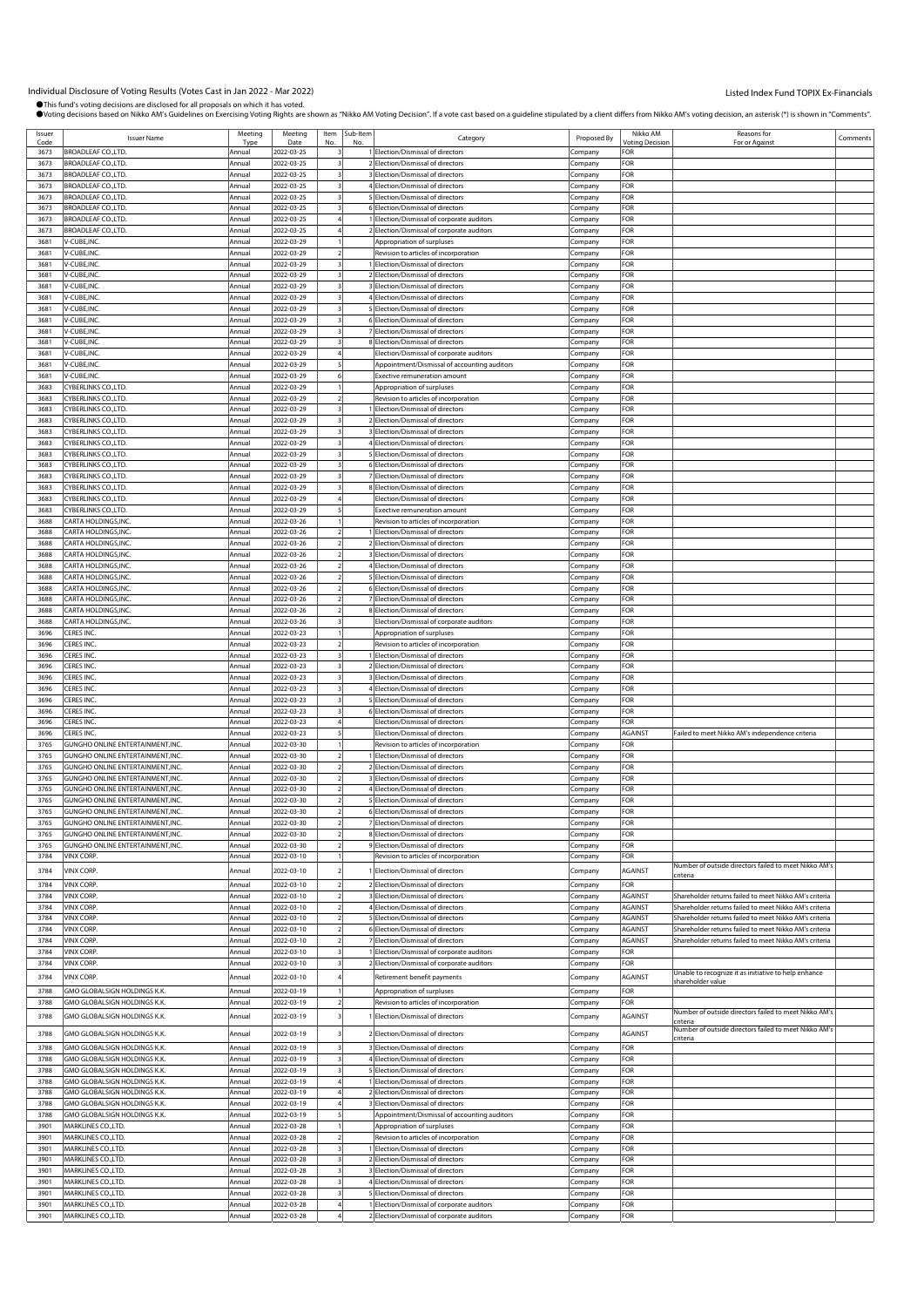| Issuer       |                                                                        | Meeting          | Meeting                  | Item | Sub-Item       |                                                                               |                    | Nikko AM        | Reasons for                                     |          |
|--------------|------------------------------------------------------------------------|------------------|--------------------------|------|----------------|-------------------------------------------------------------------------------|--------------------|-----------------|-------------------------------------------------|----------|
| Code         | <b>Issuer Name</b>                                                     | Tyne             | Date                     |      | N <sub>c</sub> | Category                                                                      | Proposed By        | Votina Decision | For or Agains                                   | Comments |
| 3901         | MARKLINES CO., LTD.                                                    | Annual           | 2022-03-28               |      |                | Appointment/Dismissal of accounting auditors                                  | Company            | FOR             |                                                 |          |
| 3901         | MARKLINES CO., LTD.                                                    | Annual           | 2022-03-28               |      |                | <b>Exective remuneration amount</b>                                           | Company            | FOR             |                                                 |          |
| 3902         | MEDICAL DATA VISION CO., LTD.                                          | Annual           | 2022-03-29               |      |                | Appropriation of surpluses                                                    | Company            | FOR             |                                                 |          |
| 3902         | MEDICAL DATA VISION CO., LTD.                                          | Annual           | 2022-03-29               |      |                | Revision to articles of incorporation                                         | Company            | FOR             |                                                 |          |
| 3902         | MEDICAL DATA VISION CO.,LTD.                                           | Annual           | 2022-03-29               |      |                | Election/Dismissal of directors                                               | .cmpany            | For             |                                                 |          |
| 3902         | MEDICAL DATA VISION CO., LTD.                                          | Annual           | 2022-03-29               |      |                | 2 Election/Dismissal of directors                                             | Company            | FOR             |                                                 |          |
| 3902         | MEDICAL DATA VISION CO., LTD.                                          | Annual           | 2022-03-29               |      |                | 3 Election/Dismissal of directors                                             | Company            | FOR             |                                                 |          |
| 3902         | MEDICAL DATA VISION CO.,LTD.                                           | Annual           | 2022-03-29               |      |                | 4 Election/Dismissal of directors                                             | Company            | FOR             |                                                 |          |
| 3902         | MEDICAL DATA VISION CO., LTD.                                          | Annual           | 2022-03-29               |      |                | 5 Election/Dismissal of directors                                             | Company            | FOR             |                                                 |          |
| 3902<br>3902 | MEDICAL DATA VISION CO.,LTD.<br>MEDICAL DATA VISION CO., LTD.          | Annual<br>Annual | 2022-03-29<br>2022-03-29 |      |                | 6 Election/Dismissal of directors<br>Election/Dismissal of corporate auditors | .cmpany            | For<br>FOR      |                                                 |          |
| 3902         | MEDICAL DATA VISION CO., LTD.                                          | Annual           | 2022-03-29               |      |                | 2 Election/Dismissal of corporate auditors                                    | Company            | FOR             |                                                 |          |
| 3902         | MEDICAL DATA VISION CO.,LTD.                                           | Annual           | 2022-03-29               |      |                | 3 Election/Dismissal of corporate auditors                                    | Company<br>Company | FOR             |                                                 |          |
| 3902         | MEDICAL DATA VISION CO., LTD.                                          | Annual           | 2022-03-29               |      |                | 4 Election/Dismissal of corporate auditors                                    | Company            | FOR             |                                                 |          |
| 3909         | SHOWCASE INC.                                                          | Annual           | 2022-03-23               |      |                | Revision to articles of incorporation                                         | .cmpany            | FOR             |                                                 |          |
| 3909         | SHOWCASE INC.                                                          | Annual           | 2022-03-23               |      |                | Election/Dismissal of directors                                               | Company            | AGAINST         | Performance failed to meet Nikko AM's criteria  |          |
| 3909         | SHOWCASE INC.                                                          | Annual           | 2022-03-23               |      |                | 2 Election/Dismissal of directors                                             | Company            | AGAINST         | Performance failed to meet Nikko AM's criteria  |          |
| 3909         | SHOWCASE INC.                                                          | Annual           | 2022-03-23               |      |                | 3 Election/Dismissal of directors                                             | Company            | FOR             |                                                 |          |
| 3909         | SHOWCASE INC.                                                          | Annual           | 2022-03-23               |      |                | 4 Election/Dismissal of directors                                             | Company            | AGAINST         | Performance failed to meet Nikko AM's criteria  |          |
| 3909         | SHOWCASE INC.                                                          | Annual           | 2022-03-23               |      |                | 5 Election/Dismissal of directors                                             | Company            | AGAINST         | Performance failed to meet Nikko AM's criteria  |          |
| 3909         | SHOWCASE INC.                                                          | Annual           | 2022-03-23               |      |                | 6 Election/Dismissal of directors                                             | Company            | AGAINST         | Failed to meet Nikko AM's independence criteria |          |
| 3909         | SHOWCASE INC.                                                          | Annual           | 2022-03-23               |      |                | 7 Election/Dismissal of directors                                             | Company            | FOR             |                                                 |          |
| 3909         | SHOWCASE INC.                                                          | Annual           | 2022-03-23               |      |                | Election/Dismissal of corporate auditors                                      | Company            | FOR             |                                                 |          |
| 3912         | MOBILE FACTORY, INC.                                                   | Annual           | 2022-03-24               |      |                | Revision to articles of incorporation                                         | Company            | FOR             |                                                 |          |
| 3912         | MOBILE FACTORY, INC.                                                   | Annual           | 2022-03-24               |      |                | Election/Dismissal of directors                                               | .cmpany            | FOR             |                                                 |          |
| 3912         | MOBILE FACTORY, INC.                                                   | Annual           | 2022-03-24               |      |                | 2 Election/Dismissal of directors                                             | Company            | FOR             |                                                 |          |
| 3912         | MOBILE FACTORY.INC                                                     | Annual           | 2022-03-24               |      |                | 3 Election/Dismissal of directors                                             | Company            | FOR             |                                                 |          |
| 3912         | MOBILE FACTORY, INC.                                                   | Annual           | 2022-03-24               |      |                | 1 Election/Dismissal of directors<br>2 Election/Dismissal of directors        | Company            | FOR<br>FOR      |                                                 |          |
| 3912<br>3912 | MOBILE FACTORY, INC.<br>MOBILE FACTORY, INC                            | Annual<br>Annual | 2022-03-24<br>2022-03-24 |      |                | 3 Election/Dismissal of directors                                             | Company            | FOR             |                                                 |          |
| 3912         | MOBILE FACTORY, INC.                                                   | Annual           | 2022-03-24               |      |                | <b>Exective remuneration amount</b>                                           | .cmpany<br>Company | FOR             |                                                 |          |
| 3912         | MOBILE FACTORY, INC.                                                   | Annual           | 2022-03-24               |      |                | Exective remuneration amount                                                  | Company            | FOR             |                                                 |          |
| 3928         | MYNET INC.                                                             | Annual           | 2022-03-29               |      |                | Appropriation of surpluses                                                    | Company            | FOR             |                                                 |          |
| 3928         | MYNET INC.                                                             | Annual           | 2022-03-29               |      |                | Other capital policy proposals                                                | Company            | FOR             |                                                 |          |
| 3928         | MYNET INC.                                                             | Annual           | 2022-03-29               |      |                | Revision to articles of incorporation                                         | .cmpany            | FOR             |                                                 |          |
| 3928         | MYNET INC.                                                             | Annual           | 2022-03-29               |      |                | Election/Dismissal of directors                                               | Company            | FOR             |                                                 |          |
| 3928         | MYNET INC.                                                             | Annual           | 2022-03-29               |      |                | 2 Election/Dismissal of directors                                             | Company            | FOR             |                                                 |          |
| 3928         | MYNET INC.                                                             | Annual           | 2022-03-29               |      |                | 3 Election/Dismissal of directors                                             | Company            | FOR             |                                                 |          |
| 3928         | MYNET INC.                                                             | Annual           | 2022-03-29               |      |                | 4 Election/Dismissal of directors                                             | Company            | FOR             |                                                 |          |
| 3928         | MYNET INC.                                                             | Annual           | 2022-03-29               |      |                | Election/Dismissal of directors                                               | Company            | FOR             |                                                 |          |
| 3928         | MYNET INC.                                                             | Annual           | 2022-03-29               |      |                | 2 Election/Dismissal of directors                                             | Company            | FOR             |                                                 |          |
| 3940         | NOMURA SYSTEM CORPORATION CO,LTD.                                      | Annual           | 2022-03-23               |      |                | Appropriation of surpluses                                                    | Company            | FOR             |                                                 |          |
| 3940<br>3940 | NOMURA SYSTEM CORPORATION CO,LTD.<br>NOMURA SYSTEM CORPORATION CO,LTD. | Annual<br>Annual | 2022-03-23<br>2022-03-23 |      |                | Revision to articles of incorporation<br>Election/Dismissal of directors      | Company<br>Company | FOR<br>FOR      |                                                 |          |
| 3940         | NOMURA SYSTEM CORPORATION CO,LTD.                                      | Annual           | 2022-03-23               |      |                | 2 Election/Dismissal of directors                                             | .cmpany            | For             |                                                 |          |
| 3940         | NOMURA SYSTEM CORPORATION CO,LTD.                                      | Annual           | 2022-03-23               |      |                | Election/Dismissal of directors                                               | Company            | FOR             |                                                 |          |
| 3940         | NOMURA SYSTEM CORPORATION CO,LTD.                                      | Annual           | 2022-03-23               |      |                | 4 Election/Dismissal of directors                                             | Company            | FOR             |                                                 |          |
| 3940         | NOMURA SYSTEM CORPORATION CO,LTD.                                      | Annual           | 2022-03-23               |      |                | 5 Election/Dismissal of directors                                             | Company            | FOR             |                                                 |          |
| 3940         | NOMURA SYSTEM CORPORATION CO,LTD.                                      | Annual           | 2022-03-23               |      |                | 6 Election/Dismissal of directors                                             | Company            | FOR             |                                                 |          |
| 3940         | NOMURA SYSTEM CORPORATION CO,LTD.                                      | Annual           | 2022-03-23               |      |                | Election/Dismissal of directors                                               | .cmpany            | FOR             |                                                 |          |
| 3950         | THE PACK CORPORATION                                                   | Annual           | 2022-03-30               |      |                | Appropriation of surpluses                                                    | .<br>ompany        | FOR             |                                                 |          |
| 3950         | THE PACK CORPORATION                                                   | Annual           | 2022-03-30               |      |                | Revision to articles of incorporation                                         | Company            | FOR             |                                                 |          |
| 3950<br>3950 | THE PACK CORPORATION<br>THE PACK CORPORATION                           | Annual           | 2022-03-30               |      |                | 1 Election/Dismissal of directors                                             | Company            | FOR<br>FOR      |                                                 |          |
| 3950         | THE PACK CORPORATION                                                   | Annual<br>Annual | 2022-03-30<br>2022-03-30 |      |                | 2 Election/Dismissal of directors<br>3 Election/Dismissal of directors        | Company<br>Company | FOR             |                                                 |          |
| 3950         | THE PACK CORPORATION                                                   | Annual           | 2022-03-30               |      |                | 4 Election/Dismissal of directors                                             | Company            | FOR             |                                                 |          |
| 3950         | THE PACK CORPORATION                                                   | Annual           | 2022-03-30               |      |                | 5 Flection/Dismissal of directors                                             | Company            | FOR             |                                                 |          |
| 3950         | THE PACK CORPORATION                                                   | Annual           | 2022-03-30               |      |                | 6 Election/Dismissal of directors                                             | Company            | FOR             |                                                 |          |
| 3950         | THE PACK CORPORATION                                                   | Annual           | 2022-03-30               |      |                | 7 Election/Dismissal of directors                                             | Company            | FOR             |                                                 |          |
| 3950         | THE PACK CORPORATION                                                   | Annual           | 2022-03-30               |      |                | 8 Election/Dismissal of directors                                             | Company            | FOR             |                                                 |          |
| 3950         | THE PACK CORPORATION                                                   | Annual           | 2022-03-30               |      |                | 9 Election/Dismissal of directors                                             | Company            | FOR             |                                                 |          |
| 3950         | THE PACK CORPORATION                                                   | Annual           | 2022-03-30               |      |                | Election/Dismissal of corporate auditors                                      | Company            | FOR             |                                                 |          |
| 3950         | THE PACK CORPORATION                                                   | Annual           | 2022-03-30               |      |                | 2 Election/Dismissal of corporate auditors                                    | Company            | FOR             |                                                 |          |
| 3950         | THE PACK CORPORATION                                                   | Annual           | 2022-03-30               |      |                | 3 Election/Dismissal of corporate auditors                                    | Company            | FOR             |                                                 |          |
| 3964<br>3964 | AUCNET INC.<br>AUCNET INC.                                             | Annual<br>Annual | 2022-03-29<br>2022-03-29 |      |                | Revision to articles of incorporation<br>Election/Dismissal of directors      | Company<br>Company | FOR<br>FOR      |                                                 |          |
| 3964         | AUCNET INC.                                                            | Annual           | 2022-03-29               |      |                | Election/Dismissal of directors                                               | Company            | FOR             |                                                 |          |
| 3964         | AUCNET INC.                                                            | Annual           | 2022-03-29               |      |                | 3 Election/Dismissal of directors                                             | Company            | FOR             |                                                 |          |
| 3964         | AUCNET INC.                                                            | Annual           | 2022-03-29               |      |                | 4 Election/Dismissal of directors                                             | Company            | FOR             |                                                 |          |
| 3964         | AUCNET INC.                                                            | Annual           | 2022-03-29               |      |                | 5 Election/Dismissal of directors                                             | Company            | FOR             |                                                 |          |
| 3964         | AUCNET INC.                                                            | Annual           | 2022-03-29               |      |                | 6 Election/Dismissal of directors                                             | Company            | FOR             |                                                 |          |
| 3964         | AUCNET INC.                                                            | Annual           | 2022-03-29               |      |                | 7 Election/Dismissal of directors                                             | Company            | FOR             |                                                 |          |
| 3964         | AUCNET INC.                                                            | Annual           | 2022-03-29               |      |                | I Election/Dismissal of directors                                             | Company            | FOR             |                                                 |          |
| 3964         | AUCNET INC.                                                            | Annual           | 2022-03-29               |      |                | 2 Election/Dismissal of directors                                             | Company            | FOR             |                                                 |          |
| 3968<br>3968 | SEGUE GROUP CO., LTD.<br>SEGUE GROUP CO., LTD.                         | Annual<br>Annual | 2022-03-24<br>2022-03-24 |      |                | Appropriation of surpluses<br>Revision to articles of incorporation           | .cmpany<br>Company | For<br>FOR      |                                                 |          |
| 3968         | SEGUE GROUP CO., LTD.                                                  | Annual           | 2022-03-24               |      |                | 1 Election/Dismissal of directors                                             | Company            | FOR             |                                                 |          |
| 3968         | SEGUE GROUP CO., LTD                                                   | Annual           | 2022-03-24               |      |                | 2 Election/Dismissal of directors                                             | Company            | FOR             |                                                 |          |
| 3968         | SEGUE GROUP CO., LTD.                                                  | Annual           | 2022-03-24               |      |                | 3 Election/Dismissal of directors                                             | Company            | FOR             |                                                 |          |
| 3968         | SEGUE GROUP CO., LTD                                                   | Annual           | 2022-03-24               |      |                | 1 Election/Dismissal of directors                                             | Company            | FOR             |                                                 |          |
| 3968         | SEGUE GROUP CO., LTD.                                                  | Annual           | 2022-03-24               |      |                | 2 Election/Dismissal of directors                                             | Company            | FOR             |                                                 |          |
| 3968         | SEGUE GROUP CO., LTD.                                                  | Annual           | 2022-03-24               |      |                | 3 Election/Dismissal of directors                                             | Company            | FOR             |                                                 |          |
| 3981         | <b>BEAGLEE INC</b>                                                     | Annual           | 2022-03-29               |      |                | Appropriation of surpluses                                                    | Company            | FOR             |                                                 |          |
| 3981<br>3981 | <b>BEAGLEE INC.</b><br><b>BEAGLEE INC</b>                              | Annual           | 2022-03-29<br>2022-03-29 |      |                | Revision to articles of incorporation<br>Election/Dismissal of directors      | Company            | FOR<br>FOR      |                                                 |          |
| 3981         | <b>BEAGLEE INC</b>                                                     | Annual<br>Annual | 2022-03-29               |      |                | 2 Election/Dismissal of directors                                             | Company<br>Company | FOR             |                                                 |          |
| 3981         | <b>BEAGLEE INC</b>                                                     | Annual           | 2022-03-29               |      |                | 3 Election/Dismissal of directors                                             | Company            | FOR             |                                                 |          |
| 3981         | <b>BEAGLEE INC</b>                                                     | Annual           | 2022-03-29               |      |                | 4 Election/Dismissal of directors                                             | Company            | FOR             |                                                 |          |
| 3981         | <b>BEAGLEE INC.</b>                                                    | Annual           | 2022-03-29               |      |                | 5 Election/Dismissal of directors                                             | Company            | AGAINST         | Failed to meet Nikko AM's independence criteria |          |
| 3981         | <b>BEAGLEE INC</b>                                                     | Annual           | 2022-03-29               |      |                | 1 Election/Dismissal of directors                                             | Company            | FOR             |                                                 |          |
| 3981         | <b>BEAGLEE INC</b>                                                     | Annual           | 2022-03-29               |      |                | 2 Election/Dismissal of directors                                             | Company            | FOR             |                                                 |          |
| 3981         | <b>BEAGLEE INC</b>                                                     | Annual           | 2022-03-29               |      |                | 3 Election/Dismissal of directors                                             | Company            | FOR             |                                                 |          |
| 3983<br>3983 | ORO CO.,LTD.<br>ORO CO.,LTD.                                           | Annual<br>Annual | 2022-03-25<br>2022-03-25 |      |                | Appropriation of surpluses<br>Revision to articles of incorporation           | Company<br>Company | FOR<br>FOR      |                                                 |          |
| 3983         | ORO CO.,LTD                                                            | Annual           | 2022-03-25               |      |                | Election/Dismissal of directors                                               | Company            | FOR             |                                                 |          |
| 3983         | ORO CO.,LTD                                                            | Annual           | 2022-03-25               |      |                | 2 Election/Dismissal of directors                                             | Company            | FOR             |                                                 |          |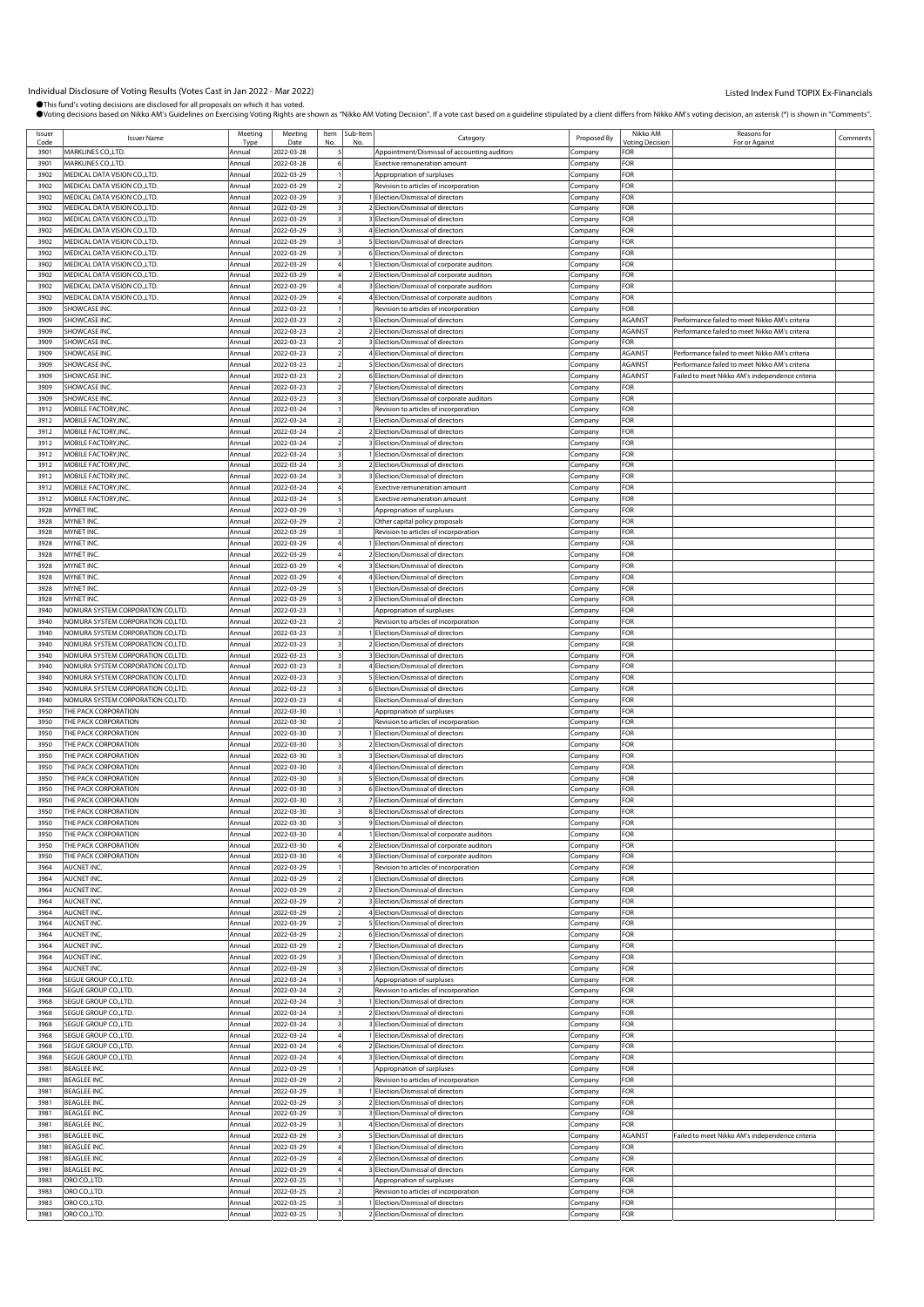| Issuer | <b>Issuer Name</b>               | Meeting | Meeting    |                         | Item Sub-Item | Category                                   | Proposed By | Nikko AM               | Reasons for                                            | Comments |
|--------|----------------------------------|---------|------------|-------------------------|---------------|--------------------------------------------|-------------|------------------------|--------------------------------------------------------|----------|
| Code   |                                  | Type    | Date       | No.                     | No            |                                            |             | <b>Voting Decision</b> | For or Agains                                          |          |
| 3983   | ORO CO.,LTD.                     | Annual  | 2022-03-25 |                         |               | 3 Election/Dismissal of directors          | Company     | FOR                    |                                                        |          |
| 3983   | ORO CO.,LTD.                     | Annual  | 2022-03-25 |                         |               | 4 Election/Dismissal of directors          | Company     | FOR                    |                                                        |          |
| 3983   | ORO CO.,LTD.                     | Annual  | 2022-03-25 | 3                       |               | 5 Election/Dismissal of directors          | Company     | FOR                    |                                                        |          |
| 3983   | ORO CO.,LTD.                     | Annual  | 2022-03-25 |                         |               | 1 Election/Dismissal of directors          | Company     | FOR                    |                                                        |          |
| 3983   | ORO CO.,LTD.                     | Annual  | 2022-03-25 |                         |               | 2 Election/Dismissal of directors          | :ompany     | FOR                    |                                                        |          |
| 3983   | ORO CO.,LTD.                     |         | 2022-03-25 |                         |               | 3 Election/Dismissal of directors          |             | FOR                    |                                                        |          |
|        |                                  | Annual  |            |                         |               |                                            | Company     |                        |                                                        |          |
| 3983   | ORO CO.,LTD.                     | Annual  | 2022-03-25 |                         |               | 4 Election/Dismissal of directors          | Company     | FOR                    |                                                        |          |
| 3983   | ORO CO.,LTD.                     | Annual  | 2022-03-25 |                         |               | <b>Exective remuneration amount</b>        | Company     | FOR                    |                                                        |          |
| 3983   | ORO CO.,LTD.                     | Annual  | 2022-03-25 | 6                       |               | Exective remuneration amount               | Company     | FOR                    |                                                        |          |
| 3983   | ORO CO.,LTD.                     | Annual  | 2022-03-25 |                         |               | Exective remuneration amount               | .<br>ompany | FOR                    |                                                        |          |
| 3983   | ORO CO.,LTD.                     | Annual  | 2022-03-25 |                         |               | Exective remuneration amount               | Company     | FOR                    |                                                        |          |
| 3994   | MONEY FORWARD, INC.              |         |            |                         |               |                                            |             | FOR                    |                                                        |          |
|        |                                  | Annual  | 2022-02-21 |                         |               | Other capital policy proposals             | Company     |                        |                                                        |          |
| 3994   | MONEY FORWARD, INC.              | Annual  | 2022-02-21 | 2                       |               | Revision to articles of incorporation      | Company     | FOR                    |                                                        |          |
| 3994   | MONEY FORWARD, INC               | Annual  | 2022-02-21 | 3                       |               | 1 Election/Dismissal of directors          | Company     | FOR                    |                                                        |          |
| 3994   | MONEY FORWARD, INC.              | Annual  | 2022-02-21 |                         |               | 2 Election/Dismissal of directors          | :ompany     | FOR                    |                                                        |          |
| 3994   | MONEY FORWARD.INC.               | Annual  | 2022-02-21 |                         |               | 3 Election/Dismissal of directors          | Company     | FOR                    |                                                        |          |
| 3994   | MONEY FORWARD, INC               | Annual  | 2022-02-21 |                         |               | 4 Election/Dismissal of directors          | Company     | FOR                    |                                                        |          |
| 3994   | MONEY FORWARD.INC.               | Annual  | 2022-02-21 | 3                       |               | 5 Election/Dismissal of directors          | Company     | FOR                    |                                                        |          |
|        |                                  |         |            |                         |               |                                            |             |                        |                                                        |          |
| 3994   | MONEY FORWARD, INC               | Annual  | 2022-02-21 | 3                       |               | 6 Election/Dismissal of directors          | Company     | FOR                    |                                                        |          |
| 3994   | MONEY FORWARD, INC.              | Annual  | 2022-02-21 |                         |               | 7 Election/Dismissal of directors          | :ompany     | FOR                    |                                                        |          |
| 3994   | MONEY FORWARD, INC.              | Annual  | 2022-02-21 |                         |               | 8 Election/Dismissal of directors          | Company     | FOR                    |                                                        |          |
| 3994   | MONEY FORWARD, INC               | Annual  | 2022-02-21 |                         |               | 9 Election/Dismissal of directors          | Company     | FOR                    |                                                        |          |
| 3994   | MONEY FORWARD, INC.              | Annual  | 2022-02-21 | 3                       |               | 10 Election/Dismissal of directors         | Company     | FOR                    |                                                        |          |
| 3994   | MONEY FORWARD, INC               | Annual  | 2022-02-21 |                         |               | 1 Election/Dismissal of corporate auditors | Company     | FOR                    |                                                        |          |
| 3994   | MONEY FORWARD, INC.              |         | 2022-02-21 |                         |               | 2 Election/Dismissal of corporate auditors |             | FOR                    |                                                        |          |
|        |                                  | Annual  |            |                         |               |                                            | Company     |                        |                                                        |          |
| 3994   | MONEY FORWARD.INC.               | Annual  | 2022-02-21 |                         |               | Election/Dismissal of corporate auditors   | Company     | FOR                    |                                                        |          |
| 3994   | MONEY FORWARD, INC               | Annual  | 2022-02-21 |                         |               | Exective remuneration amount               | Company     | FOR                    |                                                        |          |
| 3994   | MONEY FORWARD.INC.               | Annual  | 2022-02-21 |                         |               | <b>Exective remuneration amount</b>        | Company     | FOR                    |                                                        |          |
| 4004   | SHOWA DENKO K.K.                 | Annual  | 2022-03-30 |                         |               | Appropriation of surpluses                 | Company     | FOR                    |                                                        |          |
| 4004   | SHOWA DENKO K.K.                 | Annual  | 2022-03-30 |                         |               | Revision to articles of incorporation      | :ompany     | FOR                    |                                                        |          |
| 4004   | SHOWA DENKO K.K.                 | Annual  | 2022-03-30 |                         |               | 1 Election/Dismissal of directors          |             | FOR                    |                                                        |          |
|        |                                  |         |            |                         |               |                                            | Company     |                        |                                                        |          |
| 4004   | SHOWA DENKO K.K.                 | Annual  | 2022-03-30 |                         |               | 2 Election/Dismissal of directors          | Company     | FOR                    |                                                        |          |
| 4004   | SHOWA DENKO K.K.                 | Annual  | 2022-03-30 | 3                       |               | 3 Election/Dismissal of directors          | Company     | FOR                    |                                                        |          |
| 4004   | SHOWA DENKO K.K.                 | Annual  | 2022-03-30 |                         |               | 4 Election/Dismissal of directors          | Company     | FOR                    |                                                        |          |
| 4004   | SHOWA DENKO K.K.                 | Annual  | 2022-03-30 |                         |               | 5 Election/Dismissal of directors          | :ompany     | FOR                    |                                                        |          |
| 4004   | SHOWA DENKO K.K.                 | Annual  | 2022-03-30 |                         |               | 6 Election/Dismissal of directors          | Company     | FOR                    |                                                        |          |
| 4004   | SHOWA DENKO K.K.                 | Annual  | 2022-03-30 |                         |               | 7 Election/Dismissal of directors          | Company     | FOR                    |                                                        |          |
|        |                                  |         |            |                         |               |                                            |             |                        |                                                        |          |
| 4004   | SHOWA DENKO K.K.                 | Annual  | 2022-03-30 |                         |               | 8 Election/Dismissal of directors          | Company     | FOR                    |                                                        |          |
| 4004   | SHOWA DENKO K.K.                 | Annual  | 2022-03-30 | 3                       |               | 9 Election/Dismissal of directors          | Company     | FOR                    |                                                        |          |
| 4004   | SHOWA DENKO K.K.                 | Annual  | 2022-03-30 |                         |               | 10 Election/Dismissal of directors         | :ompany     | FOR                    |                                                        |          |
| 4004   | SHOWA DENKO K.K.                 | Annual  | 2022-03-30 |                         |               | Election/Dismissal of corporate auditors   | Company     | FOR                    |                                                        |          |
| 4004   | SHOWA DENKO K.K.                 | Annual  | 2022-03-30 |                         |               | Exective remuneration amount               | Company     | FOR                    |                                                        |          |
| 4004   | SHOWA DENKO K.K.                 | Annual  | 2022-03-30 |                         |               | <b>Exective remuneration amount</b>        | Company     | FOR                    |                                                        |          |
| 4004   | SHOWA DENKO K.K.                 | Annual  | 2022-03-30 |                         |               | Exective remuneration amount               | Company     | FOR                    |                                                        |          |
|        |                                  |         |            |                         |               |                                            |             |                        |                                                        |          |
| 4025   | TAKI CHEMICAL CO.,LTD.           | Annual  | 2022-03-29 |                         |               | Appropriation of surpluses                 | Company     | <b>AGAINST</b>         | Shareholder returns failed to meet Nikko AM's criteria |          |
| 4025   | TAKI CHEMICAL CO.,LTD.           | Annual  | 2022-03-29 |                         |               | Revision to articles of incorporation      | Company     | FOR                    |                                                        |          |
| 4025   | TAKI CHEMICAL CO.,LTD.           | Annual  | 2022-03-29 |                         |               | 1 Election/Dismissal of directors          | Company     | <b>AGAINST</b>         | Shareholder returns failed to meet Nikko AM's criteria |          |
|        |                                  |         |            |                         |               |                                            |             |                        |                                                        |          |
| 4025   | TAKI CHEMICAL CO.,LTD.           | Annual  | 2022-03-29 |                         |               | 2 Election/Dismissal of directors          |             | <b>AGAINST</b>         | Shareholder returns failed to meet Nikko AM's criteria |          |
|        |                                  |         |            |                         |               |                                            | Company     |                        |                                                        |          |
| 4025   | TAKI CHEMICAL CO.,LTD.           | Annual  | 2022-03-29 |                         |               | 3 Election/Dismissal of directors          | Company     | <b>AGAINST</b>         | Shareholder returns failed to meet Nikko AM's criteria |          |
| 4025   | TAKI CHEMICAL CO.,LTD.           | Annual  | 2022-03-29 |                         |               | 4 Election/Dismissal of directors          | Company     | <b>AGAINST</b>         | Shareholder returns failed to meet Nikko AM's criteria |          |
| 4025   | TAKI CHEMICAL CO.,LTD.           | Annual  | 2022-03-29 |                         |               | 5 Election/Dismissal of directors          | Company     | <b>AGAINST</b>         | Shareholder returns failed to meet Nikko AM's criteria |          |
| 4025   | TAKI CHEMICAL CO.,LTD.           | Annual  | 2022-03-29 |                         |               | 6 Election/Dismissal of directors          | Company     | <b>AGAINST</b>         | Shareholder returns failed to meet Nikko AM's criteria |          |
| 4025   | TAKI CHEMICAL CO.,LTD.           | Annual  | 2022-03-29 |                         |               | 7 Election/Dismissal of directors          | Company     | FOR                    |                                                        |          |
| 4045   | TOAGOSEI CO.,LTD                 | Annual  | 2022-03-30 |                         |               | Appropriation of surpluses                 | Company     | FOR                    |                                                        |          |
|        |                                  |         |            |                         |               |                                            |             |                        |                                                        |          |
| 4045   | TOAGOSEI CO.,LTD                 | Annual  | 2022-03-30 |                         |               | Revision to articles of incorporation      | Company     | FOR                    |                                                        |          |
| 4045   | TOAGOSEI CO.,LTD                 | Annual  | 2022-03-30 |                         |               | 1 Election/Dismissal of directors          | Company     | FOR                    |                                                        |          |
| 4045   | TOAGOSEI CO.,LTD                 | Annual  | 2022-03-30 |                         |               | 2 Election/Dismissal of directors          | Company     | FOR                    |                                                        |          |
| 4045   | TOAGOSEI CO.,LTD                 | Annual  | 2022-03-30 | 3                       |               | 3 Election/Dismissal of directors          | Company     | FOR                    |                                                        |          |
| 4045   | TOAGOSEI CO.,LTD                 | Annual  | 2022-03-30 |                         |               | 4 Election/Dismissal of directors          | Company     | FOR                    |                                                        |          |
| 4045   | TOAGOSEI CO., LTD                | Annual  | 2022-03-30 | $\overline{\mathbf{3}}$ |               | 5 Election/Dismissal of directors          | Company     | FOR                    |                                                        |          |
|        |                                  |         |            |                         |               |                                            |             |                        |                                                        |          |
| 4045   | TOAGOSEI CO.,LTD                 | Annual  | 2022-03-30 | 3                       |               | 6 Election/Dismissal of directors          | Company     | FOR                    |                                                        |          |
| 4045   | TOAGOSEI CO.,LTD                 | Annual  | 2022-03-30 |                         |               | 7 Election/Dismissal of directors          | Company     | FOR                    |                                                        |          |
| 4045   | TOAGOSEI CO.,LTD.                | Annual  | 2022-03-30 | 3                       |               | 8 Election/Dismissal of directors          | Company     | FOR                    |                                                        |          |
| 4045   | TOAGOSEI CO.,LTD                 | Annual  | 2022-03-30 |                         |               | 1 Election/Dismissal of directors          | Company     | FOR                    |                                                        |          |
| 4045   | TOAGOSEI CO.,LTD.                | Annual  | 2022-03-30 |                         |               | 2 Election/Dismissal of directors          | Company     | FOR                    |                                                        |          |
| 4045   | TOAGOSEI CO., LTD.               | Annual  | 2022-03-30 |                         |               | 3 Election/Dismissal of directors          | Company     | FOR                    |                                                        |          |
| 4072   | DENSAN SYSTEM HOLDINGS CO.,LTD.  | Annual  | 2022-03-25 |                         |               | Appropriation of surpluses                 | Company     | FOR                    |                                                        |          |
| 4072   | DENSAN SYSTEM HOLDINGS CO.,LTD.  | Annual  | 2022-03-25 | $\overline{2}$          |               | Revision to articles of incorporation      |             | FOR                    |                                                        |          |
| 4072   | DENSAN SYSTEM HOLDINGS CO., LTD. |         |            | 3                       |               |                                            | Company     | FOR                    |                                                        |          |
|        |                                  | Annual  | 2022-03-25 |                         |               | 1 Election/Dismissal of directors          | Company     |                        |                                                        |          |
| 4072   | DENSAN SYSTEM HOLDINGS CO.,LTD.  | Annual  | 2022-03-25 |                         |               | 2 Election/Dismissal of directors          | Company     | FOR                    |                                                        |          |
| 4072   | DENSAN SYSTEM HOLDINGS CO., LTD. | Annual  | 2022-03-25 |                         |               | 3 Election/Dismissal of directors          | Company     | FOR                    |                                                        |          |
| 4072   | DENSAN SYSTEM HOLDINGS CO.,LTD.  | Annual  | 2022-03-25 | 3                       |               | 4 Election/Dismissal of directors          | Company     | FOR                    |                                                        |          |
| 4072   | DENSAN SYSTEM HOLDINGS CO., LTD. | Annual  | 2022-03-25 | 3                       |               | 5 Election/Dismissal of directors          | Company     | FOR                    |                                                        |          |
| 4072   | DENSAN SYSTEM HOLDINGS CO.,LTD.  | Annual  | 2022-03-25 | 3                       |               | 6 Election/Dismissal of directors          | Company     | FOR                    |                                                        |          |
| 4072   | DENSAN SYSTEM HOLDINGS CO.,LTD.  | Annual  | 2022-03-25 |                         |               | <b>Exective remuneration amount</b>        | Company     | FOR                    |                                                        |          |
|        |                                  |         |            |                         |               | Exective remuneration amount               |             |                        |                                                        |          |
| 4072   | DENSAN SYSTEM HOLDINGS CO.,LTD.  | Annual  | 2022-03-25 |                         |               |                                            | Company     | FOR                    |                                                        |          |
| 4072   | DENSAN SYSTEM HOLDINGS CO.,LTD.  | Annual  | 2022-03-25 |                         |               | <b>Exective remuneration amount</b>        | Company     | FOR                    |                                                        |          |
| 4151   | KYOWA KIRIN CO.,LTD.             | Annual  | 2022-03-25 |                         |               | Appropriation of surpluses                 | Company     | FOR                    |                                                        |          |
| 4151   | KYOWA KIRIN CO.,LTD.             | Annual  | 2022-03-25 |                         |               | Revision to articles of incorporation      | Company     | FOR                    |                                                        |          |
| 4151   | KYOWA KIRIN CO.,LTD.             | Annual  | 2022-03-25 |                         |               | 1 Election/Dismissal of directors          | Company     | FOR                    |                                                        |          |
| 4151   | KYOWA KIRIN CO., LTD.            | Annual  | 2022-03-25 |                         |               | 2 Election/Dismissal of directors          | Company     | FOR                    |                                                        |          |
| 4151   | KYOWA KIRIN CO.,LTD.             | Annual  | 2022-03-25 |                         |               | 3 Election/Dismissal of directors          |             | FOR                    |                                                        |          |
|        |                                  |         |            | 3                       |               |                                            | Company     |                        |                                                        |          |
| 4151   | KYOWA KIRIN CO.,LTD.             | Annual  | 2022-03-25 |                         |               | 4 Election/Dismissal of directors          | Company     | FOR                    |                                                        |          |
| 4151   | KYOWA KIRIN CO.,LTD.             | Annual  | 2022-03-25 | 3                       |               | 5 Election/Dismissal of directors          | Company     | FOR                    |                                                        |          |
| 4151   | KYOWA KIRIN CO.,LTD.             | Annual  | 2022-03-25 | 3                       |               | 6 Election/Dismissal of directors          | Company     | FOR                    |                                                        |          |
| 4151   | KYOWA KIRIN CO.,LTD.             | Annual  | 2022-03-25 |                         |               | 7 Election/Dismissal of directors          | Company     | FOR                    |                                                        |          |
| 4151   | KYOWA KIRIN CO., LTD.            | Annual  | 2022-03-25 |                         |               | 8 Election/Dismissal of directors          | Company     | FOR                    |                                                        |          |
| 4151   | KYOWA KIRIN CO., LTD.            | Annual  | 2022-03-25 | 3                       |               | 9 Election/Dismissal of directors          | Company     | FOR                    |                                                        |          |
| 4151   | KYOWA KIRIN CO.,LTD.             | Annual  | 2022-03-25 |                         |               | 1 Election/Dismissal of corporate auditors | Company     | FOR                    |                                                        |          |
|        |                                  |         |            |                         |               |                                            |             |                        |                                                        |          |
| 4151   | KYOWA KIRIN CO.,LTD.             | Annual  | 2022-03-25 |                         |               | 2 Election/Dismissal of corporate auditors | Company     | FOR                    |                                                        |          |
| 4186   | TOKYO OHKA KOGYO CO.,LTD.        | Annual  | 2022-03-30 |                         |               | Appropriation of surpluses                 | Company     | FOR                    |                                                        |          |
| 4186   | TOKYO OHKA KOGYO CO.,LTD.        | Annual  | 2022-03-30 |                         |               | Revision to articles of incorporation      | Company     | FOR                    |                                                        |          |
| 4186   | TOKYO OHKA KOGYO CO.,LTD.        | Annual  | 2022-03-30 | 3                       |               | 1 Election/Dismissal of directors          | Company     | FOR                    |                                                        |          |
| 4186   | TOKYO OHKA KOGYO CO.,LTD.        | Annual  | 2022-03-30 | $\overline{\mathbf{3}}$ |               | 2 Election/Dismissal of directors          | Company     | FOR                    |                                                        |          |
| 4186   | TOKYO OHKA KOGYO CO.,LTD.        | Annual  | 2022-03-30 |                         |               | 3 Election/Dismissal of directors          | Company     | FOR                    |                                                        |          |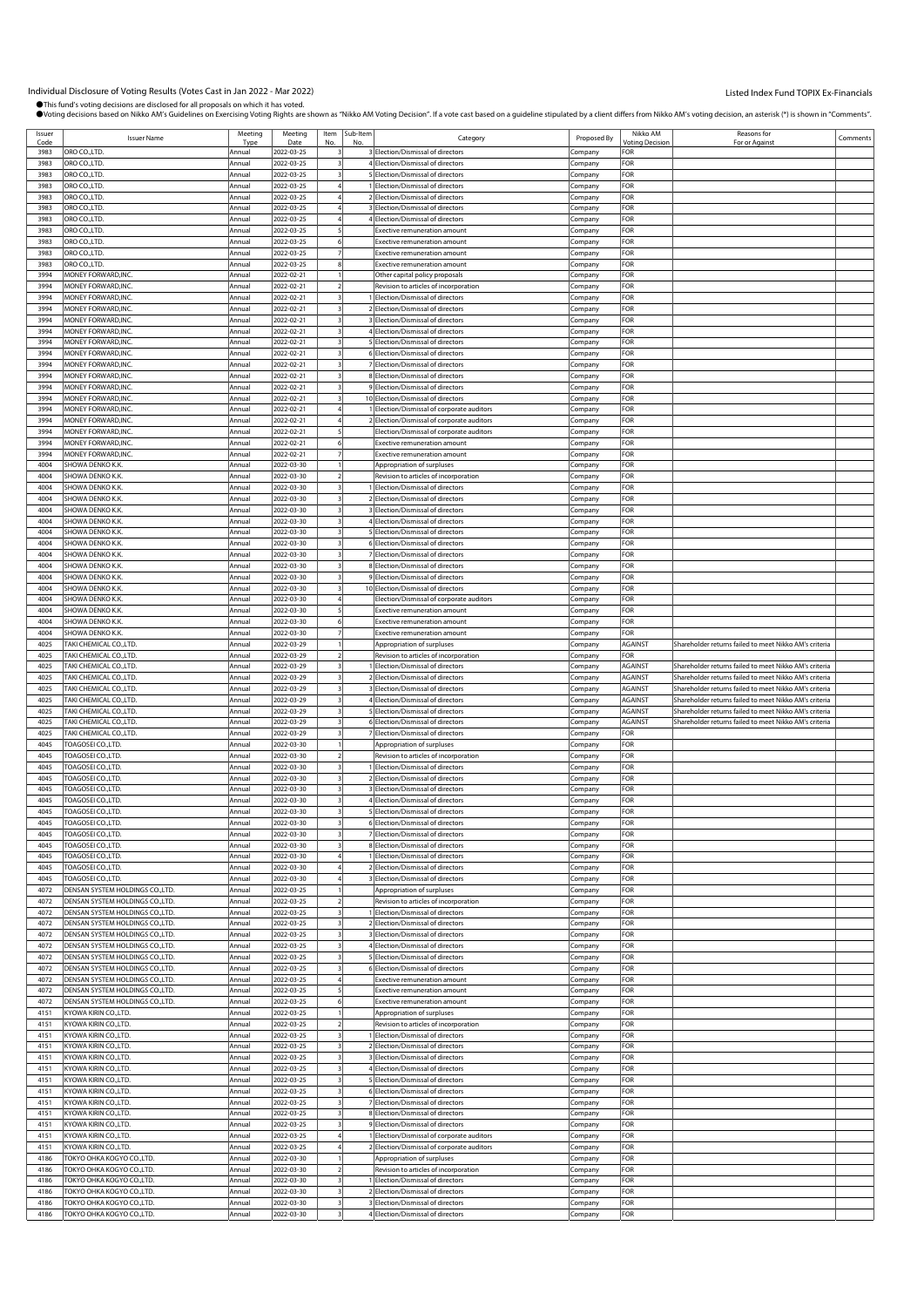| Issuer | <b>Issuer Name</b>                   | Meeting | Meeting            | Item | Sub-Item | Category                                 | Proposed By | Nikko AM               | Reasons for                                            | Comments |
|--------|--------------------------------------|---------|--------------------|------|----------|------------------------------------------|-------------|------------------------|--------------------------------------------------------|----------|
| Code   | TOKYO OHKA KOGYO CO.,LTD.            | Tvp     | Date<br>2022-03-30 | No.  | No       | 5 Election/Dismissal of directors        |             | Votina Decision<br>FOR | For or Against                                         |          |
| 4186   |                                      | Annual  |                    |      |          |                                          | Company     |                        |                                                        |          |
| 4186   | TOKYO OHKA KOGYO CO.,LTD.            | Annual  | 2022-03-30         |      |          | 6 Election/Dismissal of directors        | Company     | FOR                    |                                                        |          |
| 4186   | TOKYO OHKA KOGYO CO.,LTD.            | Annual  | 2022-03-30         |      |          | 7 Election/Dismissal of directors        | Company     | FOR                    |                                                        |          |
| 4186   | TOKYO OHKA KOGYO CO.,LTD.            | Annual  | 2022-03-30         |      |          | 8 Election/Dismissal of directors        | Company     | FOR                    |                                                        |          |
| 4186   | ГОКҮО ОНКА КОGYO CO.,LTD.            | Annual  | 2022-03-30         |      |          | 9 Election/Dismissal of directors        | Company     | <b>OR</b>              |                                                        |          |
| 4186   | TOKYO OHKA KOGYO CO.,LTD.            | Annual  | 2022-03-30         |      |          | 10 Election/Dismissal of directors       | Company     | FOR                    |                                                        |          |
| 4186   | TOKYO OHKA KOGYO CO.,LTD.            | Annual  | 2022-03-30         |      |          | <b>Exective remuneration amount</b>      | Company     | FOR                    |                                                        |          |
| 4187   | OSAKA ORGANIC CHEMICAL INDUSTRY LTD. | Annual  | 2022-02-25         |      |          | Appropriation of surpluses               | Company     | FOR                    |                                                        |          |
| 4187   | OSAKA ORGANIC CHEMICAL INDUSTRY LTD. | Annual  | 2022-02-25         |      |          | Revision to articles of incorporation    | Company     | FOR                    |                                                        |          |
| 4187   | OSAKA ORGANIC CHEMICAL INDUSTRY LTD. | Annual  | 2022-02-25         |      |          | Election/Dismissal of directors          | Company     | FOR                    |                                                        |          |
| 4187   | OSAKA ORGANIC CHEMICAL INDUSTRY LTD. | Annual  | 2022-02-25         |      |          | 2 Election/Dismissal of directors        | Company     | FOR                    |                                                        |          |
| 4187   | OSAKA ORGANIC CHEMICAL INDUSTRY LTD. | Annual  | 2022-02-25         |      |          | 3 Election/Dismissal of directors        | Company     | FOR                    |                                                        |          |
|        |                                      |         |                    |      |          | 4 Election/Dismissal of directors        |             |                        |                                                        |          |
| 4187   | OSAKA ORGANIC CHEMICAL INDUSTRY LTD. | Annual  | 2022-02-25         |      |          |                                          | .cmpany     | FOR<br>FOR             |                                                        |          |
| 4187   | OSAKA ORGANIC CHEMICAL INDUSTRY LTD. | Annual  | 2022-02-25         |      |          | 5 Election/Dismissal of directors        | Company     |                        |                                                        |          |
| 4187   | OSAKA ORGANIC CHEMICAL INDUSTRY LTD. | Annual  | 2022-02-25         |      |          | 6 Election/Dismissal of directors        | Company     | FOR                    |                                                        |          |
| 4187   | OSAKA ORGANIC CHEMICAL INDUSTRY LTD. | Annual  | 2022-02-25         |      |          | Election/Dismissal of corporate auditors | Company     | FOR                    |                                                        |          |
| 4187   | OSAKA ORGANIC CHEMICAL INDUSTRY LTD. | Annual  | 2022-02-25         |      |          | Election/Dismissal of corporate auditors | Company     | FOR                    |                                                        |          |
| 4187   | OSAKA ORGANIC CHEMICAL INDUSTRY LTD. | Annual  | 2022-02-25         |      |          | Exective remuneration amount             | Company     | FOR                    |                                                        |          |
| 4189   | KH NEOCHEM CO.,LTD.                  | Annual  | 2022-03-24         |      |          | Appropriation of surpluses               | Company     | FOR                    |                                                        |          |
| 4189   | KH NEOCHEM CO.,LTD.                  | Annual  | 2022-03-24         |      |          | Revision to articles of incorporation    | Company     | <b>OR</b>              |                                                        |          |
| 4189   | KH NEOCHEM CO., LTD.                 | Annual  | 2022-03-24         |      |          | Election/Dismissal of directors          | Company     | FOR                    |                                                        |          |
| 4189   | KH NEOCHEM CO.,LTD.                  | Annual  | 2022-03-24         |      |          | 2 Election/Dismissal of directors        | Company     | FOR                    |                                                        |          |
| 4189   | KH NEOCHEM CO.,LTD.                  | Annual  | 2022-03-24         |      |          | 3 Election/Dismissal of directors        | Company     | FOR                    |                                                        |          |
| 4189   | KH NEOCHEM CO., LTD.                 | Annual  | 2022-03-24         |      |          | 4 Election/Dismissal of directors        | Company     | FOR                    |                                                        |          |
| 4189   | KH NEOCHEM CO.,LTD.                  | Annual  | 2022-03-24         |      |          | 5 Election/Dismissal of directors        | Company     | <b>OR</b>              |                                                        |          |
| 4189   | KH NEOCHEM CO.,LTD.                  | Annual  | 2022-03-24         |      |          | 6 Election/Dismissal of directors        | Company     | FOR                    |                                                        |          |
| 4189   | KH NEOCHEM CO.,LTD.                  |         | 2022-03-24         |      |          | 7 Election/Dismissal of directors        |             | <b>OR</b>              |                                                        |          |
|        |                                      | Annual  |                    |      |          |                                          | Company     |                        |                                                        |          |
| 4189   | KH NEOCHEM CO.,LTD.                  | Annual  | 2022-03-24         |      |          | 8 Election/Dismissal of directors        | .cmpany     | FOR                    |                                                        |          |
| 4189   | KH NEOCHEM CO., LTD.                 | Annual  | 2022-03-24         |      |          | Election/Dismissal of corporate auditors | Company     | FOR                    |                                                        |          |
| 4189   | KH NEOCHEM CO.,LTD.                  | Annual  | 2022-03-24         |      |          | <b>Exective remuneration amount</b>      | Company     | FOR                    |                                                        |          |
| 4189   | KH NEOCHEM CO., LTD.                 | Annual  | 2022-03-24         |      |          | Exective remuneration amount             | Company     | FOR                    |                                                        |          |
| 4221   | OKURA INDUSTRIAL CO.,LTD.            | Annual  | 2022-03-24         |      |          | Appropriation of surpluses               | Company     | AGAINST                | Shareholder returns failed to meet Nikko AM's criteria |          |
| 4221   | OKURA INDUSTRIAL CO., LTD.           | Annual  | 2022-03-24         |      |          | Revision to articles of incorporation    | Company     | FOR                    |                                                        |          |
| 4221   | OKURA INDUSTRIAL CO., LTD.           | Annual  | 2022-03-24         |      |          | Election/Dismissal of directors          | Company     | AGAINST                | Shareholder returns failed to meet Nikko AM's criteria |          |
| 4221   | OKURA INDUSTRIAL CO.,LTD.            | Annual  | 2022-03-24         |      |          | 2 Election/Dismissal of directors        | Company     | AGAINST                | Shareholder returns failed to meet Nikko AM's criteria |          |
| 4221   | OKURA INDUSTRIAL CO., LTD.           | Annual  | 2022-03-24         |      |          | 3 Election/Dismissal of directors        | Company     | AGAINST                | Shareholder returns failed to meet Nikko AM's criteria |          |
| 4221   | OKURA INDUSTRIAL CO., LTD.           | Annual  | 2022-03-24         |      |          | Election/Dismissal of directors          | Company     | AGAINST                | Shareholder returns failed to meet Nikko AM's criteria |          |
| 4221   | OKURA INDUSTRIAL CO.,LTD.            | Annual  | 2022-03-24         |      |          | 5 Election/Dismissal of directors        | Company     | AGAINST                | Shareholder returns failed to meet Nikko AM's criteria |          |
| 4221   | OKURA INDUSTRIAL CO., LTD.           | Annual  | 2022-03-24         |      |          | 6 Election/Dismissal of directors        |             | AGAINST                | Shareholder returns failed to meet Nikko AM's criteria |          |
| 4221   |                                      | Annual  |                    |      |          | Election/Dismissal of directors          | Company     | FOR                    |                                                        |          |
|        | OKURA INDUSTRIAL CO.,LTD.            |         | 2022-03-24         |      |          |                                          | Company     |                        |                                                        |          |
| 4221   | OKURA INDUSTRIAL CO.,LTD.            | Annual  | 2022-03-24         |      |          | 2 Election/Dismissal of directors        | Company     | <b>AGAINST</b>         | Shareholder returns failed to meet Nikko AM's criteria |          |
| 4221   | OKURA INDUSTRIAL CO.,LTD.            | Annual  | 2022-03-24         |      |          | 3 Election/Dismissal of directors        | Company     | AGAINST                | Shareholder returns failed to meet Nikko AM's criteria |          |
| 4221   | OKURA INDUSTRIAL CO.,LTD.            | Annual  | 2022-03-24         |      |          | 4 Election/Dismissal of directors        | Company     | FOR                    |                                                        |          |
| 4221   | OKURA INDUSTRIAL CO., LTD.           | Annual  | 2022-03-24         |      |          | 5 Election/Dismissal of directors        | Company     | FOR                    |                                                        |          |
| 4221   | OKURA INDUSTRIAL CO.,LTD.            | Annual  | 2022-03-24         |      |          | 6 Election/Dismissal of directors        | Company     | AGAINST                | Failed to meet Nikko AM's independence criteria        |          |
| 4221   | OKURA INDUSTRIAL CO., LTD.           | Annual  | 2022-03-24         |      |          | <b>Exective remuneration amount</b>      | Company     | FOR                    |                                                        |          |
| 4245   | DAIKI AXIS CO., LTD.                 | Annual  | 2022-03-25         |      |          | Appropriation of surpluses               | Company     | FOR                    |                                                        |          |
| 4245   | DAIKI AXIS CO., LTD.                 | Annual  | 2022-03-25         |      |          | Revision to articles of incorporation    | .cmpany     | FOR                    |                                                        |          |
| 4245   | DAIKI AXIS CO., LTD.                 | Annual  | 2022-03-25         |      |          | 1 Election/Dismissal of directors        | Company     | FOR                    |                                                        |          |
| 4245   | DAIKI AXIS CO., LTD.                 | Annual  | 2022-03-25         |      |          | 2 Election/Dismissal of directors        | Company     | FOR                    |                                                        |          |
| 4245   | DAIKI AXIS CO., LTD.                 | Annual  | 2022-03-25         |      |          | 3 Election/Dismissal of directors        | Company     | FOR                    |                                                        |          |
| 4245   | DAIKI AXIS CO., LTD.                 | Annual  | 2022-03-25         |      |          | 4 Flection/Dismissal of directors        | Company     | FOR                    |                                                        |          |
|        |                                      |         |                    |      |          |                                          |             |                        |                                                        |          |
| 4245   | DAIKI AXIS CO., LTD.                 | Annual  | 2022-03-25         |      |          | 5 Election/Dismissal of directors        | .cmpany     | For                    |                                                        |          |
| 4245   | DAIKI AXIS CO., LTD.                 | Annual  | 2022-03-25         |      |          | 6 Election/Dismissal of directors        | Company     | FOR                    |                                                        |          |
| 4245   | DAIKI AXIS CO., LTD.                 | Annual  | 2022-03-25         |      |          | 7 Election/Dismissal of directors        | Company     | FOR                    |                                                        |          |
| 4245   | DAIKI AXIS CO., LTD.                 | Annual  | 2022-03-25         |      |          | 8 Election/Dismissal of directors        | Company     | FOR                    |                                                        |          |
| 4245   | DAIKI AXIS CO., LTD.                 | Annual  | 2022-03-25         |      |          | 9 Flection/Dismissal of directors        | Company     | FOR                    |                                                        |          |
| 4245   | DAIKI AXIS CO., LTD.                 | Annual  | 2022-03-25         |      |          | 10 Election/Dismissal of directors       | Company     | For                    |                                                        |          |
| 4245   | DAIKI AXIS CO., LTD.                 | Annual  | 2022-03-25         |      |          | 11 Election/Dismissal of directors       | Company     | FOR                    |                                                        |          |
| 4245   | DAIKI AXIS CO., LTD.                 | Annual  | 2022-03-25         |      |          | Exective remuneration amount             | Company     | FOR                    |                                                        |          |
| 4248   | TAKEMOTO YOHKI CO., LTD.             | Annual  | 2022-03-29         |      |          | Appropriation of surpluses               | Company     | FOR                    |                                                        |          |
| 4248   | TAKEMOTO YOHKI CO.,LTD.              | Annual  | 2022-03-29         |      |          | Revision to articles of incorporation    | Company     | FOR                    |                                                        |          |
| 4248   | TAKEMOTO YOHKI CO.,LTD.              | Annual  | 2022-03-29         |      |          | Election/Dismissal of directors          | Company     | FOR                    |                                                        |          |
| 4248   | TAKEMOTO YOHKI CO.,LTD.              | Annual  | 2022-03-29         |      |          | 2 Election/Dismissal of directors        | Company     | FOR                    |                                                        |          |
| 4248   | TAKEMOTO YOHKI CO.,LTD.              | Annual  | 2022-03-29         |      |          | 3 Election/Dismissal of directors        | Company     | FOR                    |                                                        |          |
| 4248   | TAKEMOTO YOHKI CO.,LTD.              | Annual  | 2022-03-29         |      |          | 1 Election/Dismissal of directors        | Company     | FOR                    |                                                        |          |
| 4248   | TAKEMOTO YOHKI CO.,LTD.              | Annual  | 2022-03-29         |      |          | 2 Election/Dismissal of directors        | Company     | FOR                    |                                                        |          |
| 4248   | TAKEMOTO YOHKI CO.,LTD.              | Annual  | 2022-03-29         |      |          | 3 Election/Dismissal of directors        | .cmpany     | FOR                    |                                                        |          |
| 4248   | TAKEMOTO YOHKI CO.,LTD.              | Annual  | 2022-03-29         |      |          | 4 Election/Dismissal of directors        | Company     | FOR                    |                                                        |          |
| 4251   | KEIWA INCORPORATED                   | Annual  | 2022-03-29         |      |          | Appropriation of surpluses               | Company     | FOR                    |                                                        |          |
| 4251   | KEIWA INCORPORATED                   | Annual  | 2022-03-29         |      |          | Revision to articles of incorporation    |             | FOR                    |                                                        |          |
| 4251   |                                      | Annual  |                    |      |          | Election/Dismissal of directors          | Company     | FOR                    |                                                        |          |
|        | KEIWA INCORPORATED                   |         | 2022-03-29         |      |          |                                          | Company     |                        |                                                        |          |
| 4251   | KEIWA INCORPORATED                   | Annual  | 2022-03-29         |      |          | 2 Election/Dismissal of directors        | Company     | For                    |                                                        |          |
| 4251   | KEIWA INCORPORATED                   | Annual  | 2022-03-29         |      |          | 3 Election/Dismissal of directors        | Company     | FOR                    |                                                        |          |
| 4251   | KEIWA INCORPORATED                   | Annual  | 2022-03-29         |      |          | 4 Election/Dismissal of directors        | Company     | FOR                    |                                                        |          |
| 4251   | KEIWA INCORPORATED                   | Annual  | 2022-03-29         |      |          | 5 Election/Dismissal of directors        | Company     | FOR                    |                                                        |          |
| 4251   | KEIWA INCORPORATED                   | Annual  | 2022-03-29         |      |          | 6 Election/Dismissal of directors        | Company     | FOR                    |                                                        |          |
| 4251   | KEIWA INCORPORATED                   | Annual  | 2022-03-29         |      |          | 7 Election/Dismissal of directors        | Company     | FOR                    |                                                        |          |
| 4251   | KEIWA INCORPORATED                   | Annual  | 2022-03-29         |      |          | 8 Election/Dismissal of directors        | Company     | FOR                    |                                                        |          |
| 4251   | KEIWA INCORPORATED                   | Annual  | 2022-03-29         |      |          | 9 Election/Dismissal of directors        | Company     | FOR                    |                                                        |          |
| 4251   | KEIWA INCORPORATED                   | Annual  | 2022-03-29         |      |          | Election/Dismissal of corporate auditors | Company     | FOR                    |                                                        |          |
| 4284   | SOLXYZ CO.,LTD.                      | Annual  | 2022-03-29         |      |          | Appropriation of surpluses               | Company     | FOR                    |                                                        |          |
| 4284   | SOLXYZ CO., LTD.                     | Annual  | 2022-03-29         |      |          | Revision to articles of incorporation    | Company     | FOR                    |                                                        |          |
| 4284   | SOLXYZ CO., LTD.                     | Annual  | 2022-03-29         |      |          | I Election/Dismissal of directors        | Company     | FOR                    |                                                        |          |
| 4284   | SOLXYZ CO., LTD.                     | Annual  | 2022-03-29         |      |          | 2 Election/Dismissal of directors        | Company     | FOR                    |                                                        |          |
| 4284   | SOLXYZ CO.,LTD.                      | Annual  | 2022-03-29         |      |          | 3 Election/Dismissal of directors        | Company     | FOR                    |                                                        |          |
| 4284   | SOLXYZ CO., LTD.                     | Annual  | 2022-03-29         |      |          | 4 Election/Dismissal of directors        | Company     | FOR                    |                                                        |          |
| 4284   | SOLXYZ CO.,LTD.                      | Annual  | 2022-03-29         |      |          | 5 Election/Dismissal of directors        | Company     | FOR                    |                                                        |          |
| 4284   | SOLXYZ CO., LTD.                     | Annual  | 2022-03-29         |      |          | 6 Election/Dismissal of directors        |             | FOR                    |                                                        |          |
|        |                                      |         |                    |      |          |                                          | Company     |                        |                                                        |          |
| 4284   | SOLXYZ CO., LTD.                     | Annual  | 2022-03-29         |      |          | 7 Election/Dismissal of directors        | Company     | FOR                    |                                                        |          |
| 4284   | SOLXYZ CO., LTD.                     | Annual  | 2022-03-29         |      |          | 8 Election/Dismissal of directors        | Company     | FOR                    |                                                        |          |
| 4284   | SOLXYZ CO.,LTD.                      | Annual  | 2022-03-29         |      |          | 9 Election/Dismissal of directors        | Company     | FOR                    |                                                        |          |
| 4284   | SOLXYZ CO.,LTD.                      | Annual  | 2022-03-29         |      |          | 10 Election/Dismissal of directors       | Company     | For                    |                                                        |          |
| 4284   | SOLXYZ CO., LTD.                     | Annual  | 2022-03-29         |      |          | 11 Election/Dismissal of directors       | Company     | FOR                    |                                                        |          |
| 4284   | SOLXYZ CO., LTD.                     | Annual  | 2022-03-29         |      |          | Election/Dismissal of directors          | Company     | FOR                    |                                                        |          |
| 4284   | SOLXYZ CO.,LTD.                      | Annual  | 2022-03-29         |      |          | 2 Election/Dismissal of directors        | Company     | FOR                    |                                                        |          |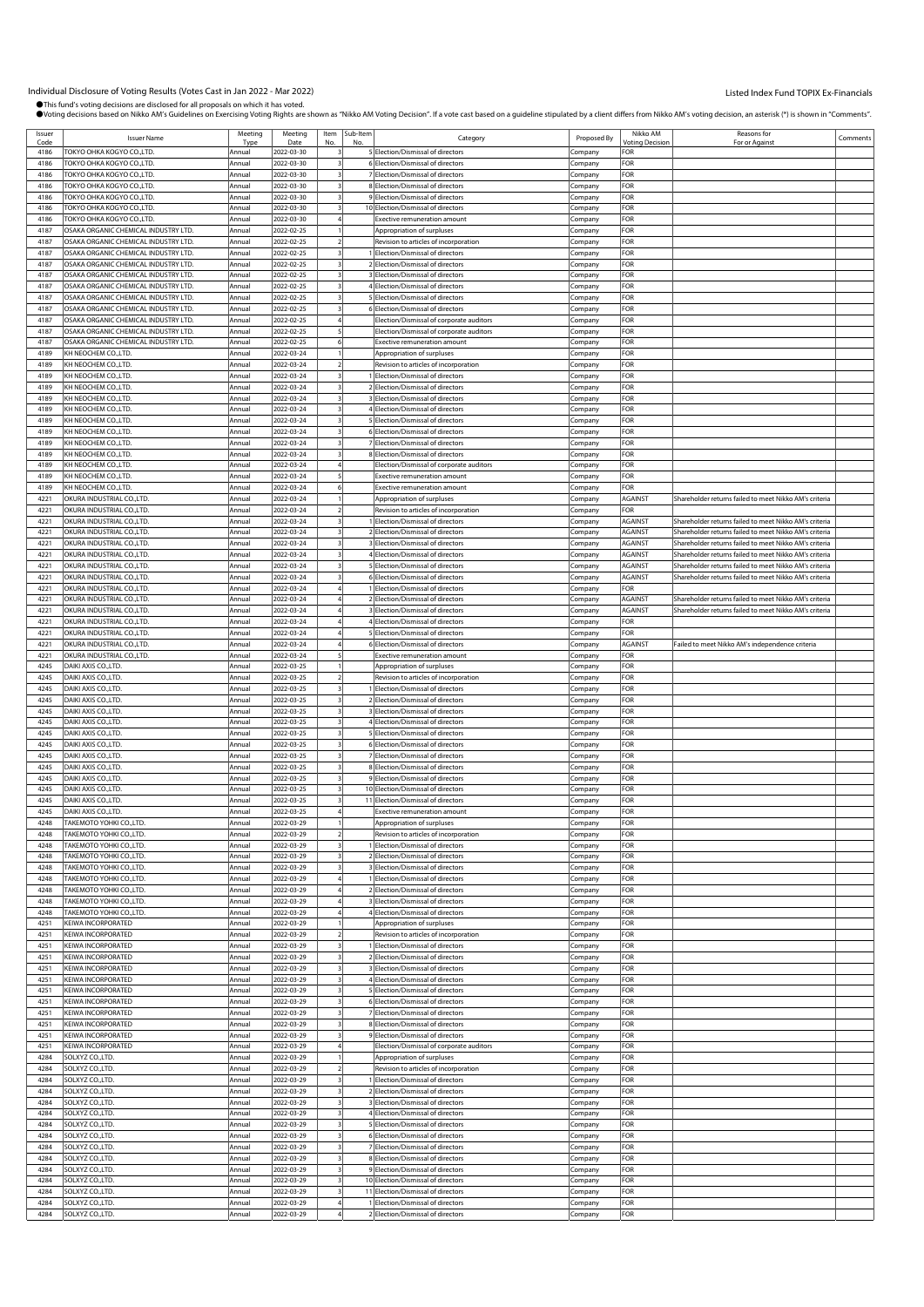| Issuer |                                  | Meeting | Meeting    | Item | Sub-Item |                                          |             | Nikko AM       | Reasons for                                     |          |
|--------|----------------------------------|---------|------------|------|----------|------------------------------------------|-------------|----------------|-------------------------------------------------|----------|
| Code   | <b>Issuer Name</b>               | Tvp     | Date       |      |          | Category                                 | Proposed By | Votina Decisio | For or Against                                  | Comments |
| 4284   | SOLXYZ CO.,LTD.                  | Annual  | 2022-03-29 |      |          | 3 Election/Dismissal of directors        | Company     | FOR            |                                                 |          |
|        |                                  |         |            |      |          |                                          |             |                |                                                 |          |
| 4284   | SOLXYZ CO.,LTD.                  | Annua   | 2022-03-29 |      |          | 4 Election/Dismissal of directors        | Company     | FOR            |                                                 |          |
| 4284   | SOLXYZ CO.,LTD.                  | Annua   | 2022-03-29 |      |          | 5 Election/Dismissal of directors        | Company     | FOR            |                                                 |          |
| 4284   | SOLXYZ CO.,LTD.                  | Annual  | 2022-03-29 |      |          | Election/Dismissal of directors          | nvestor     | <b>AGAINST</b> |                                                 |          |
| 4284   | SOLXYZ CO.,LTD.                  | Annual  | 2022-03-29 |      |          | Other capital policy proposals           | Investor    | AGAINST        |                                                 |          |
| 4295   | FAITH, INC.                      | Special | 2022-02-18 |      |          | Revision to articles of incorporation    | Investor    | <b>AGAINST</b> |                                                 |          |
| 4312   | YBERNET SYSTEMS CO.,LTD.         | Annual  | 2022-03-18 |      |          | Revision to articles of incorporation    | Company     | FOR            |                                                 |          |
|        |                                  |         |            |      |          |                                          |             |                |                                                 |          |
| 4312   | YBERNET SYSTEMS CO.,LTD.         | Annua   | 2022-03-18 |      |          | 1 Election/Dismissal of directors        | Company     | FOR            |                                                 |          |
| 4312   | CYBERNET SYSTEMS CO.,LTD.        | Annua   | 2022-03-18 |      |          | 2 Election/Dismissal of directors        | Company     | FOR            |                                                 |          |
| 4312   | YBERNET SYSTEMS CO.,LTD.         | Annual  | 2022-03-18 |      |          | 3 Election/Dismissal of directors        | .cmpany     | FOR            |                                                 |          |
| 4312   | CYBERNET SYSTEMS CO.,LTD.        | Annual  | 2022-03-18 |      |          | 4 Election/Dismissal of directors        | Company     | FOR            |                                                 |          |
| 4312   | YBERNET SYSTEMS CO.,LTD.         | Annua   | 2022-03-18 |      |          | 5 Election/Dismissal of directors        | Company     | FOR            |                                                 |          |
|        |                                  |         |            |      |          |                                          |             |                |                                                 |          |
| 4312   | CYBERNET SYSTEMS CO.,LTD.        | Annua   | 2022-03-18 |      |          | 6 Election/Dismissal of directors        | Company     | FOR            |                                                 |          |
| 4312   | CYBERNET SYSTEMS CO.,LTD.        | Annua   | 2022-03-18 |      |          | 7 Election/Dismissal of directors        | Company     | FOR            |                                                 |          |
| 4312   | <b>CYBERNET SYSTEMS CO.,LTD.</b> | Annual  | 2022-03-18 |      |          | 8 Election/Dismissal of directors        | Company     | FOR            |                                                 |          |
| 4312   | CYBERNET SYSTEMS CO.,LTD.        | Annual  | 2022-03-18 |      |          | Election/Dismissal of corporate auditors | Company     | FOR            |                                                 |          |
| 4324   | DENTSU GROUP INC.                | Annual  | 2022-03-30 |      |          | Revision to articles of incorporation    | Company     | FOR            |                                                 |          |
|        |                                  |         |            |      |          |                                          |             |                |                                                 |          |
| 4324   | DENTSU GROUP INC                 | Annua   | 2022-03-30 |      |          | Revision to articles of incorporation    | Company     | FOR            |                                                 |          |
| 4324   | DENTSU GROUP INC                 | Annual  | 2022-03-30 |      |          | 1 Election/Dismissal of directors        | Company     | FOR            |                                                 |          |
| 4324   | DENTSU GROUP INC                 | Annual  | 2022-03-30 |      |          | 2 Election/Dismissal of directors        | Company     | FOR            |                                                 |          |
| 4324   | DENTSU GROUP INC                 | Annual  | 2022-03-30 |      |          | 3 Election/Dismissal of directors        | Company     | FOR            |                                                 |          |
| 4324   | DENTSU GROUP INC.                | Annua   | 2022-03-30 |      |          | 4 Election/Dismissal of directors        | Company     | FOR            |                                                 |          |
|        |                                  |         |            |      |          |                                          |             |                |                                                 |          |
| 4324   | DENTSU GROUP INC                 | Annual  | 2022-03-30 |      |          | 5 Election/Dismissal of directors        | Company     | FOR            |                                                 |          |
| 4324   | <b>DENTSU GROUP INC</b>          | Annua   | 2022-03-30 |      |          | 6 Election/Dismissal of directors        | Company     | FOR            |                                                 |          |
| 4324   | DENTSU GROUP INC.                | Annual  | 2022-03-30 |      |          | 7 Election/Dismissal of directors        | .cmpany     | FOR            |                                                 |          |
| 4324   | <b>DENTSU GROUP INC</b>          | Annual  | 2022-03-30 |      |          | 1 Election/Dismissal of directors        | Company     | FOR            |                                                 |          |
| 4324   | DENTSU GROUP INC                 | Annual  | 2022-03-30 |      |          | 2 Election/Dismissal of directors        | Company     | FOR            |                                                 |          |
| 4324   | DENTSU GROUP INC                 | Annual  | 2022-03-30 |      |          | 3 Election/Dismissal of directors        | Company     | FOR            |                                                 |          |
|        |                                  |         |            |      |          |                                          |             |                |                                                 |          |
| 4324   | <b>DENTSU GROUP INC</b>          | Annua   | 2022-03-30 |      |          | 4 Election/Dismissal of directors        | Company     | FOR            |                                                 |          |
| 4324   | DENTSU GROUP INC.                | Annual  | 2022-03-30 |      |          | 5 Election/Dismissal of directors        | Company     | FOR            |                                                 |          |
| 4324   | DENTSU GROUP INC                 | Annual  | 2022-03-30 |      |          | 6 Election/Dismissal of directors        | Company     | FOR            |                                                 |          |
| 4382   | <b>HEROZ, INC</b>                | Special | 2022-03-31 |      |          | Revision to articles of incorporation    | Company     | FOR            |                                                 |          |
| 4382   | HEROZ,INC.                       | Special | 2022-03-31 |      |          |                                          |             | FOR            |                                                 |          |
|        |                                  |         |            |      |          | Other capital policy proposals           | Company     |                |                                                 |          |
| 4392   | FUTURE INNOVATION GROUP,INC.     | Annua   | 2022-03-29 |      |          | Appropriation of surpluses               | Company     | FOR            |                                                 |          |
| 4392   | FUTURE INNOVATION GROUP.INC.     | Annual  | 2022-03-29 |      |          | Revision to articles of incorporation    | Company     | FOR            |                                                 |          |
| 4392   | FUTURE INNOVATION GROUP, INC.    | Annua   | 2022-03-29 |      |          | Election/Dismissal of directors          | Company     | FOR            |                                                 |          |
| 4392   | FUTURE INNOVATION GROUP, INC.    | Annual  | 2022-03-29 |      |          | 2 Election/Dismissal of directors        | Company     | FOR            |                                                 |          |
| 4392   | FUTURE INNOVATION GROUP, INC.    | Annual  | 2022-03-29 |      |          | 3 Election/Dismissal of directors        |             | FOR            |                                                 |          |
|        |                                  |         |            |      |          |                                          | Company     |                |                                                 |          |
| 4392   | FUTURE INNOVATION GROUP, INC.    | Annua   | 2022-03-29 |      |          | 1 Election/Dismissal of directors        | Company     | FOR            |                                                 |          |
| 4392   | UTURE INNOVATION GROUP, INC.     | Annual  | 2022-03-29 |      |          | 2 Election/Dismissal of directors        | Company     | FOR            |                                                 |          |
| 4392   | FUTURE INNOVATION GROUP, INC.    | Annua   | 2022-03-29 |      |          | 3 Election/Dismissal of directors        | .cmpany     | FOR            |                                                 |          |
| 4392   | UTURE INNOVATION GROUP, INC.     | Annual  | 2022-03-29 |      |          | 4 Election/Dismissal of directors        | Company     | FOR            |                                                 |          |
| 4404   | MIYOSHI OIL & FAT CO.,LTD.       | Annua   | 2022-03-29 |      |          | Appropriation of surpluses               |             | FOR            |                                                 |          |
|        |                                  |         |            |      |          |                                          | .cmpany     |                |                                                 |          |
| 4404   | MIYOSHI OIL & FAT CO.,LTD.       | Annua   | 2022-03-29 |      |          | Revision to articles of incorporation    | Company     | FOR            |                                                 |          |
| 4404   | MIYOSHI OIL & FAT CO.,LTD.       | Annual  | 2022-03-29 |      |          | Election/Dismissal of corporate auditors | Company     | FOR            |                                                 |          |
| 4404   | MIYOSHI OIL & FAT CO.,LTD.       | Annua   | 2022-03-29 |      |          | Election/Dismissal of corporate auditors | Company     | FOR            |                                                 |          |
| 4420   | ESOL CO.,LTD                     | Annual  | 2022-03-30 |      |          | Appropriation of surpluses               | Company     | FOR            |                                                 |          |
| 4420   | ESOL CO.,LTD                     | Annua   | 2022-03-30 |      |          | Revision to articles of incorporation    | .cmpany     | FOR            |                                                 |          |
| 4420   | ESOL CO.,LTD                     | Annual  | 2022-03-30 |      |          | 1 Election/Dismissal of directors        |             | FOR            |                                                 |          |
|        |                                  |         |            |      |          |                                          | Company     |                |                                                 |          |
| 4420   | ESOL CO., LTD.                   | Annual  | 2022-03-30 |      |          | 2 Election/Dismissal of directors        | Company     | FOR            |                                                 |          |
| 4420   | ESOL CO.,LTD                     | Annual  | 2022-03-30 |      |          | 3 Election/Dismissal of directors        | Company     | FOR            |                                                 |          |
| 4420   | SOL CO.,LTD                      | Annual  | 2022-03-30 |      |          | 4 Election/Dismissal of directors        | Company     | FOR            |                                                 |          |
| 4420   | ESOL CO.,LTD                     | Annual  | 2022-03-30 |      |          | 5 Election/Dismissal of directors        | Company     | FOR            |                                                 |          |
| 4420   | ESOL CO., LTD                    | Annua   | 2022-03-30 |      |          | 6 Election/Dismissal of directors        | Company     | FOR            |                                                 |          |
| 4420   | ESOL CO., LTD.                   | Annual  | 2022-03-30 |      |          | 7 Election/Dismissal of directors        | Company     | AGAINST        | Failed to meet Nikko AM's independence criteria |          |
|        |                                  |         |            |      |          |                                          |             |                |                                                 |          |
| 4420   | ESOL CO., LTD                    | Annua   | 2022-03-30 |      |          | 1 Election/Dismissal of directors        | .cmpany     | FOR            |                                                 |          |
| 4420   | SOL CO.,LTD                      | Annual  | 2022-03-30 |      |          | 2 Election/Dismissal of directors        | Company     | FOR            |                                                 |          |
| 4420   | ESOL CO.,LTD.                    | Annua   | 2022-03-30 |      |          | 3 Election/Dismissal of directors        | .cmpany     | FOR            |                                                 |          |
| 4441   | TOBILA SYSTEMS INC.              | Annua   | 2022-01-20 |      |          | Revision to articles of incorporation    | Company     | FOR            |                                                 |          |
| 4441   | <b>TOBILA SYSTEMS INC.</b>       | Annual  | 2022-01-20 |      |          | Election/Dismissal of directors          | Company     | FOR            |                                                 |          |
| 4441   | <b>TOBILA SYSTEMS INC</b>        | Annual  | 2022-01-20 |      |          |                                          |             | FOR            |                                                 |          |
|        |                                  |         |            |      |          | 2 Election/Dismissal of directors        | Company     |                |                                                 |          |
| 4441   | TOBILA SYSTEMS INC.              | Annual  | 2022-01-20 |      |          | 3 Election/Dismissal of directors        | Company     | FOR            |                                                 |          |
| 4441   | TOBILA SYSTEMS INC               | Annual  | 2022-01-20 |      |          | 4 Election/Dismissal of directors        | Company     | FOR            |                                                 |          |
| 4441   | TOBILA SYSTEMS INC.              | Annual  | 2022-01-20 |      |          | 1 Election/Dismissal of directors        | Company     | FOR            |                                                 |          |
| 4441   | <b>TOBILA SYSTEMS INC.</b>       | Annual  | 2022-01-20 |      |          | 2 Election/Dismissal of directors        | Company     | FOR            |                                                 |          |
| 4441   | TOBILA SYSTEMS INC               | Annual  | 2022-01-20 |      |          | 3 Election/Dismissal of directors        | Company     | FOR            |                                                 |          |
| 4441   | TOBILA SYSTEMS INC.              | Annual  | 2022-01-20 |      |          | Election/Dismissal of directors          | Company     | FOR            |                                                 |          |
| 4449   |                                  |         |            |      |          |                                          |             | FOR            |                                                 |          |
|        | GIFTEE INC.                      | Annual  | 2022-03-23 |      |          | Revision to articles of incorporation    | Company     |                |                                                 |          |
| 4449   | GIFTEE INC.                      | Annual  | 2022-03-23 |      |          | Election/Dismissal of directors          | Company     | FOR            |                                                 |          |
| 4452   | KAO CORPORATION                  | Annual  | 2022-03-25 |      |          | Appropriation of surpluses               | Company     | FOR            |                                                 |          |
| 4452   | KAO CORPORATION                  | Annual  | 2022-03-25 |      |          | Revision to articles of incorporation    | Company     | FOR            |                                                 |          |
| 4452   | KAO CORPORATION                  | Annual  | 2022-03-25 |      |          | Election/Dismissal of directors          | Company     | FOR            |                                                 |          |
| 4452   | KAO CORPORATION                  | Annual  | 2022-03-25 |      |          | 2 Election/Dismissal of directors        | Company     | FOR            |                                                 |          |
| 4452   | KAO CORPORATION                  | Annual  |            |      |          |                                          |             | FOR            |                                                 |          |
|        |                                  |         | 2022-03-25 |      |          | 3 Election/Dismissal of directors        | Company     |                |                                                 |          |
| 4452   | <b>(AO CORPORATION</b>           | Annual  | 2022-03-25 |      |          | 4 Election/Dismissal of directors        | Company     | FOR            |                                                 |          |
| 4452   | KAO CORPORATION                  | Annual  | 2022-03-25 |      |          | 5 Election/Dismissal of directors        | Company     | FOR            |                                                 |          |
| 4452   | KAO CORPORATION                  | Annual  | 2022-03-25 |      |          | 6 Election/Dismissal of directors        | Company     | FOR            |                                                 |          |
| 4452   | KAO CORPORATION                  | Annual  | 2022-03-25 |      |          | 7 Election/Dismissal of directors        | Company     | FOR            |                                                 |          |
| 4452   | KAO CORPORATION                  | Annual  | 2022-03-25 |      |          | 8 Election/Dismissal of directors        |             | FOR            |                                                 |          |
|        |                                  |         |            |      |          |                                          | Company     |                |                                                 |          |
| 4452   | KAO CORPORATION                  | Annual  | 2022-03-25 |      |          | 9 Election/Dismissal of directors        | Company     | FOR            |                                                 |          |
| 4452   | KAO CORPORATION                  | Annua   | 2022-03-25 |      |          | Election/Dismissal of corporate auditors | Company     | FOR            |                                                 |          |
| 4463   | NICCA CHEMICAL CO.,LTD.          | Annual  | 2022-03-25 |      |          | Appropriation of surpluses               | Company     | FOR            |                                                 |          |
| 4463   | NICCA CHEMICAL CO.,LTD.          | Annual  | 2022-03-25 |      |          | Revision to articles of incorporation    | Company     | FOR            |                                                 |          |
| 4463   | NICCA CHEMICAL CO.,LTD.          | Annual  | 2022-03-25 |      |          | 1 Election/Dismissal of directors        | Company     | FOR            |                                                 |          |
|        |                                  |         |            |      |          |                                          |             |                |                                                 |          |
| 4463   | NICCA CHEMICAL CO., LTD.         | Annual  | 2022-03-25 |      |          | 2 Election/Dismissal of directors        | Company     | FOR            |                                                 |          |
| 4463   | NICCA CHEMICAL CO.,LTD.          | Annual  | 2022-03-25 |      |          | 3 Election/Dismissal of directors        | Company     | FOR            |                                                 |          |
| 4463   | NICCA CHEMICAL CO.,LTD.          | Annual  | 2022-03-25 |      |          | 4 Election/Dismissal of directors        | Company     | FOR            |                                                 |          |
| 4463   | NICCA CHEMICAL CO.,LTD.          | Annual  | 2022-03-25 |      |          | 5 Election/Dismissal of directors        | Company     | FOR            |                                                 |          |
| 4463   | NICCA CHEMICAL CO.,LTD.          | Annual  | 2022-03-25 |      |          | 6 Election/Dismissal of directors        | Company     | FOR            |                                                 |          |
| 4463   | NICCA CHEMICAL CO.,LTD.          | Annual  | 2022-03-25 |      |          | 7 Election/Dismissal of directors        |             | FOR            |                                                 |          |
|        |                                  |         |            |      |          |                                          | Company     |                |                                                 |          |
| 4463   | NICCA CHEMICAL CO.,LTD.          | Annual  | 2022-03-25 |      |          | 8 Election/Dismissal of directors        | Company     | FOR            |                                                 |          |
| 4463   | NICCA CHEMICAL CO.,LTD.          | Annual  | 2022-03-25 |      |          | 9 Election/Dismissal of directors        | Company     | FOR            |                                                 |          |
| 4463   | NICCA CHEMICAL CO.,LTD.          | Annual  | 2022-03-25 |      |          | 10 Election/Dismissal of directors       | Company     | FOR            |                                                 |          |
| 4463   | NICCA CHEMICAL CO., LTD.         | Annual  | 2022-03-25 |      |          | 11 Election/Dismissal of directors       | Company     | FOR            |                                                 |          |
| 4463   | NICCA CHEMICAL CO.,LTD.          | Annual  | 2022-03-25 |      |          | Election/Dismissal of corporate auditors | Company     | FOR            |                                                 |          |
| 4463   | NICCA CHEMICAL CO.,LTD.          | Annual  | 2022-03-25 |      |          | <b>Exective remuneration amount</b>      | Company     | FOR            |                                                 |          |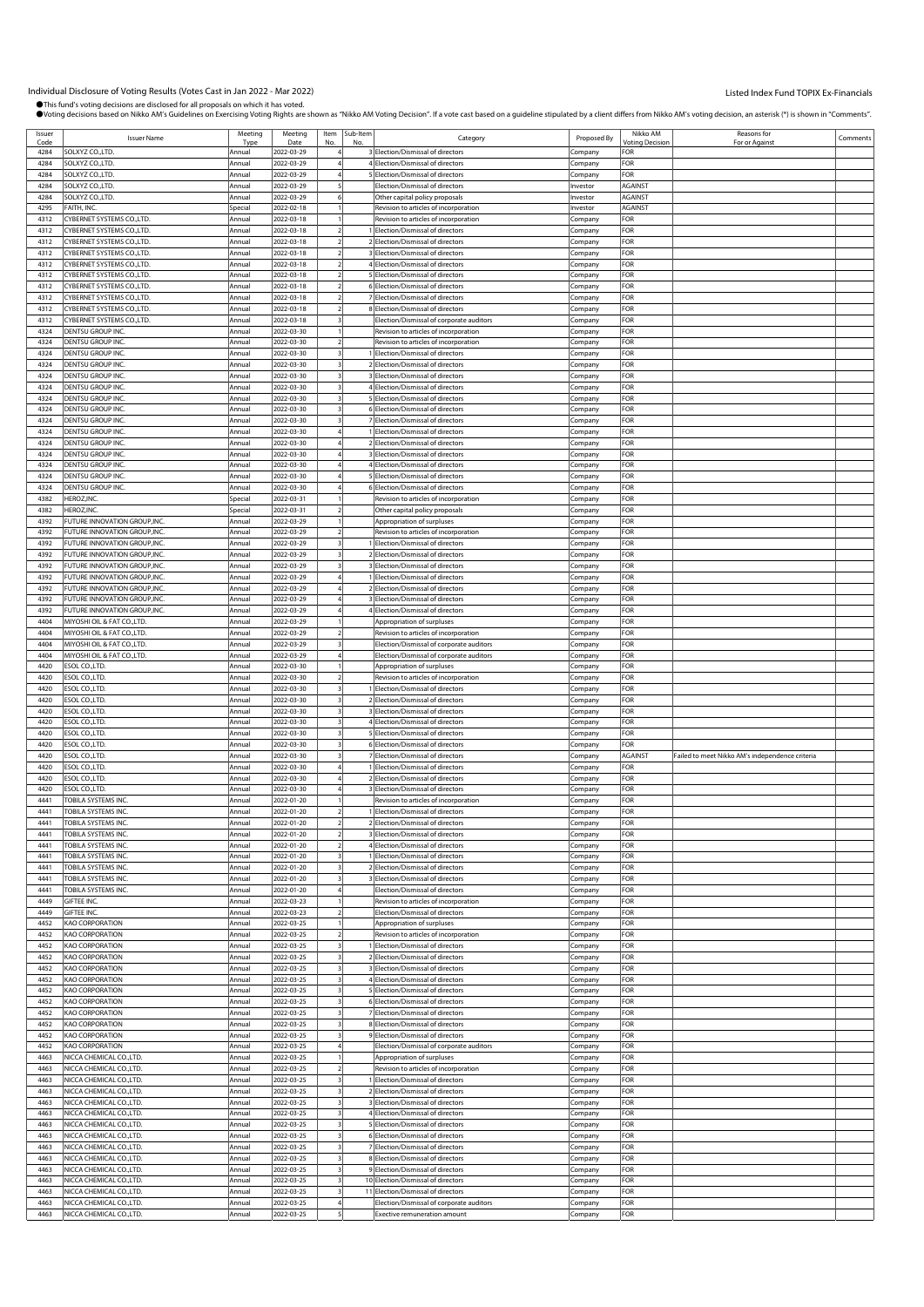| Issuer<br>Code | <b>Issuer Name</b>                                                 | Meeting<br>Tvn   | Meeting<br>Date          | Item | Sub-Item<br>No | Category                                                                            | Proposed By        | Nikko AM<br>Votina Decision | Reasons for<br>For or Agains                            | Comments |
|----------------|--------------------------------------------------------------------|------------------|--------------------------|------|----------------|-------------------------------------------------------------------------------------|--------------------|-----------------------------|---------------------------------------------------------|----------|
| 4463           | NICCA CHEMICAL CO.,LTD.                                            | Annual           | 2022-03-25               |      |                | <b>Exective remuneration amount</b>                                                 | Company            | <b>FOR</b>                  |                                                         |          |
| 4481           | BASE CO., LTD.                                                     | Annual           | 2022-03-30               |      |                | Revision to articles of incorporation                                               | Company            | <b>OR</b>                   |                                                         |          |
| 4481           | BASE CO.,LTD.                                                      | Annual           | 2022-03-30               |      |                | Election/Dismissal of directors                                                     | Company            | FOR                         |                                                         |          |
| 4481           | BASE CO., LTD.                                                     | Annual           | 2022-03-30               |      |                | 2 Election/Dismissal of directors                                                   | Company            | FOR                         |                                                         |          |
| 4481           | BASE CO., LTD.                                                     | Annual           | 2022-03-30               |      |                | 3 Election/Dismissal of directors                                                   | Company            | AGAINST                     | Failed to meet Nikko AM's independence criteria         |          |
| 4481           | <b>BASE CO.,LTD.</b>                                               | Annual           | 2022-03-30               |      |                | 4 Election/Dismissal of directors                                                   | Company            | FOR                         |                                                         |          |
| 4481           | BASE CO., LTD.                                                     | Annual           | 2022-03-30               |      |                | 1 Election/Dismissal of directors                                                   | Company            | FOR                         |                                                         |          |
| 4481           | BASE CO., LTD.                                                     | Annual           | 2022-03-30               |      |                | Election/Dismissal of directors                                                     | Company            | FOR                         |                                                         |          |
| 4519<br>4519   | CHUGAI PHARMACEUTICAL CO.,LTD.<br>CHUGAI PHARMACEUTICAL CO., LTD.  | Annual<br>Annual | 2022-03-29<br>2022-03-29 |      |                | Appropriation of surpluses                                                          | Company            | For<br>FOR                  |                                                         |          |
| 4519           | CHUGAI PHARMACEUTICAL CO.,LTD.                                     | Annual           | 2022-03-29               |      |                | Revision to articles of incorporation<br>Election/Dismissal of directors            | Company<br>Company | FOR                         |                                                         |          |
| 4519           | CHUGAI PHARMACEUTICAL CO.,LTD.                                     | Annual           | 2022-03-29               |      |                | 2 Election/Dismissal of directors                                                   | Company            | FOR                         |                                                         |          |
| 4519           | CHUGAI PHARMACEUTICAL CO.,LTD.                                     | Annual           | 2022-03-29               |      |                | 3 Election/Dismissal of directors                                                   | Company            | FOR                         |                                                         |          |
| 4519           | CHUGAI PHARMACEUTICAL CO.,LTD.                                     | Annual           | 2022-03-29               |      |                | 4 Election/Dismissal of directors                                                   | Company            | FOR                         |                                                         |          |
| 4551           | TORII PHARMACEUTICAL CO.,LTD.                                      | Annual           | 2022-03-29               |      |                | Appropriation of surpluses                                                          | .cmpany            | AGAINST                     | Judged that insufficient action for allocation of funds |          |
|                |                                                                    |                  |                          |      |                |                                                                                     |                    |                             | had been taken                                          |          |
| 4551<br>4551   | FORII PHARMACEUTICAL CO.,LTD.<br>TORII PHARMACEUTICAL CO.,LTD.     | Annual<br>Annual | 2022-03-29<br>2022-03-29 |      |                | Revision to articles of incorporation<br>Election/Dismissal of directors            | Company<br>Company | FOR<br>FOR                  |                                                         |          |
| 4551           | TORII PHARMACEUTICAL CO.,LTD.                                      | Annual           | 2022-03-29               |      |                | Election/Dismissal of corporate auditors                                            | Company            | FOR                         |                                                         |          |
| 4551           | <b>FORII PHARMACEUTICAL CO.,LTD.</b>                               | Annual           | 2022-03-29               |      |                | Election/Dismissal of directors                                                     | Company            | FOR                         |                                                         |          |
| 4551           | TORII PHARMACEUTICAL CO.,LTD.                                      | Annual           | 2022-03-29               |      |                | Election/Dismissal of corporate auditors                                            | Company            | FOR                         |                                                         |          |
| 4551           | FORII PHARMACEUTICAL CO.,LTD.                                      | Annual           | 2022-03-29               |      |                | Revision to articles of incorporation                                               | nvestor            | <b>AGAINST</b>              |                                                         |          |
| 4551           | TORII PHARMACEUTICAL CO.,LTD.                                      | Annual           | 2022-03-29               |      |                | Revision to articles of incorporation                                               | Investor           | AGAINST                     |                                                         |          |
| 4551           | TORII PHARMACEUTICAL CO.,LTD.                                      | Annual           | 2022-03-29               |      |                | Revision to articles of incorporation                                               | Investor           | AGAINST                     |                                                         |          |
| 4551           | TORII PHARMACEUTICAL CO.,LTD.                                      | Annual           | 2022-03-29               | 10   |                | Revision to articles of incorporation                                               | Investor           | AGAINST                     |                                                         |          |
| 4551           | TORII PHARMACEUTICAL CO.,LTD.                                      | Annual           | 2022-03-29               | 11   |                | Appropriation of surpluses                                                          | Investor           | FOR                         | Recognized it as proposal to help enhance shareholder   |          |
| 4551           | TORII PHARMACEUTICAL CO.,LTD.                                      | Annual           | 2022-03-29               | 12   |                | Other capital policy proposals                                                      | Investor           | AGAINST                     | value                                                   |          |
| 4574           | TAIKO PHARMACEUTICAL CO.,LTD.                                      | Annual           | 2022-03-30               |      |                | Revision to articles of incorporation                                               | Company            | FOR                         |                                                         |          |
| 4574           | TAIKO PHARMACEUTICAL CO.,LTD.                                      | Annual           | 2022-03-30               |      |                | Election/Dismissal of directors                                                     | Company            | FOR                         |                                                         |          |
| 4574           | TAIKO PHARMACEUTICAL CO.,LTD.                                      | Annual           | 2022-03-30               |      |                | 2 Election/Dismissal of directors                                                   | Company            | FOR                         |                                                         |          |
| 4574           | TAIKO PHARMACEUTICAL CO.,LTD.                                      | Annual           | 2022-03-30               |      |                | 1 Election/Dismissal of directors                                                   | Company            | FOR                         |                                                         |          |
| 4574           | TAIKO PHARMACEUTICAL CO.,LTD.                                      | Annual           | 2022-03-30               |      |                | 2 Election/Dismissal of directors                                                   | Company            | FOR                         |                                                         |          |
| 4574           | TAIKO PHARMACEUTICAL CO.,LTD.                                      | Annual           | 2022-03-30               |      |                | 3 Election/Dismissal of directors                                                   | Company            | FOR                         |                                                         |          |
| 4574           | TAIKO PHARMACEUTICAL CO.,LTD.                                      | Annual           | 2022-03-30               |      |                | Election/Dismissal of directors                                                     | Company            | FOR                         |                                                         |          |
| 4578           | OTSUKA HOLDINGS CO., LTD.                                          | Annual           | 2022-03-30               |      |                | Revision to articles of incorporation                                               | Company            | FOR                         |                                                         |          |
| 4578           | OTSUKA HOLDINGS CO., LTD.                                          | Annual           | 2022-03-30               |      |                | Election/Dismissal of directors                                                     | .cmpany            | FOR                         |                                                         |          |
| 4578<br>4578   | OTSUKA HOLDINGS CO., LTD.<br>OTSUKA HOLDINGS CO., LTD.             | Annual<br>Annual | 2022-03-30<br>2022-03-30 |      |                | 2 Election/Dismissal of directors<br>3 Election/Dismissal of directors              | Company            | FOR<br>FOR                  |                                                         |          |
| 4578           | OTSUKA HOLDINGS CO., LTD.                                          | Annual           | 2022-03-30               |      |                | 4 Election/Dismissal of directors                                                   | Company<br>Company | FOR                         |                                                         |          |
| 4578           | OTSUKA HOLDINGS CO., LTD.                                          | Annual           | 2022-03-30               |      |                | 5 Election/Dismissal of directors                                                   | Company            | FOR                         |                                                         |          |
| 4578           | OTSUKA HOLDINGS CO., LTD.                                          | Annual           | 2022-03-30               |      |                | 7 Election/Dismissal of directors                                                   | .cmpany            | FOR                         |                                                         |          |
| 4578           | OTSUKA HOLDINGS CO., LTD.                                          | Annual           | 2022-03-30               |      |                | 8 Election/Dismissal of directors                                                   | Company            | FOR                         |                                                         |          |
| 4578           | OTSUKA HOLDINGS CO., LTD.                                          | Annual           | 2022-03-30               |      |                | 9 Election/Dismissal of directors                                                   | Company            | FOR                         |                                                         |          |
| 4578           | OTSUKA HOLDINGS CO., LTD.                                          | Annual           | 2022-03-30               |      |                | 10 Election/Dismissal of directors                                                  | Company            | FOR                         |                                                         |          |
| 4578           | OTSUKA HOLDINGS CO., LTD.                                          | Annual           | 2022-03-30               |      |                | 11 Election/Dismissal of directors                                                  | Company            | For                         |                                                         |          |
| 4578           | OTSUKA HOLDINGS CO., LTD.                                          | Annual           | 2022-03-30               |      |                | 12 Election/Dismissal of directors                                                  | Company            | For                         |                                                         |          |
| 4578           | OTSUKA HOLDINGS CO., LTD.                                          | Annual           | 2022-03-30               |      |                | 13 Election/Dismissal of directors                                                  | Company            | FOR                         |                                                         |          |
| 4578           | OTSUKA HOLDINGS CO., LTD.                                          | Annual           | 2022-03-30               |      |                | 14 Election/Dismissal of directors                                                  | Company            | FOR                         |                                                         |          |
| 4578           | OTSUKA HOLDINGS CO., LTD.                                          | Annual           | 2022-03-30               |      |                | Election/Dismissal of corporate auditors                                            | Company            | FOR                         |                                                         |          |
| 4578           | OTSUKA HOLDINGS CO., LTD                                           | Annual           | 2022-03-30               |      |                | 2 Election/Dismissal of corporate auditors                                          | Company            | FOR                         |                                                         |          |
| 4578<br>4578   | OTSUKA HOLDINGS CO., LTD.                                          | Annual           | 2022-03-30<br>2022-03-30 |      |                | 3 Election/Dismissal of corporate auditors                                          | Company            | FOR<br>FOR                  |                                                         |          |
| 4587           | OTSUKA HOLDINGS CO., LTD.<br>PEPTIDREAM INC.                       | Annual<br>Annual | 2022-03-24               |      |                | 4 Election/Dismissal of corporate auditors<br>Revision to articles of incorporation | Company<br>Company | FOR                         |                                                         |          |
| 4587           | PEPTIDREAM INC.                                                    | Annual           | 2022-03-24               |      |                | Election/Dismissal of directors                                                     | Company            | AGAINST                     | Shareholder returns failed to meet Nikko AM's criteria  |          |
| 4587           | PEPTIDREAM INC                                                     | Annual           | 2022-03-24               |      |                | Election/Dismissal of directors                                                     | Company            | AGAINST                     | Shareholder returns failed to meet Nikko AM's criteria  |          |
| 4587           | PEPTIDREAM INC.                                                    | Annual           | 2022-03-24               |      |                | 3 Election/Dismissal of directors                                                   | Company            | AGAINST                     | Shareholder returns failed to meet Nikko AM's criteria  |          |
| 4612           | NIPPON PAINT HOLDINGS CO.,LTD.                                     | Annual           | 2022-03-29               |      |                | Appropriation of surpluses                                                          | Company            | FOR                         |                                                         |          |
| 4612           | NIPPON PAINT HOLDINGS CO., LTD.                                    | Annual           | 2022-03-29               |      |                | Revision to articles of incorporation                                               | Company            | FOR                         |                                                         |          |
| 4612           | NIPPON PAINT HOLDINGS CO., LTD.                                    | Annual           | 2022-03-29               |      |                | Election/Dismissal of directors                                                     | Company            | FOR                         |                                                         |          |
| 4612           | NIPPON PAINT HOLDINGS CO., LTD                                     |                  | 2022-03-29               |      |                | Election/Dismissal of directors                                                     | Company            | FOR                         |                                                         |          |
| 4612           | NIPPON PAINT HOLDINGS CO., LTD.                                    | Annual           | 2022-03-29               |      |                | Election/Dismissal of directors                                                     | Company            | FOR                         |                                                         |          |
| 4612<br>4612   | NIPPON PAINT HOLDINGS CO., LTD.                                    | Annual<br>Annual | 2022-03-29               |      |                | 4 Election/Dismissal of directors                                                   | Company            | FOR<br>FOR                  |                                                         |          |
| 4612           | NIPPON PAINT HOLDINGS CO., LTD.<br>NIPPON PAINT HOLDINGS CO., LTD. | Annual           | 2022-03-29<br>2022-03-29 |      |                | 5 Election/Dismissal of directors<br>6 Election/Dismissal of directors              | Company            | FOR                         |                                                         |          |
| 4612           | NIPPON PAINT HOLDINGS CO., LTD.                                    | Annual           | 2022-03-29               |      |                | 7 Election/Dismissal of directors                                                   | Company<br>Company | FOR                         |                                                         |          |
| 4612           | NIPPON PAINT HOLDINGS CO., LTD.                                    | Annual           | 2022-03-29               |      |                | 8 Election/Dismissal of directors                                                   | Company            | FOR                         |                                                         |          |
| 4612           | NIPPON PAINT HOLDINGS CO., LTD.                                    | Annual           | 2022-03-29               |      |                | 9 Election/Dismissal of directors                                                   | Company            | FOR                         |                                                         |          |
| 4612           | NIPPON PAINT HOLDINGS CO., LTD.                                    | Annual           | 2022-03-29               |      |                | 10 Election/Dismissal of directors                                                  | Company            | FOR                         |                                                         |          |
| 4612           | NIPPON PAINT HOLDINGS CO., LTD.                                    | Annual           | 2022-03-29               |      |                | 11 Election/Dismissal of directors                                                  | Company            | FOR                         |                                                         |          |
| 4631           | DIC CORPORATION                                                    | Annual           | 2022-03-29               |      |                | Appropriation of surpluses                                                          | Company            | FOR                         |                                                         |          |
| 4631           | DIC CORPORATION                                                    | Annual           | 2022-03-29               |      |                | Revision to articles of incorporation                                               | Company            | FOR                         |                                                         |          |
| 4631           | DIC CORPORATION                                                    | Annual           | 2022-03-29               |      |                | Election/Dismissal of directors                                                     | Company            | FOR                         |                                                         |          |
| 4631           | DIC CORPORATION                                                    | Annual           | 2022-03-29               |      |                | 2 Election/Dismissal of directors                                                   | Company            | FOR                         |                                                         |          |
| 4631<br>4631   | DIC CORPORATION<br>DIC CORPORATION                                 | Annual<br>Annual | 2022-03-29<br>2022-03-29 |      |                | 3 Election/Dismissal of directors<br>4 Election/Dismissal of directors              | Company<br>Company | FOR<br>FOR                  |                                                         |          |
| 4631           | DIC CORPORATION                                                    | Annual           | 2022-03-29               |      |                | 5 Election/Dismissal of directors                                                   | Company            | For                         |                                                         |          |
| 4631           | DIC CORPORATION                                                    | Annual           | 2022-03-29               |      |                | 6 Election/Dismissal of directors                                                   | Company            | FOR                         |                                                         |          |
| 4631           | DIC CORPORATION                                                    | Annual           | 2022-03-29               |      |                | 7 Election/Dismissal of directors                                                   | Company            | FOR                         |                                                         |          |
| 4631           | DIC CORPORATION                                                    | Annual           | 2022-03-29               |      |                | 8 Election/Dismissal of directors                                                   | Company            | FOR                         |                                                         |          |
| 4631           | <b>DIC CORPORATION</b>                                             | Annual           | 2022-03-29               |      |                | 9 Election/Dismissal of directors                                                   | Company            | FOR                         |                                                         |          |
| 4631           | DIC CORPORATION                                                    | Annual           | 2022-03-29               |      |                | Election/Dismissal of corporate auditors                                            | Company            | For                         |                                                         |          |
| 4633           | SAKATA INX CORPORATION                                             | Annual           | 2022-03-29               |      |                | Appropriation of surpluses                                                          | Company            | FOR                         |                                                         |          |
| 4633           | SAKATA INX CORPORATION                                             | Annual           | 2022-03-29               |      |                | Revision to articles of incorporation                                               | Company            | FOR                         |                                                         |          |
| 4633           | SAKATA INX CORPORATION                                             | Annual           | 2022-03-29               |      |                | Election/Dismissal of directors                                                     | Company            | FOR                         |                                                         |          |
| 4633           | SAKATA INX CORPORATION                                             | Annual           | 2022-03-29               |      |                | 2 Election/Dismissal of directors                                                   | Company            | FOR                         |                                                         |          |
| 4633           | SAKATA INX CORPORATION                                             | Annual           | 2022-03-29               |      |                | 3 Election/Dismissal of directors<br>4 Election/Dismissal of directors              | Company            | FOR                         |                                                         |          |
| 4633<br>4633   | SAKATA INX CORPORATION<br>SAKATA INX CORPORATION                   | Annual<br>Annual | 2022-03-29<br>2022-03-29 |      |                | 5 Election/Dismissal of directors                                                   | Company            | FOR<br>FOR                  |                                                         |          |
| 4633           | SAKATA INX CORPORATION                                             | Annual           | 2022-03-29               |      |                | 6 Election/Dismissal of directors                                                   | Company<br>Company | FOR                         |                                                         |          |
| 4633           | SAKATA INX CORPORATION                                             | Annual           | 2022-03-29               |      |                | 7 Election/Dismissal of directors                                                   | Company            | FOR                         |                                                         |          |
| 4633           | SAKATA INX CORPORATION                                             | Annual           | 2022-03-29               |      |                | 8 Election/Dismissal of directors                                                   | Company            | FOR                         |                                                         |          |
| 4633           | SAKATA INX CORPORATION                                             | Annual           | 2022-03-29               |      |                | Election/Dismissal of corporate auditors                                            | Company            | FOR                         |                                                         |          |
| 4633           | SAKATA INX CORPORATION                                             | Annual           | 2022-03-29               |      |                | 2 Election/Dismissal of corporate auditors                                          | Company            | FOR                         |                                                         |          |
| 4633           | SAKATA INX CORPORATION                                             | Annual           | 2022-03-29               |      |                | Election/Dismissal of corporate auditors                                            | Company            | FOR                         |                                                         |          |
| 4634           | TOYO INK SC HOLDINGS CO., LTD.                                     | Annual           | 2022-03-23               |      |                | Appropriation of surpluses                                                          | Company            | FOR                         |                                                         |          |
| 4634           | TOYO INK SC HOLDINGS CO., LTD.                                     | Annual           | 2022-03-23               |      |                | Revision to articles of incorporation                                               | Company            | FOR                         |                                                         |          |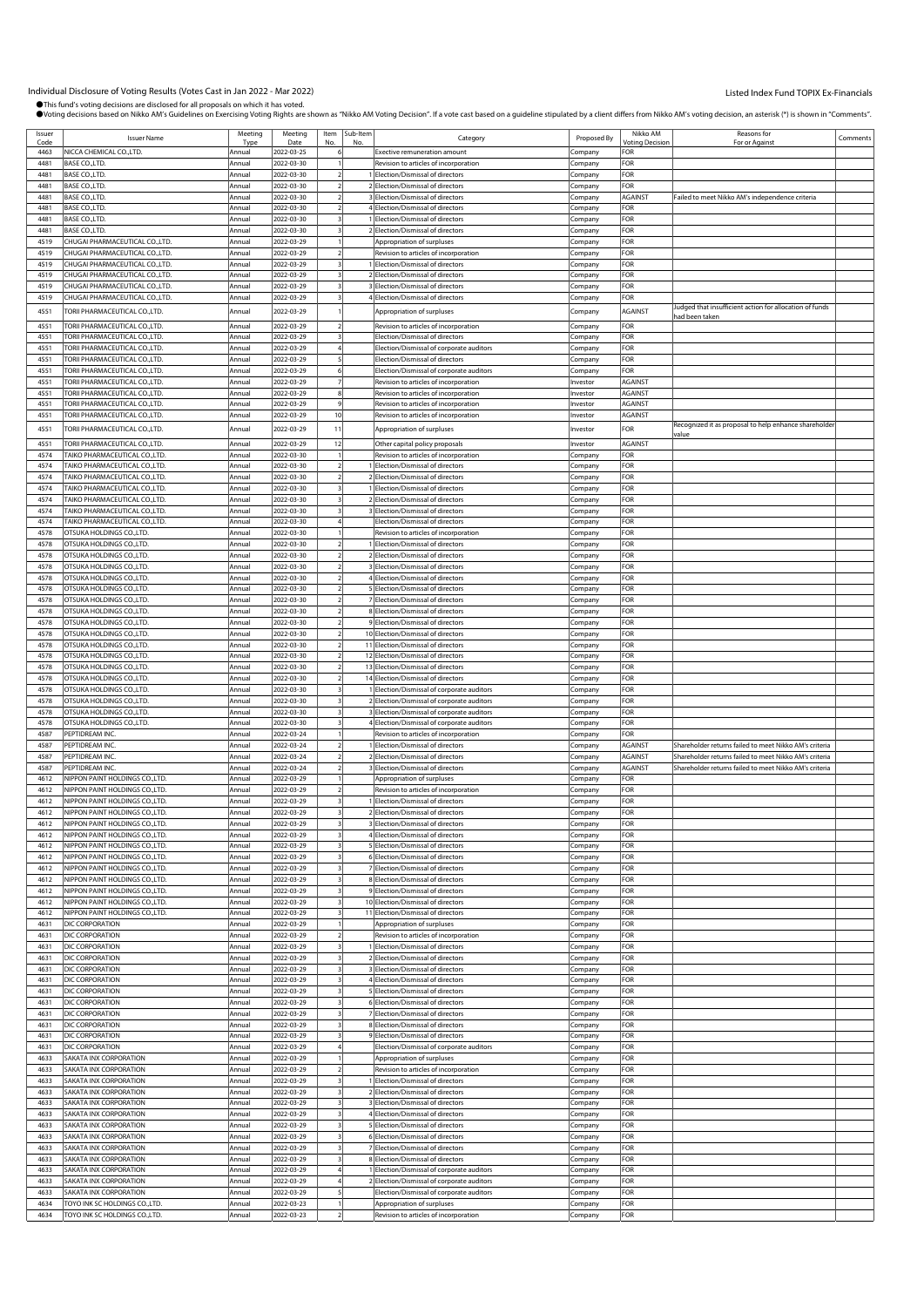| Issuer<br>Code | <b>Issuer Name</b>                                                    | Meeting<br>Tvn   | Meeting<br>Date          |                | Item Sub-Item | Category                                                                   | Proposed By        | Nikko AM<br>Votina Decision | Reasons for<br>For or Agains                         | Comments |
|----------------|-----------------------------------------------------------------------|------------------|--------------------------|----------------|---------------|----------------------------------------------------------------------------|--------------------|-----------------------------|------------------------------------------------------|----------|
| 4634           | TOYO INK SC HOLDINGS CO.,LTD.                                         | Annual           | 2022-03-23               |                |               | 1 Election/Dismissal of directors                                          | Company            | FOR                         |                                                      |          |
| 4634           | <b>FOYO INK SC HOLDINGS CO.,LTD.</b>                                  | Annual           | 2022-03-23               |                |               | 2 Election/Dismissal of directors                                          | Company            | FOR                         |                                                      |          |
| 4634           | TOYO INK SC HOLDINGS CO.,LTD.                                         | Annual           | 2022-03-23               |                |               | 3 Election/Dismissal of directors                                          | Company            | FOR                         |                                                      |          |
| 4634<br>4634   | FOYO INK SC HOLDINGS CO.,LTD.<br>TOYO INK SC HOLDINGS CO.,LTD.        | Annual<br>Annual | 2022-03-23<br>2022-03-23 |                |               | 4 Election/Dismissal of directors<br>5 Election/Dismissal of directors     | .cmpany<br>Company | FOR<br><b>AGAINST</b>       | Failed to meet Nikko AM's independence criteria      |          |
| 4634           | FOYO INK SC HOLDINGS CO.,LTD.                                         | Annua            | 2022-03-23               |                |               | 6 Election/Dismissal of directors                                          | Company            | FOR                         |                                                      |          |
| 4634           | TOYO INK SC HOLDINGS CO.,LTD.                                         | Annual           | 2022-03-23               |                |               | 7 Election/Dismissal of directors                                          | Company            | FOR                         |                                                      |          |
| 4634           | TOYO INK SC HOLDINGS CO.,LTD.                                         | Annual           | 2022-03-23               |                |               | Election/Dismissal of directors                                            | Company            | FOR                         |                                                      |          |
| 4634           | TOYO INK SC HOLDINGS CO.,LTD.                                         | Annual           | 2022-03-23               |                |               | 2 Election/Dismissal of directors                                          | Company            | FOR                         |                                                      |          |
| 4634<br>4634   | TOYO INK SC HOLDINGS CO.,LTD.<br>FOYO INK SC HOLDINGS CO.,LTD.        | Annual<br>Annual | 2022-03-23<br>2022-03-23 |                |               | 3 Election/Dismissal of directors<br>4 Election/Dismissal of directors     | Company            | FOR<br>FOR                  |                                                      |          |
| 4634           | TOYO INK SC HOLDINGS CO.,LTD.                                         | Annual           | 2022-03-23               |                |               | Exective remuneration amount                                               | Company<br>Company | FOR                         |                                                      |          |
| 4634           | TOYO INK SC HOLDINGS CO.,LTD                                          | Annual           | 2022-03-23               |                |               | <b>Exective remuneration amount</b>                                        | Company            | FOR                         |                                                      |          |
| 4634           | TOYO INK SC HOLDINGS CO.,LTD.                                         | Annual           | 2022-03-23               |                |               | <b>Exective remuneration amount</b>                                        | .ompany            | FOR                         |                                                      |          |
| 4641           | ALTECH CORPORATION                                                    | Annual           | 2022-03-24               |                |               | Appropriation of surpluses                                                 | Company            | FOR                         |                                                      |          |
| 4641           | ALTECH CORPORATION                                                    | Annua            | 2022-03-24               |                |               | Revision to articles of incorporation                                      | Company            | FOR                         |                                                      |          |
| 4641<br>4641   | ALTECH CORPORATION<br>ALTECH CORPORATION                              | Annual           | 2022-03-24<br>2022-03-24 |                |               | Election/Dismissal of directors<br>2 Election/Dismissal of directors       | Company            | FOR<br>FOR                  |                                                      |          |
| 4641           | ALTECH CORPORATION                                                    | Annual<br>Annual | 2022-03-24               |                |               | 3 Election/Dismissal of directors                                          | Company<br>Company | FOR                         |                                                      |          |
| 4641           | ALTECH CORPORATION                                                    | Annual           | 2022-03-24               |                |               | 4 Election/Dismissal of directors                                          | Company            | FOR                         |                                                      |          |
| 4641           | ALTECH CORPORATION                                                    | Annual           | 2022-03-24               |                |               | 5 Election/Dismissal of directors                                          | Company            | FOR                         |                                                      |          |
| 4641           | ALTECH CORPORATION                                                    | Annual           | 2022-03-24               |                |               | 6 Election/Dismissal of directors                                          | .cmpany            | FOR                         |                                                      |          |
| 4641           | ALTECH CORPORATION                                                    | Annual           | 2022-03-24               |                |               | 7 Election/Dismissal of directors                                          | Company            | FOR                         |                                                      |          |
| 4641           | ALTECH CORPORATION                                                    | Annual           | 2022-03-24               |                |               | Election/Dismissal of corporate auditors                                   | Company            | FOR                         | Unable to recognize it as initiative to help enhance |          |
| 4641           | ALTECH CORPORATION                                                    | Annual           | 2022-03-24               |                |               | Introduction/Renewal/Abolishment of anti-takeover measures                 | Company            | AGAINST                     | shareholder value                                    |          |
| 4666           | PARK24 CO.,LTD.                                                       | Annual           | 2022-01-27               |                |               | Election/Dismissal of directors                                            | Company            | FOR                         |                                                      |          |
| 4666<br>4666   | PARK24 CO.,LTD.<br>PARK24 CO.,LTD.                                    | Annual<br>Annua  | 2022-01-27<br>2022-01-27 |                |               | 2 Election/Dismissal of directors<br>3 Election/Dismissal of directors     | Company            | FOR<br>FOR                  |                                                      |          |
| 4666           | ARK24 CO.LTD.                                                         | Annual           | 2022-01-27               |                |               | 4 Election/Dismissal of directors                                          | Company<br>Company | FOR                         |                                                      |          |
| 4666           | PARK24 CO.,LTD.                                                       | Annua            | 2022-01-27               |                |               | 5 Election/Dismissal of directors                                          | Company            | FOR                         |                                                      |          |
| 4666           | PARK24 CO.,LTD.                                                       | Annual           | 2022-01-27               |                |               | 6 Election/Dismissal of directors                                          | Company            | FOR                         |                                                      |          |
| 4666           | PARK24 CO.,LTD.                                                       | Annual           | 2022-01-27               |                |               | 7 Election/Dismissal of directors                                          | Company            | FOR                         |                                                      |          |
| 4666           | PARK24 CO.,LTD.                                                       | Annual           | 2022-01-27               |                |               | Election/Dismissal of directors                                            | Company            | FOR                         |                                                      |          |
| 4666           | ARK24 CO.,LTD.                                                        | Annual           | 2022-01-27               |                |               | 2 Election/Dismissal of directors                                          | Company            | FOR                         |                                                      |          |
| 4666<br>4704   | PARK24 CO.,LTD.<br>TREND MICRO INCORPORATED                           | Annua<br>Annual  | 2022-01-27<br>2022-03-29 |                |               | 3 Election/Dismissal of directors<br>Appropriation of surpluses            | Company<br>Company | FOR<br>FOR                  |                                                      |          |
| 4704           | FREND MICRO INCORPORATED                                              | Annual           | 2022-03-29               |                |               | Election/Dismissal of directors                                            | Company            | For                         |                                                      |          |
| 4704           | TREND MICRO INCORPORATED                                              | Annual           | 2022-03-29               |                |               | 2 Election/Dismissal of directors                                          | Company            | FOR                         |                                                      |          |
| 4704           | <b>FREND MICRO INCORPORATED</b>                                       | Annual           | 2022-03-29               |                |               | 3 Election/Dismissal of directors                                          | .cmpany            | FOR                         |                                                      |          |
| 4704           | TREND MICRO INCORPORATED                                              | Annua            | 2022-03-29               |                |               | 4 Election/Dismissal of directors                                          | Company            | FOR                         |                                                      |          |
| 4704           | <b>FREND MICRO INCORPORATED</b>                                       | Annual           | 2022-03-29               |                |               | 5 Election/Dismissal of directors                                          | Company            | FOR                         |                                                      |          |
| 4704<br>4704   | TREND MICRO INCORPORATED<br>TREND MICRO INCORPORATED                  | Annual<br>Annua  | 2022-03-29<br>2022-03-29 |                |               | 6 Election/Dismissal of directors<br>Revision to articles of incorporation | Company<br>Company | FOR<br>FOR                  |                                                      |          |
| 4704           | TREND MICRO INCORPORATED                                              | Annual           | 2022-03-29               |                |               | Revision to articles of incorporation                                      | Company            | FOR                         |                                                      |          |
| 4704           | TREND MICRO INCORPORATED                                              | Annua            | 2022-03-29               |                |               | Exective remuneration amount                                               | Company            | FOR                         |                                                      |          |
| 4722           | UTURE CORPORATION                                                     | Annual           | 2022-03-23               |                |               | Appropriation of surpluses                                                 | Company            | FOR                         |                                                      |          |
| 4722           | <b>FUTURE CORPORATION</b>                                             | Annual           | 2022-03-23               |                |               | Revision to articles of incorporation                                      | .cmpany            | FOR                         |                                                      |          |
| 4722<br>4722   | <b>FUTURE CORPORATION</b><br>UTURE CORPORATION                        | Annua<br>Annual  | 2022-03-23<br>2022-03-23 |                |               | Election/Dismissal of directors<br>2 Election/Dismissal of directors       | Company            | FOR<br>FOR                  |                                                      |          |
| 4722           | <b>FUTURE CORPORATION</b>                                             | Annual           | 2022-03-23               |                |               | 3 Election/Dismissal of directors                                          | .cmpany<br>Company | FOR                         |                                                      |          |
| 4722           | UTURE CORPORATION                                                     | Annual           | 2022-03-23               |                |               | 4 Election/Dismissal of directors                                          | Company            | FOR                         |                                                      |          |
| 4722           | <b>FUTURE CORPORATION</b>                                             | Annual           | 2022-03-23               |                |               | 5 Election/Dismissal of directors                                          | Company            | FOR                         |                                                      |          |
| 4722           | <b>FUTURE CORPORATION</b>                                             | Annua            | 2022-03-23               |                |               | 6 Election/Dismissal of directors                                          | Company            | FOR                         |                                                      |          |
| 4722           | UTURE CORPORATION                                                     | Annual           | 2022-03-23               |                |               | Election/Dismissal of directors                                            | .cmpany            | FOR                         |                                                      |          |
| 4722           | UTURE CORPORATION                                                     | Annua            | 2022-03-23               |                |               | 2 Election/Dismissal of directors                                          | Company            | FOR                         |                                                      |          |
| 4722<br>4725   | UTURE CORPORATION<br>CAC HOLDINGS CORPORATION                         | Annual<br>Annual | 2022-03-23<br>2022-03-29 |                |               | 3 Election/Dismissal of directors<br>Appropriation of surpluses            | Company<br>Company | FOR<br>FOR                  |                                                      |          |
| 4725           | CAC HOLDINGS CORPORATION                                              | Annua            | 2022-03-29               |                |               | Revision to articles of incorporation                                      | Company            | FOR                         |                                                      |          |
| 4725           | CAC HOLDINGS CORPORATION                                              | Annual           | 2022-03-29               |                |               | Election/Dismissal of directors                                            | Company            | FOR                         |                                                      |          |
| 4725           | CAC HOLDINGS CORPORATION                                              | Annua            | 2022-03-29               |                |               | 2 Election/Dismissal of directors                                          | Company            | FOR                         |                                                      |          |
| 4725           | CAC HOLDINGS CORPORATION                                              | Annual           | 2022-03-29               |                |               | 3 Election/Dismissal of directors                                          | Company            | FOR                         |                                                      |          |
| 4725           | CAC HOLDINGS CORPORATION                                              | Annual           | 2022-03-29               |                |               | 4 Election/Dismissal of directors                                          | Company            | FOR                         |                                                      |          |
| 4725           | CAC HOLDINGS CORPORATION<br>CAC HOLDINGS CORPORATION                  | Annual           | 2022-03-29               |                |               | 5 Election/Dismissal of directors                                          | Company            | FOR                         |                                                      |          |
| 4725<br>4725   | CAC HOLDINGS CORPORATION                                              | Annual<br>Annual | 2022-03-29<br>2022-03-29 |                |               | 6 Election/Dismissal of directors<br>Exective remuneration amount          | Company<br>Company | FOR<br>FOR                  |                                                      |          |
| 4755           | RAKUTEN GROUP,INC.                                                    | Annual           | 2022-03-30               |                |               | Revision to articles of incorporation                                      | Company            | FOR                         |                                                      |          |
| 4755           | RAKUTEN GROUP, INC.                                                   | Annual           | 2022-03-30               |                |               | Election/Dismissal of directors                                            | Company            | AGAINST                     | Performance failed to meet Nikko AM's criteria       |          |
| 4755           | RAKUTEN GROUP, INC.                                                   | Annual           | 2022-03-30               |                |               | 2 Election/Dismissal of directors                                          | Company            | <b>AGAINST</b>              | Performance failed to meet Nikko AM's criteria       |          |
| 4755           | RAKUTEN GROUP, INC.                                                   | Annual           | 2022-03-30               |                |               | 3 Election/Dismissal of directors                                          | Company            | AGAINST                     | Performance failed to meet Nikko AM's criteria       |          |
| 4755<br>4755   | RAKUTEN GROUP, INC.<br>RAKUTEN GROUP,INC.                             | Annual<br>Annual | 2022-03-30<br>2022-03-30 |                |               | 4 Election/Dismissal of directors<br>5 Election/Dismissal of directors     | Company            | <b>FOR</b><br>AGAINST       | Performance failed to meet Nikko AM's criteria       |          |
| 4755           | RAKUTEN GROUP,INC.                                                    | Annual           | 2022-03-30               |                |               | 6 Election/Dismissal of directors                                          | Company<br>Company | AGAINST                     | Performance failed to meet Nikko AM's criteria       |          |
| 4755           | RAKUTEN GROUP, INC.                                                   | Annual           | 2022-03-30               |                |               | 7 Election/Dismissal of directors                                          | Company            | <b>AGAINST</b>              | Performance failed to meet Nikko AM's criteria       |          |
| 4755           | RAKUTEN GROUP, INC.                                                   | Annual           | 2022-03-30               |                |               | 8 Election/Dismissal of directors                                          | Company            | AGAINST                     | Performance failed to meet Nikko AM's criteria       |          |
| 4755           | RAKUTEN GROUP, INC.                                                   | Annual           | 2022-03-30               | $\overline{z}$ |               | 9 Election/Dismissal of directors                                          | Company            | FOR                         |                                                      |          |
| 4755           | RAKUTEN GROUP,INC.                                                    | Annual           | 2022-03-30               |                |               | Election/Dismissal of corporate auditors                                   | Company            | FOR                         |                                                      |          |
| 4755<br>4768   | RAKUTEN GROUP, INC.<br>OTSUKA CORPORATION                             | Annual<br>Annual | 2022-03-30<br>2022-03-29 |                |               | Exective remuneration amount                                               | Company            | FOR<br>FOR                  |                                                      |          |
| 4768           | OTSUKA CORPORATION                                                    | Annual           | 2022-03-29               |                |               | Appropriation of surpluses<br>Revision to articles of incorporation        | Company<br>Company | FOR                         |                                                      |          |
| 4768           | OTSUKA CORPORATION                                                    | Annual           | 2022-03-29               |                |               | Retirement benefit payments                                                | Company            | FOR                         |                                                      |          |
| 4776           | CYBOZU, INC.                                                          | Annual           | 2022-03-26               |                |               | Revision to articles of incorporation                                      | Company            | FOR                         |                                                      |          |
| 4776           | CYBOZU, INC.                                                          | Annual           | 2022-03-26               |                |               | Election/Dismissal of directors                                            | Company            | FOR                         |                                                      |          |
| 4776           | CYBOZU, INC.                                                          | Annual           | 2022-03-26               |                |               | 2 Election/Dismissal of directors                                          | Company            | AGAINST                     | Failed to meet Nikko AM's independence criteria      |          |
| 4776           | <b>TYBOZU,INC.</b>                                                    | Annual           | 2022-03-26               |                |               | 3 Election/Dismissal of directors                                          | Company            | FOR                         |                                                      |          |
| 4776<br>4776   | CYBOZU, INC.<br>CYBOZU, INC.                                          | Annual<br>Annual | 2022-03-26<br>2022-03-26 |                |               | 4 Election/Dismissal of directors<br>5 Election/Dismissal of directors     | Company<br>Company | FOR<br>FOR                  |                                                      |          |
| 4776           | CYBOZU, INC.                                                          | Annual           | 2022-03-26               |                |               | 6 Election/Dismissal of directors                                          | Company            | FOR                         |                                                      |          |
| 4776           | CYBOZU, INC.                                                          | Annual           | 2022-03-26               |                |               | 7 Election/Dismissal of directors                                          | Company            | FOR                         |                                                      |          |
| 4776           | <b>TYBOZU,INC.</b>                                                    | Annual           | 2022-03-26               |                |               | 8 Election/Dismissal of directors                                          | Company            | FOR                         |                                                      |          |
| 4776           | CYBOZU, INC.                                                          | Annual           | 2022-03-26               |                |               | 9 Election/Dismissal of directors                                          | Company            | FOR                         |                                                      |          |
| 4776           | CYBOZU, INC.                                                          | Annual           | 2022-03-26               |                |               | Election/Dismissal of corporate auditors                                   | Company            | FOR                         |                                                      |          |
| 4776<br>4812   | CYBOZU, INC.<br>INFORMATION SERVICES INTERNATIONAL-DENTSU,LTD. Annual | Annual           | 2022-03-26               |                |               | Appropriation of surpluses                                                 | Company            | FOR<br>FOR                  |                                                      |          |
| 4812           | INFORMATION SERVICES INTERNATIONAL-DENTSU,LTD. Annual                 |                  | 2022-03-23<br>2022-03-23 |                |               | Appropriation of surpluses<br>Revision to articles of incorporation        | Company<br>Company | FOR                         |                                                      |          |
| 4812           | INFORMATION SERVICES INTERNATIONAL-DENTSU,LTD. Annual                 |                  | 2022-03-23               |                |               | Election/Dismissal of directors                                            | Company            | FOR                         |                                                      |          |
|                |                                                                       |                  |                          |                |               |                                                                            |                    |                             |                                                      |          |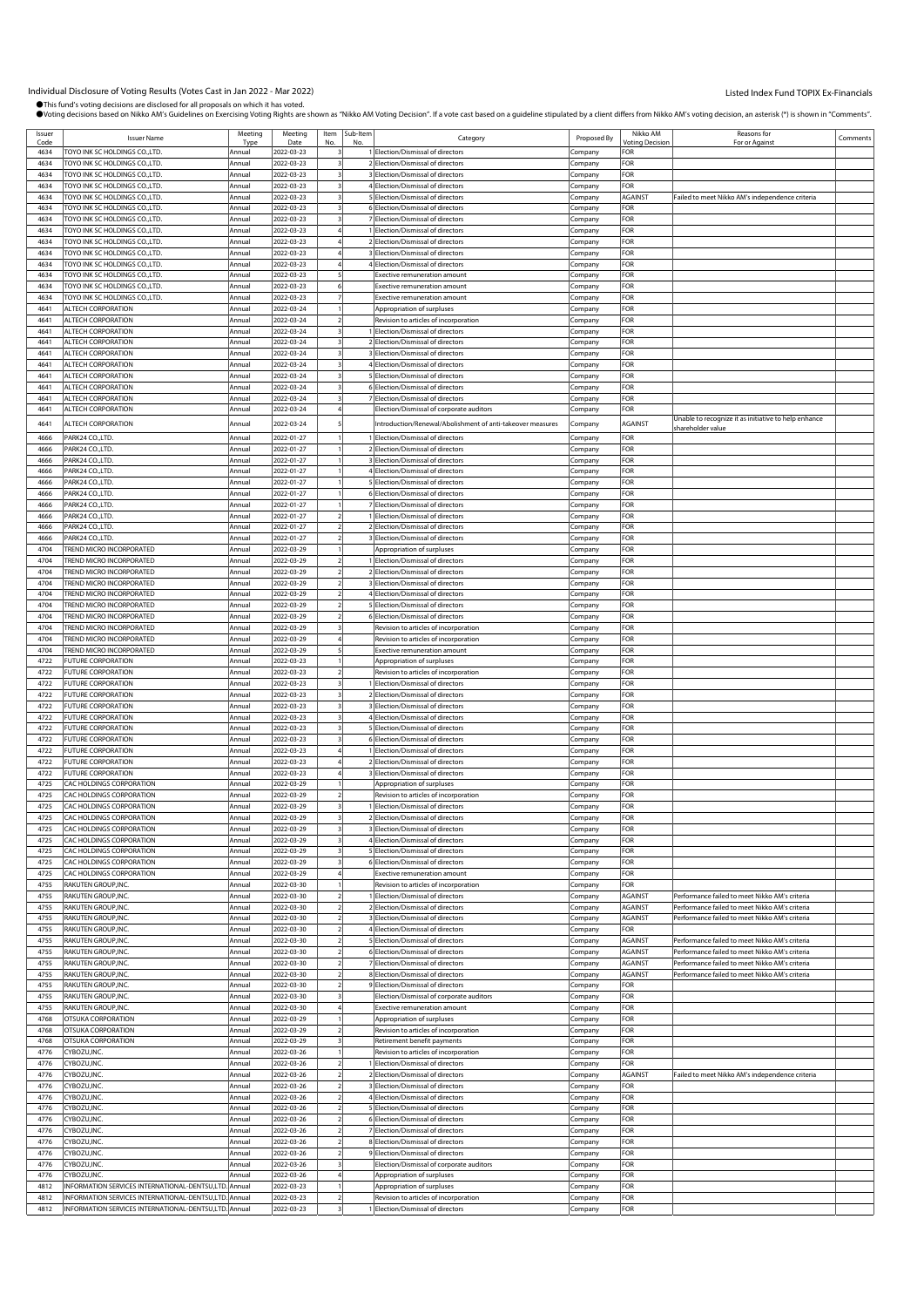| Issuer | <b>Issuer Name</b>                                    | Meeting | Meeting    | Item | Sub-Item | Category                                   | Proposed By | Nikko AM        | Reasons for   | Comments |
|--------|-------------------------------------------------------|---------|------------|------|----------|--------------------------------------------|-------------|-----------------|---------------|----------|
| Code   |                                                       | Type    | Date       |      | N        |                                            |             | Votina Decision | For or Agains |          |
| 4812   | INFORMATION SERVICES INTERNATIONAL-DENTSU,LTD. Annual |         | 2022-03-23 |      |          | 2 Election/Dismissal of directors          | Company     | FOR             |               |          |
| 4812   | INFORMATION SERVICES INTERNATIONAL-DENTSU,LTD. Annual |         | 2022-03-23 |      |          | 3 Election/Dismissal of directors          | Company     | FOR             |               |          |
| 4812   | INFORMATION SERVICES INTERNATIONAL-DENTSU,LTD. Annual |         | 2022-03-23 |      |          | 4 Election/Dismissal of directors          | ompany.     | <b>OR</b>       |               |          |
| 4812   | INFORMATION SERVICES INTERNATIONAL-DENTSU,LTD. Annual |         | 2022-03-23 |      |          | 5 Election/Dismissal of directors          | :ompany     | FOR             |               |          |
| 4812   | INFORMATION SERVICES INTERNATIONAL-DENTSU,LTD. Annual |         | 2022-03-23 |      |          | 6 Election/Dismissal of directors          | Company     | FOR             |               |          |
| 4812   | INFORMATION SERVICES INTERNATIONAL-DENTSU.LTD. Annual |         | 2022-03-23 |      |          | Election/Dismissal of corporate auditors   | Company     | <b>OR</b>       |               |          |
|        |                                                       |         |            |      |          |                                            |             |                 |               |          |
| 4812   | INFORMATION SERVICES INTERNATIONAL-DENTSU,LTD. Annual |         | 2022-03-23 |      |          | Exective remuneration amount               | Company     | FOR             |               |          |
| 4820   | EM SYSTEMS CO.,LTD.                                   | Annual  | 2022-03-18 |      |          | Appropriation of surpluses                 | ompany:     | <b>OR</b>       |               |          |
| 4820   | EM SYSTEMS CO., LTD.                                  | Annual  | 2022-03-18 |      |          | Revision to articles of incorporation      | :ompany     | :OR             |               |          |
| 4820   | EM SYSTEMS CO., LTD.                                  | Annual  | 2022-03-18 |      |          | 1 Election/Dismissal of directors          | .ompany     | <b>OR</b>       |               |          |
| 4820   | EM SYSTEMS CO., LTD.                                  | Annual  | 2022-03-18 |      |          | 2 Election/Dismissal of directors          | Company     | <b>OR</b>       |               |          |
|        |                                                       |         |            |      |          |                                            |             |                 |               |          |
| 4820   | EM SYSTEMS CO., LTD.                                  | Annual  | 2022-03-18 |      |          | 3 Election/Dismissal of directors          | Company     | <b>OR</b>       |               |          |
| 4820   | EM SYSTEMS CO.,LTD.                                   | Annual  | 2022-03-18 |      |          | 4 Election/Dismissal of directors          | .cmpany     | <b>OR</b>       |               |          |
| 4820   | EM SYSTEMS CO., LTD.                                  | Annual  | 2022-03-18 |      |          | 5 Election/Dismissal of directors          | :ompany     | -or             |               |          |
| 4820   | EM SYSTEMS CO., LTD.                                  | Annual  | 2022-03-18 |      |          | 6 Election/Dismissal of directors          | .ompany     | <b>OR</b>       |               |          |
| 4820   | EM SYSTEMS CO.,LTD.                                   | Annual  | 2022-03-18 |      |          | 7 Election/Dismissal of directors          | Company     | <b>OR</b>       |               |          |
|        |                                                       |         |            |      |          |                                            |             |                 |               |          |
| 4820   | EM SYSTEMS CO., LTD.                                  | Annual  | 2022-03-18 |      |          | 1 Election/Dismissal of directors          | Company     | <b>OR</b>       |               |          |
| 4820   | EM SYSTEMS CO., LTD.                                  | Annual  | 2022-03-18 |      |          | 2 Election/Dismissal of directors          | ompany:     | <b>OR</b>       |               |          |
| 4820   | EM SYSTEMS CO., LTD.                                  | Annual  | 2022-03-18 |      |          | 3 Election/Dismissal of directors          | :ompany     | -or             |               |          |
| 4848   | FULLCAST HOLDINGS CO., LTD.                           | Annual  | 2022-03-25 |      |          | Revision to articles of incorporation      | .ompany     | <b>OR</b>       |               |          |
| 4848   | FULLCAST HOLDINGS CO.,LTD.                            | Annual  | 2022-03-25 |      |          | 1 Election/Dismissal of directors          |             | <b>OR</b>       |               |          |
|        |                                                       |         |            |      |          |                                            | :ompany     |                 |               |          |
| 4848   | FULLCAST HOLDINGS CO., LTD.                           | Annual  | 2022-03-25 |      |          | 2 Election/Dismissal of directors          | Company     | <b>OR</b>       |               |          |
| 4848   | FULLCAST HOLDINGS CO.,LTD.                            | Annual  | 2022-03-25 |      |          | 3 Election/Dismissal of directors          | ompany.     | <b>OR</b>       |               |          |
| 4848   | FULLCAST HOLDINGS CO.,LTD.                            | Annual  | 2022-03-25 |      |          | 4 Election/Dismissal of directors          | :ompany     | -or             |               |          |
| 4848   | FULLCAST HOLDINGS CO.,LTD.                            | Annual  | 2022-03-25 |      |          | 1 Election/Dismissal of directors          | .ompany     | <b>OR</b>       |               |          |
| 4848   |                                                       | Annual  |            |      |          | 2 Election/Dismissal of directors          |             | <b>OR</b>       |               |          |
|        | FULLCAST HOLDINGS CO.,LTD.                            |         | 2022-03-25 |      |          |                                            | Company     |                 |               |          |
| 4848   | <b>FULLCAST HOLDINGS CO.,LTD.</b>                     | Annual  | 2022-03-25 |      |          | 3 Election/Dismissal of directors          | Company     | <b>OR</b>       |               |          |
| 4848   | FULLCAST HOLDINGS CO.,LTD.                            | Annual  | 2022-03-25 |      |          | Exective remuneration amount               | Company     | <b>OR</b>       |               |          |
| 4848   | FULLCAST HOLDINGS CO., LTD.                           | Annual  | 2022-03-25 |      |          | Exective remuneration amount               | .<br>ompany | FOR             |               |          |
| 4911   | SHISEIDO COMPANY, LIMITED                             | Annual  | 2022-03-25 |      |          | Appropriation of surpluses                 | Company     | FOR             |               |          |
|        | SHISEIDO COMPANY.LIMITED                              |         |            |      |          |                                            |             |                 |               |          |
| 4911   |                                                       | Annual  | 2022-03-25 |      |          | Revision to articles of incorporation      | Company     | FOR             |               |          |
| 4911   | SHISEIDO COMPANY, LIMITED                             | Annual  | 2022-03-25 |      |          | 1 Election/Dismissal of directors          | Company     | FOR             |               |          |
| 4911   | SHISEIDO COMPANY, LIMITED                             | Annual  | 2022-03-25 |      |          | 2 Election/Dismissal of directors          | ompany:     | <b>OR</b>       |               |          |
| 4911   | SHISEIDO COMPANY, LIMITED                             | Annual  | 2022-03-25 |      |          | 3 Election/Dismissal of directors          | .ompany     | FOR             |               |          |
| 4911   | SHISEIDO COMPANY, LIMITED                             | Annual  | 2022-03-25 |      |          | 4 Election/Dismissal of directors          | .ompany     | FOR             |               |          |
|        |                                                       |         |            |      |          |                                            |             |                 |               |          |
| 4911   | SHISEIDO COMPANY.LIMITED                              | Annual  | 2022-03-25 |      |          | 5 Election/Dismissal of directors          | Company     | <b>OR</b>       |               |          |
| 4911   | SHISEIDO COMPANY, LIMITED                             | Annual  | 2022-03-25 |      |          | 6 Election/Dismissal of directors          | .cmpany     | FOR             |               |          |
| 4911   | SHISEIDO COMPANY, LIMITED                             | Annual  | 2022-03-25 |      |          | 7 Election/Dismissal of directors          | ompany.     | FOR             |               |          |
| 4911   | SHISEIDO COMPANY, LIMITED                             | Annual  | 2022-03-25 |      |          | 8 Election/Dismissal of directors          | :ompany     | FOR             |               |          |
| 4911   | SHISEIDO COMPANY, LIMITED                             | Annual  |            |      |          |                                            |             | FOR             |               |          |
|        |                                                       |         | 2022-03-25 |      |          | Election/Dismissal of corporate auditors   | Company     |                 |               |          |
| 4911   | SHISEIDO COMPANY, LIMITED                             | Annual  | 2022-03-25 |      |          | Exective remuneration amount               | Company     | <b>OR</b>       |               |          |
| 4912   | <b>LION CORPORATION</b>                               | Annual  | 2022-03-30 |      |          | Revision to articles of incorporation      | Company     | <b>OR</b>       |               |          |
| 4912   | <b>LION CORPORATION</b>                               | Annual  | 2022-03-30 |      |          | 1 Election/Dismissal of directors          | ompany.     | <b>OR</b>       |               |          |
| 4912   | <b>LION CORPORATION</b>                               | Annual  | 2022-03-30 |      |          | 2 Election/Dismissal of directors          | :ompany     | FOR             |               |          |
|        |                                                       |         |            |      |          |                                            |             |                 |               |          |
| 4912   | <b>LION CORPORATION</b>                               | Annual  | 2022-03-30 |      |          | 3 Election/Dismissal of directors          | .ompany     | FOR             |               |          |
| 4912   | <b>LION CORPORATION</b>                               | Annual  | 2022-03-30 |      |          | 4 Election/Dismissal of directors          | .ompany     | FOR             |               |          |
| 4912   | <b>LION CORPORATION</b>                               | Annual  | 2022-03-30 |      |          | 5 Election/Dismissal of directors          | .cmpany     | FOR             |               |          |
| 4912   | <b>LION CORPORATION</b>                               | Annual  | 2022-03-30 |      |          | 6 Election/Dismissal of directors          | ompany:     | FOR             |               |          |
| 4912   | <b>LION CORPORATION</b>                               | Annual  | 2022-03-30 |      |          | 7 Election/Dismissal of directors          | :ompany     | FOR             |               |          |
|        |                                                       |         |            |      |          |                                            |             |                 |               |          |
| 4912   | <b>LION CORPORATION</b>                               | Annual  | 2022-03-30 |      |          | 8 Election/Dismissal of directors          | .ompany     | FOR             |               |          |
| 4912   | <b>LION CORPORATION</b>                               | Annual  | 2022-03-30 |      |          | 9 Election/Dismissal of directors          | .cmpany     | FOR             |               |          |
| 4912   | <b>LION CORPORATION</b>                               | Annual  | 2022-03-30 |      |          | 10 Election/Dismissal of directors         | Company     | FOR             |               |          |
| 4912   | <b>LION CORPORATION</b>                               | Annual  | 2022-03-30 |      |          | 11 Election/Dismissal of directors         | ompany:     | FOR             |               |          |
| 4919   | MILBON CO., LTD.                                      | Annual  | 2022-03-29 |      |          | Appropriation of surpluses                 | .ompany     | FOR             |               |          |
|        |                                                       |         |            |      |          |                                            |             |                 |               |          |
| 4919   | MILBON CO.,LTD.                                       | Annual  | 2022-03-29 |      |          | Revision to articles of incorporation      | .ompany     | FOR             |               |          |
| 4919   | MILBON CO., LTD.                                      | Annual  | 2022-03-29 |      |          | 1 Election/Dismissal of directors          | .cmpany     | <b>OR</b>       |               |          |
| 4919   | MILBON CO.,LTD.                                       | Annual  | 2022-03-29 |      |          | 2 Election/Dismissal of directors          | Company     | <b>OR</b>       |               |          |
| 4919   | MILBON CO.,LTD.                                       | Annual  | 2022-03-29 |      |          | 3 Election/Dismissal of directors          | ompany:     | <b>OR</b>       |               |          |
| 4919   | MILBON CO., LTD.                                      | Annual  | 2022-03-29 |      |          | 4 Election/Dismissal of directors          | :ompany     | -or             |               |          |
|        | MILBON CO.,LTD.                                       |         |            |      |          | 5 Election/Dismissal of directors          |             | FOR             |               |          |
| 4919   |                                                       | Annual  | 2022-03-29 |      |          |                                            | Company     |                 |               |          |
| 4919   | MILBON CO.,LTD.                                       | Annual  | 2022-03-29 |      |          | 6 Election/Dismissal of directors          | Company     | FOR             |               |          |
| 4919   | MILBON CO., LTD.                                      | Annual  | 2022-03-29 |      |          | 7 Election/Dismissal of directors          | Company     | <b>OR</b>       |               |          |
| 4919   | MILBON CO., LTD.                                      | Annual  | 2022-03-29 |      |          | 8 Election/Dismissal of directors          | Company     | <b>OR</b>       |               |          |
| 4919   | MILBON CO., LTD.                                      | Annual  | 2022-03-29 |      |          | 9 Election/Dismissal of directors          | :ompany     | <b>OR</b>       |               |          |
| 4919   | MILBON CO., LTD.                                      | Annual  | 2022-03-29 |      |          | 10 Election/Dismissal of directors         | Company     | FOR             |               |          |
|        |                                                       |         |            |      |          |                                            |             |                 |               |          |
| 4919   | MILBON CO., LTD.                                      | Annual  | 2022-03-29 |      |          | 11 Election/Dismissal of directors         | .cmpany     | FOR             |               |          |
| 4919   | MILBON CO., LTD.                                      | Annual  | 2022-03-29 |      |          | <b>Exective remuneration amount</b>        | Company     | FOR             |               |          |
| 4922   | KOSE CORPORATION                                      | Annual  | 2022-03-30 |      |          | Appropriation of surpluses                 | Company     | FOR             |               |          |
| 4922   | KOSE CORPORATION                                      | Annual  | 2022-03-30 |      |          | Revision to articles of incorporation      | :ompany     | OR:             |               |          |
| 4922   | <b>KOSE CORPORATION</b>                               | Annual  | 2022-03-30 |      |          | 1 Election/Dismissal of directors          | Company     | FOR             |               |          |
| 4922   | KOSE CORPORATION                                      | Annual  | 2022-03-30 |      |          | 2 Election/Dismissal of directors          | Company     | FOR             |               |          |
|        |                                                       |         |            |      |          |                                            |             |                 |               |          |
| 4922   | <b>KOSE CORPORATION</b>                               | Annual  | 2022-03-30 |      |          | 3 Election/Dismissal of directors          | Company     | FOR             |               |          |
| 4922   | KOSE CORPORATION                                      | Annual  | 2022-03-30 |      |          | 4 Election/Dismissal of directors          | ompany.     | FOR             |               |          |
| 4922   | KOSE CORPORATION                                      | Annual  | 2022-03-30 |      |          | 5 Election/Dismissal of directors          | :ompany     | FOR             |               |          |
| 4922   | <b>KOSE CORPORATION</b>                               | Annual  | 2022-03-30 |      |          | 6 Election/Dismissal of directors          | Company     | FOR             |               |          |
| 4922   | <b>KOSE CORPORATION</b>                               | Annual  | 2022-03-30 |      |          | 7 Election/Dismissal of directors          | Company     | OR-             |               |          |
|        |                                                       |         |            |      |          |                                            |             |                 |               |          |
| 4922   | <b>KOSE CORPORATION</b>                               | Annual  | 2022-03-30 |      |          | 8 Election/Dismissal of directors          | Company     | OR-             |               |          |
| 4922   | KOSE CORPORATION                                      | Annual  | 2022-03-30 |      |          | 9 Election/Dismissal of directors          | company     | FOR             |               |          |
| 4922   | KOSE CORPORATION                                      | Annual  | 2022-03-30 |      |          | 10 Election/Dismissal of directors         | :ompany     | FOR             |               |          |
| 4927   | POLA ORBIS HOLDINGS INC                               | Annual  | 2022-03-25 |      |          | Appropriation of surpluses                 | :ompany     | FOR             |               |          |
| 4927   | POLA ORBIS HOLDINGS INC.                              | Annual  | 2022-03-25 |      |          | Revision to articles of incorporation      |             | <b>OR</b>       |               |          |
|        |                                                       |         |            |      |          |                                            | Company     |                 |               |          |
| 4927   | POLA ORBIS HOLDINGS INC.                              | Annual  | 2022-03-25 |      |          | 1 Election/Dismissal of directors          | Company     | OR-             |               |          |
| 4927   | POLA ORBIS HOLDINGS INC.                              | Annual  | 2022-03-25 |      |          | 2 Election/Dismissal of directors          | company     | -or             |               |          |
| 4927   | POLA ORBIS HOLDINGS INC.                              | Annual  | 2022-03-25 |      |          | 3 Election/Dismissal of directors          | :ompany     | <b>OR</b>       |               |          |
| 4927   | POLA ORBIS HOLDINGS INC                               | Annual  | 2022-03-25 |      |          | 4 Election/Dismissal of directors          | :ompany     | <b>OR</b>       |               |          |
| 4927   | POLA ORBIS HOLDINGS INC.                              | Annual  | 2022-03-25 |      |          | 5 Election/Dismissal of directors          |             | OR-             |               |          |
|        |                                                       |         |            |      |          |                                            | Company     |                 |               |          |
| 4927   | POLA ORBIS HOLDINGS INC.                              | Annual  | 2022-03-25 |      |          | 6 Election/Dismissal of directors          | Company     | <b>OR</b>       |               |          |
| 4927   | POLA ORBIS HOLDINGS INC.                              | Annual  | 2022-03-25 |      |          | 7 Election/Dismissal of directors          | company     | <b>OR</b>       |               |          |
| 4927   | POLA ORBIS HOLDINGS INC.                              | Annual  | 2022-03-25 |      |          | 8 Election/Dismissal of directors          | :ompany     | <b>OR</b>       |               |          |
| 4927   | POLA ORBIS HOLDINGS INC                               | Annual  | 2022-03-25 |      |          | 1 Election/Dismissal of corporate auditors | .<br>ompany | FOR             |               |          |
| 4927   | POLA ORBIS HOLDINGS INC.                              | Annual  | 2022-03-25 |      |          | 2 Election/Dismissal of corporate auditors |             | OR-             |               |          |
|        |                                                       |         |            |      |          |                                            | Company     |                 |               |          |
| 4927   | POLA ORBIS HOLDINGS INC.                              | Annual  | 2022-03-25 |      |          | 3 Election/Dismissal of corporate auditors | Company     | FOR             |               |          |
| 4955   | AGRO-KANESHO CO.,LTD.                                 | Annual  | 2022-03-24 |      |          | Appropriation of surpluses                 | ompany.     | FOR             |               |          |
| 4955   | AGRO-KANESHO CO.,LTD.                                 | Annual  | 2022-03-24 |      |          | Revision to articles of incorporation      | :ompany     | OR:             |               |          |
| 4955   | AGRO-KANESHO CO., LTD.                                | Annual  | 2022-03-24 |      |          | 1 Election/Dismissal of directors          | :ompany     | FOR             |               |          |
|        |                                                       |         |            |      |          |                                            |             |                 |               |          |
| 4955   | AGRO-KANESHO CO., LTD.                                | Annual  | 2022-03-24 |      |          | 2 Election/Dismissal of directors          | Company     | FOR             |               |          |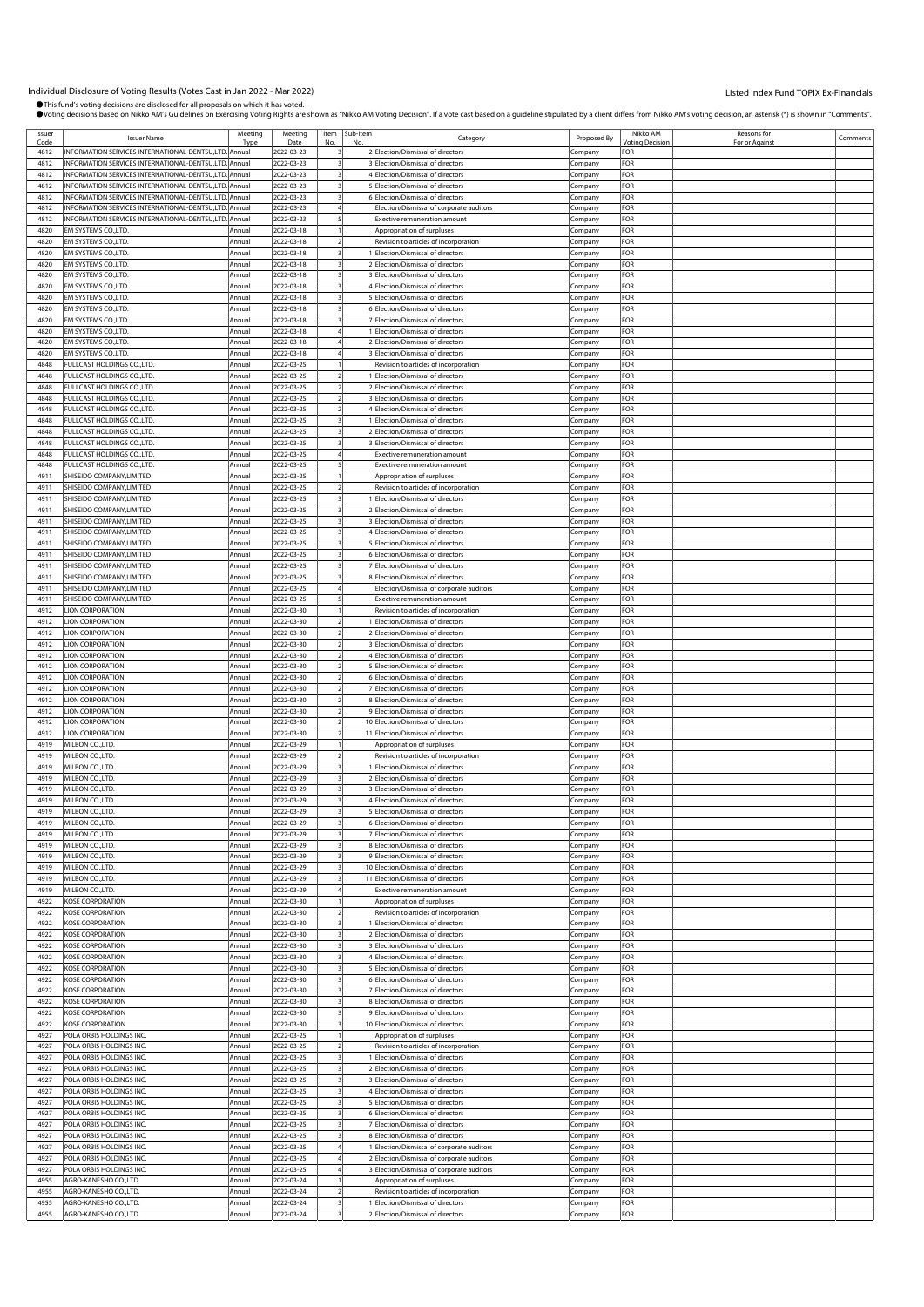| Issuer<br>Code | <b>Issuer Name</b>                                                           | Meeting<br>Tvn   | Meeting<br>Date          |                         | Item Sub-Item | Category                                                                       | Proposed By        | Nikko AM<br><b><i>Intina Decision</i></b> | Reasons for<br>For or Agains                                                                               | Comments |
|----------------|------------------------------------------------------------------------------|------------------|--------------------------|-------------------------|---------------|--------------------------------------------------------------------------------|--------------------|-------------------------------------------|------------------------------------------------------------------------------------------------------------|----------|
| 4955           | AGRO-KANESHO CO., LTD.                                                       | Annual           | 2022-03-24               |                         |               | 3 Election/Dismissal of directors                                              | Company            | FOR                                       |                                                                                                            |          |
| 4955           | AGRO-KANESHO CO.,LTD.                                                        | Annual           | 2022-03-24               |                         |               | 4 Election/Dismissal of directors                                              | Company            | FOR                                       |                                                                                                            |          |
| 4963           | SEIKO PMC CORPORATION                                                        | Annual           | 2022-03-25               |                         |               | Revision to articles of incorporation                                          | Company            | FOR                                       |                                                                                                            |          |
| 4963           | SEIKO PMC CORPORATION                                                        | Annual           | 2022-03-25               |                         |               | 1 Election/Dismissal of directors                                              | Company            | FOR                                       |                                                                                                            |          |
| 4963           | SEIKO PMC CORPORATION                                                        | Annual           | 2022-03-25               |                         |               | 2 Election/Dismissal of directors                                              | Company            | FOR                                       |                                                                                                            |          |
| 4963           | SEIKO PMC CORPORATION                                                        | Annual           | 2022-03-25               |                         |               | 3 Election/Dismissal of directors                                              | Company            | FOR                                       |                                                                                                            |          |
| 4963           | SEIKO PMC CORPORATION                                                        | Annual           | 2022-03-25               |                         |               | 4 Election/Dismissal of directors                                              | Company            | FOR                                       |                                                                                                            |          |
| 4963           | SEIKO PMC CORPORATION                                                        | Annual           | 2022-03-25               |                         |               | 5 Election/Dismissal of directors                                              | Company            | FOR                                       |                                                                                                            |          |
| 4963           | SEIKO PMC CORPORATION                                                        | Annual           | 2022-03-25               |                         |               | 6 Election/Dismissal of directors                                              | :ompany            | FOR                                       |                                                                                                            |          |
| 4963           | SEIKO PMC CORPORATION                                                        | Annual           | 2022-03-25               |                         |               | Election/Dismissal of corporate auditors                                       | Company            | FOR                                       |                                                                                                            |          |
| 4963           | SEIKO PMC CORPORATION                                                        | Annual           | 2022-03-25               |                         |               | Exective remuneration amount                                                   | Company            | FOR                                       |                                                                                                            |          |
| 4967           | KOBAYASHI PHARMACEUTICAL CO.,LTD.                                            | Annual           | 2022-03-30               |                         |               | Revision to articles of incorporation                                          | Company            | FOR                                       |                                                                                                            |          |
| 4967           | KOBAYASHI PHARMACEUTICAL CO.,LTD.                                            | Annual           | 2022-03-30               |                         |               | 1 Election/Dismissal of directors                                              | Company            | FOR                                       |                                                                                                            |          |
| 4967<br>4967   | KOBAYASHI PHARMACEUTICAL CO.,LTD.<br>KOBAYASHI PHARMACEUTICAL CO.,LTD.       | Annual<br>Annual | 2022-03-30<br>2022-03-30 |                         |               | 2 Election/Dismissal of directors<br>3 Election/Dismissal of directors         | :ompany            | FOR<br>FOR                                |                                                                                                            |          |
| 4967           | KOBAYASHI PHARMACEUTICAL CO.,LTD.                                            | Annual           | 2022-03-30               |                         |               | 4 Election/Dismissal of directors                                              | Company<br>Company | FOR                                       |                                                                                                            |          |
| 4967           | KOBAYASHI PHARMACEUTICAL CO.,LTD.                                            | Annual           | 2022-03-30               | $\overline{z}$          |               | 5 Election/Dismissal of directors                                              | Company            | FOR                                       |                                                                                                            |          |
| 4967           | KOBAYASHI PHARMACEUTICAL CO.,LTD.                                            | Annual           | 2022-03-30               |                         |               | 6 Election/Dismissal of directors                                              | Company            | FOR                                       |                                                                                                            |          |
| 4967           | KOBAYASHI PHARMACEUTICAL CO.,LTD.                                            | Annual           | 2022-03-30               |                         |               | 7 Election/Dismissal of directors                                              | :ompany            | FOR                                       |                                                                                                            |          |
| 4967           | KOBAYASHI PHARMACEUTICAL CO.,LTD.                                            | Annual           | 2022-03-30               |                         |               | 8 Election/Dismissal of directors                                              | Company            | FOR                                       |                                                                                                            |          |
| 4967           | KOBAYASHI PHARMACEUTICAL CO.,LTD.                                            | Annual           | 2022-03-30               |                         |               | Election/Dismissal of corporate auditors                                       | Company            | FOR                                       |                                                                                                            |          |
| 4971           | MEC COMPANY LTD.                                                             | Annual           | 2022-03-23               |                         |               | Revision to articles of incorporation                                          | Company            | FOR                                       |                                                                                                            |          |
| 4971           | MEC COMPANY LTD.                                                             | Annual           | 2022-03-23               |                         |               | 1 Election/Dismissal of directors                                              | Company            | FOR                                       |                                                                                                            |          |
| 4971           | MEC COMPANY LTD.                                                             | Annual           | 2022-03-23               |                         |               | 2 Election/Dismissal of directors                                              | Company            | FOR                                       |                                                                                                            |          |
| 4971           | MEC COMPANY LTD.                                                             | Annual           | 2022-03-23               |                         |               | 3 Election/Dismissal of directors                                              | Company            | FOR                                       |                                                                                                            |          |
| 4971           | MEC COMPANY LTD.                                                             | Annual           | 2022-03-23               |                         |               | 4 Election/Dismissal of directors                                              | Company            | FOR                                       |                                                                                                            |          |
| 4971           | MEC COMPANY LTD.                                                             | Annual           | 2022-03-23               |                         |               | 1 Election/Dismissal of directors                                              | Company            | FOR                                       |                                                                                                            |          |
| 4971           | MEC COMPANY LTD.                                                             | Annual           | 2022-03-23               |                         |               | 2 Election/Dismissal of directors                                              | Company            | FOR                                       |                                                                                                            |          |
| 4971           | MEC COMPANY LTD.                                                             | Annual           | 2022-03-23               |                         |               | 3 Election/Dismissal of directors                                              | :ompany            | FOR                                       |                                                                                                            |          |
| 4971           | MEC COMPANY LTD.                                                             | Annual           | 2022-03-23               |                         |               | Election/Dismissal of directors                                                | Company            | FOR                                       |                                                                                                            |          |
| 4971           | MEC COMPANY LTD.                                                             | Annual           | 2022-03-23               |                         |               | Exective remuneration amount                                                   | Company            | FOR                                       |                                                                                                            |          |
| 4971           | MEC COMPANY LTD.                                                             | Annual           | 2022-03-23               |                         |               | <b>Exective remuneration amount</b>                                            | Company            | FOR                                       |                                                                                                            |          |
| 4985<br>4985   | <b>EARTH CORPORATION</b>                                                     | Annual           | 2022-03-25               |                         |               | Revision to articles of incorporation                                          | Company            | FOR                                       |                                                                                                            |          |
|                | <b>EARTH CORPORATION</b>                                                     | Annual           | 2022-03-25               |                         |               | 1 Election/Dismissal of directors<br>2 Election/Dismissal of directors         | :ompany            | FOR<br>FOR                                |                                                                                                            |          |
| 4985<br>4985   | <b>EARTH CORPORATION</b><br><b>EARTH CORPORATION</b>                         | Annual<br>Annual | 2022-03-25<br>2022-03-25 |                         |               | 3 Election/Dismissal of directors                                              | Company<br>Company | FOR                                       |                                                                                                            |          |
| 4985           | <b>EARTH CORPORATION</b>                                                     | Annual           | 2022-03-25               | 2                       |               | 4 Election/Dismissal of directors                                              | Company            | FOR                                       |                                                                                                            |          |
| 4985           | <b>EARTH CORPORATION</b>                                                     | Annual           | 2022-03-25               |                         |               | 5 Election/Dismissal of directors                                              | Company            | FOR                                       |                                                                                                            |          |
| 4985           | <b>EARTH CORPORATION</b>                                                     | Annual           | 2022-03-25               |                         |               | 6 Election/Dismissal of directors                                              | :ompany            | FOR                                       |                                                                                                            |          |
| 4985           | <b>EARTH CORPORATION</b>                                                     | Annual           | 2022-03-25               |                         |               | 7 Election/Dismissal of directors                                              | Company            | FOR                                       |                                                                                                            |          |
| 4985           | <b>EARTH CORPORATION</b>                                                     | Annual           | 2022-03-25               |                         |               | 8 Election/Dismissal of directors                                              | Company            | FOR                                       |                                                                                                            |          |
| 4985           | <b>EARTH CORPORATION</b>                                                     | Annual           | 2022-03-25               | $\overline{2}$          |               | 9 Election/Dismissal of directors                                              | Company            | FOR                                       |                                                                                                            |          |
| 4985           | <b>EARTH CORPORATION</b>                                                     | Annual           | 2022-03-25               |                         |               | Exective remuneration amount                                                   | Company            | FOR                                       |                                                                                                            |          |
| 4992           | HOKKO CHEMICAL INDUSTRY CO.,LTD.                                             | Annual           | 2022-02-25               |                         |               | Appropriation of surpluses                                                     | Company            | <b>AGAINST</b>                            | Shareholder returns failed to meet Nikko AM's criteria                                                     |          |
| 4992           | HOKKO CHEMICAL INDUSTRY CO., LTD.                                            | Annual           | 2022-02-25               |                         |               | 1 Election/Dismissal of directors                                              | Company            | <b>AGAINST</b>                            | Shareholder returns failed to meet Nikko AM's criteria                                                     |          |
| 4992           | HOKKO CHEMICAL INDUSTRY CO.,LTD.                                             | Annual           | 2022-02-25               |                         |               | 2 Election/Dismissal of directors                                              | Company            | <b>AGAINST</b>                            | Shareholder returns failed to meet Nikko AM's criteria                                                     |          |
| 4992           | HOKKO CHEMICAL INDUSTRY CO.,LTD.                                             | Annual           | 2022-02-25               | $\overline{2}$          |               | 3 Election/Dismissal of directors                                              | Company            | FOR                                       |                                                                                                            |          |
| 4992           | HOKKO CHEMICAL INDUSTRY CO.,LTD.                                             | Annual           | 2022-02-25               |                         |               | 4 Election/Dismissal of directors                                              | Company            | AGAINST                                   | Shareholder returns failed to meet Nikko AM's criteria                                                     |          |
| 4992           | HOKKO CHEMICAL INDUSTRY CO.,LTD.                                             | Annual           | 2022-02-25               |                         |               | 5 Election/Dismissal of directors                                              | Company            | <b>AGAINST</b>                            | Shareholder returns failed to meet Nikko AM's criteria                                                     |          |
| 4992           | HOKKO CHEMICAL INDUSTRY CO.,LTD.                                             | Annual           | 2022-02-25               |                         |               | 6 Election/Dismissal of directors                                              | .ompany            | AGAINST                                   | Shareholder returns failed to meet Nikko AM's criteria;<br>ailed to meet Nikko AM's independence criteria  |          |
| 4992           | HOKKO CHEMICAL INDUSTRY CO.,LTD.                                             | Annual           | 2022-02-25               |                         |               | 7 Election/Dismissal of directors                                              | Company            | <b>AGAINST</b>                            | Shareholder returns failed to meet Nikko AM's criteria                                                     |          |
|                |                                                                              |                  |                          |                         |               |                                                                                |                    |                                           | Shareholder returns failed to meet Nikko AM's criteria;                                                    |          |
| 4992           | HOKKO CHEMICAL INDUSTRY CO.,LTD.                                             | Annual           | 2022-02-25               |                         |               | 8 Election/Dismissal of directors                                              | Company            | <b>AGAINST</b>                            | Failed to meet Nikko AM's independence criteria;<br>Attendance ratio failed to meet Nikko AM's criteria or |          |
|                |                                                                              |                  |                          |                         |               |                                                                                |                    |                                           | information disclosure was insufficient                                                                    |          |
| 4992           | HOKKO CHEMICAL INDUSTRY CO.,LTD.                                             | Annual           | 2022-02-25               |                         |               | 1 Election/Dismissal of corporate auditors                                     | Company            | FOR                                       |                                                                                                            |          |
| 4992           | HOKKO CHEMICAL INDUSTRY CO.,LTD.                                             | Annual           | 2022-02-25               |                         |               | 2 Election/Dismissal of corporate auditors                                     | Company            | FOR                                       |                                                                                                            |          |
| 4992           | HOKKO CHEMICAL INDUSTRY CO.,LTD.                                             | Annual           | 2022-02-25               |                         |               | Appointment/Dismissal of accounting auditors                                   | Company            | FOR                                       |                                                                                                            |          |
| 4996           | KUMIAI CHEMICAL INDUSTRY CO.,LTD.                                            | Annual           | 2022-01-28               |                         |               | Appropriation of surpluses                                                     | Company            | FOR                                       |                                                                                                            |          |
| 5015           | BP CASTROL K.K.                                                              | Annual           | 2022-03-24               |                         |               | Appropriation of surpluses                                                     | Company            | FOR                                       |                                                                                                            |          |
| 5015           | BP CASTROL K.K.                                                              | Annual           | 2022-03-24               |                         |               | Revision to articles of incorporation                                          | Company            | FOR                                       |                                                                                                            |          |
| 5015           | <b>BP CASTROL K.K.</b>                                                       | Annual           | 2022-03-24               | 3                       |               | 1 Election/Dismissal of directors                                              | Company            | FOR                                       |                                                                                                            |          |
| 5015           | <b>BP CASTROL K.K.</b>                                                       | Annual           | 2022-03-24               | 3                       |               | 2 Election/Dismissal of directors<br>3 Election/Dismissal of directors         | Company            | FOR                                       |                                                                                                            |          |
| 5015<br>5015   | <b>BP CASTROL K.K.</b><br><b>BP CASTROL K.K.</b>                             | Annual<br>Annual | 2022-03-24<br>2022-03-24 |                         |               | 4 Election/Dismissal of directors                                              | Company            | FOR<br>FOR                                |                                                                                                            |          |
| 5015           | <b>BP CASTROL K.K.</b>                                                       | Annual           | 2022-03-24               |                         |               | 1 Election/Dismissal of directors                                              | Company<br>Company | FOR                                       |                                                                                                            |          |
| 5015           | <b>BP CASTROL K.K.</b>                                                       | Annual           | 2022-03-24               |                         |               | 2 Election/Dismissal of directors                                              | Company            | FOR                                       |                                                                                                            |          |
| 5015           | <b>BP CASTROL K.K.</b>                                                       | Annual           | 2022-03-24               |                         |               | 3 Election/Dismissal of directors                                              | Company            | FOR                                       |                                                                                                            |          |
| 5015           | <b>BP CASTROL K.K.</b>                                                       | Annual           | 2022-03-24               |                         |               | Election/Dismissal of directors                                                | Company            | FOR                                       |                                                                                                            |          |
| 5101           | THE YOKOHAMA RUBBER COMPANY, LIMITED                                         | Annual           | 2022-03-30               |                         |               | Appropriation of surpluses                                                     | Company            | FOR                                       |                                                                                                            |          |
| 5101           | THE YOKOHAMA RUBBER COMPANY.LIMITED                                          | Annual           | 2022-03-30               |                         |               | Revision to articles of incorporation                                          | Company            | FOR                                       |                                                                                                            |          |
| 5101           | THE YOKOHAMA RUBBER COMPANY, LIMITED                                         | Annual           | 2022-03-30               | 3                       |               | 1 Election/Dismissal of directors                                              | Company            | FOR                                       |                                                                                                            |          |
| 5101           | THE YOKOHAMA RUBBER COMPANY, LIMITED                                         | Annual           | 2022-03-30               | $\overline{\mathbf{3}}$ |               | 2 Election/Dismissal of directors                                              | Company            | FOR                                       |                                                                                                            |          |
| 5101           | THE YOKOHAMA RUBBER COMPANY, LIMITED                                         | Annual           | 2022-03-30               | 3                       |               | 3 Election/Dismissal of directors                                              | Company            | FOR                                       |                                                                                                            |          |
| 5101           | THE YOKOHAMA RUBBER COMPANY, LIMITED                                         | Annual           | 2022-03-30               |                         |               | 4 Election/Dismissal of directors                                              | Company            | FOR                                       |                                                                                                            |          |
| 5101           | THE YOKOHAMA RUBBER COMPANY, LIMITED                                         | Annual           | 2022-03-30               | 3                       |               | 5 Election/Dismissal of directors                                              | Company            | FOR                                       |                                                                                                            |          |
| 5101           | THE YOKOHAMA RUBBER COMPANY, LIMITED                                         | Annual           | 2022-03-30               | $\overline{\mathbf{3}}$ |               | 6 Election/Dismissal of directors                                              | Company            | FOR                                       |                                                                                                            |          |
| 5101           | THE YOKOHAMA RUBBER COMPANY, LIMITED                                         | Annual           | 2022-03-30               | 3                       |               | 7 Election/Dismissal of directors                                              | Company            | FOR                                       |                                                                                                            |          |
| 5101           | THE YOKOHAMA RUBBER COMPANY, LIMITED                                         | Annual           | 2022-03-30               | 3                       |               | 8 Election/Dismissal of directors                                              | Company            | FOR                                       |                                                                                                            |          |
| 5101           | THE YOKOHAMA RUBBER COMPANY, LIMITED                                         | Annual           | 2022-03-30               |                         |               | 9 Election/Dismissal of directors                                              | :ompany            | FOR<br>FOR                                |                                                                                                            |          |
| 5101           | THE YOKOHAMA RUBBER COMPANY, LIMITED                                         | Annual           | 2022-03-30               |                         |               | 10 Election/Dismissal of directors                                             | Company            |                                           |                                                                                                            |          |
| 5101<br>5101   | THE YOKOHAMA RUBBER COMPANY, LIMITED<br>THE YOKOHAMA RUBBER COMPANY, LIMITED | Annual<br>Annual | 2022-03-30<br>2022-03-30 | $\overline{\mathbf{3}}$ |               | 11 Election/Dismissal of directors<br>Election/Dismissal of corporate auditors | Company            | FOR<br>FOR                                |                                                                                                            |          |
| 5105           | TOYO TIRE CORPORATION                                                        | Annual           | 2022-03-25               |                         |               | Appropriation of surpluses                                                     | Company<br>Company | FOR                                       |                                                                                                            |          |
| 5105           | TOYO TIRE CORPORATION                                                        | Annual           | 2022-03-25               |                         |               | Revision to articles of incorporation                                          | Company            | FOR                                       |                                                                                                            |          |
| 5105           | TOYO TIRE CORPORATION                                                        | Annual           | 2022-03-25               |                         |               | 1 Election/Dismissal of directors                                              | Company            | FOR                                       |                                                                                                            |          |
| 5105           | TOYO TIRE CORPORATION                                                        | Annual           | 2022-03-25               | 3                       |               | 2 Election/Dismissal of directors                                              | Company            | FOR                                       |                                                                                                            |          |
| 5105           | TOYO TIRE CORPORATION                                                        | Annual           | 2022-03-25               | $\overline{\mathbf{3}}$ |               | 3 Election/Dismissal of directors                                              | Company            | FOR                                       |                                                                                                            |          |
| 5105           | TOYO TIRE CORPORATION                                                        | Annual           | 2022-03-25               | 3                       |               | 4 Election/Dismissal of directors                                              | Company            | FOR                                       |                                                                                                            |          |
| 5105           | TOYO TIRE CORPORATION                                                        | Annual           | 2022-03-25               |                         |               | 5 Election/Dismissal of directors                                              | Company            | FOR                                       |                                                                                                            |          |
| 5105           | TOYO TIRE CORPORATION                                                        | Annual           | 2022-03-25               |                         |               | 6 Election/Dismissal of directors                                              | Company            | FOR                                       |                                                                                                            |          |
| 5105           | TOYO TIRE CORPORATION                                                        | Annual           | 2022-03-25               | 3                       |               | 7 Election/Dismissal of directors                                              | Company            | FOR                                       |                                                                                                            |          |
| 5105           | TOYO TIRE CORPORATION                                                        | Annual           | 2022-03-25               | $\overline{\mathbf{3}}$ |               | 8 Election/Dismissal of directors                                              | Company            | FOR                                       |                                                                                                            |          |
| 5105           | TOYO TIRE CORPORATION                                                        | Annual           | 2022-03-25               | 3                       |               | 9 Election/Dismissal of directors                                              | Company            | FOR                                       |                                                                                                            |          |
| 5108           | <b>BRIDGESTONE CORPORATION</b>                                               | Annual           | 2022-03-23               |                         |               | Appropriation of surpluses                                                     | Company            | FOR                                       |                                                                                                            |          |
| 5108           | <b>BRIDGESTONE CORPORATION</b>                                               | Annual           | 2022-03-23               |                         |               | Revision to articles of incorporation                                          | Company            | FOR                                       |                                                                                                            |          |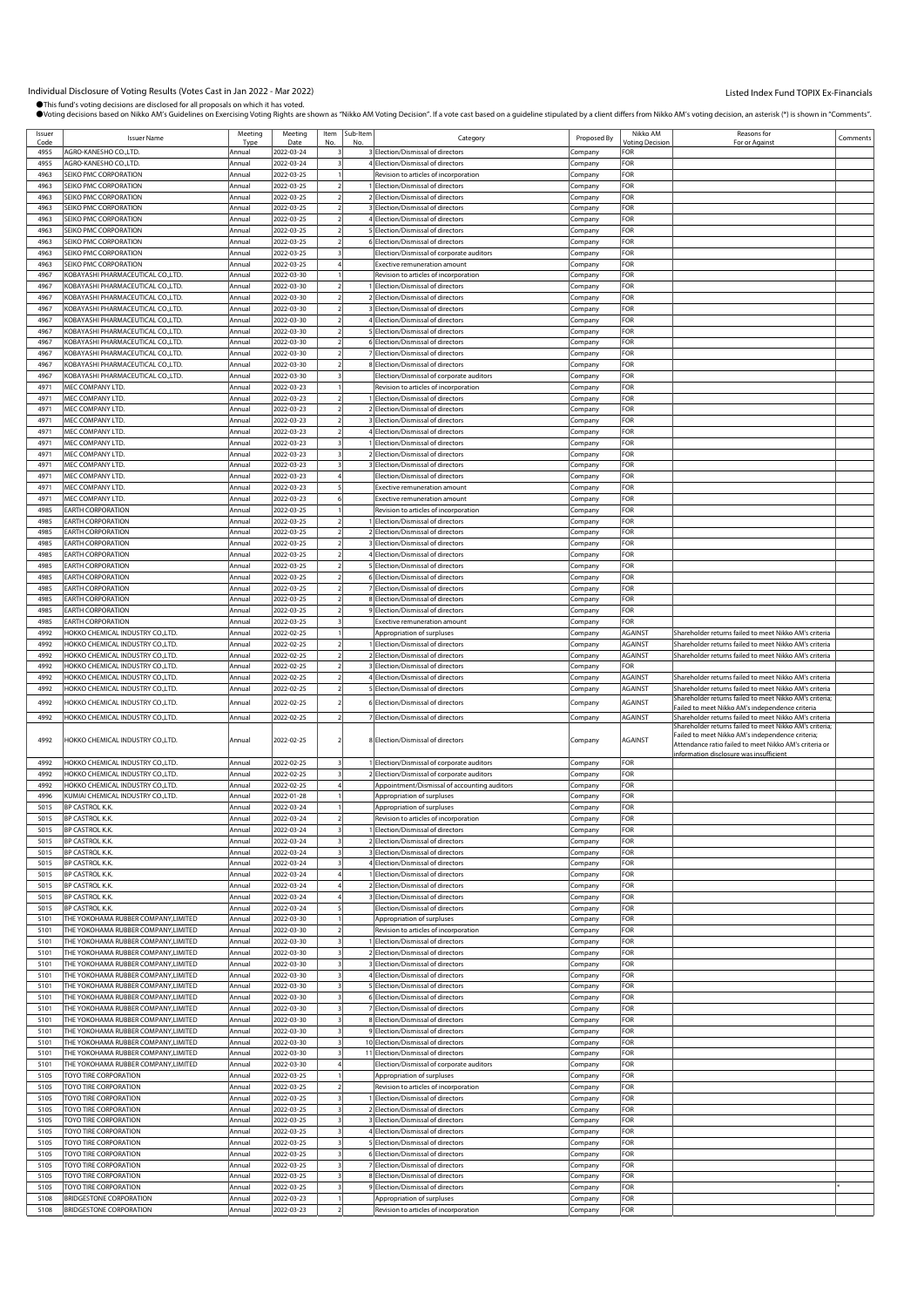| Issuer | <b>Issuer Name</b>                     | Meeting | Meeting    | Item | Sub-Item | Category                                   | Proposed By | Nikko AM               | Reasons for                                                                               | Comments |
|--------|----------------------------------------|---------|------------|------|----------|--------------------------------------------|-------------|------------------------|-------------------------------------------------------------------------------------------|----------|
| Code   |                                        | Typ     | Date       |      | No       |                                            |             | <b>/oting Decision</b> | For or Against                                                                            |          |
| 5108   | BRIDGESTONE CORPORATION                | Annual  | 2022-03-23 |      |          | 1 Election/Dismissal of directors          | Company     | FOR                    |                                                                                           |          |
| 5108   | BRIDGESTONE CORPORATION                | Annual  | 2022-03-23 |      |          | 2 Election/Dismissal of directors          | Company     | FOR                    |                                                                                           |          |
| 5108   | BRIDGESTONE CORPORATION                | Annual  | 2022-03-23 |      |          | 3 Election/Dismissal of directors          | Company     | FOR                    |                                                                                           |          |
| 5108   | BRIDGESTONE CORPORATION                | Annual  | 2022-03-23 |      |          | 4 Election/Dismissal of directors          | Company     | FOR                    |                                                                                           |          |
| 5108   | BRIDGESTONE CORPORATION                | Annual  | 2022-03-23 |      |          | 5 Election/Dismissal of directors          | Company     | FOR                    |                                                                                           |          |
| 5108   | <b>BRIDGESTONE CORPORATION</b>         | Annual  | 2022-03-23 |      |          | 6 Election/Dismissal of directors          |             | FOR                    |                                                                                           |          |
|        |                                        |         |            |      |          |                                            | .cmpany     |                        |                                                                                           |          |
| 5108   | BRIDGESTONE CORPORATION                | Annua   | 2022-03-23 |      |          | 7 Election/Dismissal of directors          | Company     | FOR                    |                                                                                           |          |
| 5108   | BRIDGESTONE CORPORATION                | Annua   | 2022-03-23 |      |          | 8 Election/Dismissal of directors          | Company     | FOR                    |                                                                                           |          |
| 5108   | BRIDGESTONE CORPORATION                | Annual  | 2022-03-23 |      |          | 9 Election/Dismissal of directors          | Company     | FOR                    |                                                                                           |          |
| 5108   | BRIDGESTONE CORPORATION                | Annual  | 2022-03-23 |      |          | 10 Election/Dismissal of directors         | Company     | FOR                    |                                                                                           |          |
| 5108   | BRIDGESTONE CORPORATION                | Annual  | 2022-03-23 |      |          | 11 Election/Dismissal of directors         | Company     | FOR                    |                                                                                           |          |
| 5108   | BRIDGESTONE CORPORATION                | Annua   | 2022-03-23 |      |          | 12 Election/Dismissal of directors         |             | FOR                    |                                                                                           |          |
|        |                                        |         |            |      |          |                                            | Company     |                        |                                                                                           |          |
| 5110   | SUMITOMO RUBBER INDUSTRIES,LTD.        | Annual  | 2022-03-24 |      |          | Appropriation of surpluses                 | Company     | FOR                    |                                                                                           |          |
| 5110   | SUMITOMO RUBBER INDUSTRIES,LTD.        | Annual  | 2022-03-24 |      |          | Revision to articles of incorporation      | .cmpany     | FOR                    |                                                                                           |          |
| 5110   | SUMITOMO RUBBER INDUSTRIES,LTD.        | Annual  | 2022-03-24 |      |          | 1 Election/Dismissal of directors          | Company     | FOR                    |                                                                                           |          |
| 5110   | <b>SUMITOMO RUBBER INDUSTRIES,LTD.</b> | Annual  | 2022-03-24 |      |          | 2 Election/Dismissal of directors          | Company     | FOR                    |                                                                                           |          |
| 5110   | SUMITOMO RUBBER INDUSTRIES,LTD.        | Annual  | 2022-03-24 |      |          | 3 Election/Dismissal of directors          | Company     | FOR                    |                                                                                           |          |
| 5110   | SUMITOMO RUBBER INDUSTRIES,LTD.        | Annual  | 2022-03-24 |      |          | 4 Election/Dismissal of directors          | Company     | FOR                    |                                                                                           |          |
|        | SUMITOMO RUBBER INDUSTRIES,LTD.        |         |            |      |          |                                            |             |                        |                                                                                           |          |
| 5110   |                                        | Annual  | 2022-03-24 |      |          | 5 Election/Dismissal of directors          | .cmpany     | FOR                    |                                                                                           |          |
| 5110   | SUMITOMO RUBBER INDUSTRIES,LTD.        | Annual  | 2022-03-24 |      |          | 6 Election/Dismissal of directors          | Company     | FOR                    |                                                                                           |          |
| 5110   | <b>SUMITOMO RUBBER INDUSTRIES,LTD.</b> | Annual  | 2022-03-24 |      |          | 7 Election/Dismissal of directors          | Company     | FOR                    |                                                                                           |          |
| 5110   | SUMITOMO RUBBER INDUSTRIES,LTD.        | Annua   | 2022-03-24 |      |          | 8 Election/Dismissal of directors          | Company     | FOR                    |                                                                                           |          |
| 5110   | <b>SUMITOMO RUBBER INDUSTRIES,LTD.</b> | Annual  | 2022-03-24 |      |          | 9 Election/Dismissal of directors          | Company     | FOR                    |                                                                                           |          |
| 5110   | SUMITOMO RUBBER INDUSTRIES,LTD.        | Annual  | 2022-03-24 |      |          | 10 Election/Dismissal of directors         | Company     | AGAINST                | Failed to meet Nikko AM's independence criteria                                           |          |
| 5110   | SUMITOMO RUBBER INDUSTRIES,LTD.        | Annua   | 2022-03-24 |      |          | 11 Election/Dismissal of directors         |             | FOR                    |                                                                                           |          |
|        |                                        |         | 2022-03-24 |      |          |                                            | Company     |                        |                                                                                           |          |
| 5110   | <b>SUMITOMO RUBBER INDUSTRIES,LTD.</b> | Annual  |            |      |          | Election/Dismissal of corporate auditors   | Company     | FOR                    |                                                                                           |          |
| 5110   | <b>SUMITOMO RUBBER INDUSTRIES,LTD.</b> | Annua   | 2022-03-24 |      |          | 2 Election/Dismissal of corporate auditors | Company     | FOR                    |                                                                                           |          |
| 5110   | SUMITOMO RUBBER INDUSTRIES,LTD.        | Annual  | 2022-03-24 |      |          | xective remuneration amount                | Company     | FOR                    |                                                                                           |          |
| 5187   | CREATE MEDIC CO., LTD.                 | Annua   | 2022-03-30 |      |          | Appropriation of surpluses                 | .cmpany     | FOR                    |                                                                                           |          |
| 5187   | CREATE MEDIC CO.,LTD                   | Annual  | 2022-03-30 |      |          | Revision to articles of incorporation      | Company     | FOR                    |                                                                                           |          |
| 5187   | CREATE MEDIC CO.,LTD.                  | Annual  | 2022-03-30 |      |          | I Election/Dismissal of directors          | Company     | FOR                    |                                                                                           |          |
|        |                                        |         |            |      |          |                                            |             |                        |                                                                                           |          |
| 5187   | CREATE MEDIC CO.,LTD.                  | Annual  | 2022-03-30 |      |          | 2 Election/Dismissal of directors          | Company     | FOR                    |                                                                                           |          |
| 5187   | CREATE MEDIC CO.,LTD.                  | Annual  | 2022-03-30 |      |          | 3 Election/Dismissal of directors          | Company     | FOR                    |                                                                                           |          |
| 5187   | CREATE MEDIC CO., LTD                  | Annual  | 2022-03-30 |      |          | 4 Election/Dismissal of directors          | .cmpany     | FOR                    |                                                                                           |          |
| 5187   | CREATE MEDIC CO.,LTD                   | Annual  | 2022-03-30 |      |          | 5 Election/Dismissal of directors          | Company     | FOR                    |                                                                                           |          |
| 5187   | <b>CREATE MEDIC CO.,LTD.</b>           | Annual  | 2022-03-30 |      |          | 6 Election/Dismissal of directors          | Company     | FOR                    |                                                                                           |          |
| 5187   | CREATE MEDIC CO.,LTD.                  | Annua   | 2022-03-30 |      |          | 1 Election/Dismissal of directors          | Company     | FOR                    |                                                                                           |          |
| 5187   | CREATE MEDIC CO.,LTD.                  |         | 2022-03-30 |      |          | 2 Election/Dismissal of directors          |             | FOR                    |                                                                                           |          |
|        |                                        | Annual  |            |      |          |                                            | Company     |                        |                                                                                           |          |
| 5187   | CREATE MEDIC CO.,LTD                   | Annual  | 2022-03-30 |      |          | 3 Election/Dismissal of directors          | .cmpany     | FOR                    |                                                                                           |          |
| 5187   | CREATE MEDIC CO.,LTD                   | Annual  | 2022-03-30 |      |          | 4 Election/Dismissal of directors          | Company     | FOR                    |                                                                                           |          |
| 5187   | CREATE MEDIC CO.,LTD.                  | Annua   | 2022-03-30 |      |          | <b>Exective remuneration amount</b>        | Company     | AGAINST                | Dilution and transfer restriction period, etc. failed to                                  |          |
|        |                                        |         |            |      |          |                                            |             |                        | neet Nikko AM's criteria                                                                  |          |
| 5201   | AGC INC.                               | Annua   | 2022-03-30 |      |          | Appropriation of surpluses                 | Company     | FOR                    |                                                                                           |          |
| 5201   | AGC INC.                               | Annual  | 2022-03-30 |      |          | Revision to articles of incorporation      | Company     | FOR                    |                                                                                           |          |
| 5201   | AGC INC.                               | Annual  | 2022-03-30 |      |          | 1 Election/Dismissal of directors          | Company     | FOR                    |                                                                                           |          |
| 5201   | AGC INC.                               | Annual  | 2022-03-30 |      |          | 2 Election/Dismissal of directors          | Company     | FOR                    |                                                                                           |          |
| 5201   | AGC INC.                               | Annual  | 2022-03-30 |      |          | 3 Election/Dismissal of directors          | Company     | FOR                    |                                                                                           |          |
| 5201   | AGC INC.                               |         | 2022-03-30 |      |          | 4 Election/Dismissal of directors          |             | FOR                    |                                                                                           |          |
|        |                                        | Annua   |            |      |          |                                            | Company     |                        |                                                                                           |          |
| 5201   | AGC INC.                               | Annual  | 2022-03-30 |      |          | 5 Election/Dismissal of directors          | Company     | FOR                    |                                                                                           |          |
| 5201   | AGC INC.                               | Annual  | 2022-03-30 |      |          | 6 Election/Dismissal of directors          | Company     | FOR                    |                                                                                           |          |
| 5201   | AGC INC.                               | Annual  | 2022-03-30 |      |          | 7 Election/Dismissal of directors          | .cmpany     | FOR                    |                                                                                           |          |
| 5201   | AGC INC.                               | Annual  | 2022-03-30 |      |          | Election/Dismissal of corporate auditors   | Company     | FOR                    |                                                                                           |          |
| 5201   | AGC INC.                               | Annua   | 2022-03-30 |      |          | <b>Exective remuneration amount</b>        | Company     | FOR                    |                                                                                           |          |
| 5201   | AGC INC.                               | Annual  | 2022-03-30 |      |          | <b>Exective remuneration amount</b>        |             | FOR                    |                                                                                           |          |
|        | NIPPON ELECTRIC GLASS CO.,LTD.         |         | 2022-03-30 |      |          |                                            | Company     |                        |                                                                                           |          |
| 5214   |                                        | Annual  |            |      |          | Appropriation of surpluses                 | Company     | FOR                    |                                                                                           |          |
| 5214   | <b>NIPPON ELECTRIC GLASS CO.,LTD.</b>  | Annual  | 2022-03-30 |      |          | Revision to articles of incorporation      | Company     | FOR                    |                                                                                           |          |
| 5214   | NIPPON ELECTRIC GLASS CO.,LTD.         | Annual  | 2022-03-30 |      |          | Election/Dismissal of directors            | Company     | FOR                    |                                                                                           |          |
| 5214   | NIPPON ELECTRIC GLASS CO., LTD.        | Annua   | 2022-03-30 |      |          | 2 Election/Dismissal of directors          | .cmpany     | FOR                    |                                                                                           |          |
| 5214   | NIPPON ELECTRIC GLASS CO., LTD.        | Annual  | 2022-03-30 |      |          | 3 Election/Dismissal of directors          | .cmpany     | FOR                    |                                                                                           |          |
| 5214   | NIPPON ELECTRIC GLASS CO.,LTD.         | Annual  | 2022-03-30 |      |          | 4 Election/Dismissal of directors          | Company     | FOR                    |                                                                                           |          |
|        | NIPPON ELECTRIC GLASS COLTD            |         |            |      |          |                                            |             |                        |                                                                                           |          |
| 5214   |                                        | Annual  | 2022-03-30 |      |          | 5 [Election/Dismissal of directors         | Company     | ⊦ок                    |                                                                                           |          |
| 5214   | NIPPON ELECTRIC GLASS CO., LTD.        | Annual  | 2022-03-30 |      |          | 6 Election/Dismissal of directors          | Company     | FOR                    |                                                                                           |          |
| 5214   | NIPPON ELECTRIC GLASS CO., LTD.        | Annual  | 2022-03-30 |      |          | 7 Election/Dismissal of directors          | Company     | FOR                    |                                                                                           |          |
| 5214   | NIPPON ELECTRIC GLASS CO., LTD.        | Annual  | 2022-03-30 |      |          | 8 Election/Dismissal of directors          | Company     | FOR                    |                                                                                           |          |
| 5214   | NIPPON ELECTRIC GLASS CO., LTD.        | Annual  | 2022-03-30 |      |          | 9 Election/Dismissal of directors          | Company     | FOR                    |                                                                                           |          |
| 5214   | NIPPON ELECTRIC GLASS CO., LTD.        | Annual  | 2022-03-30 |      |          | 10 Election/Dismissal of directors         | Company     | FOR                    |                                                                                           |          |
| 5214   | NIPPON ELECTRIC GLASS CO., LTD.        | Annual  | 2022-03-30 |      |          | Election/Dismissal of corporate auditors   | Company     | FOR                    |                                                                                           |          |
| 5214   | NIPPON ELECTRIC GLASS CO., LTD.        | Annual  | 2022-03-30 |      |          | Election/Dismissal of corporate auditors   | Company     | FOR                    |                                                                                           |          |
| 5214   | NIPPON ELECTRIC GLASS CO., LTD.        | Annual  | 2022-03-30 |      |          | <b>Exective remuneration amount</b>        |             | FOR                    |                                                                                           |          |
|        |                                        |         |            |      |          |                                            | Company     |                        |                                                                                           |          |
| 5214   | NIPPON ELECTRIC GLASS CO., LTD.        | Annual  | 2022-03-30 |      |          | Exective remuneration amount               | Company     | FOR                    |                                                                                           |          |
| 5218   | OHARA INC.                             | Annual  | 2022-01-27 |      |          | Appropriation of surpluses                 | Company     | FOR                    |                                                                                           |          |
| 5218   | OHARA INC.                             | Annual  | 2022-01-27 |      |          | 1 Election/Dismissal of directors          | Company     | <b>AGAINST</b>         | Performance failed to meet Nikko AM's criteria                                            |          |
| 5218   | OHARA INC.                             | Annual  | 2022-01-27 |      |          | 2 Election/Dismissal of directors          | Company     | AGAINST                | Performance failed to meet Nikko AM's criteria                                            |          |
| 5218   | OHARA INC.                             | Annual  | 2022-01-27 |      |          | 3 Election/Dismissal of directors          | Company     | <b>AGAINST</b>         | Performance failed to meet Nikko AM's criteria                                            |          |
| 5218   | OHARA INC                              | Annual  | 2022-01-27 |      |          | 4 Election/Dismissal of directors          | Company     | AGAINST                | Performance failed to meet Nikko AM's criteria                                            |          |
|        |                                        |         | 2022-01-27 |      |          |                                            |             |                        |                                                                                           |          |
| 5218   | OHARA INC.                             | Annual  |            |      |          | 5 Election/Dismissal of directors          | Company     | AGAINST                | Failed to meet Nikko AM's independence criteria                                           |          |
| 5218   | OHARA INC.                             | Annual  | 2022-01-27 |      |          | 6 Election/Dismissal of directors          | Company     | AGAINST                | Performance failed to meet Nikko AM's criteria; Failed                                    |          |
| 5218   | OHARA INC.                             | Annual  | 2022-01-27 |      |          | 7 Election/Dismissal of directors          | Company     | AGAINST                | o meet Nikko AM's independence criteria<br>Performance failed to meet Nikko AM's criteria |          |
|        |                                        |         |            |      |          |                                            |             |                        |                                                                                           |          |
| 5218   | OHARA INC                              | Annual  | 2022-01-27 |      |          | 8 Election/Dismissal of directors          | Company     | FOR                    |                                                                                           |          |
| 5301   | TOKAI CARBON CO.,LTD.                  | Annual  | 2022-03-30 |      |          | Appropriation of surpluses                 | Company     | FOR                    |                                                                                           |          |
| 5301   | TOKAI CARBON CO.,LTD.                  | Annual  | 2022-03-30 |      |          | Revision to articles of incorporation      | Company     | FOR                    |                                                                                           |          |
| 5301   | TOKAI CARBON CO.,LTD.                  | Annual  | 2022-03-30 |      |          | 1 Election/Dismissal of directors          | Company     | FOR                    |                                                                                           |          |
| 5301   | <b>TOKAI CARBON CO.,LTD.</b>           | Annual  | 2022-03-30 |      |          | 2 Election/Dismissal of directors          | Company     | FOR                    |                                                                                           |          |
| 5301   | TOKAI CARBON CO.,LTD.                  | Annual  | 2022-03-30 |      |          | 3 Election/Dismissal of directors          | Company     | FOR                    |                                                                                           |          |
|        |                                        |         |            |      |          |                                            |             |                        |                                                                                           |          |
| 5301   | TOKAI CARBON CO.,LTD.                  | Annual  | 2022-03-30 |      |          | 4 Election/Dismissal of directors          | Company     | FOR                    |                                                                                           |          |
| 5301   | <b>TOKAI CARBON CO., LTD.</b>          | Annual  | 2022-03-30 |      |          | 5 Election/Dismissal of directors          | Company     | FOR                    |                                                                                           |          |
| 5301   | TOKAI CARBON CO.,LTD.                  | Annual  | 2022-03-30 |      |          | 6 Election/Dismissal of directors          | Company     | FOR                    |                                                                                           |          |
| 5301   | <b>TOKAI CARBON CO., LTD.</b>          | Annual  | 2022-03-30 |      |          | 7 Election/Dismissal of directors          | Company     | FOR                    |                                                                                           |          |
| 5301   | TOKAI CARBON CO.,LTD.                  | Annual  | 2022-03-30 |      |          | 8 Election/Dismissal of directors          | Company     | FOR                    |                                                                                           |          |
| 5301   | TOKAI CARBON CO.,LTD.                  | Annual  | 2022-03-30 |      |          | Election/Dismissal of corporate auditors   | Company     | FOR                    |                                                                                           |          |
| 5301   | TOKAI CARBON CO.,LTD.                  |         | 2022-03-30 |      |          | Election/Dismissal of corporate auditors   |             | FOR                    |                                                                                           |          |
|        |                                        | Annual  |            |      |          |                                            | Company     |                        |                                                                                           |          |
| 5302   | NIPPON CARBON CO.,LTD.                 | Annual  | 2022-03-29 |      |          | Appropriation of surpluses                 | Company     | FOR                    |                                                                                           |          |
| 5302   |                                        |         | 2022-03-29 |      |          | Revision to articles of incorporation      | Company     | FOR                    |                                                                                           |          |
|        | NIPPON CARBON CO.,LTD.                 | Annual  |            |      |          |                                            |             |                        |                                                                                           |          |
| 5302   | NIPPON CARBON CO.,LTD.                 | Annual  | 2022-03-29 |      |          | 1 Election/Dismissal of directors          | Company     | FOR                    |                                                                                           |          |
| 5302   | NIPPON CARBON CO.,LTD.                 | Annual  | 2022-03-29 |      |          | 2 Election/Dismissal of directors          | Company     | FOR                    |                                                                                           |          |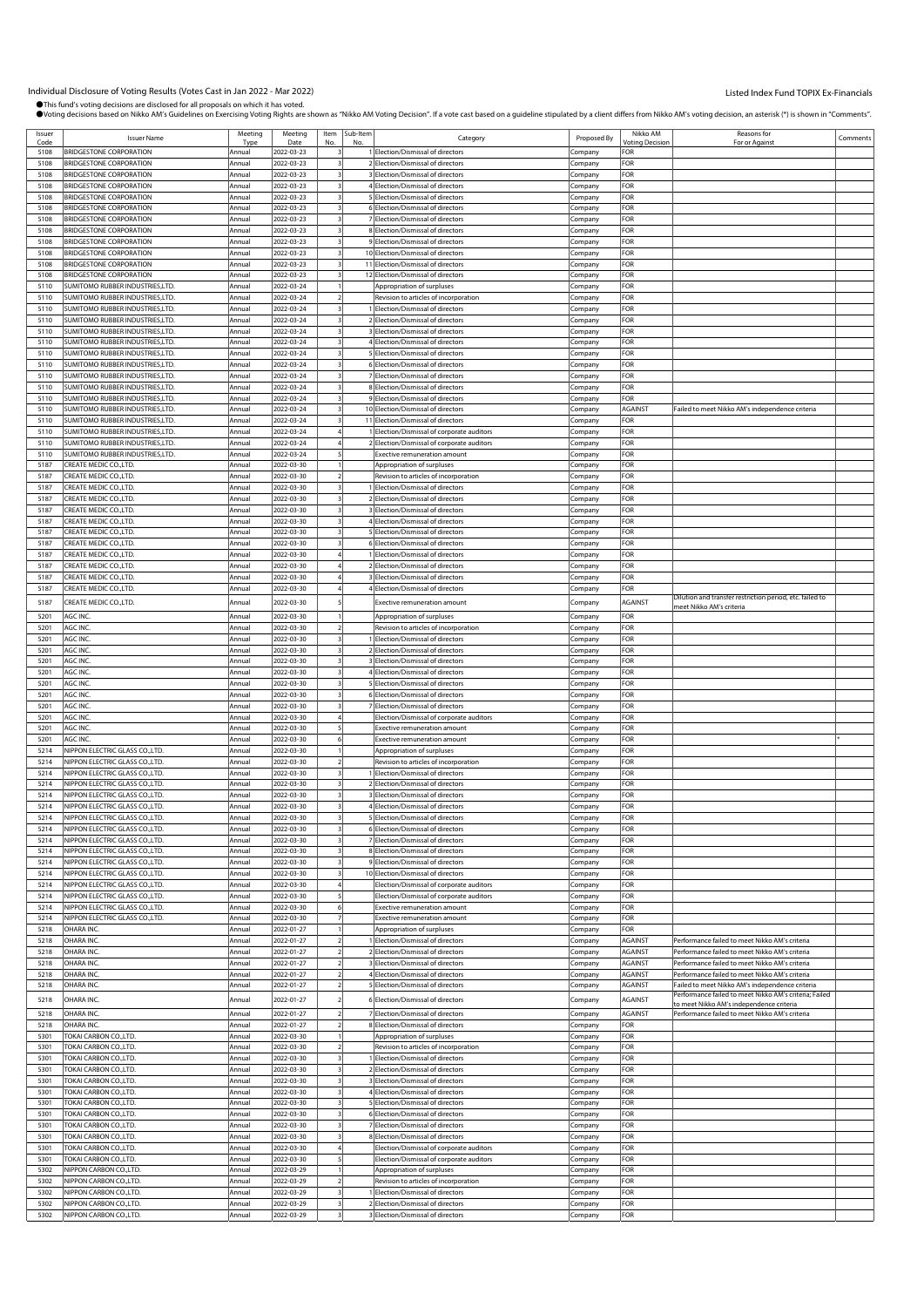| Issuer       | <b>Issuer Name</b>                           | Meeting          | Meeting                  | Item           | Sub-Item | Category                                                               | Proposed By        | Nikko AM                      | Reasons for                                                                                               | Comments |
|--------------|----------------------------------------------|------------------|--------------------------|----------------|----------|------------------------------------------------------------------------|--------------------|-------------------------------|-----------------------------------------------------------------------------------------------------------|----------|
| Code<br>5302 | NIPPON CARBON CO.,LTD.                       | Type<br>Annual   | Date<br>2022-03-29       | No             | No       | 4 Election/Dismissal of directors                                      | Company            | <b>Voting Decision</b><br>FOR | For or Against                                                                                            |          |
|              |                                              |                  |                          |                |          | Election/Dismissal of corporate auditors                               |                    |                               |                                                                                                           |          |
| 5302         | NIPPON CARBON CO., LTD.                      | Annual           | 2022-03-29               |                |          |                                                                        | Company            | FOR                           |                                                                                                           |          |
| 5302         | NIPPON CARBON CO., LTD.                      | Annual           | 2022-03-29               |                |          | Election/Dismissal of corporate auditors                               | Company            | FOR                           | Unable to recognize it as initiative to help enhance                                                      |          |
| 5302         | NIPPON CARBON CO.,LTD.                       | Annual           | 2022-03-29               |                |          | Introduction/Renewal/Abolishment of anti-takeover measures             | Company            | <b>AGAINST</b>                | shareholder value                                                                                         |          |
| 5310         | TOYO TANSO CO.,LTD.                          | Annual           | 2022-03-29               |                |          | Appropriation of surpluses                                             | Company            | FOR                           |                                                                                                           |          |
| 5310         | TOYO TANSO CO.,LTD.                          | Annual           | 2022-03-29               |                |          | Revision to articles of incorporation                                  | Company            | FOR                           |                                                                                                           |          |
| 5310         | TOYO TANSO CO.,LTD.                          | Annual           | 2022-03-29               |                |          | 1 Election/Dismissal of directors                                      | Company            | FOR                           |                                                                                                           |          |
| 5310         | TOYO TANSO CO.,LTD.                          | Annual           | 2022-03-29               |                |          | 2 Election/Dismissal of directors                                      | Company            | FOR                           |                                                                                                           |          |
| 5310         | TOYO TANSO CO.,LTD.                          | Annual           | 2022-03-29               |                |          | 3 Election/Dismissal of directors                                      | Company            | FOR                           |                                                                                                           |          |
| 5310         | TOYO TANSO CO.,LTD.                          | Annual           | 2022-03-29               |                |          | 4 Election/Dismissal of directors                                      | Company            | FOR                           |                                                                                                           |          |
| 5310         | TOYO TANSO CO.,LTD.                          | Annual           | 2022-03-29               |                |          | 5 Election/Dismissal of directors                                      | Company            | FOR                           |                                                                                                           |          |
| 5310         | TOYO TANSO CO.,LTD.                          | Annual           | 2022-03-29               |                |          | 6 Election/Dismissal of directors                                      | Company            | FOR                           |                                                                                                           |          |
| 5310         | TOYO TANSO CO.,LTD.                          | Annual           | 2022-03-29               |                |          | 1 Election/Dismissal of corporate auditors                             | Company            | FOR                           |                                                                                                           |          |
| 5310         | TOYO TANSO CO.,LTD.                          | Annual           | 2022-03-29               |                |          | 2 Election/Dismissal of corporate auditors                             | Company            | FOR                           |                                                                                                           |          |
| 5310         | TOYO TANSO CO.,LTD.                          | Annual           | 2022-03-29               |                |          | 3 Election/Dismissal of corporate auditors                             | Company            | FOR                           |                                                                                                           |          |
| 5310         | TOYO TANSO CO.,LTD.                          | Annual           | 2022-03-29               |                |          | Election/Dismissal of corporate auditors                               | Company            | FOR                           |                                                                                                           |          |
| 5337         | DANTO HOLDINGS CORPORATION                   | Annual           | 2022-03-29               |                |          | Revision to articles of incorporation                                  | Company            | FOR                           |                                                                                                           |          |
| 5337         | DANTO HOLDINGS CORPORATION                   | Annual           | 2022-03-29               |                |          | Election/Dismissal of directors                                        | Company            | <b>AGAINST</b>                | Number of outside directors failed to meet Nikko AM's                                                     |          |
| 5337         | DANTO HOLDINGS CORPORATION                   | Annual           | 2022-03-29               |                |          | 2 Election/Dismissal of directors                                      | Company            | AGAINST                       | riteria; Performance failed to meet Nikko AM's criteria<br>Performance failed to meet Nikko AM's criteria |          |
| 5337         | DANTO HOLDINGS CORPORATION                   | Annual           | 2022-03-29               |                |          | 3 Election/Dismissal of directors                                      | Company            | FOR                           |                                                                                                           |          |
| 5337         | DANTO HOLDINGS CORPORATION                   | Annual           | 2022-03-29               |                |          | 4 Election/Dismissal of directors                                      | Company            | FOR                           |                                                                                                           |          |
| 5337         | DANTO HOLDINGS CORPORATION                   | Annual           | 2022-03-29               |                |          | 5 Election/Dismissal of directors                                      | Company            | <b>AGAINST</b>                | Performance failed to meet Nikko AM's criteria                                                            |          |
| 5337         | DANTO HOLDINGS CORPORATION                   | Annual           | 2022-03-29               |                |          | Election/Dismissal of corporate auditors                               | Company            | FOR                           |                                                                                                           |          |
| 5563         | NIPPON DENKO CO.,LTD.                        | Annual           | 2022-03-30               |                |          | Appropriation of surpluses                                             | Company            | FOR                           |                                                                                                           |          |
| 5563         | NIPPON DENKO CO.,LTD.                        | Annual           | 2022-03-30               |                |          | Revision to articles of incorporation                                  | Company            | FOR                           |                                                                                                           |          |
| 5563         | NIPPON DENKO CO.,LTD.                        | Annual           | 2022-03-30               |                |          | Election/Dismissal of directors                                        | Company            | FOR                           |                                                                                                           |          |
| 5563         | NIPPON DENKO CO.,LTD.                        | Annual           | 2022-03-30               |                |          | 2 Election/Dismissal of directors                                      | Company            | FOR                           |                                                                                                           |          |
| 5563         | NIPPON DENKO CO.,LTD.                        | Annual           | 2022-03-30               |                |          | 3 Election/Dismissal of directors                                      | Company            | FOR                           |                                                                                                           |          |
| 5563         | NIPPON DENKO CO.,LTD.                        | Annual           | 2022-03-30               |                |          | 4 Election/Dismissal of directors                                      | Company            | FOR                           |                                                                                                           |          |
| 5563         | NIPPON DENKO CO.,LTD.                        | Annual           | 2022-03-30               |                |          | 5 Election/Dismissal of directors                                      | Company            | FOR                           |                                                                                                           |          |
| 5563         | <b>NIPPON DENKO CO.,LTD.</b>                 | Annual           | 2022-03-30               |                |          | 6 Election/Dismissal of directors                                      | Company            | FOR                           |                                                                                                           |          |
| 5563         | NIPPON DENKO CO.,LTD.                        | Annual           | 2022-03-30               |                |          | 7 Election/Dismissal of directors                                      | Company            | FOR                           |                                                                                                           |          |
| 5563         | NIPPON DENKO CO.,LTD.                        | Annual           | 2022-03-30               |                |          | Election/Dismissal of corporate auditors                               | Company            | FOR                           |                                                                                                           |          |
|              |                                              |                  |                          |                |          |                                                                        |                    |                               | ludged that insufficient action for allocation of funds                                                   |          |
| 5819         | CANARE ELECTRIC CO., LTD.                    | Annual           | 2022-03-18               |                |          | Appropriation of surpluses                                             | Company            | <b>AGAINST</b>                | ad been taken                                                                                             |          |
| 5819         | CANARE ELECTRIC CO.,LTD.                     | Annual           | 2022-03-18               |                |          | 1 Election/Dismissal of directors                                      | Company            | <b>AGAINST</b>                | Judged that insufficient action for allocation of funds<br>ad been taken                                  |          |
| 5819         | CANARE ELECTRIC CO., LTD.                    | Annual           | 2022-03-18               |                |          | 2 Election/Dismissal of directors                                      | Company            | FOR                           |                                                                                                           |          |
| 5819         | CANARE ELECTRIC CO., LTD.                    | Annual           | 2022-03-18               |                |          | 3 Election/Dismissal of directors                                      | Company            | FOR                           |                                                                                                           |          |
| 5819         | CANARE ELECTRIC CO., LTD.                    | Annual           | 2022-03-18               |                |          | 4 Election/Dismissal of directors                                      | Company            | FOR                           |                                                                                                           |          |
| 5819         | CANARE ELECTRIC CO., LTD.                    | Annual           | 2022-03-18               |                |          | 5 Election/Dismissal of directors                                      | Company            | FOR                           |                                                                                                           |          |
| 5819         | CANARE ELECTRIC CO., LTD.                    | Annual           | 2022-03-18               |                |          | 6 Election/Dismissal of directors                                      | Company            | FOR                           |                                                                                                           |          |
|              |                                              |                  |                          |                |          |                                                                        |                    |                               | Judged that insufficient action for allocation of funds                                                   |          |
| 5819         | CANARE ELECTRIC CO., LTD.                    | Annual           | 2022-03-18               |                |          | Election/Dismissal of directors                                        | Company            | AGAINST                       | had been taken                                                                                            |          |
| 5819         | CANARE ELECTRIC CO., LTD.                    | Annual           | 2022-03-18               |                |          | 8 Election/Dismissal of directors                                      | Company            | FOR                           |                                                                                                           |          |
| 5819         | CANARE ELECTRIC CO., LTD.                    | Annual           | 2022-03-18               |                |          | Election/Dismissal of corporate auditors                               | Company            | FOR                           |                                                                                                           |          |
| 5819         | CANARE ELECTRIC CO.,LTD.                     | Annual           | 2022-03-18               |                |          | <b>Exective remuneration amount</b>                                    | Company            | FOR                           |                                                                                                           |          |
| 5819         | CANARE ELECTRIC CO., LTD.                    | Annual           | 2022-03-18               |                |          | <b>Exective remuneration amount</b>                                    | Company            | <b>AGAINST</b>                | Dilution and transfer restriction period, etc. failed to<br>meet Nikko AM's criteria                      |          |
| 5851         | RYOBI LIMITED                                | <b>Annual</b>    | 2022-03-29               |                |          | Appropriation of surpluses                                             | Company            | FOR                           |                                                                                                           |          |
| 5851         | RYOBI LIMITED                                | Annual           | 2022-03-29               |                |          | Revision to articles of incorporation                                  | Company            | FOR                           |                                                                                                           |          |
| 5851         | RYOBI LIMITED                                | Annual           | 2022-03-29               |                |          | Election/Dismissal of directors                                        | Company            | FOR                           |                                                                                                           |          |
| 5851         | RYOBI LIMITED                                | Annual           | 2022-03-29               |                |          | 2 Election/Dismissal of directors                                      | Company            | FOR                           |                                                                                                           |          |
| 5851         | RYOBI LIMITED                                | Annual           | 2022-03-29               |                |          | Election/Dismissal of corporate auditors                               | Company            | FOR                           |                                                                                                           |          |
| 5942         | NIPPON FILCON CO.,LTD.                       | Annual           | 2022-02-24               |                |          | Appropriation of surpluses                                             | Company            | FOR                           |                                                                                                           |          |
| 5942         | NIPPON FILCON CO., LTD.                      | Annual           | 2022-02-24               |                |          | 1 Election/Dismissal of directors                                      | Company            | FOR                           |                                                                                                           |          |
| 5942         | NIPPON FILCON CO.,LTD.                       | Annual           | 2022-02-24               |                |          | 2 Election/Dismissal of directors                                      | Company            | FOR                           |                                                                                                           |          |
| 5942         | NIPPON FILCON CO.,LTD.                       | Annual           | 2022-02-24               |                |          | 3 Election/Dismissal of directors                                      | Company            | FOR                           |                                                                                                           |          |
| 5942         | NIPPON FILCON CO.,LTD.                       | Annual           | 2022-02-24               |                |          | 4 Election/Dismissal of directors                                      | Company            | FOR                           |                                                                                                           |          |
| 5942         | NIPPON FILCON CO., LTD.                      | Annual           | 2022-02-24               |                |          | 5 Election/Dismissal of directors                                      | Company            | FOR                           |                                                                                                           |          |
| 5942         | NIPPON FILCON CO. LTD                        | Annual           | 2022-02-24               |                |          | 6 Flection/Dismissal of directo                                        | ompany             | <b>FOR</b>                    |                                                                                                           |          |
| 5942         | NIPPON FILCON CO.,LTD.                       | Annual           | 2022-02-24               |                |          | Election/Dismissal of corporate auditors                               | Company            | FOR                           |                                                                                                           |          |
| 5943         | NORITZ CORPORATION                           | Annual           | 2022-03-30               |                |          | Appropriation of surpluses                                             | Company            | FOR                           |                                                                                                           |          |
| 5943         | <b>NORITZ CORPORATION</b>                    | Annual           | 2022-03-30               | $\overline{2}$ |          | Revision to articles of incorporation                                  | Company            | FOR                           |                                                                                                           |          |
| 5943         | NORITZ CORPORATION                           | Annual           | 2022-03-30               |                |          | 1 Election/Dismissal of directors                                      | Company            | AGAINST                       | Performance failed to meet Nikko AM's criteria                                                            |          |
| 5943         | NORITZ CORPORATION                           | Annual           | 2022-03-30               |                |          | 2 Election/Dismissal of directors                                      | Company            | AGAINST                       | Performance failed to meet Nikko AM's criteria                                                            |          |
| 5943         | NORITZ CORPORATION                           | Annual           | 2022-03-30               |                |          | 3 Election/Dismissal of directors                                      | Company            | AGAINST                       | Performance failed to meet Nikko AM's criteria                                                            |          |
| 5943         | <b>NORITZ CORPORATION</b>                    | Annual           | 2022-03-30               |                |          | 4 Election/Dismissal of directors                                      | Company            | FOR                           |                                                                                                           |          |
| 5943         | <b>NORITZ CORPORATION</b>                    | Annual           | 2022-03-30               |                |          | 5 Election/Dismissal of directors                                      | Company            | FOR                           |                                                                                                           |          |
| 5943         | NORITZ CORPORATION                           | Annual           | 2022-03-30               |                |          | 6 Election/Dismissal of directors                                      | Company            | FOR                           |                                                                                                           |          |
| 5943         | NORITZ CORPORATION                           | Annual           | 2022-03-30               |                |          | Introduction/Renewal/Abolishment of anti-takeover measures             | Company            | <b>AGAINST</b>                | Unable to recognize it as initiative to help enhance                                                      |          |
|              |                                              |                  |                          |                |          |                                                                        |                    |                               | hareholder value<br>Unable to recognize it as initiative to help enhance                                  |          |
| 5943         | <b>NORITZ CORPORATION</b>                    | Annual           | 2022-03-30               |                |          | Other capital policy proposals                                         | Company            | <b>AGAINST</b>                | shareholder value                                                                                         |          |
| 5946         | CHOFU SEISAKUSHO CO.,LTD.                    | Annual           | 2022-03-25               |                |          | Appropriation of surpluses                                             | Company            | FOR                           |                                                                                                           |          |
| 5946         | CHOFU SEISAKUSHO CO.,LTD.                    | Annual           | 2022-03-25               |                |          | Revision to articles of incorporation                                  | Company            | FOR                           |                                                                                                           |          |
| 5946         | CHOFU SEISAKUSHO CO.,LTD.                    | Annual           | 2022-03-25               |                |          | Election/Dismissal of directors                                        | Company            | <b>AGAINST</b>                | Performance failed to meet Nikko AM's criteria                                                            |          |
| 5946         | CHOFU SEISAKUSHO CO.,LTD.                    | Annual           | 2022-03-25               |                |          | 2 Election/Dismissal of directors                                      | Company            | <b>AGAINST</b>                | Performance failed to meet Nikko AM's criteria                                                            |          |
| 5946         | CHOFU SEISAKUSHO CO.,LTD.                    | Annual           | 2022-03-25               |                |          | 3 Election/Dismissal of directors                                      | Company            | <b>AGAINST</b>                | Performance failed to meet Nikko AM's criteria                                                            |          |
| 5946         | CHOFU SEISAKUSHO CO.,LTD.                    | Annual           | 2022-03-25               |                |          | 4 Election/Dismissal of directors                                      | Company            | <b>AGAINST</b>                | Performance failed to meet Nikko AM's criteria                                                            |          |
| 5946         | CHOFU SEISAKUSHO CO.,LTD.                    | Annual           | 2022-03-25               |                |          | 5 Election/Dismissal of directors                                      | Company            | <b>AGAINST</b>                | Performance failed to meet Nikko AM's criteria                                                            |          |
| 5946         | CHOFU SEISAKUSHO CO.,LTD.                    | Annual           | 2022-03-25               |                |          | 6 Election/Dismissal of directors                                      | Company            | <b>AGAINST</b>                | Performance failed to meet Nikko AM's criteria                                                            |          |
| 5946         | CHOFU SEISAKUSHO CO.,LTD.                    | Annual           | 2022-03-25               |                |          | 7 Election/Dismissal of directors                                      | Company            | <b>AGAINST</b>                | Performance failed to meet Nikko AM's criteria                                                            |          |
| 5946         | CHOFU SEISAKUSHO CO.,LTD.                    | Annual           | 2022-03-25               |                |          | 8 Election/Dismissal of directors                                      | Company            | FOR                           |                                                                                                           |          |
| 5946         | CHOFU SEISAKUSHO CO.,LTD.                    | Annual           | 2022-03-25               |                |          | 9 Election/Dismissal of directors                                      | Company            | FOR<br>FOR                    |                                                                                                           |          |
| 5946         | CHOFU SEISAKUSHO CO.,LTD.                    | Annual           | 2022-03-25               |                |          | 1 Election/Dismissal of directors                                      | Company            |                               |                                                                                                           |          |
| 5946<br>5946 | CHOFU SEISAKUSHO CO.,LTD.                    | Annual           | 2022-03-25               |                |          | 2 Election/Dismissal of directors                                      | Company            | <b>AGAINST</b>                | Performance failed to meet Nikko AM's criteria                                                            |          |
|              | CHOFU SEISAKUSHO CO.,LTD.                    | Annual           | 2022-03-25               |                |          | 3 Election/Dismissal of directors                                      | Company            | <b>AGAINST</b><br>FOR         | Failed to meet Nikko AM's independence criteria                                                           |          |
| 5957<br>5957 | NITTOSEIKO CO., LTD.                         | Annual<br>Annual | 2022-03-30               | $\overline{2}$ |          | Appropriation of surpluses                                             | Company            | FOR                           |                                                                                                           |          |
|              | NITTOSEIKO CO.,LTD.                          |                  | 2022-03-30               |                |          | Revision to articles of incorporation                                  | Company            |                               |                                                                                                           |          |
| 5957         | NITTOSEIKO CO.,LTD.                          | Annual           | 2022-03-30               |                |          | 1 Election/Dismissal of directors                                      | Company            | FOR                           |                                                                                                           |          |
| 5957         | NITTOSEIKO CO.,LTD.                          | Annual           | 2022-03-30               |                |          | 2 Election/Dismissal of directors                                      | Company            | FOR<br>FOR                    |                                                                                                           |          |
| 5957<br>5957 | NITTOSEIKO CO., LTD.                         | Annual<br>Annual | 2022-03-30               |                |          | 3 Election/Dismissal of directors                                      | Company            | FOR                           |                                                                                                           |          |
| 5957         | NITTOSEIKO CO., LTD.<br>NITTOSEIKO CO., LTD. | Annual           | 2022-03-30<br>2022-03-30 |                |          | 4 Election/Dismissal of directors<br>5 Election/Dismissal of directors | Company            | FOR                           |                                                                                                           |          |
|              |                                              | Annual           |                          |                |          |                                                                        | Company            |                               |                                                                                                           |          |
| 5957<br>5957 | NITTOSEIKO CO.,LTD.<br>NITTOSEIKO CO., LTD.  | Annual           | 2022-03-30<br>2022-03-30 |                |          | 6 Election/Dismissal of directors<br>7 Election/Dismissal of directors | Company            | FOR<br>FOR                    |                                                                                                           |          |
| 5957         | NITTOSEIKO CO., LTD.                         | Annual           | 2022-03-30               |                |          | 8 Election/Dismissal of directors                                      | Company<br>Company | FOR                           |                                                                                                           |          |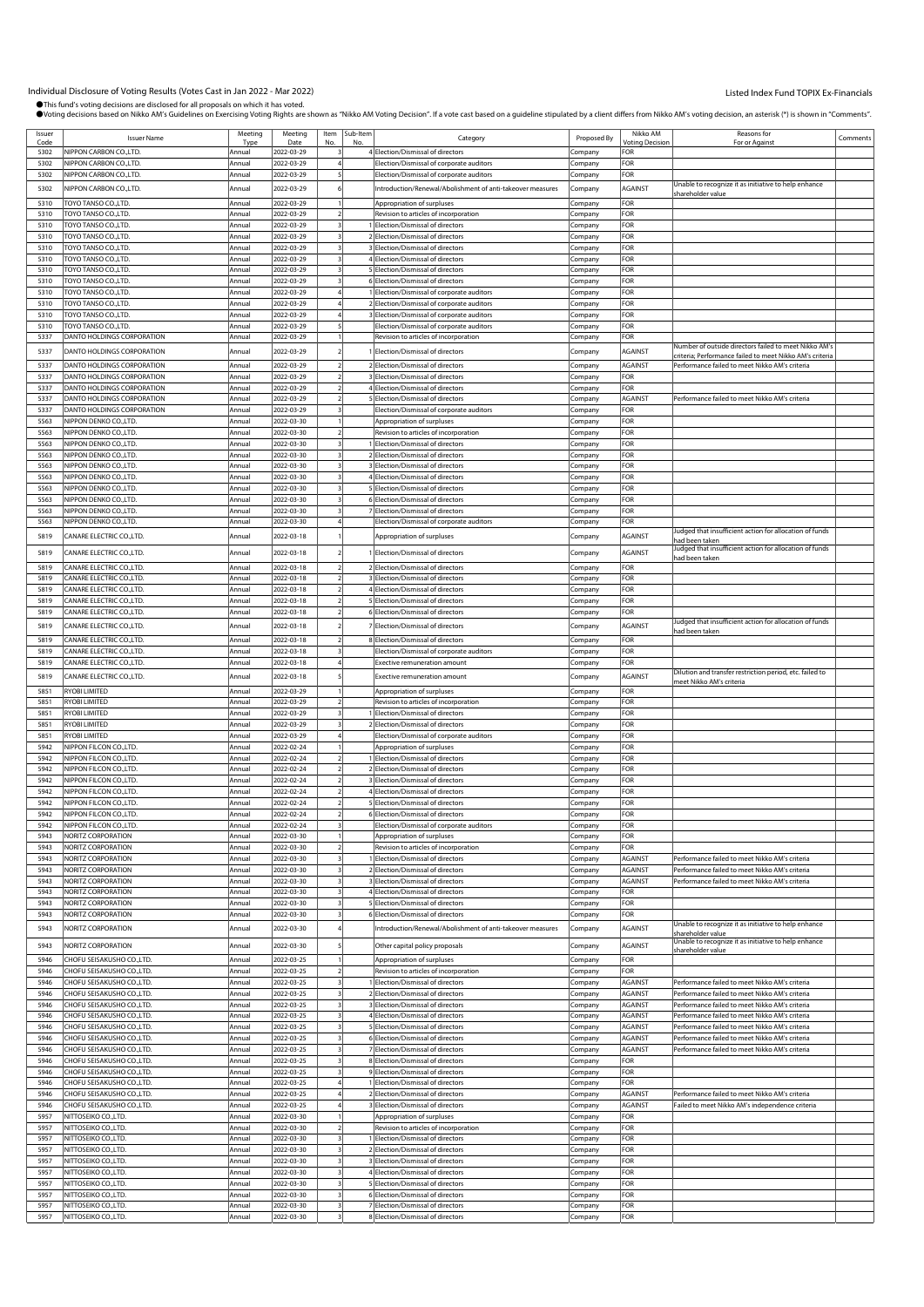| Issuer | <b>Issuer Name</b>                          | Meeting | Meeting    | Item | Sub-Item | Category                                     | Proposed By | Nikko AM               | Reasons for                                    | Comments |
|--------|---------------------------------------------|---------|------------|------|----------|----------------------------------------------|-------------|------------------------|------------------------------------------------|----------|
| Code   |                                             | Typ     | Date       |      | No       |                                              |             | <b>/oting Decision</b> | For or Against                                 |          |
| 5957   | NITTOSEIKO CO.,LTD.                         | Annual  | 2022-03-30 |      |          | 9 Election/Dismissal of directors            | Company     | FOR                    |                                                |          |
| 5957   | NITTOSEIKO CO.,LTD.                         | Annual  | 2022-03-30 |      |          | lection/Dismissal of corporate auditors      | Company     | FOR                    |                                                |          |
| 5959   | OKABE CO.,LTD.                              | Annual  | 2022-03-30 |      |          | Revision to articles of incorporation        | Company     | FOR                    |                                                |          |
| 5959   | OKABE CO., LTD.                             | Annual  | 2022-03-30 |      |          | Election/Dismissal of directors              | Company     | FOR                    |                                                |          |
| 5959   | OKABE CO.,LTD.                              | Annual  | 2022-03-30 |      |          | 2 Election/Dismissal of directors            |             | FOR                    |                                                |          |
|        |                                             |         |            |      |          |                                              | Company     |                        |                                                |          |
| 5959   | OKABE CO.,LTD.                              | Annual  | 2022-03-30 |      |          | 3 Election/Dismissal of directors            | Company     | FOR                    |                                                |          |
| 5959   | OKABE CO., LTD.                             | Annual  | 2022-03-30 |      |          | 4 Election/Dismissal of directors            | Company     | FOR                    |                                                |          |
| 5959   | OKABE CO.,LTD.                              | Annual  | 2022-03-30 |      |          | 5 Election/Dismissal of directors            | Company     | FOR                    |                                                |          |
| 5959   | OKABE CO., LTD.                             | Annual  | 2022-03-30 |      |          | 6 Election/Dismissal of directors            | Company     | FOR                    |                                                |          |
| 5959   | OKABE CO.,LTD.                              | Annual  | 2022-03-30 |      |          | 7 Election/Dismissal of directors            | Company     | FOR                    |                                                |          |
| 6029   | ARTRA GROUP CORPORATION                     | Annual  | 2022-03-29 |      |          | Revision to articles of incorporation        | Company     | FOR                    |                                                |          |
|        |                                             |         |            |      |          |                                              |             |                        |                                                |          |
| 6029   | ARTRA GROUP CORPORATION                     | Annual  | 2022-03-29 |      |          | Election/Dismissal of directors              | Company     | AGAINST                | Performance failed to meet Nikko AM's criteria |          |
| 6029   | ARTRA GROUP CORPORATION                     | Annual  | 2022-03-29 |      |          | 2 Election/Dismissal of directors            | Company     | AGAINST                | Performance failed to meet Nikko AM's criteria |          |
| 6029   | ARTRA GROUP CORPORATION                     | Annual  | 2022-03-29 |      |          | 3 Election/Dismissal of directors            | Company     | FOR                    |                                                |          |
| 6029   | ARTRA GROUP CORPORATION                     | Annual  | 2022-03-29 |      |          | 4 Election/Dismissal of directors            | Company     | FOR                    |                                                |          |
| 6029   | <b>ARTRA GROUP CORPORATION</b>              | Annual  | 2022-03-29 |      |          | Appointment/Dismissal of accounting auditors | Company     | FOR                    |                                                |          |
| 6054   | IVESENSE INC.                               | Annual  | 2022-03-30 |      |          | Revision to articles of incorporation        | Company     | FOR                    |                                                |          |
|        |                                             |         |            |      |          |                                              |             |                        |                                                |          |
| 6054   | LIVESENSE INC.                              | Annual  | 2022-03-30 |      |          | Election/Dismissal of directors              | Company     | FOR                    |                                                |          |
| 6054   | LIVESENSE INC.                              | Annual  | 2022-03-30 |      |          | 2 Election/Dismissal of directors            | Company     | FOR                    |                                                |          |
| 6054   | IVESENSE INC.                               | Annual  | 2022-03-30 |      |          | 3 Election/Dismissal of directors            | Company     | FOR                    |                                                |          |
| 6054   | LIVESENSE INC.                              | Annual  | 2022-03-30 |      |          | 4 Election/Dismissal of directors            | Company     | FOR                    |                                                |          |
| 6071   | BJ,INC.                                     | Annual  | 2022-03-28 |      |          | Appropriation of surpluses                   | Company     | FOR                    |                                                |          |
| 6071   | BJ,INC.                                     | Annua   | 2022-03-28 |      |          | Revision to articles of incorporation        | Company     | FOR                    |                                                |          |
| 6071   | BJ,INC.                                     | Annual  | 2022-03-28 |      |          | Election/Dismissal of directors              |             | FOR                    |                                                |          |
|        |                                             |         |            |      |          |                                              | Company     |                        |                                                |          |
| 6071   | BJ,INC.                                     | Annual  | 2022-03-28 |      |          | 2 Election/Dismissal of directors            | Company     | FOR                    |                                                |          |
| 6071   | BJ,INC.                                     | Annual  | 2022-03-28 |      |          | 3 Election/Dismissal of directors            | Company     | FOR                    |                                                |          |
| 6071   | BJ,INC.                                     | Annual  | 2022-03-28 |      |          | 4 Election/Dismissal of directors            | Company     | FOR                    |                                                |          |
| 6078   | VALUE HR CO.,LTD.                           | Annual  | 2022-03-29 |      |          | Revision to articles of incorporation        | Company     | FOR                    |                                                |          |
| 6078   | VALUE HR CO.,LTD.                           | Annual  | 2022-03-29 |      |          | 1 Election/Dismissal of directors            | Company     | FOR                    |                                                |          |
| 6078   | VALUE HR CO.,LTD.                           | Annual  | 2022-03-29 |      |          | 2 Election/Dismissal of directors            |             | FOR                    |                                                |          |
|        |                                             |         |            |      |          |                                              | Company     |                        |                                                |          |
| 6078   | VALUE HR CO.,LTD.                           | Annual  | 2022-03-29 |      |          | 3 Election/Dismissal of directors            | Company     | FOR                    |                                                |          |
| 6078   | VALUE HR CO.,LTD.                           | Annual  | 2022-03-29 |      |          | 4 Election/Dismissal of directors            | Company     | FOR                    |                                                |          |
| 6078   | VALUE HR CO.,LTD.                           | Annual  | 2022-03-29 |      |          | 5 Election/Dismissal of directors            | Company     | FOR                    |                                                |          |
| 6078   | VALUE HR CO.,LTD.                           | Annual  | 2022-03-29 |      |          | 6 Election/Dismissal of directors            | Company     | FOR                    |                                                |          |
| 6099   | <b>ELAN CORPORATION</b>                     | Annual  | 2022-03-23 |      |          | Appropriation of surpluses                   | Company     | FOR                    |                                                |          |
| 6099   | <b>ELAN CORPORATION</b>                     | Annual  | 2022-03-23 |      |          | Revision to articles of incorporation        | Company     | FOR                    |                                                |          |
|        |                                             |         |            |      |          |                                              |             |                        |                                                |          |
| 6099   | <b>ELAN CORPORATION</b>                     | Annual  | 2022-03-23 |      |          | Election/Dismissal of directors              | Company     | FOR                    |                                                |          |
| 6099   | <b>ELAN CORPORATION</b>                     | Annual  | 2022-03-23 |      |          | 2 Election/Dismissal of directors            | Company     | FOR                    |                                                |          |
| 6099   | <b>ELAN CORPORATION</b>                     | Annual  | 2022-03-23 |      |          | 3 Election/Dismissal of directors            | Company     | FOR                    |                                                |          |
| 6099   | <b>ELAN CORPORATION</b>                     | Annual  | 2022-03-23 |      |          | 4 Election/Dismissal of directors            | Company     | FOR                    |                                                |          |
| 6099   | <b>ELAN CORPORATION</b>                     | Annual  | 2022-03-23 |      |          | 5 Election/Dismissal of directors            | Company     | FOR                    |                                                |          |
| 6099   | <b>ELAN CORPORATION</b>                     | Annual  | 2022-03-23 |      |          | 6 Election/Dismissal of directors            | Company     | FOR                    |                                                |          |
|        |                                             |         |            |      |          |                                              |             | FOR                    |                                                |          |
| 6099   | ELAN CORPORATION                            | Annual  | 2022-03-23 |      |          | Election/Dismissal of directors              | Company     |                        |                                                |          |
| 6099   | <b>ELAN CORPORATION</b>                     | Annual  | 2022-03-23 |      |          | 2 Election/Dismissal of directors            | Company     | FOR                    |                                                |          |
| 6099   | <b>ELAN CORPORATION</b>                     | Annual  | 2022-03-23 |      |          | 3 Election/Dismissal of directors            | Company     | FOR                    |                                                |          |
| 6099   | <b>ELAN CORPORATION</b>                     | Annual  | 2022-03-23 |      |          | 4 Election/Dismissal of directors            | Company     | FOR                    |                                                |          |
| 6136   | <b>OSG CORPORATION</b>                      | Annual  | 2022-02-18 |      |          | Appropriation of surpluses                   | Company     | FOR                    |                                                |          |
| 6136   | OSG CORPORATION                             | Annual  | 2022-02-18 |      |          | Election/Dismissal of directors              | Company     | FOR                    |                                                |          |
| 6136   | OSG CORPORATION                             | Annual  | 2022-02-18 |      |          | 2 Election/Dismissal of directors            | Company     | FOR                    |                                                |          |
| 6136   | <b>OSG CORPORATION</b>                      | Annual  | 2022-02-18 |      |          | Election/Dismissal of directors              |             | FOR                    |                                                |          |
|        |                                             |         |            |      |          |                                              | Company     |                        |                                                |          |
| 6136   | OSG CORPORATION                             | Annual  | 2022-02-18 |      |          | 2 Election/Dismissal of directors            | Company     | FOR                    |                                                |          |
| 6136   | <b>OSG CORPORATION</b>                      | Annual  | 2022-02-18 |      |          | 3 Election/Dismissal of directors            | Company     | FOR                    |                                                |          |
| 6136   | OSG CORPORATION                             | Annual  | 2022-02-18 |      |          | 4 Election/Dismissal of directors            | Company     | FOR                    |                                                |          |
| 6136   | OSG CORPORATION                             | Annual  | 2022-02-18 |      |          | 5 Election/Dismissal of directors            | Company     | FOR                    |                                                |          |
| 6136   | <b>OSG CORPORATION</b>                      | Annual  | 2022-02-18 |      |          | <b>Exective remuneration amount</b>          | Company     | FOR                    |                                                |          |
| 6141   |                                             | Annual  |            |      |          |                                              |             | FOR                    |                                                |          |
|        | DMG MORI CO.,LTD<br>DMG MORI CO.,LTD        |         | 2022-03-22 |      |          | Appropriation of surpluses                   | Company     |                        |                                                |          |
| 6141   |                                             | Annual  | 2022-03-22 |      |          | Revision to articles of incorporation        | Company     | FOR                    |                                                |          |
| 6141   | DMG MORI CO.,LTD                            | Annual  | 2022-03-22 |      |          | Election/Dismissal of directors              | Company     | FOR                    |                                                |          |
| 6141   | DMG MORI CO.,LTD                            | Annual  | 2022-03-22 |      |          | Election/Dismissal of directors              | Company     | FOR                    |                                                |          |
| 6141   | DMG MORI CO.,LTD.                           | Annual  | 2022-03-22 |      |          | 3 Election/Dismissal of directors            | Company     | FOR                    |                                                |          |
| 6141   | DMG MORI CO.,LTD                            | Annual  | 2022-03-22 |      |          | 4 Election/Dismissal of directors            | Company     | FOR                    |                                                |          |
| 6141   | DMG MORI CO., LTD.                          | Annual  | 2022-03-22 |      |          | 5 Election/Dismissal of directors            | Company     | FOR                    |                                                |          |
|        |                                             |         |            |      |          |                                              |             |                        |                                                |          |
| 6141   | DMG MORI CO.,LTD.                           | Annual  | 2022-03-22 |      |          | 6 Election/Dismissal of directors            | Company     | FOR                    |                                                |          |
| 6141   | DMG MORI CO., LTD.                          | Annual  | 2022-03-22 |      |          | 7 Election/Dismissal of directors            | Company     | FOR                    |                                                |          |
| 6141   | DMG MORI CO.,LTD.                           | Annual  | 2022-03-22 |      |          | 8 Election/Dismissal of directors            | Company     | FOR                    |                                                |          |
| 6141   | DMG MORI CO.,LTD                            | Annual  | 2022-03-22 |      |          | 9 Election/Dismissal of directors            | Company     | FOR                    |                                                |          |
| 6141   | DMG MORI CO., LTD.                          | Annual  | 2022-03-22 |      |          | 10 Election/Dismissal of directors           | Company     | FOR                    |                                                |          |
| 6143   | SODICK CO.,LTD.                             | Annual  | 2022-03-30 |      |          | Appropriation of surpluses                   | Company     | FOR                    |                                                |          |
| 6143   | SODICK CO.,LTD.                             | Annual  | 2022-03-30 |      |          | Revision to articles of incorporation        | Company     | FOR                    |                                                |          |
| 6143   | SODICK CO.,LTD.                             | Annual  | 2022-03-30 |      |          | Election/Dismissal of directors              |             | FOR                    |                                                |          |
|        |                                             |         |            |      |          |                                              | Company     |                        |                                                |          |
| 6143   | SODICK CO.,LTD.                             | Annual  | 2022-03-30 |      |          | 2 Election/Dismissal of directors            | Company     | FOR                    |                                                |          |
| 6143   | SODICK CO.,LTD.                             | Annual  | 2022-03-30 |      |          | 3 Election/Dismissal of directors            | Company     | FOR                    |                                                |          |
| 6143   | SODICK CO.,LTD.                             | Annual  | 2022-03-30 |      |          | 4 Election/Dismissal of directors            | Company     | FOR                    |                                                |          |
| 6143   | SODICK CO., LTD.                            | Annual  | 2022-03-30 |      |          | 5 Election/Dismissal of directors            | Company     | FOR                    |                                                |          |
| 6143   | SODICK CO.,LTD.                             | Annual  | 2022-03-30 |      |          | 6 Election/Dismissal of directors            | Company     | FOR                    |                                                |          |
| 6143   | SODICK CO.,LTD.                             | Annual  | 2022-03-30 |      |          | 7 Election/Dismissal of directors            |             | FOR                    |                                                |          |
| 6143   | SODICK CO.,LTD.                             |         |            |      |          |                                              | Company     | FOR                    |                                                |          |
|        |                                             | Annual  | 2022-03-30 |      |          | 8 Election/Dismissal of directors            | Company     |                        |                                                |          |
| 6143   | SODICK CO.,LTD.                             | Annual  | 2022-03-30 |      |          | 9 Election/Dismissal of directors            | Company     | FOR                    |                                                |          |
| 6143   | SODICK CO.,LTD.                             | Annual  | 2022-03-30 |      |          | 10 Election/Dismissal of directors           | Company     | FOR                    |                                                |          |
| 6143   | SODICK CO.,LTD.                             | Annual  | 2022-03-30 |      |          | Election/Dismissal of corporate auditors     | Company     | FOR                    |                                                |          |
| 6171   | C.E.MANAGEMENT INTEGRATED LABORATORY CO.LTD | Annual  | 2022-03-23 |      |          | Appropriation of surpluses                   | Company     | FOR                    |                                                |          |
| 6171   | C.E.MANAGEMENT INTEGRATED LABORATORY CO.LTD | Annual  | 2022-03-23 |      |          | Revision to articles of incorporation        | Company     | FOR                    |                                                |          |
|        |                                             |         |            |      |          |                                              |             | FOR                    |                                                |          |
| 6171   | C.E.MANAGEMENT INTEGRATED LABORATORY CO.LTD | Annual  | 2022-03-23 |      |          | Election/Dismissal of directors              | Company     |                        |                                                |          |
| 6171   | C.E.MANAGEMENT INTEGRATED LABORATORY CO.LTD | Annual  | 2022-03-23 |      |          | 2 Election/Dismissal of directors            | Company     | FOR                    |                                                |          |
| 6171   | C.E.MANAGEMENT INTEGRATED LABORATORY CO.LTD | Annual  | 2022-03-23 |      |          | 3 Election/Dismissal of directors            | Company     | FOR                    |                                                |          |
| 6171   | C.E.MANAGEMENT INTEGRATED LABORATORY CO.LTD | Annual  | 2022-03-23 |      |          | 4 Election/Dismissal of directors            | Company     | FOR                    |                                                |          |
| 6171   | C.E.MANAGEMENT INTEGRATED LABORATORY CO.LTD | Annual  | 2022-03-23 |      |          | 5 Election/Dismissal of directors            | Company     | FOR                    |                                                |          |
| 6217   | TSUDAKOMA CORP.                             | Annual  | 2022-02-25 |      |          | Election/Dismissal of directors              | Company     | AGAINST                | Performance failed to meet Nikko AM's criteria |          |
| 6217   | TSUDAKOMA CORP                              | Annual  | 2022-02-25 |      |          | 2 Election/Dismissal of directors            | Company     | AGAINST                | Performance failed to meet Nikko AM's criteria |          |
|        |                                             |         |            |      |          |                                              |             |                        |                                                |          |
| 6217   | <b>TSUDAKOMA CORP.</b>                      | Annual  | 2022-02-25 |      |          | 3 Election/Dismissal of directors            | Company     | AGAINST                | Performance failed to meet Nikko AM's criteria |          |
| 6217   | <b>TSUDAKOMA CORP.</b>                      | Annual  | 2022-02-25 |      |          | 4 Election/Dismissal of directors            | Company     | AGAINST                | Performance failed to meet Nikko AM's criteria |          |
| 6217   | <b>TSUDAKOMA CORP.</b>                      | Annual  | 2022-02-25 |      |          | 5 Election/Dismissal of directors            | Company     | AGAINST                | Performance failed to meet Nikko AM's criteria |          |
| 6217   | TSUDAKOMA CORP.                             | Annual  | 2022-02-25 |      |          | 6 Election/Dismissal of directors            | Company     | AGAINST                | Performance failed to meet Nikko AM's criteria |          |
| 6217   | <b>TSUDAKOMA CORP</b>                       | Annual  | 2022-02-25 |      |          | 7 Election/Dismissal of directors            | Company     | AGAINST                | Performance failed to meet Nikko AM's criteria |          |
| 6217   | <b>TSUDAKOMA CORP.</b>                      | Annual  | 2022-02-25 |      |          | 8 Election/Dismissal of directors            |             | AGAINST                | Performance failed to meet Nikko AM's criteria |          |
|        |                                             |         |            |      |          |                                              | Company     |                        |                                                |          |
| 6217   | <b>TSUDAKOMA CORP.</b>                      | Annual  | 2022-02-25 |      |          | 9 Election/Dismissal of directors            | Company     | AGAINST                | Performance failed to meet Nikko AM's criteria |          |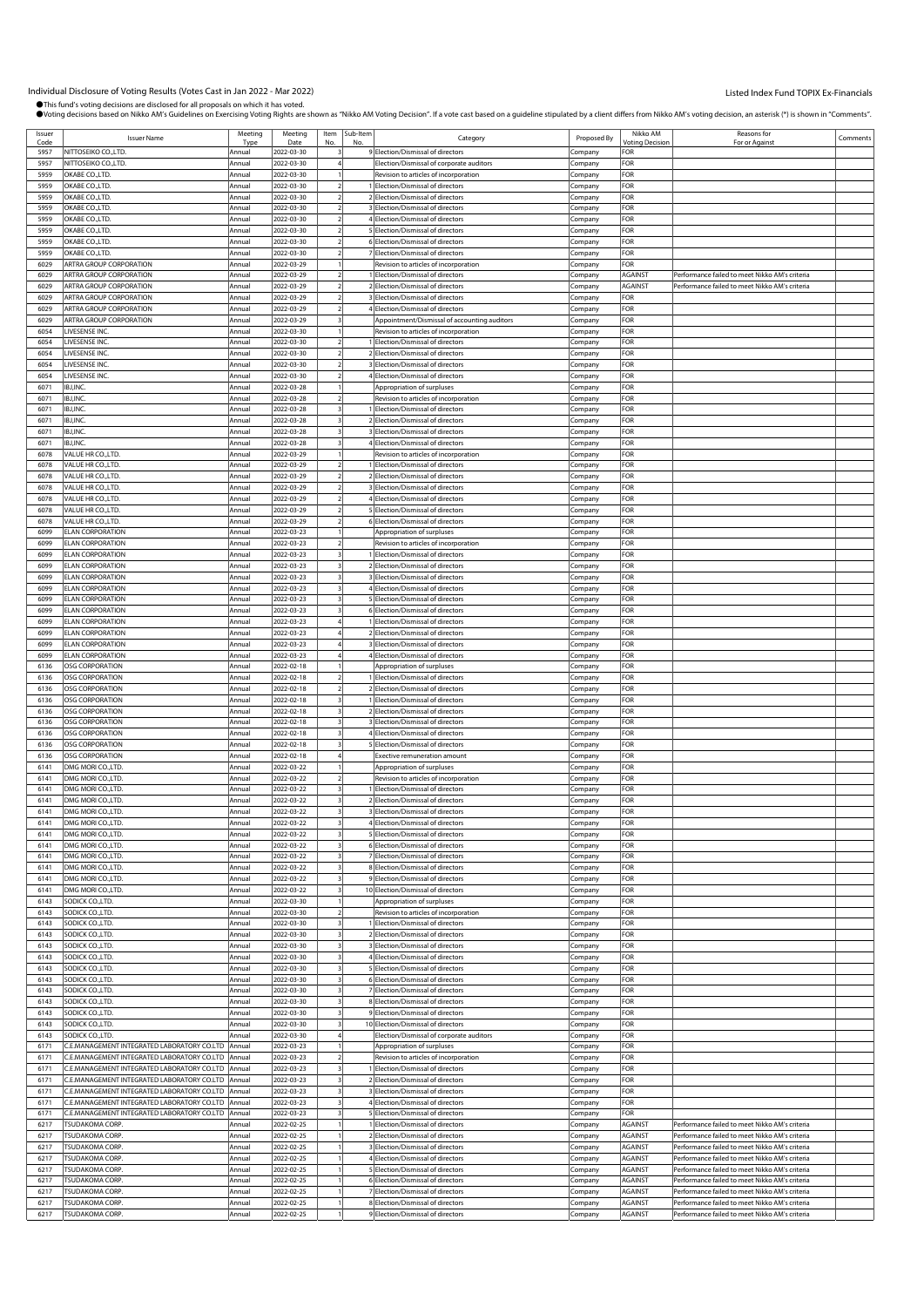| Issuer       | <b>Issuer Name</b>                                                                                              | Meeting          | Meeting                  |    | Item Sub-Item | Category                                                                   | Proposed By        | Nikko AM                      | Reasons for                                     | Comments |
|--------------|-----------------------------------------------------------------------------------------------------------------|------------------|--------------------------|----|---------------|----------------------------------------------------------------------------|--------------------|-------------------------------|-------------------------------------------------|----------|
| Code<br>6235 | OPTORUN CO., LTD.                                                                                               | Tvp<br>Annual    | Date<br>2022-03-29       | No | No            | Appropriation of surpluses                                                 | Company            | <b>Voting Decision</b><br>FOR | For or Against                                  |          |
| 6235         | OPTORUN CO.,LTD.                                                                                                | Annual           | 2022-03-29               |    |               | Revision to articles of incorporation                                      | ompany.            | 'OR                           |                                                 |          |
| 6235         | OPTORUN CO., LTD.                                                                                               | Annual           | 2022-03-29               |    |               | 1 Election/Dismissal of directors                                          | .ompany            | FOR                           |                                                 |          |
| 6235         | OPTORUN CO., LTD.                                                                                               | Annual           | 2022-03-29               |    |               | 2 Election/Dismissal of directors                                          | .cmpany            | FOR                           |                                                 |          |
| 6235         | OPTORUN CO., LTD.                                                                                               | Annual           | 2022-03-29               |    |               | 3 Election/Dismissal of directors                                          | Company            | FOR                           |                                                 |          |
| 6235         | OPTORUN CO., LTD.                                                                                               | Annual           | 2022-03-29               |    |               | 4 Election/Dismissal of directors                                          | Company            | AGAINST                       | Failed to meet Nikko AM's independence criteria |          |
| 6235         | OPTORUN CO.,LTD.                                                                                                | Annual           | 2022-03-29               |    |               | 5 Election/Dismissal of directors                                          | :ompany            | <b>OR</b>                     |                                                 |          |
| 6235         | OPTORUN CO., LTD.                                                                                               | Annual           | 2022-03-29               |    |               | 6 Election/Dismissal of directors                                          | .ompany            | FOR                           |                                                 |          |
| 6235         | OPTORUN CO., LTD.                                                                                               | Annual           | 2022-03-29               |    |               | 7 Election/Dismissal of directors                                          | Company            | AGAINST                       | Failed to meet Nikko AM's independence criteria |          |
| 6250         | YAMABIKO CORPORATION                                                                                            | Annual           | 2022-03-30               |    |               | Revision to articles of incorporation                                      | Company            | <b>OR</b>                     |                                                 |          |
| 6250         | YAMABIKO CORPORATION                                                                                            | Annual           | 2022-03-30               |    |               | 1 Election/Dismissal of directors                                          | Company            | FOR                           |                                                 |          |
| 6250         | YAMABIKO CORPORATION                                                                                            | Annual           | 2022-03-30               |    |               | 2 Election/Dismissal of directors                                          | company            | <b>OR</b>                     |                                                 |          |
| 6250         | YAMABIKO CORPORATION                                                                                            | Annual           | 2022-03-30               |    |               | 3 Election/Dismissal of directors                                          | .ompany            | FOR                           |                                                 |          |
| 6250         | YAMABIKO CORPORATION                                                                                            | Annual           | 2022-03-30               |    |               | 4 Election/Dismissal of directors                                          | .cmpany            | FOR                           |                                                 |          |
| 6250         | YAMABIKO CORPORATION                                                                                            | Annual           | 2022-03-30               |    |               | 5 Election/Dismissal of directors                                          | Company            | FOR                           |                                                 |          |
| 6250         | YAMABIKO CORPORATION                                                                                            | Annual           | 2022-03-30               |    |               | 6 Election/Dismissal of directors                                          | Company            | For                           |                                                 |          |
| 6250         | YAMABIKO CORPORATION                                                                                            | Annual           | 2022-03-30               |    |               | 7 Election/Dismissal of directors                                          | .ompany            | <b>OR</b>                     |                                                 |          |
| 6250         | YAMABIKO CORPORATION                                                                                            | Annual           | 2022-03-30               |    |               | 8 Election/Dismissal of directors                                          | .ompany            | FOR                           |                                                 |          |
| 6250         | YAMABIKO CORPORATION                                                                                            | Annual           | 2022-03-30               |    |               | 1 Election/Dismissal of corporate auditors                                 | Company            | FOR                           |                                                 |          |
| 6250         | YAMABIKO CORPORATION                                                                                            | Annual           | 2022-03-30               |    |               | 2 Election/Dismissal of corporate auditors                                 | Company            | <b>OR</b>                     |                                                 |          |
| 6250         | YAMABIKO CORPORATION                                                                                            | Annual           | 2022-03-30               |    |               | Election/Dismissal of corporate auditors                                   | Company            | For                           |                                                 |          |
| 6266         | TAZMO CO.,LTD.                                                                                                  | Annual           | 2022-03-25               |    |               | Appropriation of surpluses                                                 | :ompany            | <b>OR</b>                     |                                                 |          |
| 6266<br>6266 | TAZMO CO.,LTD.<br>TAZMO CO.,LTD.                                                                                | Annual<br>Annual | 2022-03-25<br>2022-03-25 |    |               | Revision to articles of incorporation<br>1 Election/Dismissal of directors | .ompany            | :OR<br><b>OR</b>              |                                                 |          |
| 6266         | TAZMO CO.,LTD.                                                                                                  | Annual           | 2022-03-25               |    |               | 2 Election/Dismissal of directors                                          | .cmpany<br>Company | <b>OR</b>                     |                                                 |          |
| 6266         | TAZMO CO.,LTD.                                                                                                  | Annual           | 2022-03-25               |    |               | 3 Election/Dismissal of directors                                          | Company            | FOR                           |                                                 |          |
| 6266         | TAZMO CO.,LTD.                                                                                                  | Annual           | 2022-03-25               |    |               | 4 Election/Dismissal of directors                                          | .ompany            | <b>OR</b>                     |                                                 |          |
| 6266         | TAZMO CO.,LTD.                                                                                                  | Annual           | 2022-03-25               |    |               | 5 Election/Dismissal of directors                                          | .ompany            | -or                           |                                                 |          |
| 6266         | TAZMO CO.,LTD.                                                                                                  | Annual           | 2022-03-25               |    |               | 6 Election/Dismissal of directors                                          | .ompany            | <b>OR</b>                     |                                                 |          |
| 6266         | TAZMO CO.,LTD.                                                                                                  | Annual           | 2022-03-25               |    |               | 1 Election/Dismissal of directors                                          | Company            | <b>OR</b>                     |                                                 |          |
| 6266         | TAZMO CO.,LTD.                                                                                                  | Annual           | 2022-03-25               |    |               | 2 Election/Dismissal of directors                                          | Company            | -or                           |                                                 |          |
| 6266         | TAZMO CO.,LTD.                                                                                                  | Annual           | 2022-03-25               |    |               | 3 Election/Dismissal of directors                                          | company            | <b>OR</b>                     |                                                 |          |
| 6268         | NABTESCO CORPORATION                                                                                            | Annual           | 2022-03-24               |    |               | Appropriation of surpluses                                                 | .ompany            | FOR                           |                                                 |          |
| 6268         | NABTESCO CORPORATION                                                                                            | Annual           | 2022-03-24               |    |               | Revision to articles of incorporation                                      | .cmpany            | FOR                           |                                                 |          |
| 6268         | NABTESCO CORPORATION                                                                                            | Annual           | 2022-03-24               |    |               | 1 Election/Dismissal of directors                                          | Company            | <b>OR</b>                     |                                                 |          |
| 6268         | NABTESCO CORPORATION                                                                                            | Annual           | 2022-03-24               |    |               | 2 Election/Dismissal of directors                                          | Company            | For                           |                                                 |          |
| 6268         | NABTESCO CORPORATION                                                                                            | Annual           | 2022-03-24               |    |               | 3 Election/Dismissal of directors                                          | ompany.            | <b>OR</b>                     |                                                 |          |
| 6268         | NABTESCO CORPORATION                                                                                            | Annual           | 2022-03-24               |    |               | 4 Election/Dismissal of directors                                          | .ompany            | FOR                           |                                                 |          |
| 6268         | NABTESCO CORPORATION                                                                                            | Annual           | 2022-03-24               |    |               | 5 Election/Dismissal of directors                                          | .cmpany            | FOR                           |                                                 |          |
| 6268         | NABTESCO CORPORATION                                                                                            | Annual           | 2022-03-24               |    |               | 6 Election/Dismissal of directors                                          | Company            | <b>OR</b>                     |                                                 |          |
| 6268         | NABTESCO CORPORATION                                                                                            | Annual           | 2022-03-24               |    |               | 7 Election/Dismissal of directors                                          | Company            | FOR                           |                                                 |          |
| 6268<br>6268 | NABTESCO CORPORATION<br>NABTESCO CORPORATION                                                                    | Annual<br>Annual | 2022-03-24<br>2022-03-24 |    |               | 8 Election/Dismissal of directors<br>9 Election/Dismissal of directors     | ompany.            | <b>OR</b><br>FOR              |                                                 |          |
| 6268         | NABTESCO CORPORATION                                                                                            | Annual           | 2022-03-24               |    |               | 10 Election/Dismissal of directors                                         | :ompany<br>.cmpany | FOR                           |                                                 |          |
| 6269         | MODEC, INC.                                                                                                     | Annual           | 2022-03-29               |    |               | Revision to articles of incorporation                                      | Company            | FOR                           |                                                 |          |
| 6269         | MODEC, INC.                                                                                                     | Annual           | 2022-03-29               |    |               | 1 Election/Dismissal of directors                                          | Company            | AGAINST                       | Performance failed to meet Nikko AM's criteria  |          |
| 6269         | MODEC, INC.                                                                                                     | Annual           | 2022-03-29               |    |               | 2 Election/Dismissal of directors                                          | Company            | <b>OR</b>                     |                                                 |          |
| 6269         | MODEC, INC.                                                                                                     | Annual           | 2022-03-29               |    |               | 3 Election/Dismissal of directors                                          | :ompany            | FOR                           |                                                 |          |
|              |                                                                                                                 |                  |                          |    |               |                                                                            |                    |                               |                                                 |          |
| 6269         | MODEC, INC.                                                                                                     | Annual           | 2022-03-29               |    |               | 4 Election/Dismissal of directors                                          | Company            | AGAINST                       | Failed to meet Nikko AM's independence criteria |          |
| 6269         | MODEC, INC.                                                                                                     | Annual           | 2022-03-29               |    |               | 5 Election/Dismissal of directors                                          | Company            | AGAINST                       | ailed to meet Nikko AM's independence criteria  |          |
| 6269         | MODEC, INC.                                                                                                     | Annual           | 2022-03-29               |    |               | 6 Election/Dismissal of directors                                          | Company            | AGAINST                       | Performance failed to meet Nikko AM's criteria  |          |
| 6269         | MODEC, INC.                                                                                                     | Annual           | 2022-03-29               |    |               | 7 Election/Dismissal of directors                                          | Company            | <b>AGAINST</b>                | Performance failed to meet Nikko AM's criteria  |          |
| 6269         | MODEC, INC.                                                                                                     | Annual           | 2022-03-29               |    |               | 8 Election/Dismissal of directors                                          | .<br>ompany        | AGAINST                       | Performance failed to meet Nikko AM's criteria  |          |
| 6269<br>6269 | MODEC, INC.<br>MODEC.INC.                                                                                       | Annual<br>Annual | 2022-03-29<br>2022-03-29 |    |               | 9 Election/Dismissal of directors<br>10 Election/Dismissal of directors    | Company            | FOR<br><b>OR</b>              |                                                 |          |
| 6269         | MODEC.INC.                                                                                                      | Annual           | 2022-03-29               |    |               | Election/Dismissal of corporate auditors                                   | Company            | FOR                           |                                                 |          |
| 6278         | UNION TOOL CO.                                                                                                  | Annual           | 2022-03-30               |    |               | Appropriation of surpluses                                                 | Company<br>ompany. | <b>OR</b>                     |                                                 |          |
| 6278         | UNION TOOL CO.                                                                                                  | Annual           | 2022-03-30               |    |               | Revision to articles of incorporation                                      | :ompany            | :OR                           |                                                 |          |
| 6278         | UNION TOOL CO.                                                                                                  | Annual           | 2022-03-30               |    |               | 1 Election/Dismissal of directors                                          | Company            | FOR                           |                                                 |          |
| 6278         | UNION TOOL CO.                                                                                                  | Annual           | 2022-03-30               |    |               | 2 Election/Dismissal of directors                                          | Company            | FOR                           |                                                 |          |
| 6278         | UNION TOOL CO.                                                                                                  | Annual           | 2022-03-30               |    |               | 3 Election/Dismissal of directors                                          | Company            | <b>OR</b>                     |                                                 |          |
| 6278         | UNION TOOL CO.                                                                                                  | Annual           | 2022-03-30               |    |               | 4 Election/Dismissal of directors                                          | Company            | <b>OR</b>                     |                                                 |          |
| 6278         | UNION TOOL CO.                                                                                                  | Annual           | 2022-03-30               |    |               | 5 Election/Dismissal of directors                                          | company            | OR:                           |                                                 |          |
| 6278         | UNION TOOL CO.                                                                                                  | Annual           | 2022-03-30               |    |               | 6 Election/Dismissal of directors                                          | .cmpany            | FOR                           |                                                 |          |
| 6278         | UNION TOOL CO.                                                                                                  | Annual           | 2022-03-30               |    |               | Election/Dismissal of corporate auditors                                   | Company            | AGAINST                       | ailed to meet Nikko AM's independence criteria  |          |
| 6291         | AIRTECH JAPAN,LTD.                                                                                              | Annual           | 2022-03-29               |    |               | Appropriation of surpluses                                                 | Company            | FOR                           |                                                 |          |
| 6291         | AIRTECH JAPAN,LTD.                                                                                              | Annual           | 2022-03-29               |    |               | Revision to articles of incorporation                                      | Company            | <b>OR</b>                     |                                                 |          |
| 6291         | AIRTECH JAPAN,LTD.                                                                                              | Annual           | 2022-03-29               |    |               | 1 Election/Dismissal of directors                                          | :ompany            | FOR                           |                                                 |          |
| 6291         | AIRTECH JAPAN,LTD.                                                                                              | Annual           | 2022-03-29               |    |               | 2 Election/Dismissal of directors                                          | .cmpany            | FOR                           |                                                 |          |
| 6291<br>6291 | AIRTECH JAPAN,LTD.                                                                                              | Annual<br>Annual | 2022-03-29               |    |               | 3 Election/Dismissal of directors<br>4 Election/Dismissal of directors     | Company            | FOR<br>FOR                    |                                                 |          |
|              | AIRTECH JAPAN,LTD.                                                                                              | Annual           | 2022-03-29               |    |               | 5 Election/Dismissal of directors                                          | .cmpany            |                               |                                                 |          |
| 6291<br>6291 | AIRTECH JAPAN,LTD.<br>AIRTECH JAPAN,LTD.                                                                        | Annual           | 2022-03-29<br>2022-03-29 |    |               | 1 Election/Dismissal of directors                                          | ompany.<br>:ompany | <b>OR</b><br>FOR              |                                                 |          |
| 6291         | AIRTECH JAPAN,LTD.                                                                                              | Annual           | 2022-03-29               |    |               | 2 Election/Dismissal of directors                                          | .cmpany            | FOR                           |                                                 |          |
| 6291         | AIRTECH JAPAN,LTD.                                                                                              | Annual           | 2022-03-29               |    |               | 3 Election/Dismissal of directors                                          | Company            | FOR                           |                                                 |          |
| 6291         | AIRTECH JAPAN,LTD.                                                                                              | Annual           | 2022-03-29               |    |               | Election/Dismissal of directors                                            | .cmpany            | FOR                           |                                                 |          |
| 6309         | TOMOE ENGINEERING CO.,LTD. (TOMOE KOGYO CO.,LTI Annual                                                          |                  | 2022-01-28               |    |               | Appropriation of surpluses                                                 | ompany.            | <b>OR</b>                     |                                                 |          |
| 6309         | TOMOE ENGINEERING CO.,LTD. (TOMOE KOGYO CO.,LTI Annual                                                          |                  | 2022-01-28               |    |               | 1 Election/Dismissal of directors                                          | :ompany            | -or                           |                                                 |          |
| 6309         | TOMOE ENGINEERING CO.,LTD. (TOMOE KOGYO CO.,LTI Annual                                                          |                  | 2022-01-28               |    |               | 2 Election/Dismissal of directors                                          | .cmpany            | <b>OR</b>                     |                                                 |          |
| 6309         | TOMOE ENGINEERING CO.,LTD. (TOMOE KOGYO CO.,LTL Annual                                                          |                  | 2022-01-28               |    |               | 3 Election/Dismissal of directors                                          | .cmpany            | <b>OR</b>                     |                                                 |          |
| 6309         | TOMOE ENGINEERING CO.,LTD. (TOMOE KOGYO CO.,LTI Annual                                                          |                  | 2022-01-28               |    |               | 4 Election/Dismissal of directors                                          | .cmpany            | <b>OR</b>                     |                                                 |          |
| 6309         | TOMOE ENGINEERING CO.,LTD. (TOMOE KOGYO CO.,LTI Annual                                                          |                  | 2022-01-28               |    |               | 5 Election/Dismissal of directors                                          | Company            | <b>OR</b>                     |                                                 |          |
| 6309<br>6309 | TOMOE ENGINEERING CO.,LTD. (TOMOE KOGYO CO.,LTI Annual<br>TOMOE ENGINEERING CO.,LTD. (TOMOE KOGYO CO.,LTLAnnual |                  | 2022-01-28               |    |               | 6 Election/Dismissal of directors<br>7 Election/Dismissal of directors     | :ompany            | -or<br>FOR                    |                                                 |          |
| 6309         | TOMOE ENGINEERING CO.,LTD. (TOMOE KOGYO CO.,LTL Annual                                                          |                  | 2022-01-28<br>2022-01-28 |    |               | 8 Election/Dismissal of directors                                          | .cmpany<br>Company | OR-                           |                                                 |          |
| 6309         | TOMOE ENGINEERING CO.,LTD. (TOMOE KOGYO CO.,LTI Annual                                                          |                  | 2022-01-28               |    |               | 9 Election/Dismissal of directors                                          | Company            | <b>OR</b>                     |                                                 |          |
| 6309         | TOMOE ENGINEERING CO.,LTD. (TOMOE KOGYO CO.,LTD                                                                 | Annual           | 2022-01-28               |    |               | 10 Election/Dismissal of directors                                         | Company            | FOR                           |                                                 |          |
| 6309         | TOMOE ENGINEERING CO.,LTD. (TOMOE KOGYO CO.,LTI Annual                                                          |                  | 2022-01-28               |    |               | Exective remuneration amount                                               | .<br>ompany        | FOR                           |                                                 |          |
| 6310         | ISEKI & CO., LTD.                                                                                               | Annual           | 2022-03-30               |    |               | Appropriation of surpluses                                                 | .cmpany            | FOR                           |                                                 |          |
| 6310         | ISEKI & CO.,LTD.                                                                                                | Annual           | 2022-03-30               |    |               | Revision to articles of incorporation                                      | .cmpany            | <b>OR</b>                     |                                                 |          |
| 6310         | ISEKI & CO.,LTD.                                                                                                | Annual           | 2022-03-30               |    |               | 1 Election/Dismissal of directors                                          | Company            | <b>OR</b>                     |                                                 |          |
| 6310         | ISEKI & CO.,LTD.                                                                                                | Annual           | 2022-03-30               |    |               | 2 Election/Dismissal of directors                                          | ompany.            | <b>OR</b>                     |                                                 |          |
| 6310<br>6310 | ISEKI & CO.,LTD.<br>ISEKI & CO.,LTD.                                                                            | Annual<br>Annual | 2022-03-30<br>2022-03-30 |    |               | 3 Election/Dismissal of directors<br>4 Election/Dismissal of directors     | :ompany<br>.cmpany | -or<br>FOR                    |                                                 |          |
| 6310         | ISEKI & CO., LTD.                                                                                               | Annual           | 2022-03-30               |    |               | 5 Election/Dismissal of directors                                          | .cmpany            | <b>OR</b>                     |                                                 |          |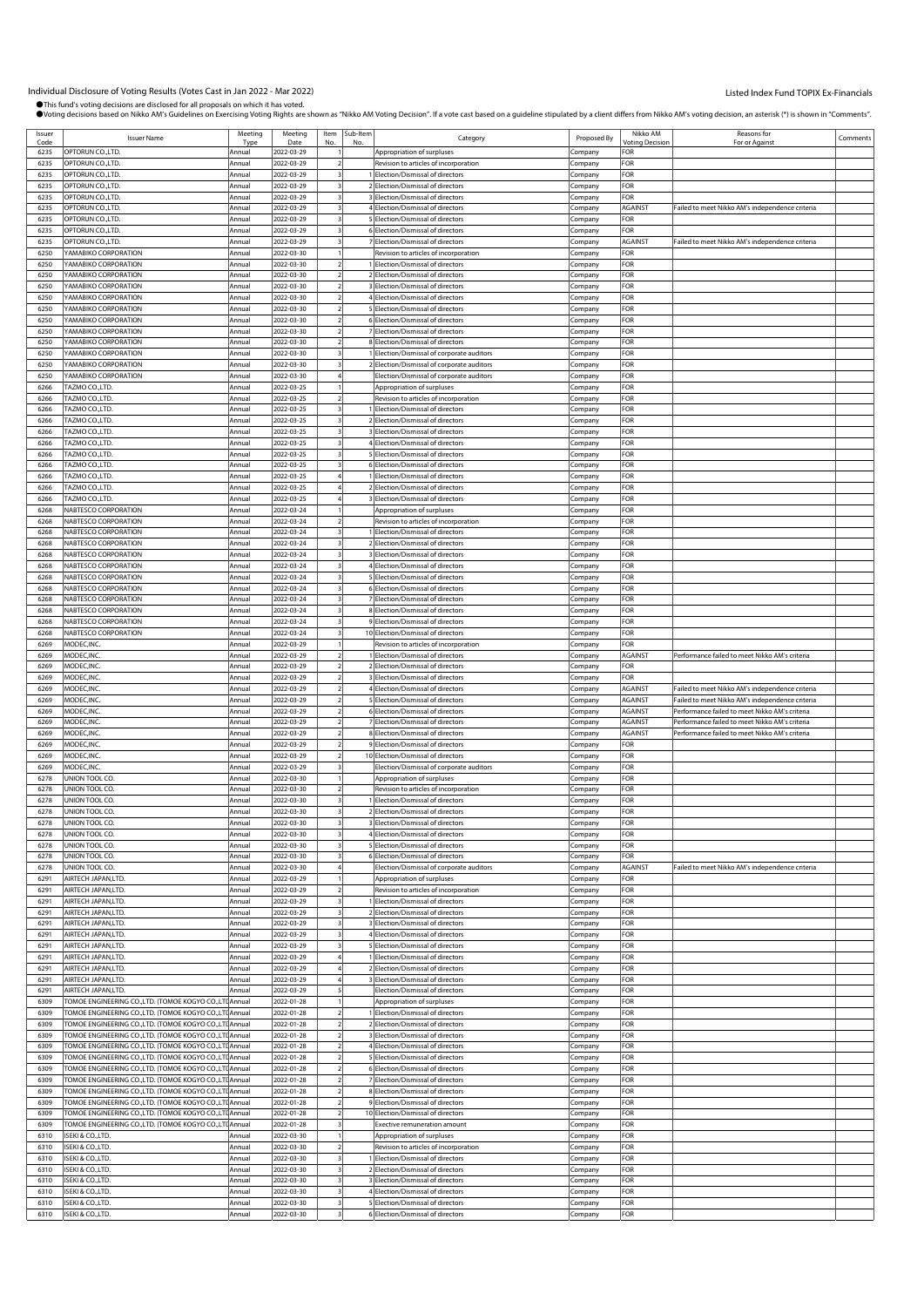| Issuer | <b>Issuer Name</b>        | Meeting | Meeting    | Item Sub-Item | Category                                     | Proposed By | Nikko AM<br><b>Otina Decision</b> | Reasons for                                            | Comments |
|--------|---------------------------|---------|------------|---------------|----------------------------------------------|-------------|-----------------------------------|--------------------------------------------------------|----------|
| Code   | SEKI & CO., LTD.          | Tyn     | Date       |               | 7 Election/Dismissal of directors            |             | FOR                               | For or Against                                         |          |
| 6310   |                           | Annual  | 2022-03-30 |               |                                              | Company     |                                   |                                                        |          |
| 6310   | SEKI & CO., LTD.          | Annual  | 2022-03-30 |               | 8 Election/Dismissal of directors            | Company     | FOR                               |                                                        |          |
| 6310   | SEKI & CO., LTD.          | Annual  | 2022-03-30 |               | 9 Election/Dismissal of directors            | Company     | FOR                               |                                                        |          |
| 6310   | SEKI & CO., LTD.          | Annual  | 2022-03-30 |               | <b>Exective remuneration amount</b>          | Company     | FOR                               |                                                        |          |
| 6310   | SEKI & CO.,LTD.           | Annual  | 2022-03-30 |               | Exective remuneration amount                 | Company     | FOR                               |                                                        |          |
| 6326   | KUBOTA CORPORATION        | Annual  | 2022-03-18 |               | Revision to articles of incorporation        | Company     | FOR                               |                                                        |          |
| 6326   | <b>(UBOTA CORPORATION</b> | Annual  | 2022-03-18 |               | 1 Election/Dismissal of directors            | Company     | FOR                               |                                                        |          |
| 6326   | <b>(UBOTA CORPORATION</b> | Annual  | 2022-03-18 |               | 2 Election/Dismissal of directors            | Company     | FOR                               |                                                        |          |
| 6326   | KUBOTA CORPORATION        | Annual  | 2022-03-18 |               | 3 Election/Dismissal of directors            | Company     | FOR                               |                                                        |          |
| 6326   | <b>(UBOTA CORPORATION</b> | Annual  | 2022-03-18 |               | 4 Election/Dismissal of directors            | Company     | FOR                               |                                                        |          |
| 6326   | <b>KUBOTA CORPORATION</b> | Annual  | 2022-03-18 |               | 5 Election/Dismissal of directors            |             | FOR                               |                                                        |          |
|        |                           |         |            |               |                                              | Company     |                                   |                                                        |          |
| 6326   | <b>(UBOTA CORPORATION</b> | Annual  | 2022-03-18 |               | 6 Election/Dismissal of directors            | Company     | FOR                               |                                                        |          |
| 6326   | <b>(UBOTA CORPORATION</b> | Annual  | 2022-03-18 |               | 7 Election/Dismissal of directors            | Company     | FOR                               |                                                        |          |
| 6326   | <b>(UBOTA CORPORATION</b> | Annual  | 2022-03-18 |               | 8 Election/Dismissal of directors            | Company     | FOR                               |                                                        |          |
| 6326   | KUBOTA CORPORATION        | Annual  | 2022-03-18 |               | 9 Election/Dismissal of directors            | Company     | FOR                               |                                                        |          |
| 6326   | KUBOTA CORPORATION        | Annual  | 2022-03-18 |               | 10 Election/Dismissal of directors           | Company     | FOR                               |                                                        |          |
| 6326   | <b>KUBOTA CORPORATION</b> | Annual  | 2022-03-18 |               | 1 Election/Dismissal of corporate auditors   | Company     | FOR                               |                                                        |          |
| 6326   | <b>(UBOTA CORPORATION</b> | Annual  | 2022-03-18 |               | 2 Election/Dismissal of corporate auditors   | Company     | FOR                               |                                                        |          |
| 6326   | KUBOTA CORPORATION        | Annual  | 2022-03-18 |               | 3 Election/Dismissal of corporate auditors   | Company     | FOR                               |                                                        |          |
| 6326   | <b>KUBOTA CORPORATION</b> | Annual  | 2022-03-18 |               | 4 Election/Dismissal of corporate auditors   | Company     | FOR                               |                                                        |          |
| 6326   | KUBOTA CORPORATION        | Annual  | 2022-03-18 |               | Election/Dismissal of corporate auditors     | Company     | FOR                               |                                                        |          |
| 6326   | <b>KUBOTA CORPORATION</b> | Annual  | 2022-03-18 |               | <b>Exective remuneration amount</b>          |             | FOR                               |                                                        |          |
|        |                           |         |            |               |                                              | Company     |                                   |                                                        |          |
| 6326   | <b>(UBOTA CORPORATION</b> | Annual  | 2022-03-18 |               | <b>Exective remuneration amount</b>          | Company     | FOR                               |                                                        |          |
| 6326   | KUBOTA CORPORATION        | Annual  | 2022-03-18 |               | <b>Exective remuneration amount</b>          | Company     | FOR                               |                                                        |          |
| 6326   | <b>KUBOTA CORPORATION</b> | Annual  | 2022-03-18 |               | <b>Exective remuneration amount</b>          | Company     | FOR                               |                                                        |          |
| 6328   | EBARA JITSUGYO CO.,LTD.   | Annual  | 2022-03-24 |               | Appropriation of surpluses                   | Company     | FOR                               |                                                        |          |
| 6328   | BARA JITSUGYO CO.,LTD.    | Annual  | 2022-03-24 |               | Revision to articles of incorporation        | Company     | FOR                               |                                                        |          |
| 6328   | EBARA JITSUGYO CO.,LTD.   | Annual  | 2022-03-24 |               | 1 Election/Dismissal of directors            | Company     | FOR                               |                                                        |          |
| 6328   | EBARA JITSUGYO CO.,LTD.   | Annual  | 2022-03-24 |               | 2 Election/Dismissal of directors            | Company     | FOR                               |                                                        |          |
| 6328   | EBARA JITSUGYO CO.,LTD.   | Annual  | 2022-03-24 |               | 3 Election/Dismissal of directors            | Company     | FOR                               |                                                        |          |
| 6328   | EBARA JITSUGYO CO.,LTD.   | Annual  | 2022-03-24 |               | 4 Election/Dismissal of directors            | Company     | FOR                               |                                                        |          |
| 6328   | EBARA JITSUGYO CO.,LTD.   | Annual  | 2022-03-24 |               | 1 Election/Dismissal of directors            | Company     | FOR                               |                                                        |          |
| 6328   | EBARA JITSUGYO CO.,LTD.   | Annual  | 2022-03-24 |               | 2 Election/Dismissal of directors            | Company     | FOR                               |                                                        |          |
| 6328   | EBARA JITSUGYO CO.,LTD.   | Annual  | 2022-03-24 |               | 3 Election/Dismissal of directors            | Company     | FOR                               |                                                        |          |
| 6328   | EBARA JITSUGYO CO.,LTD.   | Annual  | 2022-03-24 |               | 4 Election/Dismissal of directors            |             | FOR                               |                                                        |          |
|        |                           |         |            |               |                                              | .cmpany     | FOR                               |                                                        |          |
| 6328   | EBARA JITSUGYO CO.,LTD.   | Annua   | 2022-03-24 |               | 5 Election/Dismissal of directors            | Company     |                                   |                                                        |          |
| 6328   | EBARA JITSUGYO CO.,LTD.   | Annual  | 2022-03-24 |               | Election/Dismissal of directors              | Company     | FOR                               |                                                        |          |
| 6328   | EBARA JITSUGYO CO.,LTD.   | Annual  | 2022-03-24 |               | <b>Exective remuneration amount</b>          | Investor    | AGAINST                           |                                                        |          |
| 6328   | EBARA JITSUGYO CO.,LTD.   | Annual  | 2022-03-24 |               | Other capital policy proposals               | Investor    | <b>AGAINST</b>                    |                                                        |          |
| 6328   | EBARA JITSUGYO CO.,LTD.   | Annual  | 2022-03-24 |               | Election/Dismissal of directors              | Investor    | <b>AGAINST</b>                    |                                                        |          |
| 6361   | <b>EBARA CORPORATION</b>  | Annua   | 2022-03-29 |               | Appropriation of surpluses                   | Company     | FOR                               |                                                        |          |
| 6361   | <b>EBARA CORPORATION</b>  | Annual  | 2022-03-29 |               | Revision to articles of incorporation        | Company     | FOR                               |                                                        |          |
| 6361   | <b>EBARA CORPORATION</b>  | Annual  | 2022-03-29 |               | 1 Election/Dismissal of directors            | Company     | FOR                               |                                                        |          |
| 6361   | <b>EBARA CORPORATION</b>  | Annual  | 2022-03-29 |               | 2 Election/Dismissal of directors            | Company     | FOR                               |                                                        |          |
| 6361   | <b>EBARA CORPORATION</b>  | Annual  | 2022-03-29 |               | 3 Election/Dismissal of directors            | Company     | FOR                               |                                                        |          |
| 6361   | <b>EBARA CORPORATION</b>  | Annua   | 2022-03-29 |               | 4 Election/Dismissal of directors            | Company     | FOR                               |                                                        |          |
| 6361   | EBARA CORPORATION         | Annual  | 2022-03-29 |               | 5 Election/Dismissal of directors            | Company     | FOR                               |                                                        |          |
| 6361   | <b>EBARA CORPORATION</b>  | Annual  | 2022-03-29 |               | 6 Election/Dismissal of directors            | Company     | FOR                               |                                                        |          |
| 6361   | EBARA CORPORATION         | Annual  | 2022-03-29 |               | 7 Election/Dismissal of directors            | Company     | FOR                               |                                                        |          |
| 6361   | <b>EBARA CORPORATION</b>  | Annual  | 2022-03-29 |               | 8 Election/Dismissal of directors            |             | FOR                               |                                                        |          |
|        |                           |         |            |               |                                              | Company     |                                   |                                                        |          |
| 6361   | <b>EBARA CORPORATION</b>  | Annua   | 2022-03-29 |               | 9 Election/Dismissal of directors            | :ompany     | FOR                               |                                                        |          |
| 6361   | EBARA CORPORATION         | Annual  | 2022-03-29 |               | 10 Election/Dismissal of directors           | Company     | FOR                               |                                                        |          |
| 6376   | NIKKISO CO.,LTD.          | Annual  | 2022-03-30 |               | Revision to articles of incorporation        | Company     | FOR                               |                                                        |          |
| 6376   | NIKKISO CO.,LTD.          | Annual  | 2022-03-30 |               | I Election/Dismissal of directors            | Company     | FOR                               |                                                        |          |
| 6376   | NIKKISO CO.,LTD.          | Annual  | 2022-03-30 |               | 2 Election/Dismissal of directors            | .cmpany     | FOR                               |                                                        |          |
| 6376   | NIKKISO CO.,LTD           | Annual  | 2022-03-30 |               | 3 Election/Dismissal of directors            | Company     | FOR                               |                                                        |          |
| 6376   | NIKKISO CO.,LTD.          | Annual  | 2022-03-30 |               | 4 Election/Dismissal of directors            | Company     | FOR                               |                                                        |          |
| 6376   | NIKKISO CO.,LTD.          | Annual  | 2022-03-30 |               | 5 Election/Dismissal of directors            | Company     | FOR                               |                                                        |          |
| 6376   | NIKKISO CO.,LTD.          | Annual  | 2022-03-30 |               | 6 Election/Dismissal of directors            | Company     | FOR                               |                                                        |          |
| 6376   | NIKKISO CO.,LTD.          | Annual  | 2022-03-30 |               | 7 Election/Dismissal of directors            | Company     | FOR                               |                                                        |          |
| 6376   | NIKKISO CO., LTD.         | Annual  | 2022-03-30 |               | 8 Election/Dismissal of directors            | Company     | FOR                               |                                                        |          |
| 6376   | NIKKISO CO.,LTD.          | Annual  | 2022-03-30 |               | 1 Election/Dismissal of corporate auditors   | Company     | FOR                               |                                                        |          |
| 6376   | NIKKISO CO.,LTD.          | Annual  | 2022-03-30 |               | 2 Election/Dismissal of corporate auditors   | Company     | FOR                               |                                                        |          |
| 6376   | NIKKISO CO., LTD.         | Annual  | 2022-03-30 |               | Election/Dismissal of corporate auditors     | Company     | FOR                               |                                                        |          |
| 6376   | NIKKISO CO.,LTD.          | Annual  | 2022-03-30 |               | <b>Exective remuneration amount</b>          | Company     | FOR                               |                                                        |          |
| 6440   | <b>UKI CORPORATION</b>    |         |            |               |                                              |             | FOR                               |                                                        |          |
|        | <b>JUKI CORPORATION</b>   | Annual  | 2022-03-28 |               | Appropriation of surpluses                   | Company     | FOR                               |                                                        |          |
| 6440   |                           | Annual  | 2022-03-28 |               | Revision to articles of incorporation        | Company     |                                   |                                                        |          |
| 6440   | <b>UKI CORPORATION</b>    | Annual  | 2022-03-28 |               | 1 Election/Dismissal of directors            | Company     | FOR                               |                                                        |          |
| 6440   | <b>UKI CORPORATION</b>    | Annual  | 2022-03-28 |               | 2 Election/Dismissal of directors            | Company     | FOR                               |                                                        |          |
| 6440   | <b>UKI CORPORATION</b>    | Annual  | 2022-03-28 |               | 3 Election/Dismissal of directors            | Company     | FOR                               |                                                        |          |
| 6440   | <b>UKI CORPORATION</b>    | Annua   | 2022-03-28 |               | 4 Election/Dismissal of directors            | Company     | FOR                               |                                                        |          |
| 6440   | <b>JUKI CORPORATION</b>   | Annual  | 2022-03-28 |               | 5 Election/Dismissal of directors            | Company     | FOR                               |                                                        |          |
| 6440   | <b>UKI CORPORATION</b>    | Annual  | 2022-03-28 |               | 1 Election/Dismissal of corporate auditors   | Company     | FOR                               |                                                        |          |
| 6440   | <b>JUKI CORPORATION</b>   | Annual  | 2022-03-28 |               | 2 Election/Dismissal of corporate auditors   | Company     | FOR                               |                                                        |          |
| 6440   | <b>UKI CORPORATION</b>    | Annual  | 2022-03-28 |               | Exective remuneration amount                 | Company     | FOR                               |                                                        |          |
| 6444   | <b>SANDEN CORPORATION</b> | Annual  | 2022-03-30 |               | Revision to articles of incorporation        | Company     | FOR                               |                                                        |          |
| 6444   | SANDEN CORPORATION        | Annual  | 2022-03-30 |               | 1 Election/Dismissal of directors            | Company     | FOR                               |                                                        |          |
| 6444   | <b>SANDEN CORPORATION</b> | Annual  | 2022-03-30 |               | 2 Election/Dismissal of directors            | Company     | FOR                               |                                                        |          |
| 6444   | <b>SANDEN CORPORATION</b> | Annual  | 2022-03-30 |               | 3 Election/Dismissal of directors            | Company     | FOR                               |                                                        |          |
| 6444   | <b>SANDEN CORPORATION</b> | Annual  | 2022-03-30 |               | 4 Election/Dismissal of directors            | Company     | FOR                               |                                                        |          |
| 6444   | SANDEN CORPORATION        | Annual  | 2022-03-30 |               | 5 Election/Dismissal of directors            | Company     | FOR                               |                                                        |          |
|        |                           |         |            |               |                                              |             |                                   | Attendance ratio failed to meet Nikko AM's criteria or |          |
| 6444   | SANDEN CORPORATION        | Annual  | 2022-03-30 |               | 6 Election/Dismissal of directors            | Company     | AGAINST                           | information disclosure was insufficient                |          |
| 6444   | <b>SANDEN CORPORATION</b> | Annual  | 2022-03-30 |               | 7 Election/Dismissal of directors            | Company     | FOR                               |                                                        |          |
| 6444   | SANDEN CORPORATION        | Annual  | 2022-03-30 |               | 8 Election/Dismissal of directors            | Company     | FOR                               |                                                        |          |
| 6444   | SANDEN CORPORATION        | Annual  | 2022-03-30 |               | Appointment/Dismissal of accounting auditors | Company     | FOR                               |                                                        |          |
| 6459   | DAIWA INDUSTRIES LTD.     | Annual  | 2022-03-30 |               | Revision to articles of incorporation        | Company     | FOR                               |                                                        |          |
| 6459   | DAIWA INDUSTRIES LTD.     | Annual  | 2022-03-30 |               | 1 Election/Dismissal of directors            | Company     | FOR                               |                                                        |          |
| 6459   | DAIWA INDUSTRIES LTD.     | Annual  | 2022-03-30 |               | 2 Election/Dismissal of directors            | Company     | FOR                               |                                                        |          |
| 6459   | DAIWA INDUSTRIES LTD.     | Annual  | 2022-03-30 |               | 3 Election/Dismissal of directors            | Company     | FOR                               |                                                        |          |
| 6459   | DAIWA INDUSTRIES LTD.     | Annual  | 2022-03-30 |               | 4 Election/Dismissal of directors            |             | FOR                               |                                                        |          |
| 6459   | DAIWA INDUSTRIES LTD.     | Annual  | 2022-03-30 |               | 5 Election/Dismissal of directors            | Company     | FOR                               |                                                        |          |
|        |                           |         |            |               |                                              | Company     |                                   |                                                        |          |
| 6459   | DAIWA INDUSTRIES LTD.     | Annual  | 2022-03-30 |               | 6 Election/Dismissal of directors            | Company     | FOR                               |                                                        |          |
| 6459   | DAIWA INDUSTRIES LTD.     | Annual  | 2022-03-30 |               | 7 Election/Dismissal of directors            | Company     | FOR                               |                                                        |          |
| 6459   | DAIWA INDUSTRIES LTD.     | Annual  | 2022-03-30 |               | 8 Election/Dismissal of directors            | Company     | FOR                               |                                                        |          |
| 6459   | DAIWA INDUSTRIES LTD.     | Annual  | 2022-03-30 |               | 9 Election/Dismissal of directors            | Company     | FOR                               |                                                        |          |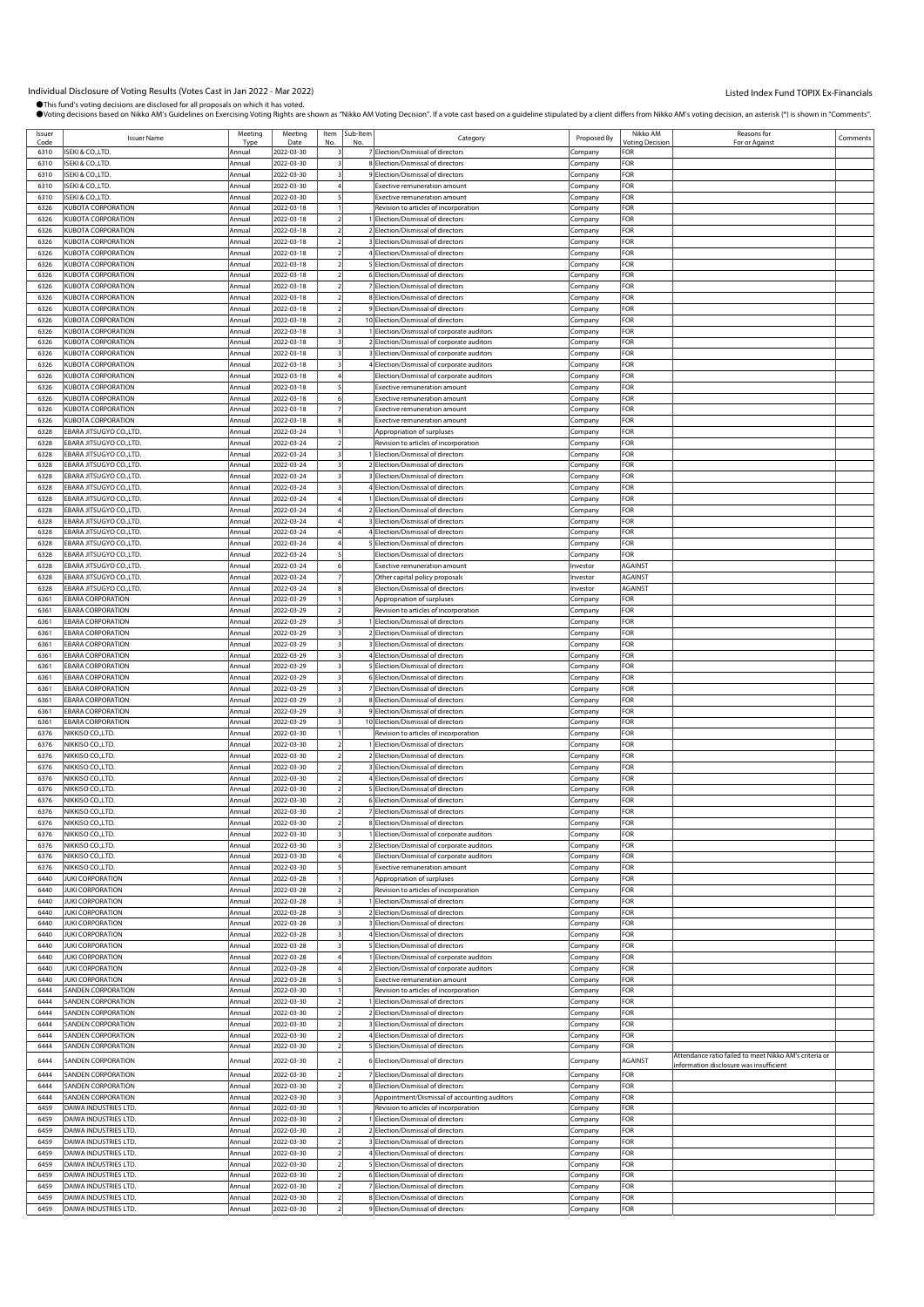Individual Disclosure of Voting Results (Votes Cast in Jan 2022 - Mar 2022)<br>●This fund's voting decisions are disclosed for all proposals on which it has voted. .<br>"Nikko AM Voting Decision". If a vote cast based on a quideline stipulated by a client differs from Nikko AM's voting decision. an asterisk (\*) is shown in "Comments".

|                |                                                                 |                  |                          |     |                      | , voting decisions based on Nikko AM S Guidelines on Exercising Voting Rights are shown as "Nikko AM Voting Decision". If a vote cast based on a guideline stipulated by a client differs from Nikko AM S Voting decision, an |                    |                                    |                                                                                                                                                                                                                                                                                                                                                                                                                                                                              |          |
|----------------|-----------------------------------------------------------------|------------------|--------------------------|-----|----------------------|-------------------------------------------------------------------------------------------------------------------------------------------------------------------------------------------------------------------------------|--------------------|------------------------------------|------------------------------------------------------------------------------------------------------------------------------------------------------------------------------------------------------------------------------------------------------------------------------------------------------------------------------------------------------------------------------------------------------------------------------------------------------------------------------|----------|
| Issuer<br>Code | <b>Issuer Name</b>                                              | Meeting<br>Type  | Meeting<br>Date          | No. | Item Sub-Item<br>No. | Category                                                                                                                                                                                                                      | Proposed By        | Nikko AM<br><b>Voting Decision</b> | Reasons for<br>For or Against                                                                                                                                                                                                                                                                                                                                                                                                                                                | Comments |
| 6459           | DAIWA INDUSTRIES LTD.                                           | Annual           | 2022-03-30               |     |                      | Retirement benefit payments                                                                                                                                                                                                   | Company            | AGAINST                            | Jnable to recognize it as initiative to help enhance                                                                                                                                                                                                                                                                                                                                                                                                                         |          |
| 6464           | <b>TSUBAKI NAKASHIMA CO.,LTD.</b>                               | Annual           | 2022-03-24               |     |                      | Appropriation of surpluses                                                                                                                                                                                                    | Company            | FOR                                | hareholder value                                                                                                                                                                                                                                                                                                                                                                                                                                                             |          |
| 6464           | TSUBAKI NAKASHIMA CO.,LTD.                                      | Annual           | 2022-03-24               |     |                      | Revision to articles of incorporation                                                                                                                                                                                         | Company            | FOR                                |                                                                                                                                                                                                                                                                                                                                                                                                                                                                              |          |
| 6464           | TSUBAKI NAKASHIMA CO.,LTD.                                      | Annual           | 2022-03-24               |     |                      | Election/Dismissal of directors                                                                                                                                                                                               | Company            | FOR                                |                                                                                                                                                                                                                                                                                                                                                                                                                                                                              |          |
| 6464           | <b>TSUBAKI NAKASHIMA CO.,LTD.</b>                               | Annual           | 2022-03-24               |     |                      | 2 Election/Dismissal of directors                                                                                                                                                                                             | Company            | FOR                                |                                                                                                                                                                                                                                                                                                                                                                                                                                                                              |          |
| 6464           | TSUBAKI NAKASHIMA CO.,LTD.                                      | Annual           | 2022-03-24               |     |                      | 3 Election/Dismissal of directors                                                                                                                                                                                             | Company            | FOR                                |                                                                                                                                                                                                                                                                                                                                                                                                                                                                              |          |
| 6464<br>6464   | <b>ISUBAKI NAKASHIMA CO.,LTD.</b><br>TSUBAKI NAKASHIMA CO.,LTD. | Annual<br>Annual | 2022-03-24<br>2022-03-24 |     |                      | 4 Election/Dismissal of directors<br>5 Election/Dismissal of directors                                                                                                                                                        | Company<br>ompany  | FOR<br>FOR                         |                                                                                                                                                                                                                                                                                                                                                                                                                                                                              |          |
| 6464           | TSUBAKI NAKASHIMA CO.,LTD                                       | Annual           | 2022-03-24               |     |                      | 6 Election/Dismissal of directors                                                                                                                                                                                             | Company            | FOR                                |                                                                                                                                                                                                                                                                                                                                                                                                                                                                              |          |
| 6464           | TSUBAKI NAKASHIMA CO.,LTD.                                      | Annual           | 2022-03-24               |     |                      | Election/Dismissal of directors                                                                                                                                                                                               | Company            | FOR                                |                                                                                                                                                                                                                                                                                                                                                                                                                                                                              |          |
| 6465           | <b>HOSHIZAKI CORPORATION</b>                                    | Annual           | 2022-03-23               |     |                      | Revision to articles of incorporation                                                                                                                                                                                         | Company            | FOR                                |                                                                                                                                                                                                                                                                                                                                                                                                                                                                              |          |
| 6465           | <b>IOSHIZAKI CORPORATION</b>                                    | Annual           | 2022-03-23               |     |                      | Election/Dismissal of directors                                                                                                                                                                                               | Company            | FOR                                |                                                                                                                                                                                                                                                                                                                                                                                                                                                                              |          |
| 6465           | <b>HOSHIZAKI CORPORATION</b>                                    | Annual           | 2022-03-23               |     |                      | 2 Election/Dismissal of directors                                                                                                                                                                                             | Company            | FOR                                |                                                                                                                                                                                                                                                                                                                                                                                                                                                                              |          |
| 6465<br>6465   | <b>HOSHIZAKI CORPORATION</b><br>HOSHIZAKI CORPORATION           | Annual<br>Annual | 2022-03-23<br>2022-03-23 |     |                      | 3 Election/Dismissal of directors<br>4 Election/Dismissal of directors                                                                                                                                                        | .cmpany<br>Company | FOR<br>FOR                         |                                                                                                                                                                                                                                                                                                                                                                                                                                                                              |          |
| 6465           | HOSHIZAKI CORPORATION                                           | Annual           | 2022-03-23               |     |                      | 5 Election/Dismissal of directors                                                                                                                                                                                             | Company            | FOR                                |                                                                                                                                                                                                                                                                                                                                                                                                                                                                              |          |
| 6465           | <b>HOSHIZAKI CORPORATION</b>                                    | Annual           | 2022-03-23               |     |                      | 6 Election/Dismissal of directors                                                                                                                                                                                             | Company            | FOR                                |                                                                                                                                                                                                                                                                                                                                                                                                                                                                              |          |
| 6465           | HOSHIZAKI CORPORATION                                           | Annual           | 2022-03-23               |     |                      | 7 Election/Dismissal of directors                                                                                                                                                                                             | ompany             | FOR                                |                                                                                                                                                                                                                                                                                                                                                                                                                                                                              |          |
| 6465           | <b>HOSHIZAKI CORPORATION</b>                                    | Annual           | 2022-03-23               |     |                      | 8 Election/Dismissal of directors                                                                                                                                                                                             | Company            | FOR                                |                                                                                                                                                                                                                                                                                                                                                                                                                                                                              |          |
| 6465           | <b>IOSHIZAKI CORPORATION</b>                                    | Annual           | 2022-03-23               |     |                      | Election/Dismissal of directors                                                                                                                                                                                               | Company            | FOR                                |                                                                                                                                                                                                                                                                                                                                                                                                                                                                              |          |
| 6465<br>6465   | <b>HOSHIZAKI CORPORATION</b><br><b>IOSHIZAKI CORPORATION</b>    | Annual<br>Annual | 2022-03-23<br>2022-03-23 |     |                      | 2 Election/Dismissal of directors<br>Election/Dismissal of directors                                                                                                                                                          | Company<br>Company | FOR<br>FOR                         |                                                                                                                                                                                                                                                                                                                                                                                                                                                                              |          |
| 6465           | HOSHIZAKI CORPORATION                                           | Annual           | 2022-03-23               |     |                      | 2 Election/Dismissal of directors                                                                                                                                                                                             | Company            | FOR                                |                                                                                                                                                                                                                                                                                                                                                                                                                                                                              |          |
| 6474           | NACHI-FUJIKOSHI CORP.                                           | Annual           | 2022-02-22               |     |                      | Appropriation of surpluses                                                                                                                                                                                                    | .cmpany            | FOR                                |                                                                                                                                                                                                                                                                                                                                                                                                                                                                              |          |
| 6474           | NACHI-FUJIKOSHI CORP.                                           | Annual           | 2022-02-22               |     |                      | Election/Dismissal of directors                                                                                                                                                                                               | Company            | FOR                                |                                                                                                                                                                                                                                                                                                                                                                                                                                                                              |          |
| 6474           | NACHI-FUJIKOSHI CORP.                                           | Annual           | 2022-02-22               |     |                      | 2 Election/Dismissal of directors                                                                                                                                                                                             | Company            | FOR                                |                                                                                                                                                                                                                                                                                                                                                                                                                                                                              |          |
| 6481           | THK CO.,LTD.                                                    | Annual           | 2022-03-19               |     |                      | Appropriation of surpluses                                                                                                                                                                                                    | Company            | FOR                                |                                                                                                                                                                                                                                                                                                                                                                                                                                                                              |          |
| 6481<br>6481   | THK CO.,LTD.<br>THK CO.,LTD.                                    | Annual<br>Annual | 2022-03-19<br>2022-03-19 |     |                      | Revision to articles of incorporation<br>Election/Dismissal of directors                                                                                                                                                      | ompany             | FOR<br>FOR                         |                                                                                                                                                                                                                                                                                                                                                                                                                                                                              |          |
| 6481           | THK CO.,LTD.                                                    | Annual           | 2022-03-19               |     |                      | 2 Election/Dismissal of directors                                                                                                                                                                                             | Company<br>.cmpany | FOR                                |                                                                                                                                                                                                                                                                                                                                                                                                                                                                              |          |
| 6481           | THK CO.,LTD.                                                    | Annual           | 2022-03-19               |     |                      | 3 Election/Dismissal of directors                                                                                                                                                                                             | Company            | FOR                                |                                                                                                                                                                                                                                                                                                                                                                                                                                                                              |          |
| 6481           | THK CO.,LTD.                                                    | Annual           | 2022-03-19               |     |                      | 4 Election/Dismissal of directors                                                                                                                                                                                             | Company            | FOR                                |                                                                                                                                                                                                                                                                                                                                                                                                                                                                              |          |
| 6481           | THK CO.,LTD.                                                    | Annual           | 2022-03-19               |     |                      | 5 Election/Dismissal of directors                                                                                                                                                                                             | Company            | FOR                                |                                                                                                                                                                                                                                                                                                                                                                                                                                                                              |          |
| 6481           | THK CO.,LTD.                                                    | Annual           | 2022-03-19               |     |                      | 6 Election/Dismissal of directors                                                                                                                                                                                             | .cmpany            | FOR                                |                                                                                                                                                                                                                                                                                                                                                                                                                                                                              |          |
| 6481<br>6481   | THK CO.,LTD.                                                    | Annual<br>Annual | 2022-03-19               |     |                      | 7 Election/Dismissal of directors                                                                                                                                                                                             | Company            | FOR<br>FOR                         |                                                                                                                                                                                                                                                                                                                                                                                                                                                                              |          |
| 6481           | THK CO.,LTD.<br>THK CO.,LTD.                                    | Annual           | 2022-03-19<br>2022-03-19 |     |                      | 8 Election/Dismissal of directors<br>9 Election/Dismissal of directors                                                                                                                                                        | Company<br>Company | FOR                                |                                                                                                                                                                                                                                                                                                                                                                                                                                                                              |          |
| 6481           | THK CO.,LTD.                                                    | Annual           | 2022-03-19               |     |                      | Election/Dismissal of directors                                                                                                                                                                                               | ompany             | FOR                                |                                                                                                                                                                                                                                                                                                                                                                                                                                                                              |          |
| 6481           | THK CO.,LTD.                                                    | Annual           | 2022-03-19               |     |                      | 2 Election/Dismissal of directors                                                                                                                                                                                             | Company            | FOR                                |                                                                                                                                                                                                                                                                                                                                                                                                                                                                              |          |
| 6481           | THK CO.,LTD.                                                    | Annual           | 2022-03-19               |     |                      | 3 Election/Dismissal of directors                                                                                                                                                                                             | .cmpany            | FOR                                |                                                                                                                                                                                                                                                                                                                                                                                                                                                                              |          |
| 6481           | THK CO.,LTD.                                                    | Annual           | 2022-03-19               |     |                      | Election/Dismissal of directors                                                                                                                                                                                               | Company            | FOR                                |                                                                                                                                                                                                                                                                                                                                                                                                                                                                              |          |
| 6481<br>6498   | THK CO.,LTD.<br>KITZ CORPORATION                                | Annual<br>Annual | 2022-03-19<br>2022-03-29 |     |                      | Exective remuneration amount<br>Revision to articles of incorporation                                                                                                                                                         | Company            | FOR<br>FOR                         |                                                                                                                                                                                                                                                                                                                                                                                                                                                                              |          |
| 6498           | KITZ CORPORATION                                                | Annual           | 2022-03-29               |     |                      | Election/Dismissal of directors                                                                                                                                                                                               | Company<br>.cmpany | FOR                                |                                                                                                                                                                                                                                                                                                                                                                                                                                                                              |          |
| 6498           | KITZ CORPORATION                                                | Annual           | 2022-03-29               |     |                      | 2 Election/Dismissal of directors                                                                                                                                                                                             | Company            | FOR                                |                                                                                                                                                                                                                                                                                                                                                                                                                                                                              |          |
| 6498           | KITZ CORPORATION                                                | Annual           | 2022-03-29               |     |                      | 3 Election/Dismissal of directors                                                                                                                                                                                             | Company            | FOR                                |                                                                                                                                                                                                                                                                                                                                                                                                                                                                              |          |
| 6498           | KITZ CORPORATION                                                | Annual           | 2022-03-29               |     |                      | 4 Election/Dismissal of directors                                                                                                                                                                                             | Company            | FOR                                |                                                                                                                                                                                                                                                                                                                                                                                                                                                                              |          |
| 6498           | KITZ CORPORATION                                                | Annual           | 2022-03-29               |     |                      | 5 Election/Dismissal of directors                                                                                                                                                                                             | ompany             | FOR                                |                                                                                                                                                                                                                                                                                                                                                                                                                                                                              |          |
| 6498<br>6498   | KITZ CORPORATION<br>KITZ CORPORATION                            | Annual<br>Annual | 2022-03-29<br>2022-03-29 |     |                      | 6 Election/Dismissal of directors<br>Flection/Dismissal of directors                                                                                                                                                          | Company            | FOR<br>FOR                         |                                                                                                                                                                                                                                                                                                                                                                                                                                                                              |          |
| 6498           | KITZ CORPORATION                                                | Annual           | 2022-03-29               |     |                      | Exective remuneration amount                                                                                                                                                                                                  | .cmpany<br>Company | FOR                                |                                                                                                                                                                                                                                                                                                                                                                                                                                                                              |          |
| 6502           | <b>TOSHIBA CORPORATION</b>                                      | Special          | 2022-03-24               |     |                      | Restructuring                                                                                                                                                                                                                 | Company            | FOR                                | Spin-offs of businesses with different characteristics,<br>such as business risks and cycles, help to enhance<br>corporate value by improving management efficiency<br>and reducing or eliminating information asymmetries.<br>Furthermore, maintaining public listings ensures that<br>current shareholders still have the opportunity to<br>benefit from medium- to long-term corporate value<br>enhancements. We therefore vote in favor of this<br>shareholder proposal. |          |
| 6502           | TOSHIBA CORPORATION<br>ORCHESTRA HOLDINGS INC.                  | Special          | 2022-03-24               | 3   |                      | Restructuring                                                                                                                                                                                                                 | Investor           | AGAINST                            | If the company is taken private, competitive bidding<br>will be insufficient due to restrictions in consideration<br>of economic security and foreign exchange law, and<br>the purchase price is expected to be less than the mid-<br>to long-term corporate value that would be realized if<br>the company were to be split up and kept listed. We<br>therefore oppose this shareholder proposal.                                                                           |          |
| 6533<br>6533   | ORCHESTRA HOLDINGS INC.                                         | Annual<br>Annual | 2022-03-29<br>2022-03-29 |     |                      | Appropriation of surpluses<br>Revision to articles of incorporation                                                                                                                                                           | Company<br>Company | AGAINST<br>FOR                     | Shareholder returns failed to meet Nikko AM's criteria                                                                                                                                                                                                                                                                                                                                                                                                                       |          |
| 6533           | ORCHESTRA HOLDINGS INC.                                         | Annual           | 2022-03-29               |     |                      | Election/Dismissal of directors                                                                                                                                                                                               | Company            | AGAINST                            | Shareholder returns failed to meet Nikko AM's criteria                                                                                                                                                                                                                                                                                                                                                                                                                       |          |
| 6533           | ORCHESTRA HOLDINGS INC.                                         | Annual           | 2022-03-29               |     |                      | 2 Election/Dismissal of directors                                                                                                                                                                                             | Company            | AGAINST                            | Shareholder returns failed to meet Nikko AM's criteria                                                                                                                                                                                                                                                                                                                                                                                                                       |          |
| 6533           | ORCHESTRA HOLDINGS INC.                                         | Annual           | 2022-03-29               |     |                      | 3 Election/Dismissal of directors                                                                                                                                                                                             | Company            | AGAINST                            | Shareholder returns failed to meet Nikko AM's criteria                                                                                                                                                                                                                                                                                                                                                                                                                       |          |
| 6533           | ORCHESTRA HOLDINGS INC.                                         | Annual           | 2022-03-29               |     |                      | 4 Election/Dismissal of directors                                                                                                                                                                                             | Company            | AGAINST                            | Shareholder returns failed to meet Nikko AM's criteria                                                                                                                                                                                                                                                                                                                                                                                                                       |          |
| 6533           | ORCHESTRA HOLDINGS INC.                                         | Annual           | 2022-03-29               |     |                      | 5 Election/Dismissal of directors<br>6 Election/Dismissal of directors                                                                                                                                                        | Company            | AGAINST<br>FOR                     | Shareholder returns failed to meet Nikko AM's criteria                                                                                                                                                                                                                                                                                                                                                                                                                       |          |
| 6533<br>6533   | ORCHESTRA HOLDINGS INC.<br>ORCHESTRA HOLDINGS INC.              | Annual<br>Annual | 2022-03-29<br>2022-03-29 |     |                      | Exective remuneration amount                                                                                                                                                                                                  | ompany.<br>Company | FOR                                |                                                                                                                                                                                                                                                                                                                                                                                                                                                                              |          |
| 6540           | SEMBA CORPORATION                                               | Annual           | 2022-03-24               |     |                      | Revision to articles of incorporation                                                                                                                                                                                         | .<br>ompany        | FOR                                |                                                                                                                                                                                                                                                                                                                                                                                                                                                                              |          |
| 6540           | SEMBA CORPORATION                                               | Annual           | 2022-03-24               |     |                      | Election/Dismissal of directors                                                                                                                                                                                               | Company            | FOR                                |                                                                                                                                                                                                                                                                                                                                                                                                                                                                              |          |
| 6540           | SEMBA CORPORATION                                               | Annual           | 2022-03-24               |     |                      | 2 Election/Dismissal of directors                                                                                                                                                                                             | Company            | FOR                                |                                                                                                                                                                                                                                                                                                                                                                                                                                                                              |          |
| 6540           | SEMBA CORPORATION                                               | Annual           | 2022-03-24               |     |                      | 3 Election/Dismissal of directors                                                                                                                                                                                             | ompany.            | FOR                                |                                                                                                                                                                                                                                                                                                                                                                                                                                                                              |          |
| 6540           | SEMBA CORPORATION                                               | Annual           | 2022-03-24               |     |                      | 4 Election/Dismissal of directors                                                                                                                                                                                             | Company            | FOR                                |                                                                                                                                                                                                                                                                                                                                                                                                                                                                              |          |
| 6540<br>6546   | SEMBA CORPORATION<br>FULLTECH CO.LTD.                           | Annual<br>Annual | 2022-03-24<br>2022-03-30 |     |                      | Election/Dismissal of directors<br>Appropriation of surpluses                                                                                                                                                                 | Company            | FOR<br>FOR                         |                                                                                                                                                                                                                                                                                                                                                                                                                                                                              |          |
| 6546           | FULLTECH CO.LTD.                                                | Annual           | 2022-03-30               |     |                      | Revision to articles of incorporation                                                                                                                                                                                         | Company<br>Company | FOR                                |                                                                                                                                                                                                                                                                                                                                                                                                                                                                              |          |
| 6546           | FULLTECH CO.LTD.                                                | Annual           | 2022-03-30               |     |                      | Election/Dismissal of directors                                                                                                                                                                                               | ompany             | FOR                                |                                                                                                                                                                                                                                                                                                                                                                                                                                                                              |          |
| 6546           | FULLTECH CO.LTD.                                                | Annual           | 2022-03-30               |     |                      | Election/Dismissal of directors                                                                                                                                                                                               | .cmpany            | FOR                                |                                                                                                                                                                                                                                                                                                                                                                                                                                                                              |          |
| 6546           | FULLTECH CO.LTD.                                                | Annual           | 2022-03-30               |     |                      | 3 Election/Dismissal of directors                                                                                                                                                                                             | .<br>ompany        | FOR                                |                                                                                                                                                                                                                                                                                                                                                                                                                                                                              |          |
| 6546           | FULLTECH CO.LTD.                                                | Annual           | 2022-03-30               |     |                      | 4 Election/Dismissal of directors                                                                                                                                                                                             | Company            | FOR                                |                                                                                                                                                                                                                                                                                                                                                                                                                                                                              |          |
| 6546<br>6546   | FULLTECH CO.LTD.<br>FULLTECH CO.LTD.                            | Annual<br>Annual | 2022-03-30<br>2022-03-30 |     |                      | Election/Dismissal of directors<br>2 Election/Dismissal of directors                                                                                                                                                          | Company            | FOR<br>FOR                         |                                                                                                                                                                                                                                                                                                                                                                                                                                                                              |          |
| 6553           | SOLDOUT, INC.                                                   | Annual           | 2022-03-30               |     |                      | Revision to articles of incorporation                                                                                                                                                                                         | ompany<br>.cmpany  | FOR                                |                                                                                                                                                                                                                                                                                                                                                                                                                                                                              |          |
| 6553           | SOLDOUT, INC.                                                   | Annual           | 2022-03-30               |     |                      | Election/Dismissal of directors                                                                                                                                                                                               | Company            | FOR                                |                                                                                                                                                                                                                                                                                                                                                                                                                                                                              |          |
| 6553           | SOLDOUT, INC.                                                   | Annual           | 2022-03-30               |     |                      | 2 Election/Dismissal of directors                                                                                                                                                                                             | Company            | FOR                                |                                                                                                                                                                                                                                                                                                                                                                                                                                                                              |          |
| 6553           | SOLDOUT, INC.                                                   | Annual           | 2022-03-30               |     |                      | 3 Election/Dismissal of directors                                                                                                                                                                                             | Company            | FOR                                |                                                                                                                                                                                                                                                                                                                                                                                                                                                                              |          |
| 6553           | SOLDOUT, INC.                                                   | Annual           | 2022-03-30               |     |                      | 4 Election/Dismissal of directors                                                                                                                                                                                             | ompany             | FOR                                |                                                                                                                                                                                                                                                                                                                                                                                                                                                                              |          |
| 6553<br>6553   | SOLDOUT, INC.                                                   | Annual<br>Annual | 2022-03-30               |     |                      | 5 Election/Dismissal of directors                                                                                                                                                                                             | .cmpany            | FOR<br>FOR                         |                                                                                                                                                                                                                                                                                                                                                                                                                                                                              |          |
| 6592           | SOLDOUT, INC.<br>MABUCHI MOTOR CO., LTD.                        | Annual           | 2022-03-30<br>2022-03-30 |     |                      | 6 Election/Dismissal of directors<br>Appropriation of surpluses                                                                                                                                                               | Company<br>Company | FOR                                |                                                                                                                                                                                                                                                                                                                                                                                                                                                                              |          |
|                |                                                                 |                  |                          |     |                      |                                                                                                                                                                                                                               |                    |                                    |                                                                                                                                                                                                                                                                                                                                                                                                                                                                              |          |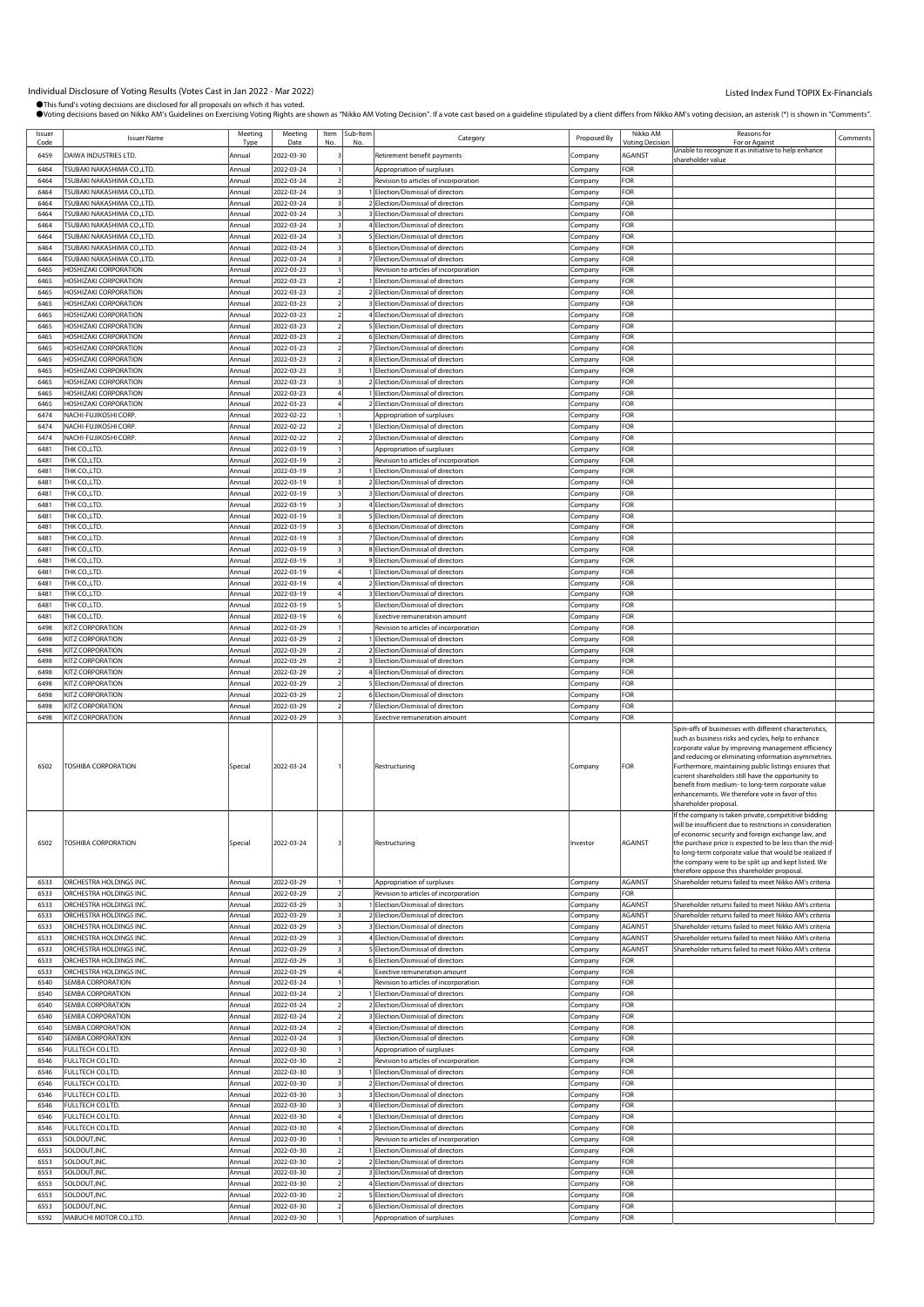| Issuer | <b>Issuer Name</b>                     | Meeting | Meeting    | Item | Sub-Item | Category                                     | Proposed By | Nikko AM       | Reasons for                                     | Comments |
|--------|----------------------------------------|---------|------------|------|----------|----------------------------------------------|-------------|----------------|-------------------------------------------------|----------|
| Code   |                                        | Type    | Date       |      |          |                                              |             | Votina Decisio | For or Against                                  |          |
| 6592   | MABUCHI MOTOR CO., LTD.                | Annual  | 2022-03-30 |      |          | Revision to articles of incorporation        | Company     | FOR            |                                                 |          |
| 6592   | MABUCHI MOTOR CO., LTD.                | Annual  | 2022-03-30 |      |          | Election/Dismissal of directors              | Company     | For            |                                                 |          |
| 6592   | MABUCHI MOTOR CO., LTD.                | Annual  | 2022-03-30 |      |          | Election/Dismissal of directors              | Company     | FOR            |                                                 |          |
| 6592   | MABUCHI MOTOR CO.,LTD.                 | Annual  | 2022-03-30 |      |          | Election/Dismissal of directors              | Company     | FOR            |                                                 |          |
| 6592   | MABUCHI MOTOR CO., LTD.                | Annual  | 2022-03-30 |      |          | 4 Election/Dismissal of directors            | Company     | FOR            |                                                 |          |
| 6592   | MABUCHI MOTOR CO., LTD.                | Annual  | 2022-03-30 |      |          | 5 Election/Dismissal of directors            | Company     | FOR            |                                                 |          |
|        |                                        |         |            |      |          |                                              |             |                |                                                 |          |
| 6592   | MABUCHI MOTOR CO., LTD.                | Annual  | 2022-03-30 |      |          | 6 Election/Dismissal of directors            | Company     | FOR            |                                                 |          |
| 6592   | MABUCHI MOTOR CO., LTD.                | Annual  | 2022-03-30 |      |          | 7 Election/Dismissal of directors            | Company     | FOR            |                                                 |          |
| 6592   | MABUCHI MOTOR CO., LTD.                | Annual  | 2022-03-30 |      |          | 8 Election/Dismissal of directors            | Company     | FOR            |                                                 |          |
| 6592   | MABUCHI MOTOR CO., LTD.                | Annual  | 2022-03-30 |      |          | 9 Election/Dismissal of directors            | Company     | FOR            |                                                 |          |
| 6619   | <b>W-SCOPE CORPORATION</b>             | Annual  | 2022-03-30 |      |          | Revision to articles of incorporation        | Company     | FOR            |                                                 |          |
| 6619   | W-SCOPE CORPORATION                    | Annual  | 2022-03-30 |      |          | Revision to articles of incorporation        | Company     | FOR            |                                                 |          |
| 6619   | <b>W-SCOPE CORPORATION</b>             | Annual  | 2022-03-30 |      |          | Election/Dismissal of directors              |             | AGAINST        | Performance failed to meet Nikko AM's criteria  |          |
|        |                                        |         |            |      |          |                                              | Company     |                |                                                 |          |
| 6619   | <b>W-SCOPE CORPORATION</b>             | Annual  | 2022-03-30 |      |          | 2 Election/Dismissal of directors            | Company     | AGAINST        | Performance failed to meet Nikko AM's criteria  |          |
| 6619   | <b>W-SCOPE CORPORATION</b>             | Annual  | 2022-03-30 |      |          | 3 Election/Dismissal of directors            | Company     | FOR            |                                                 |          |
| 6619   | <b>W-SCOPE CORPORATION</b>             | Annual  | 2022-03-30 |      |          | 4 Election/Dismissal of directors            | Company     | FOR            |                                                 |          |
| 6619   | <b>W-SCOPE CORPORATION</b>             | Annual  | 2022-03-30 |      |          | Election/Dismissal of directors              | Company     | FOR            |                                                 |          |
| 6619   | W-SCOPE CORPORATION                    | Annual  | 2022-03-30 |      |          | Election/Dismissal of directors              | Company     | FOR            |                                                 |          |
| 6619   | <b>W-SCOPE CORPORATION</b>             | Annual  | 2022-03-30 |      |          | 3 Election/Dismissal of directors            | Company     | FOR            |                                                 |          |
|        |                                        |         |            |      |          |                                              |             |                |                                                 |          |
| 6619   | <b>W-SCOPE CORPORATION</b>             | Annual  | 2022-03-30 |      |          | Exective remuneration amount                 | Company     | FOR            |                                                 |          |
| 6619   | <b>W-SCOPE CORPORATION</b>             | Annual  | 2022-03-30 |      |          | Exective remuneration amount                 | Company     | FOR            |                                                 |          |
| 6619   | <b>W-SCOPE CORPORATION</b>             | Annual  | 2022-03-30 |      |          | Appointment/Dismissal of accounting auditors | Company     | FOR            |                                                 |          |
| 6619   | <b>W-SCOPE CORPORATION</b>             | Annual  | 2022-03-30 |      |          | <b>Exective remuneration amount</b>          | Company     | FOR            |                                                 |          |
| 6640   | -PEX INC.                              | Annual  | 2022-03-29 |      |          | Appropriation of surpluses                   | Company     | FOR            |                                                 |          |
| 6640   | -PEX INC                               | Annual  | 2022-03-29 |      |          | Revision to articles of incorporation        | Company     | FOR            |                                                 |          |
|        |                                        |         |            |      |          |                                              |             |                |                                                 |          |
| 6640   | I-PEX INC.                             | Annual  | 2022-03-29 |      |          | Exective remuneration amount                 | Company     | FOR            |                                                 |          |
| 6640   | I-PEX INC                              | Annual  | 2022-03-29 |      |          | 1 Election/Dismissal of directors            | Company     | FOR            |                                                 |          |
| 6640   | <b>-PEX INC</b>                        | Annual  | 2022-03-29 |      |          | 2 Election/Dismissal of directors            | Company     | FOR            |                                                 |          |
| 6640   | -PEX INC.                              | Annual  | 2022-03-29 |      |          | 3 Election/Dismissal of directors            | Company     | <b>OR</b>      |                                                 |          |
| 6640   | I-PEX INC                              | Annual  | 2022-03-29 |      |          | 4 Election/Dismissal of directors            | Company     | FOR            |                                                 |          |
| 6653   | SEIKO ELECTRIC CO.,LTD.                | Annual  | 2022-03-29 |      |          | Revision to articles of incorporation        | .cmpany     | FOR            |                                                 |          |
|        |                                        |         |            |      |          |                                              |             |                |                                                 |          |
| 6653   | SEIKO ELECTRIC CO.,LTD.                | Annual  | 2022-03-29 |      |          | Election/Dismissal of directors              | Company     | FOR            |                                                 |          |
| 6653   | SEIKO ELECTRIC CO., LTD.               | Annual  | 2022-03-29 |      |          | 2 Election/Dismissal of directors            | Company     | FOR            |                                                 |          |
| 6653   | SEIKO ELECTRIC CO.,LTD.                | Annual  | 2022-03-29 |      |          | 3 Election/Dismissal of directors            | Company     | FOR            |                                                 |          |
| 6653   | SEIKO ELECTRIC CO., LTD.               | Annual  | 2022-03-29 |      |          | 4 Election/Dismissal of directors            | Company     | FOR            |                                                 |          |
| 6653   | SEIKO ELECTRIC CO., LTD.               | Annual  | 2022-03-29 |      |          | 5 Election/Dismissal of directors            | Company     | FOR            |                                                 |          |
| 6653   | SEIKO ELECTRIC CO.,LTD.                | Annual  | 2022-03-29 |      |          | 6 Election/Dismissal of directors            | Company     | <b>AGAINST</b> | Failed to meet Nikko AM's independence criteria |          |
| 6653   | SEIKO ELECTRIC CO.,LTD.                | Annual  | 2022-03-29 |      |          | 7 Election/Dismissal of directors            |             | <b>AGAINST</b> | Failed to meet Nikko AM's independence criteria |          |
|        |                                        |         |            |      |          |                                              | Company     |                |                                                 |          |
| 6653   | SEIKO ELECTRIC CO., LTD.               | Annual  | 2022-03-29 |      |          | 8 Election/Dismissal of directors            | Company     | FOR            |                                                 |          |
| 6653   | SEIKO ELECTRIC CO., LTD.               | Annual  | 2022-03-29 |      |          | 9 Election/Dismissal of directors            | Company     | FOR            |                                                 |          |
| 6723   | RENESAS ELECTRONICS CORPORATION        | Annual  | 2022-03-30 |      |          | Revision to articles of incorporation        | Company     | FOR            |                                                 |          |
| 6723   | RENESAS ELECTRONICS CORPORATION        | Annual  | 2022-03-30 |      |          | Revision to articles of incorporation        | Company     | FOR            |                                                 |          |
| 6723   | RENESAS ELECTRONICS CORPORATION        | Annual  | 2022-03-30 |      |          | Election/Dismissal of directors              | Company     | FOR            |                                                 |          |
| 6723   | RENESAS ELECTRONICS CORPORATION        | Annual  | 2022-03-30 |      |          | 2 Election/Dismissal of directors            | Company     | FOR            |                                                 |          |
|        | RENESAS ELECTRONICS CORPORATION        |         |            |      |          |                                              |             | FOR            |                                                 |          |
| 6723   |                                        | Annual  | 2022-03-30 |      |          | 3 Election/Dismissal of directors            | Company     |                |                                                 |          |
| 6723   | RENESAS ELECTRONICS CORPORATION        | Annual  | 2022-03-30 |      |          | 4 Election/Dismissal of directors            | Company     | FOR            |                                                 |          |
| 6723   | RENESAS ELECTRONICS CORPORATION        | Annual  | 2022-03-30 |      |          | 5 Election/Dismissal of directors            | Company     | FOR            |                                                 |          |
| 6723   | RENESAS ELECTRONICS CORPORATION        | Annual  | 2022-03-30 |      |          | 1 Election/Dismissal of corporate auditors   | Company     | FOR            |                                                 |          |
| 6723   | RENESAS ELECTRONICS CORPORATION        | Annual  | 2022-03-30 |      |          | 2 Election/Dismissal of corporate auditors   | Company     | FOR            |                                                 |          |
| 6740   | JAPAN DISPLAY INC                      | Special | 2022-03-26 |      |          | Other capital policy proposals               | Company     | FOR            |                                                 |          |
|        |                                        |         |            |      |          |                                              |             |                |                                                 |          |
| 6748   | SEIWA ELECTRIC MFG.CO.,LTD.            | Annual  | 2022-03-29 |      |          | Revision to articles of incorporation        | Company     | FOR            |                                                 |          |
| 6748   | SEIWA ELECTRIC MFG.CO.,LTD.            | Annual  | 2022-03-29 |      |          | 1 Election/Dismissal of directors            | Company     | FOR            |                                                 |          |
| 6748   | SEIWA ELECTRIC MFG.CO.,LTD.            | Annual  | 2022-03-29 |      |          | 2 Election/Dismissal of directors            | Company     | FOR            |                                                 |          |
| 6748   | SEIWA ELECTRIC MFG.CO.,LTD.            | Annual  | 2022-03-29 |      |          | 3 Election/Dismissal of directors            | Company     | <b>OR</b>      |                                                 |          |
| 6748   | SEIWA ELECTRIC MFG.CO.,LTD.            | Annual  | 2022-03-29 |      |          | 4 Election/Dismissal of directors            | Company     | FOR            |                                                 |          |
| 6748   | SEIWA ELECTRIC MFG.CO.,LTD.            | Annual  | 2022-03-29 |      |          | 5 Election/Dismissal of directors            | Company     | FOR            |                                                 |          |
| 6748   | SEIWA ELECTRIC MFG.CO.,LTD.            | Annual  | 2022-03-29 |      |          | 6 Election/Dismissal of directors            |             | FOR            |                                                 |          |
| 6748   | SEIWA ELECTRIC MFG.CO.,LTD.            |         |            |      |          |                                              | Company     |                |                                                 |          |
|        |                                        | Annual  | 2022-03-29 |      |          | 7 Election/Dismissal of directors            | Company     | FOR            |                                                 |          |
| 6748   | SEIWA ELECTRIC MFG.CO.,LTD.            | Annual  | 2022-03-29 |      |          | <b>Exective remuneration amount</b>          | Company     | FOR            |                                                 |          |
| 6748   | SEIWA ELECTRIC MFG.CO.,LTD.            | Annual  | 2022-03-29 |      |          | Exective remuneration amount                 | Company     | FOR            |                                                 |          |
| 6789   | ROLAND DG CORPORATION                  | Annual  | 2022-03-24 |      |          | Appropriation of surpluses                   | Company     | FOR            |                                                 |          |
| 6789   | ROLAND DG CORPORATION                  | Annual  | 2022-03-24 |      |          | Revision to articles of incorporation        | Company     | FOR            |                                                 |          |
| 6789   | ROLAND DG CORPORATION                  | Annual  | 2022-03-24 |      |          | Election/Dismissal of directors              | Company     | FOR            |                                                 |          |
| 6789   | ROLAND DG CORPORATION                  | Annual  | 2022-03-24 |      |          | Election/Dismissal of directors              |             | FOR            |                                                 |          |
|        |                                        |         |            |      |          |                                              | Company     |                |                                                 |          |
| 6789   | ROLAND DG CORPORATION                  | Annual  | 2022-03-24 |      |          | 3 Election/Dismissal of directors            | Company     | FOR            |                                                 |          |
| 6789   | ROLAND DG CORPORATION                  | Annual  | 2022-03-24 |      |          | 4 Election/Dismissal of directors            | Company     | FOR            |                                                 |          |
| 6789   | ROLAND DG CORPORATION                  | Annual  | 2022-03-24 |      |          | 5 Election/Dismissal of directors            | Company     | FOR            |                                                 |          |
| 6789   | ROLAND DG CORPORATION                  | Annual  | 2022-03-24 |      |          | 6 Election/Dismissal of directors            | Company     | AGAINST        | Failed to meet Nikko AM's independence criteria |          |
| 6789   | ROLAND DG CORPORATION                  | Annual  | 2022-03-24 |      |          | Election/Dismissal of corporate auditors     | Company     | FOR            |                                                 |          |
| 6817   | SUMIDA CORPORATION                     | Annual  | 2022-03-25 |      |          | Revision to articles of incorporation        | Company     | FOR            |                                                 |          |
| 6817   | SUMIDA CORPORATION                     |         | 2022-03-25 |      |          |                                              |             | FOR            |                                                 |          |
|        |                                        | Annual  |            |      |          | Election/Dismissal of directors              | Company     |                |                                                 |          |
| 6817   | SUMIDA CORPORATION                     | Annual  | 2022-03-25 |      |          | 2 Election/Dismissal of directors            | Company     | FOR            |                                                 |          |
| 6817   | SUMIDA CORPORATION                     | Annual  | 2022-03-25 |      |          | 3 Election/Dismissal of directors            | Company     | FOR            |                                                 |          |
| 6817   | SUMIDA CORPORATION                     | Annual  | 2022-03-25 |      |          | 4 Election/Dismissal of directors            | Company     | FOR            |                                                 |          |
| 6817   | SUMIDA CORPORATION                     | Annual  | 2022-03-25 |      |          | 5 Election/Dismissal of directors            | Company     | FOR            |                                                 |          |
| 6817   | SUMIDA CORPORATION                     | Annual  | 2022-03-25 |      |          | 6 Election/Dismissal of directors            | Company     | FOR            |                                                 |          |
| 6817   | SUMIDA CORPORATION                     | Annual  | 2022-03-25 |      |          | 7 Election/Dismissal of directors            | Company     | For            |                                                 |          |
| 6817   | SUMIDA CORPORATION                     | Annual  | 2022-03-25 |      |          | 8 Election/Dismissal of directors            |             | FOR            |                                                 |          |
|        |                                        |         |            |      |          |                                              | Company     |                |                                                 |          |
| 6817   | SUMIDA CORPORATION                     | Annual  | 2022-03-25 |      |          | 9 Election/Dismissal of directors            | Company     | FOR            |                                                 |          |
| 6853   | KYOWA ELECTRONIC INSTRUMENTS CO., LTD. | Annual  | 2022-03-30 |      |          | Appropriation of surpluses                   | Company     | FOR            |                                                 |          |
| 6853   | KYOWA ELECTRONIC INSTRUMENTS CO.,LTD.  | Annual  | 2022-03-30 |      |          | Revision to articles of incorporation        | Company     | FOR            |                                                 |          |
| 6853   | KYOWA ELECTRONIC INSTRUMENTS CO., LTD. | Annual  | 2022-03-30 |      |          | Election/Dismissal of directors              | Company     | FOR            |                                                 |          |
| 6853   | KYOWA ELECTRONIC INSTRUMENTS CO., LTD. | Annual  | 2022-03-30 |      |          | 2 Election/Dismissal of directors            | Company     | FOR            |                                                 |          |
| 6853   | KYOWA ELECTRONIC INSTRUMENTS CO.,LTD.  | Annual  | 2022-03-30 |      |          | 3 Election/Dismissal of directors            | Company     | FOR            |                                                 |          |
|        |                                        |         |            |      |          |                                              |             |                |                                                 |          |
| 6853   | KYOWA ELECTRONIC INSTRUMENTS CO., LTD. | Annual  | 2022-03-30 |      |          | 4 Election/Dismissal of directors            | Company     | FOR            |                                                 |          |
| 6853   | KYOWA ELECTRONIC INSTRUMENTS CO.,LTD.  | Annual  | 2022-03-30 |      |          | 5 Election/Dismissal of directors            | Company     | FOR            |                                                 |          |
| 6853   | KYOWA ELECTRONIC INSTRUMENTS CO., LTD. | Annual  | 2022-03-30 |      |          | 6 Election/Dismissal of directors            | Company     | FOR            |                                                 |          |
| 6853   | KYOWA ELECTRONIC INSTRUMENTS CO., LTD. | Annual  | 2022-03-30 |      |          | 7 Election/Dismissal of directors            | Company     | FOR            |                                                 |          |
| 6853   | KYOWA ELECTRONIC INSTRUMENTS CO.,LTD.  | Annual  | 2022-03-30 |      |          | 8 Election/Dismissal of directors            | Company     | AGAINST        | Failed to meet Nikko AM's independence criteria |          |
| 6853   | KYOWA ELECTRONIC INSTRUMENTS CO., LTD. | Annual  | 2022-03-30 |      |          | 1 Election/Dismissal of directors            | Company     | FOR            |                                                 |          |
| 6853   | KYOWA ELECTRONIC INSTRUMENTS CO., LTD. | Annual  | 2022-03-30 |      |          | 2 Election/Dismissal of directors            | Company     | FOR            |                                                 |          |
|        |                                        |         |            |      |          |                                              |             |                |                                                 |          |
| 6853   | KYOWA ELECTRONIC INSTRUMENTS CO., LTD. | Annual  | 2022-03-30 |      |          | 3 Election/Dismissal of directors            | Company     | FOR            |                                                 |          |
| 6853   | KYOWA ELECTRONIC INSTRUMENTS CO., LTD. | Annual  | 2022-03-30 |      |          | 4 Election/Dismissal of directors            | Company     | FOR            |                                                 |          |
| 6856   | HORIBA,LTD.                            | Annual  | 2022-03-26 |      |          | Revision to articles of incorporation        | Company     | FOR            |                                                 |          |
| 6856   | HORIBA,LTD.                            | Annual  | 2022-03-26 |      |          | Election/Dismissal of directors              | Company     | FOR            |                                                 |          |
| 6856   | HORIBA,LTD.                            | Annual  | 2022-03-26 |      |          | Election/Dismissal of directors              | Company     | FOR            |                                                 |          |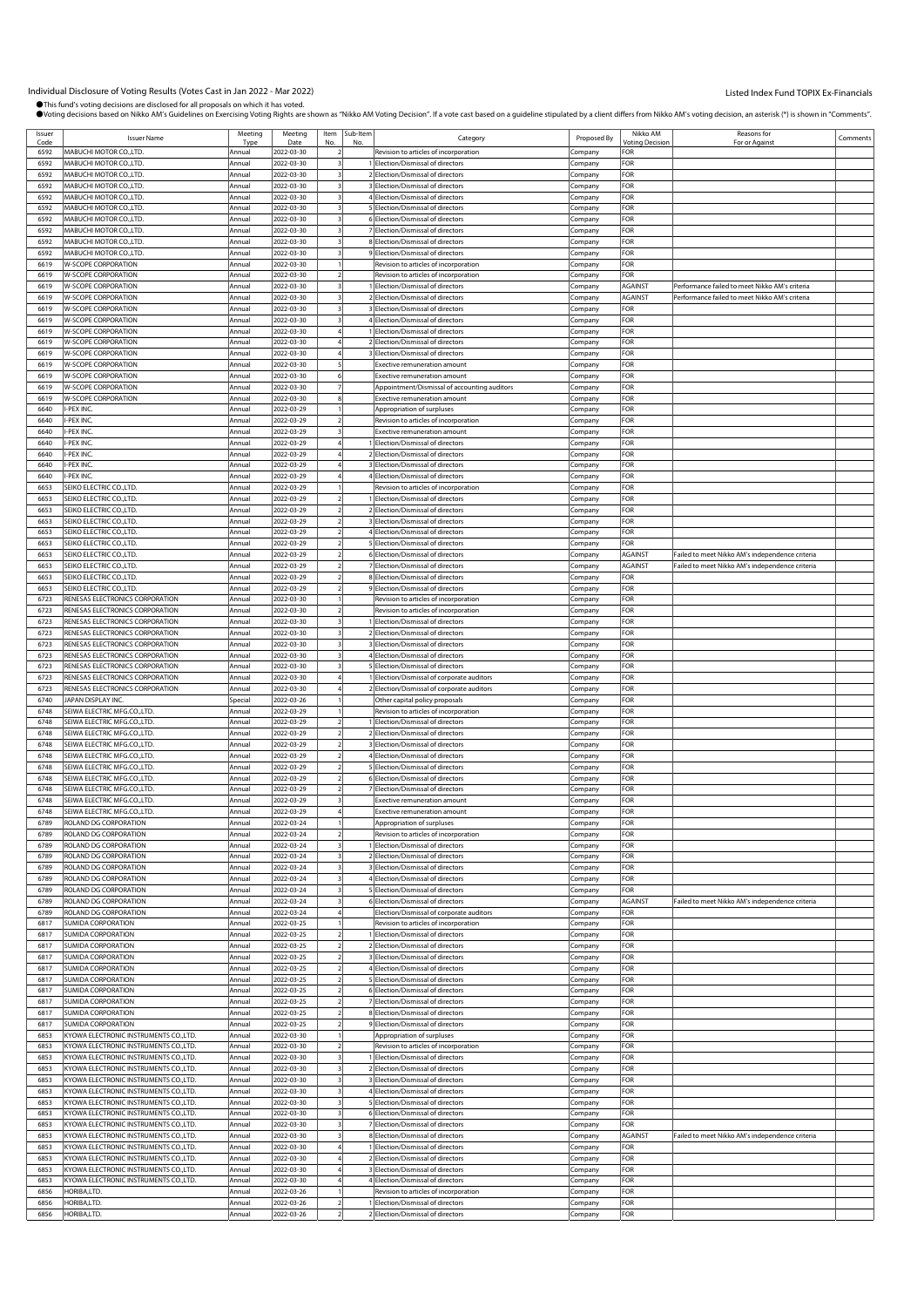| Issuer       | <b>Issuer Name</b>             | Meeting | Meeting    | Item Sub-Item | Category                                   | Proposed By | Nikko AM<br><b><i><u>Intina</u></i></b> Decision | Reasons for                                     | Comments |
|--------------|--------------------------------|---------|------------|---------------|--------------------------------------------|-------------|--------------------------------------------------|-------------------------------------------------|----------|
| Code<br>6856 | HORIBA,LTD                     | Tyne    | Date       |               | 3 Election/Dismissal of directors          |             | FOR                                              | For or Against                                  |          |
|              |                                | Annual  | 2022-03-26 |               |                                            | Company     |                                                  |                                                 |          |
| 6856         | HORIBA,LTD.                    | Annual  | 2022-03-26 |               | 4 Election/Dismissal of directors          | Company     | FOR                                              |                                                 |          |
| 6856         | HORIBA.LTD.                    | Annual  | 2022-03-26 |               | 5 Election/Dismissal of directors          | Company     | FOR                                              |                                                 |          |
| 6856         | HORIBA,LTD.                    | Annual  | 2022-03-26 |               | 6 Election/Dismissal of directors          | Company     | FOR                                              |                                                 |          |
| 6856         | HORIBA,LTD.                    | Annual  | 2022-03-26 |               | 7 Election/Dismissal of directors          | .cmpany     | FOR                                              |                                                 |          |
| 6856         | HORIBA,LTD                     | Annual  | 2022-03-26 |               | 8 Election/Dismissal of directors          | .cmpany     | FOR                                              |                                                 |          |
| 6856         | HORIBA,LTD.                    | Annual  | 2022-03-26 |               | 9 Election/Dismissal of directors          | .cmpany     | FOR                                              |                                                 |          |
| 6856         | HORIBA,LTD                     | Annual  |            |               |                                            |             | FOR                                              |                                                 |          |
|              |                                |         | 2022-03-26 |               | 1 Election/Dismissal of corporate auditors | Company     |                                                  |                                                 |          |
| 6856         | HORIBA,LTD.                    | Annual  | 2022-03-26 |               | 2 Election/Dismissal of corporate auditors | Company     | FOR                                              |                                                 |          |
| 6856         | HORIBA,LTD.                    | Annual  | 2022-03-26 |               | Exective remuneration amount               | Company     | FOR                                              |                                                 |          |
| 6856         | HORIBA,LTD                     | Annual  | 2022-03-26 |               | Exective remuneration amount               | Company     | FOR                                              |                                                 |          |
| 6858         | ONO SOKKI CO.,LTD.             | Annual  | 2022-03-18 |               | Revision to articles of incorporation      | Company     | FOR                                              |                                                 |          |
| 6858         | ONO SOKKI CO., LTD.            | Annual  | 2022-03-18 |               | 1 Election/Dismissal of directors          | Company     | AGAINST                                          | Performance failed to meet Nikko AM's criteria  |          |
| 6858         | ONO SOKKI CO., LTD.            | Annual  | 2022-03-18 |               | 2 Election/Dismissal of directors          | Company     | AGAINST                                          | Performance failed to meet Nikko AM's criteria  |          |
|              |                                |         |            |               |                                            |             |                                                  |                                                 |          |
| 6858         | ONO SOKKI CO., LTD             | Annual  | 2022-03-18 |               | 3 Election/Dismissal of directors          | Company     | AGAINST                                          | Performance failed to meet Nikko AM's criteria  |          |
| 6858         | ONO SOKKI CO., LTD             | Annual  | 2022-03-18 |               | 4 Election/Dismissal of directors          | Company     | <b>AGAINST</b>                                   | Performance failed to meet Nikko AM's criteria  |          |
| 6858         | ONO SOKKI CO.,LTD.             | Annual  | 2022-03-18 |               | 5 Election/Dismissal of directors          | Company     | FOR                                              |                                                 |          |
| 6858         | ONO SOKKI CO., LTD.            | Annual  | 2022-03-18 |               | 6 Election/Dismissal of directors          | Company     | AGAINST                                          | Performance failed to meet Nikko AM's criteria  |          |
| 6858         | ONO SOKKI CO.,LTD.             | Annual  | 2022-03-18 |               | 7 Election/Dismissal of directors          | Company     | FOR                                              |                                                 |          |
| 6858         | ONO SOKKI CO.,LTD              | Annual  | 2022-03-18 |               | Election/Dismissal of corporate auditors   | Company     | AGAINST                                          | Failed to meet Nikko AM's independence criteria |          |
| 6866         |                                |         |            |               |                                            |             | FOR                                              |                                                 |          |
|              | HIOKI E.E. CORPORATION         | Annual  | 2022-02-25 |               | Appropriation of surpluses                 | .cmpany     |                                                  |                                                 |          |
| 6866         | HIOKI E.E. CORPORATION         | Annual  | 2022-02-25 |               | Revision to articles of incorporation      | Company     | <b>OR</b>                                        |                                                 |          |
| 6866         | HIOKI E.E. CORPORATION         | Annual  | 2022-02-25 |               | Election/Dismissal of corporate auditors   | Company     | FOR                                              |                                                 |          |
| 6871         | MICRONICS JAPAN CO., LTD.      | Annual  | 2022-03-25 |               | Appropriation of surpluses                 | Company     | FOR                                              |                                                 |          |
| 6871         | MICRONICS JAPAN CO.,LTD.       | Annual  | 2022-03-25 |               | Revision to articles of incorporation      | .ompany     | FOR                                              |                                                 |          |
| 6871         | MICRONICS JAPAN CO., LTD.      | Annual  | 2022-03-25 |               | Election/Dismissal of directors            | .cmpany     | FOR                                              |                                                 |          |
|              | MICRONICS JAPAN CO., LTD.      |         |            |               |                                            |             |                                                  |                                                 |          |
| 6871         |                                | Annual  | 2022-03-25 |               | 2 Election/Dismissal of directors          | .cmpany     | <b>OR</b>                                        |                                                 |          |
| 6871         | MICRONICS JAPAN CO.,LTD.       | Annual  | 2022-03-25 |               | 3 Election/Dismissal of directors          | Company     | FOR                                              |                                                 |          |
| 687          | MICRONICS JAPAN CO., LTD.      | Annual  | 2022-03-25 |               | 4 Election/Dismissal of directors          | Company     | FOR                                              |                                                 |          |
| 6871         | MICRONICS JAPAN CO.,LTD.       | Annual  | 2022-03-25 |               | 5 Election/Dismissal of directors          | .cmpany     | FOR                                              |                                                 |          |
| 6871         | MICRONICS JAPAN CO., LTD.      | Annual  | 2022-03-25 |               | 6 Election/Dismissal of directors          | .cmpany     | FOR                                              |                                                 |          |
| 6871         | MICRONICS JAPAN CO., LTD.      | Annual  | 2022-03-25 |               | 7 Election/Dismissal of directors          | .cmpany     | <b>OR</b>                                        |                                                 |          |
| 6871         | MICRONICS JAPAN CO.,LTD.       | Annual  | 2022-03-25 |               | 8 Election/Dismissal of directors          |             | FOR                                              |                                                 |          |
|              |                                |         |            |               |                                            | Company     |                                                  |                                                 |          |
| 687          | MICRONICS JAPAN CO., LTD.      | Annual  | 2022-03-25 |               | 9 Election/Dismissal of directors          | Company     | FOR                                              |                                                 |          |
| 6871         | MICRONICS JAPAN CO.,LTD.       | Annual  | 2022-03-25 |               | 10 Election/Dismissal of directors         | .cmpany     | FOR                                              |                                                 |          |
| 6871         | MICRONICS JAPAN CO., LTD.      | Annual  | 2022-03-25 |               | <b>Exective remuneration amount</b>        | Company     | FOR                                              |                                                 |          |
| 6871         | MICRONICS JAPAN CO., LTD.      | Annual  | 2022-03-25 |               | <b>Exective remuneration amount</b>        | Company     | FOR                                              |                                                 |          |
| 6914         | OPTEX GROUP COMPANY, LIMITED   | Annual  | 2022-03-25 |               | Appropriation of surpluses                 | Company     | FOR                                              |                                                 |          |
| 6914         | OPTEX GROUP COMPANY, LIMITED   | Annual  | 2022-03-25 |               | Revision to articles of incorporation      | Company     | FOR                                              |                                                 |          |
|              |                                |         |            |               |                                            |             |                                                  |                                                 |          |
| 6914         | OPTEX GROUP COMPANY, LIMITED   | Annual  | 2022-03-25 |               | Election/Dismissal of directors            | .cmpany     | FOR                                              |                                                 |          |
| 6914         | OPTEX GROUP COMPANY, LIMITED   | Annual  | 2022-03-25 |               | 2 Election/Dismissal of directors          | Company     | FOR                                              |                                                 |          |
| 6914         | OPTEX GROUP COMPANY, LIMITED   | Annual  | 2022-03-25 |               | 3 Election/Dismissal of directors          | .cmpany     | <b>OR</b>                                        |                                                 |          |
| 6914         | OPTEX GROUP COMPANY, LIMITED   | Annual  | 2022-03-25 |               | 4 Election/Dismissal of directors          | Company     | FOR                                              |                                                 |          |
| 6914         | OPTEX GROUP COMPANY, LIMITED   | Annual  | 2022-03-25 |               | 5 Election/Dismissal of directors          | Company     | FOR                                              |                                                 |          |
| 6914         | OPTEX GROUP COMPANY, LIMITED   | Annual  | 2022-03-25 |               | 6 Election/Dismissal of directors          | .cmpany     | FOR                                              |                                                 |          |
|              |                                |         |            |               |                                            |             |                                                  |                                                 |          |
| 6914         | OPTEX GROUP COMPANY, LIMITED   | Annual  | 2022-03-25 |               | 7 Election/Dismissal of directors          | Company     | FOR                                              |                                                 |          |
| 6914         | OPTEX GROUP COMPANY, LIMITED   | Annual  | 2022-03-25 |               | 8 Election/Dismissal of directors          | .cmpany     | FOR                                              |                                                 |          |
| 6914         | OPTEX GROUP COMPANY, LIMITED   | Annual  | 2022-03-25 |               | Election/Dismissal of directors            | Company     | FOR                                              |                                                 |          |
| 6914         | OPTEX GROUP COMPANY, LIMITED   | Annual  | 2022-03-25 |               | Election/Dismissal of directors            | Company     | FOR                                              |                                                 |          |
| 6915         | CHIYODA INTEGRE CO.,LTD.       | Annual  | 2022-03-30 |               | Appropriation of surpluses                 | .ompany     | FOR                                              |                                                 |          |
| 6915         | CHIYODA INTEGRE CO.,LTD.       | Annual  | 2022-03-30 |               | Revision to articles of incorporation      | Company     | FOR                                              |                                                 |          |
|              | CHIYODA INTEGRE CO.,LTD.       |         |            |               | <b>Exective remuneration amount</b>        |             |                                                  |                                                 |          |
| 6915         |                                | Annual  | 2022-03-30 |               |                                            | nvestor     | <b>AGAINST</b>                                   |                                                 |          |
| 6915         | CHIYODA INTEGRE CO., LTD.      | Annual  | 2022-03-30 |               | Other capital policy proposals             | nvestor     | <b>AGAINST</b>                                   |                                                 |          |
| 6929         | NIPPON CERAMIC CO., LTD.       | Annual  | 2022-03-25 |               | Revision to articles of incorporation      | Company     | FOR                                              |                                                 |          |
| 6929         | NIPPON CERAMIC CO.,LTD.        | Annual  | 2022-03-25 |               | Election/Dismissal of directors            | .ompany     | For                                              |                                                 |          |
| 6929         | NIPPON CERAMIC CO., LTD.       | Annual  | 2022-03-25 |               | 2 Election/Dismissal of directors          | Company     | FOR                                              |                                                 |          |
| 6929         | NIPPON CERAMIC CO.,LTD.        | Annual  | 2022-03-25 |               | 3 Election/Dismissal of directors          | .cmpany     | FOR                                              |                                                 |          |
| 6929         | NIPPON CERAMIC CO.,LTD.        | Annual  | 2022-03-25 |               | Election/Dismissal of directors            |             | FOR                                              |                                                 |          |
|              |                                |         |            |               |                                            | Company     |                                                  |                                                 |          |
| 6929         | NIPPON CERAMIC CO., LTD.       | Annual  | 2022-03-25 |               | Election/Dismissal of directors            | Company     | FOR                                              |                                                 |          |
| 6929         | NIPPON CERAMIC CO., LTD.       | Annual  | 2022-03-25 |               | 3 Election/Dismissal of directors          | Company     | FOR                                              |                                                 |          |
| 6929         | NIPPON CERAMIC CO., LTD.       | Annual  | 2022-03-25 |               | 4 Election/Dismissal of directors          | Company     | FOR                                              |                                                 |          |
| 7033         | MANAGEMENT SOLUTIONS CO., LTD. | Annual  | 2022-01-28 |               | Election/Dismissal of directors            | Company     | FOR                                              |                                                 |          |
| 7033         | MANAGEMENT SOLUTIONS CO., LTD. | Annual  | 2022-01-28 |               | 2 Election/Dismissal of directors          | Company     | FOR                                              |                                                 |          |
| 7033         | MANAGEMENT SOLUTIONS CO., LTD. | Annual  | 2022-01-28 |               | 3 Election/Dismissal of directors          | Company     | FOR                                              |                                                 |          |
|              |                                |         |            |               |                                            |             |                                                  |                                                 |          |
| 7033         | MANAGEMENT SOLUTIONS CO., LTD. | Annual  | 2022-01-28 |               | 4 Election/Dismissal of directors          | Company     | FOR                                              |                                                 |          |
| 7033         | MANAGEMENT SOLUTIONS CO., LTD. | Annual  | 2022-01-28 |               | 5 Election/Dismissal of directors          | Company     | FOR                                              |                                                 |          |
| 7033         | MANAGEMENT SOLUTIONS CO., LTD. | Annual  | 2022-01-28 |               | Election/Dismissal of corporate auditors   | Company     | FOR                                              |                                                 |          |
| 7033         | MANAGEMENT SOLUTIONS CO., LTD. | Annual  | 2022-01-28 |               | 2 Election/Dismissal of corporate auditors | Company     | FOR                                              |                                                 |          |
| 7033         | MANAGEMENT SOLUTIONS CO., LTD. | Annual  | 2022-01-28 |               | 3 Election/Dismissal of corporate auditors | Company     | FOR                                              |                                                 |          |
| 7033         | MANAGEMENT SOLUTIONS CO., LTD. | Annual  | 2022-01-28 |               | Exective remuneration amount               | Company     | FOR                                              |                                                 |          |
| 7034         | PRORED PARTNERS CO., LTD.      | Annual  | 2022-01-25 |               | Revision to articles of incorporation      | Company     | FOR                                              |                                                 |          |
|              | PRORED PARTNERS CO., LTD.      |         |            |               |                                            |             | FOR                                              |                                                 |          |
| 7034         |                                | Annual  | 2022-01-25 |               | Election/Dismissal of directors            | Company     |                                                  |                                                 |          |
| 7034         | PRORED PARTNERS CO., LTD.      | Annual  | 2022-01-25 |               | 2 Election/Dismissal of directors          | Company     | FOR                                              |                                                 |          |
| 7034         | PRORED PARTNERS CO., LTD.      | Annual  | 2022-01-25 |               | 3 Election/Dismissal of directors          | Company     | FOR                                              |                                                 |          |
| 7034         | PRORED PARTNERS CO., LTD.      | Annual  | 2022-01-25 |               | 4 Election/Dismissal of directors          | Company     | FOR                                              |                                                 |          |
| 7034         | PRORED PARTNERS CO., LTD       | Annual  | 2022-01-25 |               | 5 Election/Dismissal of directors          | Company     | FOR                                              |                                                 |          |
| 7034         | PRORED PARTNERS CO., LTD.      | Annual  | 2022-01-25 |               | 1 Election/Dismissal of corporate auditors | Company     | FOR                                              |                                                 |          |
| 7034         | PRORED PARTNERS CO., LTD.      | Annual  | 2022-01-25 |               | 2 Election/Dismissal of corporate auditors | Company     | FOR                                              |                                                 |          |
|              |                                |         |            |               |                                            |             |                                                  |                                                 |          |
| 7034         | PRORED PARTNERS CO., LTD.      | Annual  | 2022-01-25 |               | 3 Election/Dismissal of corporate auditors | Company     | FOR                                              |                                                 |          |
| 7038         | FRONTIER MANAGEMENT INC        | Annual  | 2022-03-24 |               | Appropriation of surpluses                 | Company     | FOR                                              |                                                 |          |
| 7038         | FRONTIER MANAGEMENT INC.       | Annual  | 2022-03-24 |               | Revision to articles of incorporation      | Company     | FOR                                              |                                                 |          |
| 7038         | FRONTIER MANAGEMENT INC.       | Annual  | 2022-03-24 |               | Election/Dismissal of directors            | Company     | FOR                                              |                                                 |          |
| 7038         | FRONTIER MANAGEMENT INC.       | Annual  | 2022-03-24 |               | 2 Election/Dismissal of directors          | Company     | FOR                                              |                                                 |          |
| 7038         | FRONTIER MANAGEMENT INC.       | Annual  | 2022-03-24 |               | 3 Election/Dismissal of directors          | Company     | FOR                                              |                                                 |          |
|              |                                |         |            |               |                                            |             |                                                  |                                                 |          |
| 7038         | FRONTIER MANAGEMENT INC.       | Annual  | 2022-03-24 |               | 4 Election/Dismissal of directors          | Company     | FOR                                              |                                                 |          |
| 7038         | FRONTIER MANAGEMENT INC.       | Annual  | 2022-03-24 |               | 5 Election/Dismissal of directors          | Company     | FOR                                              |                                                 |          |
| 7038         | FRONTIER MANAGEMENT INC.       | Annual  | 2022-03-24 |               | 1 Election/Dismissal of corporate auditors | Company     | FOR                                              |                                                 |          |
| 7038         | FRONTIER MANAGEMENT INC.       | Annual  | 2022-03-24 |               | 2 Election/Dismissal of corporate auditors | Company     | FOR                                              |                                                 |          |
| 7038         | FRONTIER MANAGEMENT INC.       | Annual  | 2022-03-24 |               | 3 Election/Dismissal of corporate auditors | Company     | FOR                                              |                                                 |          |
| 7038         | FRONTIER MANAGEMENT INC.       | Annual  | 2022-03-24 |               | Exective remuneration amount               | Company     | FOR                                              |                                                 |          |
| 7128         | MARUKA FURUSATO CORPORATION    |         | 2022-03-30 |               |                                            |             | FOR                                              |                                                 |          |
|              |                                | Annual  |            |               | Appropriation of surpluses                 | Company     |                                                  |                                                 |          |
| 7128         | MARUKA FURUSATO CORPORATION    | Annual  | 2022-03-30 |               | Revision to articles of incorporation      | Company     | FOR                                              |                                                 |          |
| 7128         | MARUKA FURUSATO CORPORATION    | Annual  | 2022-03-30 |               | Election/Dismissal of corporate auditors   | Company     | FOR                                              |                                                 |          |
| 7128         | MARUKA FURUSATO CORPORATION    | Annual  | 2022-03-30 |               | Election/Dismissal of corporate auditors   | Company     | FOR                                              |                                                 |          |
| 7128         | MARUKA FURUSATO CORPORATION    | Annual  | 2022-03-30 |               | Exective remuneration amount               | Company     | FOR                                              |                                                 |          |
| 7128         | MARUKA FURUSATO CORPORATION    | Annual  | 2022-03-30 |               | Exective remuneration amount               | Company     | FOR                                              |                                                 |          |
|              |                                |         |            |               |                                            |             |                                                  |                                                 |          |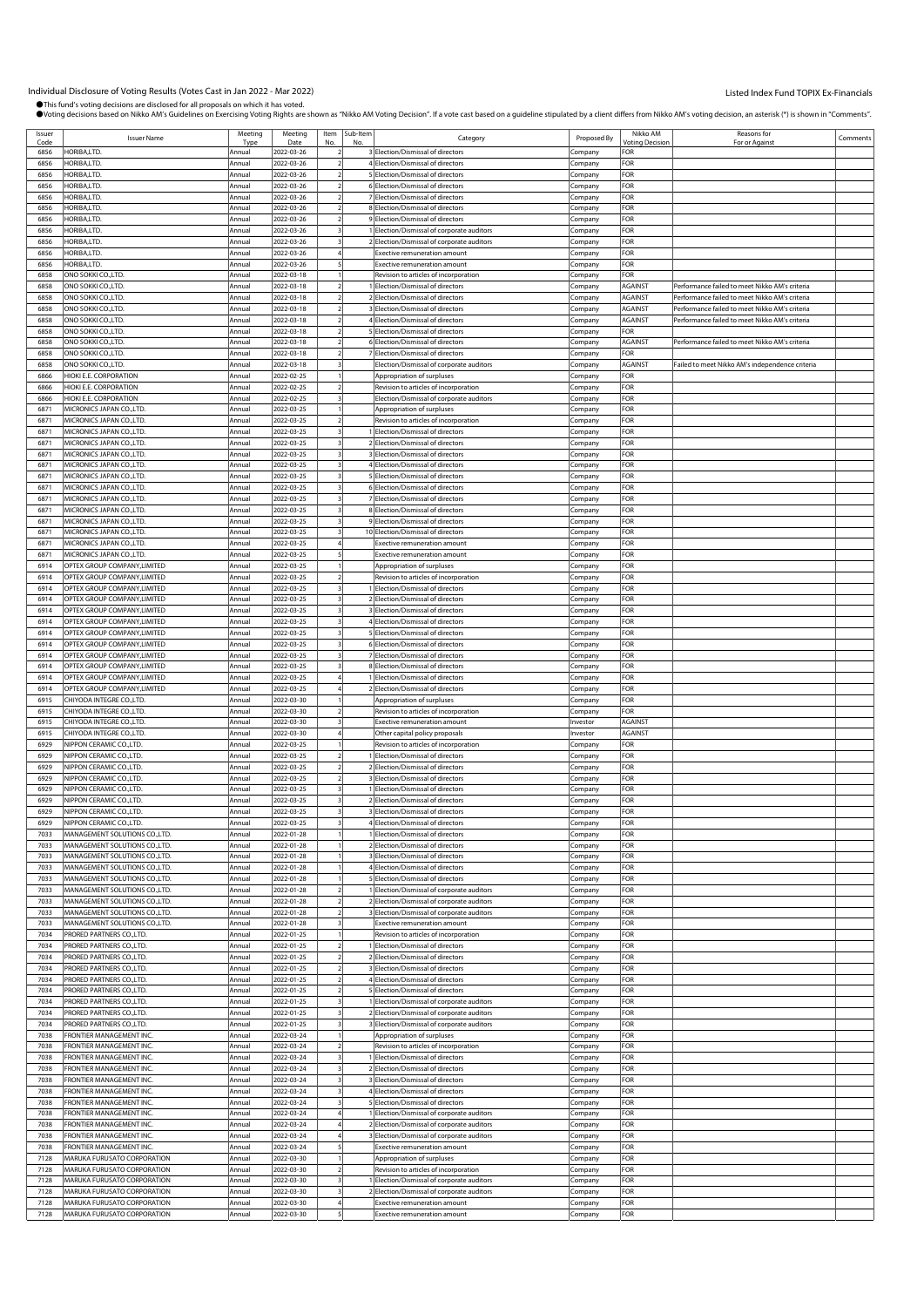| Issuer<br>Code | <b>Issuer Name</b>                            | Meeting<br>Type  | Meeting<br>Date          | Item<br>No              | Sub-Item<br>No | Category                                                               | Proposed By | Nikko AM<br>/oting Decisio | Reasons for<br>For or Agains                          | Comments |
|----------------|-----------------------------------------------|------------------|--------------------------|-------------------------|----------------|------------------------------------------------------------------------|-------------|----------------------------|-------------------------------------------------------|----------|
| 7128           | MARUKA FURUSATO CORPORATION                   | Annual           | 2022-03-30               | 6                       |                | <b>Exective remuneration amount</b>                                    | Company     | FOR                        |                                                       |          |
| 7244           | CHIKOH INDUSTRIES,LTD.                        | Annual           | 2022-03-25               |                         |                | Appropriation of surpluses                                             | Company     | FOR                        |                                                       |          |
| 7244           | CHIKOH INDUSTRIES,LTD.                        | Annual           | 2022-03-25               |                         |                | Revision to articles of incorporation                                  | Company     | FOR                        |                                                       |          |
|                |                                               |                  |                          |                         |                |                                                                        |             |                            | Number of outside directors failed to meet Nikko AM's |          |
| 7244           | CHIKOH INDUSTRIES.LTD                         | Annual           | 2022-03-25               |                         |                | Election/Dismissal of directors                                        | Company     | AGAINST                    | <b>riteria</b>                                        |          |
| 7244           | CHIKOH INDUSTRIES,LTD.                        | Annual           | 2022-03-25               |                         |                | 2 Election/Dismissal of directors                                      | Company     | AGAINST                    | Number of outside directors failed to meet Nikko AM's |          |
| 7244           | <b>ICHIKOH INDUSTRIES.LTD.</b>                | Annual           | 2022-03-25               |                         |                | 3 Election/Dismissal of directors                                      |             | FOR                        | criteria                                              |          |
|                | CHIKOH INDUSTRIES.LTD.                        | Annual           | 2022-03-25               |                         |                | 4 Election/Dismissal of directors                                      | Company     | FOR                        |                                                       |          |
| 7244           |                                               |                  |                          |                         |                |                                                                        | Company     |                            |                                                       |          |
| 7244           | CHIKOH INDUSTRIES,LTD.                        | Annual           | 2022-03-25               |                         |                | 5 Election/Dismissal of directors                                      | Company     | FOR                        |                                                       |          |
| 7244           | ICHIKOH INDUSTRIES,LTD.                       | Annual           | 2022-03-25               |                         |                | 6 Election/Dismissal of directors                                      | Company     | FOR                        |                                                       |          |
| 7244           | CHIKOH INDUSTRIES,LTD.                        | Annual           | 2022-03-25               |                         |                | 7 Election/Dismissal of directors                                      | Company     | FOR                        |                                                       |          |
| 7244           | <b>CHIKOH INDUSTRIES.LTD.</b>                 | Annual           | 2022-03-25               | $\overline{3}$          |                | 8 Election/Dismissal of directors                                      | Company     | FOR                        |                                                       |          |
| 7244           | CHIKOH INDUSTRIES,LTD.                        | Annual           | 2022-03-25               |                         |                | 9 Election/Dismissal of directors                                      | Company     | FOR                        |                                                       |          |
| 7244           | CHIKOH INDUSTRIES,LTD.                        | Annual           | 2022-03-25               |                         |                | Election/Dismissal of corporate auditors                               | Company     | FOR                        |                                                       |          |
| 7244           | ICHIKOH INDUSTRIES,LTD.                       | Annual           | 2022-03-25               |                         |                | <b>Exective remuneration amount</b>                                    | Company     | FOR                        |                                                       |          |
| 7272           | YAMAHA MOTOR CO.,LTD.                         | Annual           | 2022-03-23               |                         |                | Appropriation of surpluses                                             | Company     | FOR                        |                                                       |          |
| 7272           | YAMAHA MOTOR CO., LTD.                        | Annual           | 2022-03-23               |                         |                | Revision to articles of incorporation                                  | Company     | FOR                        |                                                       |          |
| 7272           | YAMAHA MOTOR CO.,LTD.                         | Annual           | 2022-03-23               |                         |                | Election/Dismissal of directors                                        | Company     | FOR                        |                                                       |          |
| 7272           | YAMAHA MOTOR CO.,LTD.                         | Annual           | 2022-03-23               |                         |                | 2 Election/Dismissal of directors                                      | Company     | FOR                        |                                                       |          |
| 7272           | YAMAHA MOTOR CO.,LTD.                         | Annual           | 2022-03-23               |                         |                | 3 Election/Dismissal of directors                                      | :ompany     | FOR                        |                                                       |          |
| 7272           | YAMAHA MOTOR CO.,LTD.                         | Annual           | 2022-03-23               |                         |                | 4 Election/Dismissal of directors                                      | Company     | FOR                        |                                                       |          |
| 7272           | YAMAHA MOTOR CO., LTD.                        | Annual           | 2022-03-23               |                         |                | 5 Election/Dismissal of directors                                      | Company     | FOR                        |                                                       |          |
| 7272           | YAMAHA MOTOR CO.,LTD.                         | Annual           | 2022-03-23               |                         |                | 6 Election/Dismissal of directors                                      | Company     | FOR                        |                                                       |          |
| 7272           | YAMAHA MOTOR CO.,LTD.                         | Annual           | 2022-03-23               |                         |                | 7 Election/Dismissal of directors                                      | .cmpany     | FOR                        |                                                       |          |
| 7272           | YAMAHA MOTOR CO.,LTD.                         | Annual           | 2022-03-23               |                         |                | 8 Election/Dismissal of directors                                      | Company     | FOR                        |                                                       |          |
| 7272           | YAMAHA MOTOR CO.,LTD.                         | Annual           | 2022-03-23               |                         |                | 9 Election/Dismissal of directors                                      | Company     | FOR                        |                                                       |          |
| 7272           | YAMAHA MOTOR CO.,LTD.                         | Annual           | 2022-03-23               |                         |                | 10 Election/Dismissal of directors                                     | Company     | FOR                        |                                                       |          |
| 7272           | YAMAHA MOTOR CO.,LTD.                         | Annual           | 2022-03-23               |                         |                | Election/Dismissal of corporate auditors                               | Company     | FOR                        |                                                       |          |
| 7272           | YAMAHA MOTOR CO.,LTD.                         | Annual           | 2022-03-23               |                         |                | <b>Exective remuneration amount</b>                                    | Company     | FOR                        |                                                       |          |
| 7272           | YAMAHA MOTOR CO.,LTD.                         |                  | 2022-03-23               |                         |                | <b>Exective remuneration amount</b>                                    |             | FOR                        |                                                       |          |
| 7309           | SHIMANO INC.                                  | Annual<br>Annual |                          |                         |                |                                                                        | Company     | FOR                        |                                                       |          |
|                | SHIMANO INC.                                  |                  | 2022-03-30               |                         |                | Appropriation of surpluses<br>1 Election/Dismissal of directors        | Company     |                            |                                                       |          |
| 7309           |                                               | Annual           | 2022-03-30<br>2022-03-30 |                         |                | 2 Election/Dismissal of directors                                      | Company     | FOR                        |                                                       |          |
| 7309           | SHIMANO INC.                                  | Annual           |                          |                         |                |                                                                        | Company     | <b>OR</b>                  |                                                       |          |
| 7309           | SHIMANO INC.                                  | Annual           | 2022-03-30               |                         |                | 3 Election/Dismissal of directors                                      | Company     | -or                        |                                                       |          |
| 7309           | SHIMANO INC                                   | Annual           | 2022-03-30               |                         |                | 4 Election/Dismissal of directors                                      | Company     | FOR                        |                                                       |          |
| 7309           | SHIMANO INC.                                  | Annual           | 2022-03-30               |                         |                | 1 Election/Dismissal of corporate auditors                             | Company     | FOR                        |                                                       |          |
| 7309           | SHIMANO INC.                                  | Annual           | 2022-03-30               |                         |                | 2 Election/Dismissal of corporate auditors                             | Company     | FOR                        |                                                       |          |
| 7309           | SHIMANO INC.                                  | Annual           | 2022-03-30               |                         |                | 3 Election/Dismissal of corporate auditors                             | Company     | FOR                        |                                                       |          |
| 7354           | DIRECT MARKETING MIX INC.                     | Annual           | 2022-03-25               |                         |                | Revision to articles of incorporation                                  | Company     | FOR                        |                                                       |          |
| 7354           | DIRECT MARKETING MIX INC.                     | Annual           | 2022-03-25               |                         |                | Election/Dismissal of directors                                        | ompany.     | FOR                        |                                                       |          |
| 7354           | DIRECT MARKETING MIX INC.                     | Annual           | 2022-03-25               |                         |                | 2 Election/Dismissal of directors                                      | Company     | FOR                        |                                                       |          |
| 7354           | DIRECT MARKETING MIX INC.                     | Annual           | 2022-03-25               |                         |                | 3 Election/Dismissal of directors                                      | Company     | FOR                        |                                                       |          |
| 7354           | DIRECT MARKETING MIX INC.                     | Annual           | 2022-03-25               |                         |                | 4 Election/Dismissal of directors                                      | Company     | FOR                        |                                                       |          |
| 7354           | DIRECT MARKETING MIX INC.                     | Annual           | 2022-03-25               |                         |                | 5 Election/Dismissal of directors                                      | Company     | AGAINST                    | Failed to meet Nikko AM's independence criteria       |          |
| 7354           | DIRECT MARKETING MIX INC.                     | Annual           | 2022-03-25               |                         |                | 6 Election/Dismissal of directors                                      | :ompany     | For                        |                                                       |          |
| 7354           | DIRECT MARKETING MIX INC.                     | Annual           | 2022-03-25               |                         |                | 7 Election/Dismissal of directors                                      | Company     | FOR                        |                                                       |          |
| 7354           | DIRECT MARKETING MIX INC.                     | Annual           | 2022-03-25               |                         |                | 8 Election/Dismissal of directors                                      | Company     | FOR                        |                                                       |          |
| 7354           | DIRECT MARKETING MIX INC.                     | Annual           | 2022-03-25               |                         |                | 9 Election/Dismissal of directors                                      | Company     | FOR                        |                                                       |          |
| 7354           | DIRECT MARKETING MIX INC.                     | Annual           | 2022-03-25               |                         |                | 10 Election/Dismissal of directors                                     | Company     | FOR                        |                                                       |          |
| 7358           | POPPINS HOLDINGS INC                          | Annual           | 2022-03-30               |                         |                | Revision to articles of incorporation                                  | Company     | FOR                        |                                                       |          |
| 7358           | POPPINS HOLDINGS INC.                         | Annual           | 2022-03-30               |                         |                | 1 Election/Dismissal of directors                                      | Company     | FOR                        |                                                       |          |
| 7358           | POPPINS HOLDINGS INC.                         | Annual           | 2022-03-30               |                         |                | 2 Election/Dismissal of directors                                      | Company     | FOR                        |                                                       |          |
| 7358           | POPPINS HOLDINGS INC.                         | Annual           | 2022-03-30               |                         |                | 3 Election/Dismissal of directors                                      | Company     | FOR                        |                                                       |          |
| 7358           | POPPINS HOLDINGS INC.                         | Annual           | 2022-03-30               |                         |                | 4 Election/Dismissal of directors                                      |             | <b>OR</b>                  |                                                       |          |
| 7358           |                                               |                  | 2022-03-30               |                         |                | 5 Election/Dismissal of directors                                      | Company     | FOR                        |                                                       |          |
| 7358           | POPPINS HOLDINGS INC<br>POPPINS HOLDINGS INC. | Annual           |                          |                         |                |                                                                        | Company     | <b>OR</b>                  |                                                       |          |
|                |                                               | Annual           | 2022-03-30               |                         |                | 6 Election/Dismissal of directors                                      | Company     |                            |                                                       |          |
| 7358           | POPPINS HOLDINGS INC.                         | Annual           | 2022-03-30<br>2022-03-30 |                         |                | 7 Election/Dismissal of directors<br>8 Election/Dismissal of directors | Company     | FOR                        |                                                       |          |
| 7358           | POPPINS HOLDINGS INC                          | Annual           |                          |                         |                |                                                                        | Company     | <b>OR</b>                  |                                                       |          |
| 7358           | POPPINS HOLDINGS INC.                         | Annual           | 2022-03-30               |                         |                | I Election/Dismissal of directors                                      | Company     | FOR                        |                                                       |          |
| 7358           | POPPINS HOLDINGS INC.                         | Annual           | 2022-03-30               | $\overline{\mathbf{3}}$ |                | 2 Election/Dismissal of directors                                      | Company     | FOR                        |                                                       |          |
| 7358           | POPPINS HOLDINGS INC.                         | Annual           | 2022-03-30               |                         |                | 3 Election/Dismissal of directors                                      | Company     | FOR                        |                                                       |          |
| 7358           | POPPINS HOLDINGS INC.                         | Annual           | 2022-03-30               |                         |                | Election/Dismissal of directors                                        | Company     | FOR                        |                                                       |          |
| 7605           | <b>FUJI CORPORATION</b>                       | Annual           | 2022-01-28               |                         |                | Appropriation of surpluses                                             | Company     | FOR                        |                                                       |          |
| 7605           | <b>FUJI CORPORATION</b>                       | Annual           | 2022-01-28               |                         |                | Revision to articles of incorporation                                  | Company     | FOR                        |                                                       |          |
| 7605           | <b>FUJI CORPORATION</b>                       | Annual           | 2022-01-28               |                         |                | Election/Dismissal of directors                                        | Company     | FOR                        |                                                       |          |
| 7605           | <b>FUJI CORPORATION</b>                       | Annual           | 2022-01-28               |                         |                | 2 Election/Dismissal of directors                                      | Company     | FOR                        |                                                       |          |
| 7605           | <b>FUJI CORPORATION</b>                       | Annual           | 2022-01-28               |                         |                | 3 Election/Dismissal of directors                                      | Company     | FOR                        |                                                       |          |
| 7605           | <b>FUJI CORPORATION</b>                       | Annual           | 2022-01-28               |                         |                | 4 Election/Dismissal of directors                                      | Company     | FOR                        |                                                       |          |
| 7605           | <b>FUJI CORPORATION</b>                       | Annual           | 2022-01-28               |                         |                | 5 Election/Dismissal of directors                                      | Company     | For                        |                                                       |          |
| 7605           | <b>FUJI CORPORATION</b>                       | Annual           | 2022-01-28               |                         |                | 6 Election/Dismissal of directors                                      | Company     | For                        |                                                       |          |
| 7605           | <b>FUJI CORPORATION</b>                       | Annual           | 2022-01-28               |                         |                | 7 Election/Dismissal of directors                                      | Company     | OR-                        |                                                       |          |
| 7605           | <b>FUJI CORPORATION</b>                       | Annual           | 2022-01-28               |                         |                | 8 Election/Dismissal of directors                                      | Company     | FOR                        |                                                       |          |
| 7605           | <b>FUJI CORPORATION</b>                       | Annual           | 2022-01-28               |                         |                | 9 Election/Dismissal of directors                                      | Company     | FOR                        |                                                       |          |
| 7605           | <b>FUJI CORPORATION</b>                       | Annual           | 2022-01-28               |                         |                | Election/Dismissal of corporate auditors                               | Company     | FOR                        |                                                       |          |
| 7609           | DAITRON CO., LTD.                             | Annual           | 2022-03-30               |                         |                | Appropriation of surpluses                                             | Company     | For                        |                                                       |          |
| 7609           | DAITRON CO., LTD.                             | Annual           | 2022-03-30               |                         |                | Revision to articles of incorporation                                  | Company     | FOR                        |                                                       |          |
| 7609           | DAITRON CO., LTD.                             | Annual           | 2022-03-30               |                         |                | 1 Election/Dismissal of corporate auditors                             | Company     | FOR                        |                                                       |          |
| 7609           | DAITRON CO., LTD.                             | Annual           | 2022-03-30               |                         |                | 2 Election/Dismissal of corporate auditors                             | Company     | FOR                        |                                                       |          |
| 7613           | <b>SIIX CORPORATION</b>                       | Annual           | 2022-03-30               |                         |                | Appropriation of surpluses                                             | Company     | FOR                        |                                                       |          |
| 7613           | <b>SIIX CORPORATION</b>                       | Annual           | 2022-03-30               | $\overline{2}$          |                | Revision to articles of incorporation                                  | Company     | FOR                        |                                                       |          |
| 7613           | SIIX CORPORATION                              | Annual           | 2022-03-30               |                         |                | 1 Election/Dismissal of directors                                      |             | FOR                        |                                                       |          |
| 7613           |                                               | Annual           |                          |                         |                |                                                                        | Company     | FOR                        |                                                       |          |
|                | SIIX CORPORATION                              |                  | 2022-03-30               |                         |                | 2 Election/Dismissal of directors                                      | Company     |                            |                                                       |          |
| 7613           | SIIX CORPORATION                              | Annual           | 2022-03-30               |                         |                | 3 Election/Dismissal of directors                                      | Company     | FOR                        |                                                       |          |
| 7613           | SIIX CORPORATION                              | Annual           | 2022-03-30               |                         |                | 4 Election/Dismissal of directors                                      | Company     | FOR                        |                                                       |          |
| 7613           | SIIX CORPORATION                              | Annual           | 2022-03-30               |                         |                | 5 Election/Dismissal of directors                                      | Company     | FOR                        |                                                       |          |
| 7613           | <b>SIIX CORPORATION</b>                       | Annual           | 2022-03-30               |                         |                | 6 Election/Dismissal of directors                                      | Company     | FOR                        |                                                       |          |
| 7613           | SIIX CORPORATION                              | Annual           | 2022-03-30               |                         |                | 7 Election/Dismissal of directors                                      | Company     | FOR                        |                                                       |          |
| 7613           | SIIX CORPORATION                              | Annual           | 2022-03-30               |                         |                | 8 Election/Dismissal of directors                                      | Company     | FOR                        |                                                       |          |
| 7613           | <b>SIIX CORPORATION</b>                       | Annual           | 2022-03-30               |                         |                | Election/Dismissal of corporate auditors                               | Company     | For                        |                                                       |          |
| 7613           | <b>SIIX CORPORATION</b>                       | Annual           | 2022-03-30               |                         |                | <b>Exective remuneration amount</b>                                    | Company     | For                        |                                                       |          |
| 7640           | TOP CULTURE CO., LTD.                         | Annual           | 2022-01-14               |                         |                | Other capital policy proposals                                         | Company     | FOR                        |                                                       |          |
| 7640           | TOP CULTURE CO., LTD.                         | Annual           | 2022-01-14               |                         |                | I Election/Dismissal of directors                                      | Company     | FOR                        |                                                       |          |
| 7640           | TOP CULTURE CO.,LTD.                          | Annual           | 2022-01-14               | $\overline{2}$          |                | 2 Election/Dismissal of directors                                      | Company     | <b>OR</b>                  |                                                       |          |
| 7640           | TOP CULTURE CO., LTD.                         | Annual           | 2022-01-14               | $\overline{2}$          |                | 3 Election/Dismissal of directors                                      | Company     | FOR                        |                                                       |          |
| 7640           | TOP CULTURE CO., LTD.                         | Annual           | 2022-01-14               |                         |                | 4 Election/Dismissal of directors                                      | Company     | FOR                        |                                                       |          |
| 7640           | TOP CULTURE CO., LTD.                         | Annual           | 2022-01-14               |                         |                | 5 Election/Dismissal of directors                                      | Company     | FOR                        |                                                       |          |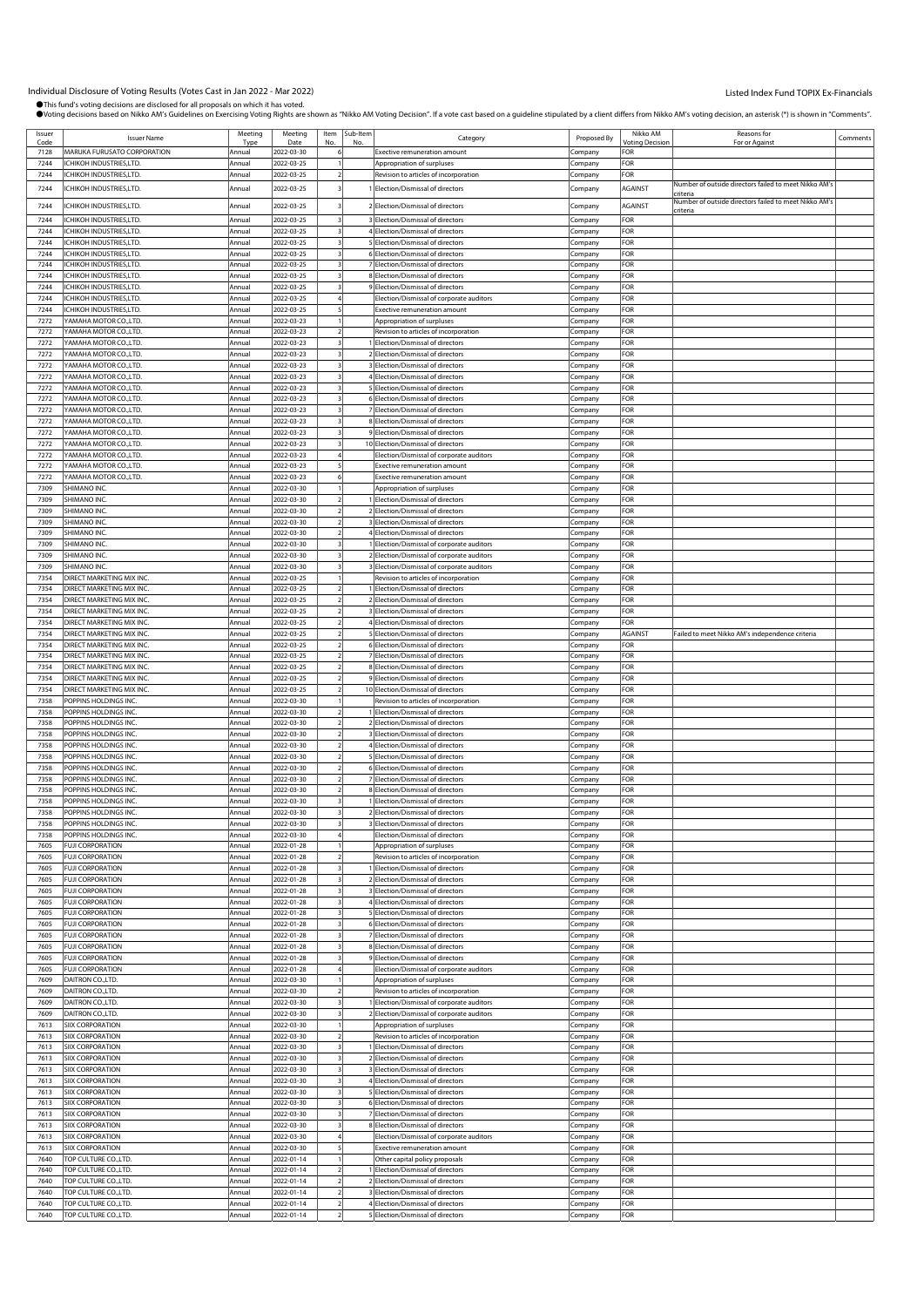| Issuer       | <b>Issuer Name</b>                           | Meeting          | Meeting                  | Item Sub-Item | Category                                                                       | Proposed By        | Nikko AM                                    | Reasons for                                                               | Comments |
|--------------|----------------------------------------------|------------------|--------------------------|---------------|--------------------------------------------------------------------------------|--------------------|---------------------------------------------|---------------------------------------------------------------------------|----------|
| Code<br>7640 | TOP CULTURE CO., LTD.                        | Tvr<br>Annual    | Date<br>2022-01-14       |               | 6 Election/Dismissal of directors                                              | Company            | <b><i><u>Intina</u></i></b> Decision<br>FOR | For or Against                                                            |          |
| 7640         | TOP CULTURE CO., LTD.                        | Annual           | 2022-01-14               |               | 7 Election/Dismissal of directors                                              |                    | <b>OR</b>                                   |                                                                           |          |
| 7640         |                                              |                  |                          |               | 8 Election/Dismissal of directors                                              | Company            |                                             |                                                                           |          |
| 7640         | TOP CULTURE CO.,LTD.                         | Annual           | 2022-01-14               |               | 9 Election/Dismissal of directors                                              | Company            | AGAINST<br>FOR                              | Failed to meet Nikko AM's independence criteria                           |          |
| 7640         | TOP CULTURE CO.,LTD.                         | Annual           | 2022-01-14               |               |                                                                                | :ompany            | FOR                                         |                                                                           |          |
| 7640         | TOP CULTURE CO.,LTD.<br>TOP CULTURE CO.,LTD. | Annual<br>Annual | 2022-01-14<br>2022-01-14 |               | 10 Election/Dismissal of directors<br>Election/Dismissal of corporate auditors | Company<br>Company | FOR                                         |                                                                           |          |
| 7718         | STAR MICRONICS CO., LTD                      | Annual           | 2022-03-24               |               | Revision to articles of incorporation                                          |                    | <b>OR</b>                                   |                                                                           |          |
| 7718         | STAR MICRONICS CO., LTD                      | Annual           | 2022-03-24               |               | I Election/Dismissal of directors                                              | .cmpany<br>Company | FOR                                         |                                                                           |          |
| 7718         | STAR MICRONICS CO., LTD                      | Annual           | 2022-03-24               |               | 2 Election/Dismissal of directors                                              | :ompany            | FOR                                         |                                                                           |          |
| 7718         | STAR MICRONICS CO., LTD.                     | Annual           | 2022-03-24               |               | 3 Election/Dismissal of directors                                              |                    | FOR                                         |                                                                           |          |
| 7718         | STAR MICRONICS CO., LTD.                     | Annual           | 2022-03-24               |               | 4 Election/Dismissal of directors                                              | .cmpany<br>Company | FOR                                         |                                                                           |          |
| 7718         | <b>STAR MICRONICS CO.,LTD.</b>               | Annual           | 2022-03-24               |               | 1 Election/Dismissal of directors                                              | Company            | <b>OR</b>                                   |                                                                           |          |
| 7718         | STAR MICRONICS CO., LTD.                     | Annual           | 2022-03-24               |               | 2 Election/Dismissal of directors                                              | Company            | FOR                                         |                                                                           |          |
| 7718         | STAR MICRONICS CO., LTD.                     | Annual           | 2022-03-24               |               | 3 Election/Dismissal of directors                                              | :ompany            | FOR                                         |                                                                           |          |
| 7739         | CANON ELECTRONICS INC.                       | Annual           | 2022-03-29               |               | Appropriation of surpluses                                                     | .cmpany            | FOR                                         |                                                                           |          |
| 7739         | CANON ELECTRONICS INC.                       | Annual           | 2022-03-29               |               | Revision to articles of incorporation                                          | Company            | FOR                                         |                                                                           |          |
| 7739         | CANON ELECTRONICS INC.                       | Annual           | 2022-03-29               |               | Election/Dismissal of directors                                                | Company            | <b>OR</b>                                   |                                                                           |          |
| 7739         | CANON ELECTRONICS INC.                       | Annual           | 2022-03-29               |               | 2 Election/Dismissal of directors                                              | Company            | FOR                                         |                                                                           |          |
| 7739         | CANON ELECTRONICS INC.                       | Annual           | 2022-03-29               |               | 3 Election/Dismissal of directors                                              | :ompany            | FOR                                         |                                                                           |          |
| 7739         | CANON ELECTRONICS INC.                       | Annual           | 2022-03-29               |               | 4 Election/Dismissal of directors                                              | .cmpany            | FOR                                         |                                                                           |          |
| 7739         | CANON ELECTRONICS INC.                       | Annual           | 2022-03-29               |               | 5 Election/Dismissal of directors                                              | Company            | FOR                                         |                                                                           |          |
| 7739         | CANON ELECTRONICS INC.                       | Annual           | 2022-03-29               |               | 6 Election/Dismissal of directors                                              | .cmpany            | <b>OR</b>                                   |                                                                           |          |
| 7739         | CANON ELECTRONICS INC.                       | Annual           | 2022-03-29               |               | 7 Election/Dismissal of directors                                              | Company            | FOR                                         |                                                                           |          |
| 7739         | CANON ELECTRONICS INC.                       | Annual           | 2022-03-29               |               | 8 Election/Dismissal of directors                                              | :ompany            | FOR                                         |                                                                           |          |
| 7739         | CANON ELECTRONICS INC.                       | Annual           | 2022-03-29               |               | 9 Election/Dismissal of directors                                              | .cmpany            | FOR                                         |                                                                           |          |
| 7739         | CANON ELECTRONICS INC.                       | Annual           | 2022-03-29               |               | 10 Election/Dismissal of directors                                             | Company            | FOR                                         |                                                                           |          |
| 7739         | CANON ELECTRONICS INC.                       | Annual           | 2022-03-29               |               | 11 Election/Dismissal of directors                                             | Company            | FOR                                         |                                                                           |          |
| 7739         | CANON ELECTRONICS INC.                       | Annual           | 2022-03-29               |               | Election/Dismissal of corporate auditors                                       | Company            | FOR                                         |                                                                           |          |
| 7739         | CANON ELECTRONICS INC.                       | Annual           | 2022-03-29               |               | <b>Exective remuneration amount</b>                                            | .<br>ompany        | FOR                                         |                                                                           |          |
| 7740         | TAMRON CO.,LTD.                              | Annual           | 2022-03-29               |               | Appropriation of surpluses                                                     | .cmpany            | FOR                                         |                                                                           |          |
| 7740         | <b>FAMRON CO.,LTD.</b>                       | Annual           | 2022-03-29               |               | Revision to articles of incorporation                                          | Company            | FOR                                         |                                                                           |          |
| 7740         | <b>FAMRON CO.,LTD.</b>                       | Annual           | 2022-03-29               |               | Election/Dismissal of directors                                                | Company            | FOR                                         |                                                                           |          |
| 7740         | TAMRON CO.,LTD.                              | Annual           | 2022-03-29               |               | 2 Election/Dismissal of directors                                              | Company            | FOR                                         |                                                                           |          |
| 7740         | TAMRON CO.,LTD.                              | Annual           | 2022-03-29               |               | 3 Election/Dismissal of directors                                              | :ompany            | FOR                                         |                                                                           |          |
| 7740         | TAMRON CO.,LTD.                              | Annual           | 2022-03-29               |               | 4 Election/Dismissal of directors                                              | .cmpany            | FOR                                         |                                                                           |          |
| 7740         | TAMRON CO.,LTD.                              | Annual           | 2022-03-29               |               | 5 Election/Dismissal of directors                                              | Company            | FOR                                         |                                                                           |          |
| 7740         | <b>FAMRON CO.,LTD.</b>                       | Annual           | 2022-03-29               |               | 6 Election/Dismissal of directors                                              | Company            | <b>OR</b>                                   |                                                                           |          |
| 7740         | TAMRON CO.,LTD.                              | Annual           | 2022-03-29               |               | 7 Election/Dismissal of directors                                              | Company            | FOR                                         |                                                                           |          |
| 7740         | TAMRON CO.,LTD.                              | Annual           | 2022-03-29               |               | 8 Election/Dismissal of directors                                              | :ompany            | FOR                                         |                                                                           |          |
| 7740         | TAMRON CO.,LTD.                              | Annual           | 2022-03-29               |               | 9 Election/Dismissal of directors                                              | .cmpany            | FOR                                         |                                                                           |          |
| 7740         | TAMRON CO.,LTD.                              | Annual           | 2022-03-29               |               | 10 Election/Dismissal of directors                                             | Company            | FOR                                         |                                                                           |          |
| 7740         | TAMRON CO.,LTD.                              | Annual           | 2022-03-29               |               | 11 Election/Dismissal of directors                                             | .cmpany            | FOR                                         |                                                                           |          |
| 7740         | TAMRON CO.,LTD.                              | Annual           | 2022-03-29               |               | <b>Exective remuneration amount</b>                                            | Company            | FOR                                         |                                                                           |          |
| 7744         | NORITSU KOKI CO.,LTD                         | Annual           | 2022-03-24               |               | Appropriation of surpluses                                                     | :ompany            | FOR                                         |                                                                           |          |
| 7744         | NORITSU KOKI CO.,LTD.                        | Annual           | 2022-03-24               |               | Revision to articles of incorporation                                          | .cmpany            | FOR                                         |                                                                           |          |
| 7744         | NORITSU KOKI CO.,LTD                         | Annual           | 2022-03-24               |               | 1 Election/Dismissal of directors                                              | Company            | FOR                                         |                                                                           |          |
| 7744         | <b>VORITSU KOKI CO.,LTD.</b>                 | Annual           | 2022-03-24               |               | 2 Election/Dismissal of directors                                              | Company            | FOR                                         |                                                                           |          |
|              |                                              |                  |                          |               |                                                                                |                    |                                             |                                                                           |          |
| 7744         | NORITSU KOKI CO.,LTD                         | Annual           | 2022-03-24               |               | 3 Election/Dismissal of directors                                              | Company            | <b>AGAINST</b>                              | Failed to meet Nikko AM's independence criteria                           |          |
| 7745         | A&D COMPANY,LIMITED                          | Special          | 2022-02-28               |               | Restructuring                                                                  | Company            | AGAINST                                     | Unable to recognize it as initiative to help enhance                      |          |
|              |                                              |                  |                          |               |                                                                                |                    |                                             | shareholder value<br>Unable to recognize it as initiative to help enhance |          |
| 7745         | A&D COMPANY, LIMITED                         | Special          | 2022-02-28               |               | Restructuring                                                                  | Company            | <b>AGAINST</b>                              | hareholder value                                                          |          |
| 7745         | A&D COMPANY, LIMITED                         | Special          | 2022-02-28               |               | Revision to articles of incorporation                                          | .cmpany            | AGAINST                                     | Unable to recognize it as initiative to help enhance                      |          |
| 7751         | CANON INC.                                   | Annual           | 2022-03-30               |               | Appropriation of surpluses                                                     | Company            | FOR                                         | shareholder value                                                         |          |
| 7751         | CANON INC.                                   | Annual           | 2022-03-30               |               | Revision to articles of incorporation                                          | .ompany            | FOR                                         |                                                                           |          |
| 7751         | CANON INC.                                   | Annual           | 2022-03-30               |               | 1 Election/Dismissal of directors                                              | Company            | FOR                                         |                                                                           |          |
| 7751         | CANON INC.                                   | Annual           | 2022-03-30               |               | 2 Election/Dismissal of directors                                              | Company            | <b>OR</b>                                   |                                                                           |          |
| 7751         | CANON INC.                                   | Annual           | 2022-03-30               |               | 3 Election/Dismissal of directors                                              | Company            | FOR                                         |                                                                           |          |
| 7751         | CANON INC.                                   | Annual           | 2022-03-30               |               | 4 Election/Dismissal of directors                                              | Company            | FOR                                         |                                                                           |          |
| 7751         | CANON INC.                                   | Annual           | 2022-03-30               |               | 5 Election/Dismissal of directors                                              | Company            | FOR                                         |                                                                           |          |
| 7751         | CANON INC                                    | Annual           | 2022-03-30               |               | 1 Election/Dismissal of corporate auditors                                     | Company            | FOR                                         |                                                                           |          |
| 7751         | CANON INC.                                   | Annual           | 2022-03-30               |               | 2 Election/Dismissal of corporate auditors                                     | Company            | FOR                                         |                                                                           |          |
| 7751         | CANON INC.                                   | Annual           | 2022-03-30               |               | Exective remuneration amount                                                   | Company            | FOR                                         |                                                                           |          |
| 7816         | SNOW PEAK, INC.                              | Annual           | 2022-03-25               |               | Appropriation of surpluses                                                     | Company            | FOR                                         |                                                                           |          |
| 7816         | SNOW PEAK, INC.                              | Annual           | 2022-03-25               |               | Revision to articles of incorporation                                          | Company            | FOR                                         |                                                                           |          |
| 7816         | SNOW PEAK, INC.                              | Annual           | 2022-03-25               |               | 1 Election/Dismissal of directors                                              | Company            | FOR                                         |                                                                           |          |
| 7816         | SNOW PEAK, INC.                              | Annual           | 2022-03-25               |               | 2 Election/Dismissal of directors                                              | Company            | FOR                                         |                                                                           |          |
| 7816         | SNOW PEAK, INC.                              | Annual           | 2022-03-25               |               | 3 Election/Dismissal of directors                                              | Company            | FOR                                         |                                                                           |          |
| 7816         | SNOW PEAK, INC.                              | Annual           | 2022-03-25               |               | 4 Election/Dismissal of directors                                              | Company            | <b>OR</b>                                   |                                                                           |          |
| 7816         | SNOW PEAK, INC.<br>SNOW PEAK, INC.           | Annual           | 2022-03-25               |               | 5 Election/Dismissal of directors                                              | Company            | FOR<br>FOR                                  |                                                                           |          |
| 7816<br>7816 | SNOW PEAK, INC.                              | Annual<br>Annual | 2022-03-25<br>2022-03-25 |               | 6 Election/Dismissal of directors<br>7 Election/Dismissal of directors         | Company<br>Company | <b>AGAINST</b>                              | Failed to meet Nikko AM's independence criteria                           |          |
| 7816         | SNOW PEAK, INC.                              | Annual           | 2022-03-25               |               | 8 Election/Dismissal of directors                                              | Company            | FOR                                         |                                                                           |          |
| 7816         | SNOW PEAK, INC.                              | Annual           | 2022-03-25               |               | 1 Election/Dismissal of directors                                              | Company            | FOR                                         |                                                                           |          |
| 7816         | SNOW PEAK, INC.                              | Annual           | 2022-03-25               |               | 2 Election/Dismissal of directors                                              | .cmpany            | FOR                                         |                                                                           |          |
| 7816         | SNOW PEAK, INC.                              | Annual           | 2022-03-25               |               | 3 Election/Dismissal of directors                                              | Company            | FOR                                         |                                                                           |          |
| 7816         | SNOW PEAK.INC.                               | Annual           | 2022-03-25               |               | Election/Dismissal of directors                                                | Company            | FOR                                         |                                                                           |          |
| 7833         | IFIS JAPAN LTD.                              | Annual           | 2022-03-25               |               | Appropriation of surpluses                                                     | Company            | FOR                                         |                                                                           |          |
| 7833         | IFIS JAPAN LTD.                              | Annual           | 2022-03-25               |               | Revision to articles of incorporation                                          | Company            | FOR                                         |                                                                           |          |
| 7833         | IFIS JAPAN LTD.                              | Annual           | 2022-03-25               |               | Election/Dismissal of directors                                                | .cmpany            | FOR                                         |                                                                           |          |
| 7833         | IFIS JAPAN LTD.                              | Annual           | 2022-03-25               |               | 2 Election/Dismissal of directors                                              | Company            | FOR                                         |                                                                           |          |
| 7833         | IFIS JAPAN LTD.                              | Annual           | 2022-03-25               |               | 3 Election/Dismissal of directors                                              | Company            | FOR                                         |                                                                           |          |
| 7846         | PILOT CORPORATION                            | Annual           | 2022-03-30               |               | Revision to articles of incorporation                                          | Company            | FOR                                         |                                                                           |          |
| 7846         | PILOT CORPORATION                            | Annual           | 2022-03-30               |               | 1 Election/Dismissal of directors                                              | Company            | AGAINST                                     | Shareholder returns failed to meet Nikko AM's criteria                    |          |
| 7846         | PILOT CORPORATION                            | Annual           | 2022-03-30               |               | 2 Election/Dismissal of directors                                              | .cmpany            | <b>AGAINST</b>                              | Shareholder returns failed to meet Nikko AM's criteria                    |          |
| 7846         | PILOT CORPORATION                            | Annual           | 2022-03-30               |               | 3 Election/Dismissal of directors                                              | Company            | FOR                                         |                                                                           |          |
| 7846         | PILOT CORPORATION                            | Annual           | 2022-03-30               |               | 4 Election/Dismissal of directors                                              | Company            | <b>AGAINST</b>                              | Shareholder returns failed to meet Nikko AM's criteria                    |          |
| 7846         | PILOT CORPORATION                            | Annual           | 2022-03-30               |               | 5 Election/Dismissal of directors                                              | Company            | FOR                                         |                                                                           |          |
| 7846         | PILOT CORPORATION                            | Annual           | 2022-03-30               |               | 6 Election/Dismissal of directors                                              | Company            | FOR                                         |                                                                           |          |
| 7846         | PILOT CORPORATION                            | Annual           | 2022-03-30               |               | 7 Election/Dismissal of directors                                              | Company            | FOR                                         |                                                                           |          |
| 7846         | PILOT CORPORATION                            | Annual           | 2022-03-30               |               | 8 Election/Dismissal of directors                                              | Company            | <b>AGAINST</b>                              | Shareholder returns failed to meet Nikko AM's criteria                    |          |
| 7846         | PILOT CORPORATION                            | Annual           | 2022-03-30               |               | 9 Election/Dismissal of directors                                              | Company            | <b>AGAINST</b>                              | Shareholder returns failed to meet Nikko AM's criteria                    |          |
| 7846         | PILOT CORPORATION                            | Annual           | 2022-03-30               |               | 1 Election/Dismissal of directors                                              | Company            | FOR                                         |                                                                           |          |
| 7846<br>7846 | PILOT CORPORATION<br>PILOT CORPORATION       | Annual<br>Annual | 2022-03-30<br>2022-03-30 |               | 2 Election/Dismissal of directors<br>3 Election/Dismissal of directors         | Company<br>Company | FOR<br><b>AGAINST</b>                       | Shareholder returns failed to meet Nikko AM's criteria                    |          |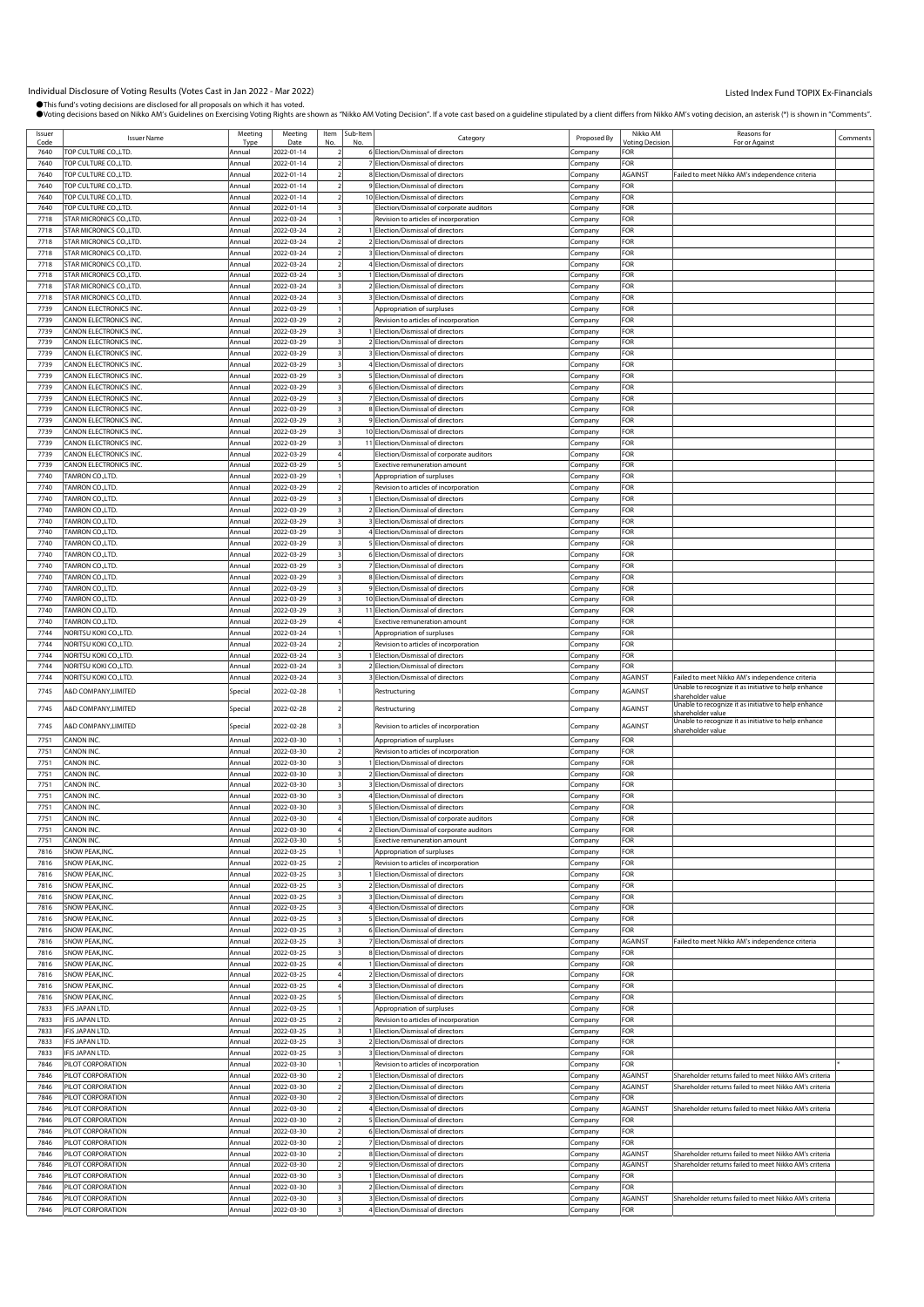| Issuer | <b>Issuer Name</b>                 | Meeting | Meeting    |                | Item Sub-Item | Category                                                   | Proposed By | Nikko AM               | Reasons for                                             | Comments |
|--------|------------------------------------|---------|------------|----------------|---------------|------------------------------------------------------------|-------------|------------------------|---------------------------------------------------------|----------|
| Code   |                                    | Type    | Date       | No.            | No            |                                                            |             | <b>Voting Decision</b> | For or Against                                          |          |
| 7846   | PILOT CORPORATION                  | Annual  | 2022-03-30 |                |               | 5 Election/Dismissal of directors                          | Company     | <b>FOR</b>             |                                                         |          |
| 7846   | PILOT CORPORATION                  | Annual  | 2022-03-30 |                |               | xective remuneration amount:                               | Company     | FOR                    |                                                         |          |
| 7846   | PILOT CORPORATION                  | Annual  | 2022-03-30 |                |               | <b>Exective remuneration amount</b>                        | Company     | FOR                    |                                                         |          |
| 7846   | PILOT CORPORATION                  | Annual  | 2022-03-30 |                |               | Exective remuneration amount                               | Company     | FOR                    |                                                         |          |
| 7856   | HAGIHARA INDUSTRIES INC.           | Annual  | 2022-01-25 |                |               | Appropriation of surpluses                                 | Company     | FOR                    |                                                         |          |
|        |                                    |         |            |                |               |                                                            |             |                        |                                                         |          |
| 7915   | NISSHA CO.,LTD.                    | Annual  | 2022-03-23 |                |               | Revision to articles of incorporation                      | Company     | FOR                    |                                                         |          |
| 7915   | NISSHA CO.,LTD.                    | Annual  | 2022-03-23 |                |               | Election/Dismissal of directors                            | .cmpany     | FOR                    |                                                         |          |
| 7915   | NISSHA CO.,LTD.                    | Annual  | 2022-03-23 |                |               | Election/Dismissal of directors                            | Company     | FOR                    |                                                         |          |
| 7915   | NISSHA CO.,LTD.                    | Annual  | 2022-03-23 |                |               | 3 Election/Dismissal of directors                          | Company     | FOR                    |                                                         |          |
| 7915   | NISSHA CO.,LTD.                    | Annual  | 2022-03-23 |                |               | 4 Election/Dismissal of directors                          | Company     | FOR                    |                                                         |          |
| 7915   |                                    |         | 2022-03-23 |                |               |                                                            |             | FOR                    |                                                         |          |
|        | NISSHA CO.,LTD.                    | Annual  |            |                |               | 5 Election/Dismissal of directors                          | Company     |                        |                                                         |          |
| 7915   | NISSHA CO.,LTD.                    | Annual  | 2022-03-23 |                |               | 6 Election/Dismissal of directors                          | Company     | FOR                    |                                                         |          |
| 7915   | NISSHA CO.,LTD.                    | Annual  | 2022-03-23 |                |               | 7 Election/Dismissal of directors                          | Company     | FOR                    |                                                         |          |
| 7915   | NISSHA CO.,LTD.                    | Annual  | 2022-03-23 |                |               | 8 Election/Dismissal of directors                          | Company     | FOR                    |                                                         |          |
| 7915   | NISSHA CO.,LTD.                    | Annual  | 2022-03-23 |                |               | 9 Election/Dismissal of directors                          | Company     | FOR                    |                                                         |          |
| 7915   | NISSHA CO.,LTD.                    | Annual  | 2022-03-23 |                |               | Election/Dismissal of corporate auditors                   | Company     | For                    |                                                         |          |
| 7936   | <b>ASICS CORPORATION</b>           |         | 2022-03-25 |                |               |                                                            |             | FOR                    |                                                         |          |
|        |                                    | Annual  |            |                |               | Appropriation of surpluses                                 | Company     |                        |                                                         |          |
| 7936   | <b>ASICS CORPORATION</b>           | Annual  | 2022-03-25 |                |               | Revision to articles of incorporation                      | Company     | FOR                    |                                                         |          |
| 7936   | <b>ASICS CORPORATION</b>           | Annual  | 2022-03-25 |                |               | Election/Dismissal of directors                            | Company     | FOR                    |                                                         |          |
| 7936   | <b>ASICS CORPORATION</b>           | Annual  | 2022-03-25 |                |               | 2 Election/Dismissal of directors                          | Company     | FOR                    |                                                         |          |
| 7936   | <b>ASICS CORPORATION</b>           | Annual  | 2022-03-25 |                |               | 3 Election/Dismissal of directors                          | Company     | For                    |                                                         |          |
| 7936   | <b>ASICS CORPORATION</b>           | Annual  | 2022-03-25 |                |               | 4 Election/Dismissal of directors                          | Company     | For                    |                                                         |          |
| 7936   | <b>ASICS CORPORATION</b>           |         | 2022-03-25 |                |               |                                                            |             | FOR                    |                                                         |          |
|        |                                    | Annual  |            |                |               | 5 Election/Dismissal of directors                          | Company     |                        |                                                         |          |
| 7936   | <b>ASICS CORPORATION</b>           | Annual  | 2022-03-25 |                |               | I Election/Dismissal of directors                          | Company     | FOR                    |                                                         |          |
| 7936   | <b>ASICS CORPORATION</b>           | Annual  | 2022-03-25 |                |               | 2 Election/Dismissal of directors                          | Company     | FOR                    |                                                         |          |
| 7936   | <b>ASICS CORPORATION</b>           | Annual  | 2022-03-25 |                |               | 3 Election/Dismissal of directors                          | Company     | For                    |                                                         |          |
| 7936   | <b>ASICS CORPORATION</b>           | Annual  | 2022-03-25 |                |               | Election/Dismissal of directors                            | .cmpany     | For                    |                                                         |          |
| 7944   | ROLAND CORPORATION                 | Annual  | 2022-03-30 |                |               | Appropriation of surpluses                                 | Company     | FOR                    |                                                         |          |
|        |                                    |         |            |                |               |                                                            |             |                        |                                                         |          |
| 7944   | ROLAND CORPORATION                 | Annual  | 2022-03-30 |                |               | Revision to articles of incorporation                      | Company     | FOR                    |                                                         |          |
| 7944   | ROLAND CORPORATION                 | Annual  | 2022-03-30 |                |               | Election/Dismissal of directors                            | Company     | FOR                    |                                                         |          |
| 7944   | ROLAND CORPORATION                 | Annual  | 2022-03-30 |                |               | 2 Election/Dismissal of directors                          | Company     | FOR                    |                                                         |          |
| 7944   | ROLAND CORPORATION                 | Annual  | 2022-03-30 |                |               | 3 Election/Dismissal of directors                          | Company     | FOR                    |                                                         |          |
| 7944   | ROLAND CORPORATION                 | Annual  | 2022-03-30 |                |               | 4 Election/Dismissal of directors                          | Company     | FOR                    |                                                         |          |
| 7944   | ROLAND CORPORATION                 | Annual  | 2022-03-30 |                |               | 5 Election/Dismissal of directors                          | Company     | FOR                    |                                                         |          |
|        |                                    |         |            |                |               |                                                            |             |                        |                                                         |          |
| 7944   | ROLAND CORPORATION                 | Annual  | 2022-03-30 |                |               | 6 Election/Dismissal of directors                          | Company     | FOR                    |                                                         |          |
| 7944   | ROLAND CORPORATION                 | Annual  | 2022-03-30 |                |               | 7 Election/Dismissal of directors                          | Company     | AGAINST                | Failed to meet Nikko AM's independence criteria         |          |
| 7944   | ROLAND CORPORATION                 | Annual  | 2022-03-30 |                |               | <b>Exective remuneration amount</b>                        | Company     | FOR                    |                                                         |          |
| 7956   | PIGEON CORPORATION                 | Annual  | 2022-03-30 |                |               | Appropriation of surpluses                                 | Company     | FOR                    |                                                         |          |
| 7956   | PIGEON CORPORATION                 | Annual  | 2022-03-30 |                |               | Revision to articles of incorporation                      | Company     | FOR                    |                                                         |          |
|        |                                    |         |            |                |               |                                                            |             |                        |                                                         |          |
| 7956   | PIGEON CORPORATION                 | Annual  | 2022-03-30 |                |               | Election/Dismissal of directors                            | Company     | FOR                    |                                                         |          |
| 7956   | PIGEON CORPORATION                 | Annual  | 2022-03-30 |                |               | 2 Election/Dismissal of directors                          | Company     | For                    |                                                         |          |
| 7956   | PIGEON CORPORATION                 | Annual  | 2022-03-30 |                |               | 3 Election/Dismissal of directors                          | .cmpany     | FOR                    |                                                         |          |
| 7956   | PIGEON CORPORATION                 | Annual  | 2022-03-30 |                |               | 4 Election/Dismissal of directors                          | Company     | FOR                    |                                                         |          |
| 7956   | PIGEON CORPORATION                 | Annual  | 2022-03-30 |                |               | 5 Election/Dismissal of directors                          | Company     | FOR                    |                                                         |          |
|        |                                    |         |            |                |               |                                                            |             |                        |                                                         |          |
| 7956   | PIGEON CORPORATION                 | Annual  | 2022-03-30 |                |               | 6 Election/Dismissal of directors                          | Company     | FOR                    |                                                         |          |
| 7956   | PIGEON CORPORATION                 | Annual  | 2022-03-30 |                |               | 7 Election/Dismissal of directors                          | Company     | FOR                    |                                                         |          |
| 7956   | PIGEON CORPORATION                 | Annual  | 2022-03-30 |                |               | 8 Election/Dismissal of directors                          | Company     | For                    |                                                         |          |
| 7956   | PIGEON CORPORATION                 | Annual  | 2022-03-30 |                |               | 9 Election/Dismissal of directors                          | Company     | FOR                    |                                                         |          |
| 7956   | PIGEON CORPORATION                 | Annual  | 2022-03-30 |                |               | 10 Election/Dismissal of directors                         | Company     | FOR                    |                                                         |          |
|        |                                    |         |            |                |               |                                                            |             | FOR                    |                                                         |          |
| 7956   | PIGEON CORPORATION                 | Annual  | 2022-03-30 |                |               | Election/Dismissal of corporate auditors                   | Company     |                        |                                                         |          |
| 7965   | ZOJIRUSHI CORPORATION              | Annual  | 2022-02-17 |                |               | Appropriation of surpluses                                 | Company     | For                    |                                                         |          |
| 7965   | ZOJIRUSHI CORPORATION              | Annual  | 2022-02-17 |                |               | Election/Dismissal of directors                            | .cmpany     | FOR                    |                                                         |          |
| 7965   | ZOJIRUSHI CORPORATION              | Annual  | 2022-02-17 |                |               | 2 Election/Dismissal of directors                          | Company     | FOR                    |                                                         |          |
| 7965   | ZOJIRUSHI CORPORATION              | Annual  | 2022-02-17 |                |               | 3 Election/Dismissal of directors                          | Company     | FOR                    |                                                         |          |
| 7965   | ZOJIRUSHI CORPORATION              | Annual  | 2022-02-17 |                |               | 4 Election/Dismissal of directors                          | Company     | FOR                    |                                                         |          |
|        |                                    |         |            |                |               |                                                            |             |                        |                                                         |          |
| 7965   | ZOJIRUSHI CORPORATION              | Annual  | 2022-02-17 |                |               | 5 Election/Dismissal of directors                          | Company     | For                    |                                                         |          |
| 7965   | ZOJIRUSHI CORPORATION              | Annual  | 2022-02-17 |                |               | 6 Election/Dismissal of directors                          | .cmpany     | FOR                    |                                                         |          |
| 7965   | ZOJIRUSHI CORPORATION              | Annual  | 2022-02-17 |                |               | 7 Election/Dismissal of directors                          | Company     | FOR                    |                                                         |          |
| 7965   | ZOJIRUSHI CORPORATION              | Annual  | 2022-02-17 |                |               | 8 Election/Dismissal of directors                          | Company     | FOR                    |                                                         |          |
| 7965   | ZOJIRUSHI CORPORATION              | Annual  | 2022-02-17 | $\overline{2}$ |               | 9 Election/Dismissal of directors                          | Company     | FOR                    |                                                         |          |
|        |                                    |         |            |                |               |                                                            |             |                        |                                                         |          |
| 7965   | ZOJIRUSHI CORPORATION              | Annual  | 2022-02-17 |                |               | 10 Election/Dismissal of directors                         | Company     | <b>FOR</b>             |                                                         |          |
| 7965   | ZOJIRUSHI CORPORATION              | Annual  | 2022-02-17 |                |               | 1 Election/Dismissal of directors                          | Company     | FOR                    |                                                         |          |
| 7965   | ZOJIRUSHI CORPORATION              | Annual  | 2022-02-17 |                |               | 2 Election/Dismissal of directors                          | Company     | FOR                    |                                                         |          |
| 7965   | ZOJIRUSHI CORPORATION              | Annual  | 2022-02-17 |                |               | 3 Election/Dismissal of directors                          | Company     | FOR                    |                                                         |          |
| 7965   | ZOJIRUSHI CORPORATION              | Annual  | 2022-02-17 |                |               | Election/Dismissal of directors                            | Company     | <b>FOR</b>             |                                                         |          |
|        |                                    |         |            |                |               |                                                            |             |                        | Unable to recognize it as initiative to help enhance    |          |
| 7965   | ZOJIRUSHI CORPORATION              | Annual  | 2022-02-17 |                |               | Introduction/Renewal/Abolishment of anti-takeover measures | Company     | AGAINST                | shareholder value                                       |          |
| 7965   | ZOJIRUSHI CORPORATION              | Annual  | 2022-02-17 |                |               | Election/Dismissal of directors                            | Investor    | AGAINST                |                                                         |          |
| 7965   | ZOJIRUSHI CORPORATION              | Annual  | 2022-02-17 |                |               | 2 Election/Dismissal of directors                          | Investor    | <b>AGAINST</b>         |                                                         |          |
|        |                                    |         |            |                |               |                                                            |             |                        |                                                         |          |
| 7972   | <b>ITOKI CORPORATION</b>           | Annual  | 2022-03-24 |                |               | Appropriation of surpluses                                 | Company     | FOR                    |                                                         |          |
| 7972   | <b>ITOKI CORPORATION</b>           | Annual  | 2022-03-24 |                |               | Revision to articles of incorporation                      | Company     | FOR                    |                                                         |          |
| 7972   | <b>ITOKI CORPORATION</b>           | Annual  | 2022-03-24 |                |               | 1 Election/Dismissal of directors                          | Company     | AGAINST                | Performance failed to meet Nikko AM's criteria          |          |
| 7972   | <b>ITOKI CORPORATION</b>           | Annual  | 2022-03-24 |                |               | 2 Election/Dismissal of directors                          | Company     | FOR                    |                                                         |          |
| 7972   | <b>ITOKI CORPORATION</b>           | Annual  | 2022-03-24 |                |               | 3 Election/Dismissal of directors                          | Company     | <b>AGAINST</b>         | Performance failed to meet Nikko AM's criteria          |          |
| 7972   | <b>ITOKI CORPORATION</b>           |         | 2022-03-24 |                |               | 4 Election/Dismissal of directors                          |             | FOR                    |                                                         |          |
|        |                                    | Annual  |            |                |               |                                                            | Company     |                        |                                                         |          |
| 7972   | <b>ITOKI CORPORATION</b>           | Annual  | 2022-03-24 |                |               | 5 Election/Dismissal of directors                          | Company     | FOR                    |                                                         |          |
| 7972   | <b>ITOKI CORPORATION</b>           | Annual  | 2022-03-24 |                |               | 6 Election/Dismissal of directors                          | Company     | AGAINST                | Performance failed to meet Nikko AM's criteria          |          |
| 7972   | <b>ITOKI CORPORATION</b>           | Annual  | 2022-03-24 |                |               | Election/Dismissal of directors                            | Company     | FOR                    |                                                         |          |
| 7972   | ITOKI CORPORATION                  | Annual  | 2022-03-24 |                |               | Election/Dismissal of corporate auditors                   | Company     | FOR                    |                                                         |          |
|        |                                    |         |            |                |               |                                                            |             |                        | Judged that insufficient action for allocation of funds |          |
| 7976   | MITSUBISHI PENCIL COMPANY, LIMITED | Annual  | 2022-03-30 |                |               | Appropriation of surpluses                                 | Company     | AGAINST                | had been taken                                          |          |
| 7976   | MITSUBISHI PENCIL COMPANY, LIMITED | Annual  | 2022-03-30 |                |               | Revision to articles of incorporation                      | Company     | FOR                    |                                                         |          |
|        |                                    |         |            |                |               |                                                            |             |                        | Judged that insufficient action for allocation of funds |          |
| 7976   | MITSUBISHI PENCIL COMPANY, LIMITED | Annual  | 2022-03-30 |                |               | 1 Election/Dismissal of directors                          | Company     | AGAINST                | had been taken                                          |          |
|        |                                    |         |            |                |               |                                                            |             |                        | Judged that insufficient action for allocation of funds |          |
| 7976   | MITSUBISHI PENCIL COMPANY, LIMITED | Annual  | 2022-03-30 |                |               | 2 Election/Dismissal of directors                          | Company     | AGAINST                | had been taken                                          |          |
| 7976   | MITSUBISHI PENCIL COMPANY, LIMITED | Annual  | 2022-03-30 |                |               | 3 Election/Dismissal of directors                          | Company     | FOR                    |                                                         |          |
| 7976   | MITSUBISHI PENCIL COMPANY, LIMITED | Annual  | 2022-03-30 |                |               | 4 Election/Dismissal of directors                          | Company     | FOR                    |                                                         |          |
| 7976   | MITSUBISHI PENCIL COMPANY, LIMITED | Annual  | 2022-03-30 |                |               | 5 Election/Dismissal of directors                          |             | FOR                    |                                                         |          |
|        |                                    |         |            |                |               |                                                            | Company     |                        |                                                         |          |
| 7976   | MITSUBISHI PENCIL COMPANY, LIMITED | Annual  | 2022-03-30 |                |               | 6 Election/Dismissal of directors                          | Company     | FOR                    |                                                         |          |
| 7976   | MITSUBISHI PENCIL COMPANY, LIMITED | Annual  | 2022-03-30 |                |               | 7 Election/Dismissal of directors                          | Company     | <b>AGAINST</b>         | Judged that insufficient action for allocation of funds |          |
|        |                                    |         |            |                |               |                                                            |             |                        | ad been taken                                           |          |
| 7976   | MITSUBISHI PENCIL COMPANY, LIMITED | Annual  | 2022-03-30 |                |               | 8 Election/Dismissal of directors                          | Company     | <b>AGAINST</b>         | Judged that insufficient action for allocation of funds |          |
|        |                                    |         |            |                |               |                                                            |             |                        | had been taken                                          |          |
| 7976   | MITSUBISHI PENCIL COMPANY, LIMITED | Annual  | 2022-03-30 |                |               | 9 Election/Dismissal of directors                          | Company     | FOR                    |                                                         |          |
| 7976   | MITSUBISHI PENCIL COMPANY, LIMITED | Annual  | 2022-03-30 |                |               | Election/Dismissal of corporate auditors                   | Company     | FOR                    |                                                         |          |
| 7976   | MITSUBISHI PENCIL COMPANY, LIMITED | Annual  | 2022-03-30 |                |               | 2 Election/Dismissal of corporate auditors                 | Company     | FOR                    |                                                         |          |
| 7976   | MITSUBISHI PENCIL COMPANY, LIMITED | Annual  | 2022-03-30 |                |               | Election/Dismissal of corporate auditors                   | Company     | <b>FOR</b>             |                                                         |          |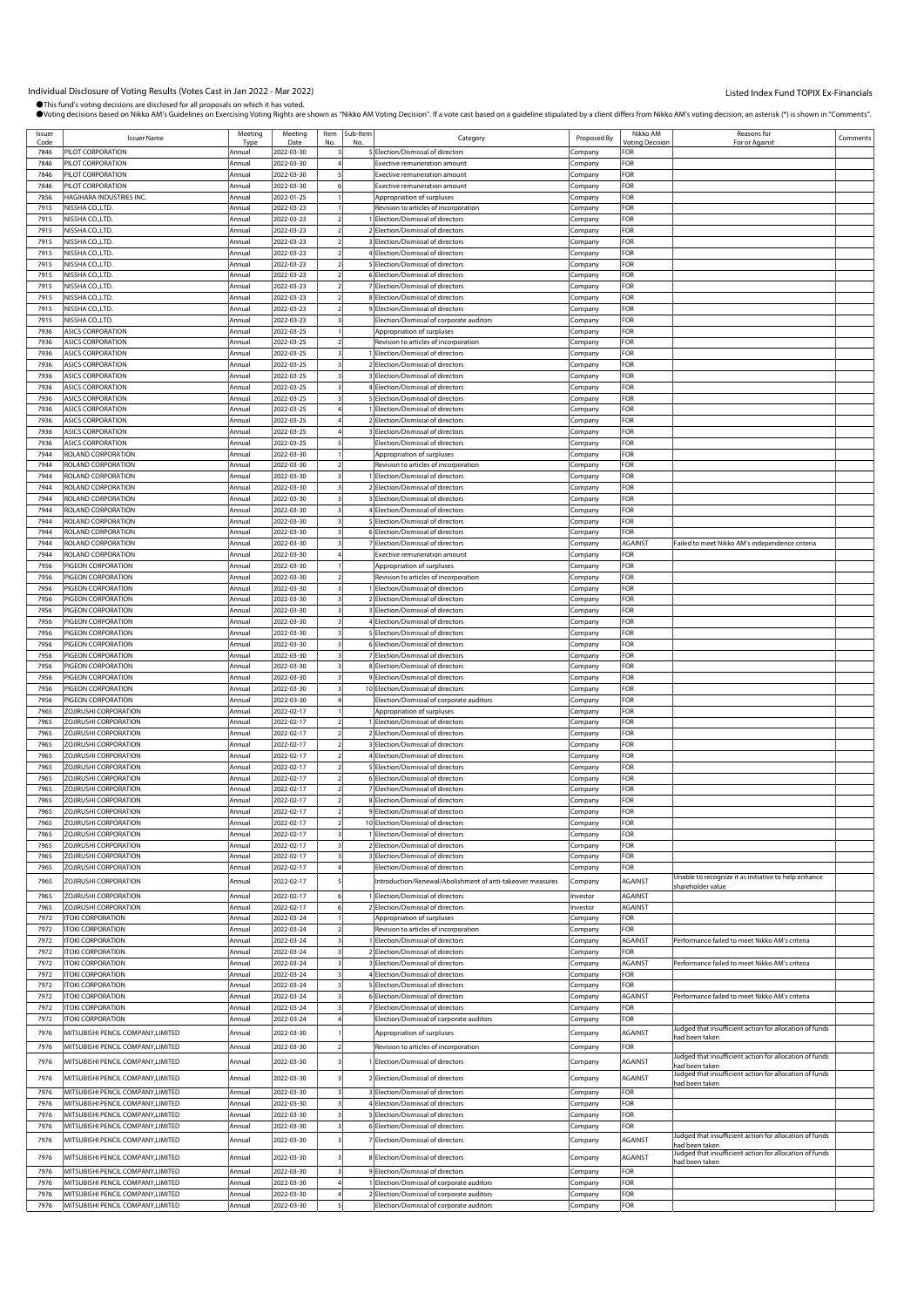Individual Disclosure of Voting Results (Votes Cast in Jan 2022 - Mar 2022)<br>●This fund's voting decisions are disclosed for all proposals on which it has voted. wn as "Nikko AM Voting Decision". If a vote cast based on a quideline stipulated by a client differs from Nikko AM's voting decision, an asterisk (") is shown in "Comments".

|              |                                                          |                  |                          |                         |     | accisions based on mikko and subcrimes on exercising vourights are snown as mikko an vourig becision . If a vote case based on a guideline supulated by a circuit aniers non mikko and svourights sound accision, an ascertion |                    |                   |                                                                                      |          |
|--------------|----------------------------------------------------------|------------------|--------------------------|-------------------------|-----|--------------------------------------------------------------------------------------------------------------------------------------------------------------------------------------------------------------------------------|--------------------|-------------------|--------------------------------------------------------------------------------------|----------|
| Issuer       | <b>Issuer Name</b>                                       | Meeting          | Meeting                  | Item Sub-Item           |     | Category                                                                                                                                                                                                                       | Proposed By        | Nikko AM          | Reasons for                                                                          | Comments |
| Code         |                                                          | Type             | Date                     | No                      | No  |                                                                                                                                                                                                                                |                    | /oting Decisio    | For or Against<br>Unable to recognize it as initiative to help enhance               |          |
| 7976         | MITSUBISHI PENCIL COMPANY, LIMITED                       | Annual           | 2022-03-30               |                         |     | ntroduction/Renewal/Abolishment of anti-takeover measures                                                                                                                                                                      | Company            | <b>AGAINST</b>    | shareholder value                                                                    |          |
| 7984         | KOKUYO CO.,LTD.                                          | Annual           | 2022-03-30               |                         |     | Appropriation of surpluses                                                                                                                                                                                                     | Company            | FOR               |                                                                                      |          |
| 7984         | KOKUYO CO.,LTD.                                          | Annual           | 2022-03-30               |                         |     | Revision to articles of incorporation                                                                                                                                                                                          | Company            | FOR               |                                                                                      |          |
| 7984         | KOKUYO CO.,LTD.                                          | Annual           | 2022-03-30               |                         |     | Election/Dismissal of directors                                                                                                                                                                                                | Company            | FOR               |                                                                                      |          |
| 7984         | KOKUYO CO.,LTD.                                          | Annual           | 2022-03-30               |                         |     | 2 Election/Dismissal of directors                                                                                                                                                                                              | Company            | FOR               |                                                                                      |          |
| 7984         | <b>KOKUYO CO.,LTD.</b>                                   | Annual           | 2022-03-30               |                         |     | 3 Election/Dismissal of directors                                                                                                                                                                                              | Company            | FOR               |                                                                                      |          |
| 7984<br>7984 | KOKUYO CO.,LTD.<br>KOKUYO CO.,LTD.                       | Annual<br>Annual | 2022-03-30<br>2022-03-30 |                         |     | 4 Election/Dismissal of directors<br>5 Election/Dismissal of directors                                                                                                                                                         | Company            | FOR<br>FOR        |                                                                                      |          |
| 7984         | KOKUYO CO.,LTD.                                          | Annual           | 2022-03-30               |                         |     | 6 Election/Dismissal of directors                                                                                                                                                                                              | Company<br>Company | FOR               |                                                                                      |          |
| 7984         | KOKUYO CO.,LTD.                                          | Annual           | 2022-03-30               |                         |     | Election/Dismissal of corporate auditors                                                                                                                                                                                       | Company            | FOR               |                                                                                      |          |
| 7989         | <b><i>FACHIKAWA CORPORATION</i></b>                      | Annual           | 2022-03-30               |                         |     | Appropriation of surpluses                                                                                                                                                                                                     | Company            | <b>AGAINST</b>    | Shareholder returns failed to meet Nikko AM's criteria                               |          |
| 7989         | <b>TACHIKAWA CORPORATION</b>                             | Annual           | 2022-03-30               |                         |     | 1 Election/Dismissal of directors                                                                                                                                                                                              | Company            | FOR               |                                                                                      |          |
| 7989         | <b>TACHIKAWA CORPORATION</b>                             | Annual           | 2022-03-30               |                         |     | 2 Election/Dismissal of directors                                                                                                                                                                                              | Company            | FOR               |                                                                                      |          |
| 7989         | TACHIKAWA CORPORATION                                    | Annual           | 2022-03-30               |                         |     | Election/Dismissal of corporate auditors                                                                                                                                                                                       | Company            | FOR               |                                                                                      |          |
| 7989         | TACHIKAWA CORPORATION                                    | Annual           | 2022-03-30               |                         |     | Retirement benefit payments                                                                                                                                                                                                    | Company            | <b>AGAINST</b>    | Unable to recognize it as initiative to help enhance                                 |          |
|              |                                                          |                  |                          |                         |     |                                                                                                                                                                                                                                |                    |                   | shareholder value                                                                    |          |
| 8029<br>8029 | LOOK HOLDINGS INCORPORATED<br>LOOK HOLDINGS INCORPORATED | Annual<br>Annual | 2022-03-30<br>2022-03-30 |                         |     | Appropriation of surpluses<br>Revision to articles of incorporation                                                                                                                                                            | Company            | FOR<br>FOR        |                                                                                      |          |
| 8029         | LOOK HOLDINGS INCORPORATED                               | Annual           | 2022-03-30               |                         |     | Election/Dismissal of directors                                                                                                                                                                                                | Company<br>Company | FOR               |                                                                                      |          |
| 8029         | OOK HOLDINGS INCORPORATED                                | Annual           | 2022-03-30               |                         |     | 2 Election/Dismissal of directors                                                                                                                                                                                              | Company            | FOR               |                                                                                      |          |
| 8029         | OOK HOLDINGS INCORPORATED                                | Annual           | 2022-03-30               |                         |     | 3 Election/Dismissal of directors                                                                                                                                                                                              | Company            | FOR               |                                                                                      |          |
| 8029         | OOK HOLDINGS INCORPORATED                                | Annual           | 2022-03-30               |                         |     | 4 Election/Dismissal of directors                                                                                                                                                                                              | Company            | FOR               |                                                                                      |          |
| 8029         | LOOK HOLDINGS INCORPORATED                               | Annual           | 2022-03-30               |                         |     | 5 Election/Dismissal of directors                                                                                                                                                                                              | Company            | FOR               |                                                                                      |          |
| 8029         | LOOK HOLDINGS INCORPORATED                               | Annual           | 2022-03-30               |                         |     | Exective remuneration amount                                                                                                                                                                                                   | Company            | FOR               |                                                                                      |          |
| 8060         | CANON MARKETING JAPAN INC.                               | Annual           | 2022-03-29               |                         |     | Revision to articles of incorporation                                                                                                                                                                                          | Company            | FOR               |                                                                                      |          |
| 8060         | CANON MARKETING JAPAN INC.                               | Annual           | 2022-03-29               |                         |     | Appropriation of surpluses                                                                                                                                                                                                     | Company            | FOR               |                                                                                      |          |
| 8060         | CANON MARKETING JAPAN INC.                               | Annual           | 2022-03-29               | $\overline{\mathbf{3}}$ |     | Election/Dismissal of directors                                                                                                                                                                                                | Company            | FOR               |                                                                                      |          |
| 8060         | CANON MARKETING JAPAN INC.                               | Annual           | 2022-03-29               |                         |     | 2 Election/Dismissal of directors                                                                                                                                                                                              | Company            | FOR               |                                                                                      |          |
| 8060         | CANON MARKETING JAPAN INC.                               | Annual           | 2022-03-29               |                         |     | 3 Election/Dismissal of directors                                                                                                                                                                                              | Company            | FOR               |                                                                                      |          |
| 8060         | CANON MARKETING JAPAN INC.                               | Annual           | 2022-03-29               |                         |     | 4 Election/Dismissal of directors                                                                                                                                                                                              | Company            | FOR               |                                                                                      |          |
| 8060         | CANON MARKETING JAPAN INC.                               | Annual           | 2022-03-29               |                         |     | 5 Election/Dismissal of directors                                                                                                                                                                                              | Company            | FOR               |                                                                                      |          |
| 8060         | CANON MARKETING JAPAN INC.                               | Annual           | 2022-03-29               |                         |     | 6 Election/Dismissal of directors                                                                                                                                                                                              | Company            | FOR               |                                                                                      |          |
| 8060         | CANON MARKETING JAPAN INC.                               | Annual           | 2022-03-29               |                         |     | 7 Election/Dismissal of directors                                                                                                                                                                                              | Company            | FOR               |                                                                                      |          |
| 8060         | CANON MARKETING JAPAN INC.                               | Annual           | 2022-03-29               |                         |     | Election/Dismissal of corporate auditors                                                                                                                                                                                       | Company            | <b>FOR</b>        |                                                                                      |          |
| 8060         | CANON MARKETING JAPAN INC.                               | Annual           | 2022-03-29               |                         |     | 2 Election/Dismissal of corporate auditors                                                                                                                                                                                     | Company            | FOR               |                                                                                      |          |
| 8060         | CANON MARKETING JAPAN INC.                               | Annual           | 2022-03-29               |                         |     | Exective remuneration amount                                                                                                                                                                                                   | Company            | FOR               |                                                                                      |          |
| 8060         | CANON MARKETING JAPAN INC.                               | Annual           | 2022-03-29               |                         |     | <b>Exective remuneration amount</b>                                                                                                                                                                                            | Company            | FOR               |                                                                                      |          |
| 8077         | torq inc.                                                | Annual           | 2022-01-25               |                         |     | Appropriation of surpluses                                                                                                                                                                                                     | Company            | FOR               |                                                                                      |          |
| 8077         | torq inc.                                                | Annual           | 2022-01-25               |                         |     | Election/Dismissal of directors                                                                                                                                                                                                | Company            | AGAINST           | Performance failed to meet Nikko AM's criteria                                       |          |
| 8077         | TORQ INC.                                                | Annual           | 2022-01-25               |                         |     | 2 Election/Dismissal of directors                                                                                                                                                                                              | Company            | AGAINST           | Performance failed to meet Nikko AM's criteria                                       |          |
| 8077         | TORQ INC.                                                | Annual           | 2022-01-25               |                         |     | 3 Election/Dismissal of directors                                                                                                                                                                                              | Company            | <b>AGAINST</b>    | Performance failed to meet Nikko AM's criteria                                       |          |
| 8077         | TORQ INC.                                                | Annual           | 2022-01-25               | $\overline{2}$          |     | 4 Election/Dismissal of directors                                                                                                                                                                                              | Company            | <b>AGAINST</b>    | Performance failed to meet Nikko AM's criteria                                       |          |
| 8077         | Torq inc.                                                | Annual           | 2022-01-25               |                         |     | 5 Election/Dismissal of directors                                                                                                                                                                                              | Company            | FOR               |                                                                                      |          |
| 8077         | Torq inc.                                                | Annual           | 2022-01-25               |                         |     | Election/Dismissal of corporate auditors                                                                                                                                                                                       | Company            | FOR               |                                                                                      |          |
| 8077         | Torq inc.                                                | Annual           | 2022-01-25               |                         |     | <b>Exective remuneration amount</b>                                                                                                                                                                                            | Company            | AGAINST           | Dilution and transfer restriction period, etc. failed to<br>meet Nikko AM's criteria |          |
| 8077         | TORQ INC.                                                | Annual           | 2022-01-25               |                         |     | <b>Exective remuneration amount</b>                                                                                                                                                                                            | Company            | AGAINST           | Dilution and transfer restriction period, etc. failed to                             |          |
|              |                                                          |                  |                          |                         |     |                                                                                                                                                                                                                                |                    |                   | meet Nikko AM's criteria                                                             |          |
| 8079         | SHOEI FOODS CORPORATION                                  | Annual           | 2022-01-28               |                         |     | Appropriation of surpluses                                                                                                                                                                                                     | Company            | FOR               |                                                                                      |          |
| 8079         | SHOEI FOODS CORPORATION                                  | Annual           | 2022-01-28               |                         |     | Election/Dismissal of directors                                                                                                                                                                                                | Company            | FOR               |                                                                                      |          |
| 8079         | SHOEI FOODS CORPORATION                                  | Annual           | 2022-01-28               |                         |     | 2 Election/Dismissal of directors                                                                                                                                                                                              | Company            | FOR<br><b>FOR</b> |                                                                                      |          |
| 8079         | SHOEI FOODS CORPORATION<br>SHOEI FOODS CORPORATION       | Annual           | 2022-01-28               |                         |     | 3 Election/Dismissal of directors                                                                                                                                                                                              | Company            | FOR               |                                                                                      |          |
| 8079         |                                                          | Annual           | 2022-01-28               |                         |     | 4 Election/Dismissal of directors<br>5 Election/Dismissal of directors                                                                                                                                                         | Company            |                   |                                                                                      |          |
| 8079<br>8079 | SHOEI FOODS CORPORATION<br>SHOEI FOODS CORPORATION       | Annual           | 2022-01-28<br>2022-01-28 |                         |     | 6 Election/Dismissal of directors                                                                                                                                                                                              | Company            | FOR<br>FOR        |                                                                                      |          |
| 8079         | SHOEI FOODS CORPORATION                                  | Annual<br>Annual | 2022-01-28               |                         |     | 7 Election/Dismissal of directors                                                                                                                                                                                              | Company<br>Company | FOR               |                                                                                      |          |
| 8079         | SHOEI FOODS CORPORATION                                  | Annual           | 2022-01-28               |                         |     | 8 Election/Dismissal of directors                                                                                                                                                                                              | Company            | FOR               |                                                                                      |          |
| 8079         | SHOEI FOODS CORPORATION                                  | Annual           | 2022-01-28               |                         |     | 9 Election/Dismissal of directors                                                                                                                                                                                              | Company            | FOR               |                                                                                      |          |
| 8079         | SHOEI FOODS CORPORATION                                  | Annual           | 2022-01-28               |                         |     | 10 Election/Dismissal of directors                                                                                                                                                                                             | Company            | FOR               |                                                                                      |          |
| 8079         | SHOEI FOODS CORPORATION                                  | Annual           | 2022-01-28               | $\overline{2}$          |     | 11 Election/Dismissal of directors                                                                                                                                                                                             | Company            | FOR               |                                                                                      |          |
|              | HOEI FOODS CORPORATION                                   | nnua             | UZZ-UT-ZC                |                         | 12E | :lection/Dismissal of director:                                                                                                                                                                                                | ompany             |                   |                                                                                      |          |
| 8095         | ASTENA HOLDINGS CO., LTD.                                | Annual           | 2022-02-25               |                         |     | Appropriation of surpluses                                                                                                                                                                                                     | Company            | FOR               |                                                                                      |          |
| 8095         | ASTENA HOLDINGS CO.,LTD.                                 | Annual           | 2022-02-25               |                         |     | Revision to articles of incorporation                                                                                                                                                                                          | Company            | FOR               |                                                                                      |          |
| 8095         | ASTENA HOLDINGS CO.,LTD.                                 | Annual           | 2022-02-25               |                         |     | Election/Dismissal of directors                                                                                                                                                                                                | Company            | FOR               |                                                                                      |          |
| 8095         | ASTENA HOLDINGS CO.,LTD.                                 | Annual           | 2022-02-25               |                         |     | 2 Election/Dismissal of directors                                                                                                                                                                                              | Company            | FOR               |                                                                                      |          |
| 8095         | ASTENA HOLDINGS CO.,LTD.                                 | Annual           | 2022-02-25               |                         |     | 3 Election/Dismissal of directors                                                                                                                                                                                              | Company            | FOR               |                                                                                      |          |
| 8095         | ASTENA HOLDINGS CO., LTD.                                | Annual           | 2022-02-25               |                         |     | 4 Election/Dismissal of directors                                                                                                                                                                                              | Company            | FOR               |                                                                                      |          |
| 8095         | ASTENA HOLDINGS CO.,LTD.                                 | Annual           | 2022-02-25               |                         |     | 5 Election/Dismissal of directors                                                                                                                                                                                              | Company            | FOR               |                                                                                      |          |
| 8095         | ASTENA HOLDINGS CO.,LTD.                                 | Annual           | 2022-02-25               | $\overline{\mathbf{3}}$ |     | 6 Election/Dismissal of directors                                                                                                                                                                                              | Company            | FOR               |                                                                                      |          |
| 8095         | ASTENA HOLDINGS CO.,LTD.                                 | Annual           | 2022-02-25               | $\overline{\mathbf{3}}$ |     | 7 Election/Dismissal of directors                                                                                                                                                                                              | Company            | FOR               |                                                                                      |          |
| 8095         | ASTENA HOLDINGS CO.,LTD.                                 | Annual           | 2022-02-25               |                         |     | 8 Election/Dismissal of directors                                                                                                                                                                                              | Company            | FOR               |                                                                                      |          |
| 8095         | ASTENA HOLDINGS CO.,LTD.                                 | Annual           | 2022-02-25               |                         |     | Election/Dismissal of corporate auditors                                                                                                                                                                                       | Company            | FOR<br>FOR        |                                                                                      |          |
| 8095         | ASTENA HOLDINGS CO.,LTD.                                 | Annual           | 2022-02-25               |                         |     | <b>Exective remuneration amount</b>                                                                                                                                                                                            | Company            |                   |                                                                                      |          |
| 8113         | UNICHARM CORPORATION                                     | Annual           | 2022-03-25               | $\overline{2}$          |     | Revision to articles of incorporation                                                                                                                                                                                          | Company            | FOR               |                                                                                      |          |
| 8113<br>8113 | UNICHARM CORPORATION<br>UNICHARM CORPORATION             | Annual<br>Annual | 2022-03-25<br>2022-03-25 |                         |     | 1 Election/Dismissal of directors<br>2 Election/Dismissal of directors                                                                                                                                                         | Company            | FOR<br>FOR        |                                                                                      |          |
| 8113         | UNICHARM CORPORATION                                     | Annual           | 2022-03-25               |                         |     | 3 Election/Dismissal of directors                                                                                                                                                                                              | Company<br>Company | FOR               |                                                                                      |          |
| 8165         | SENSHUKAI CO.,LTD                                        | Annual           | 2022-03-30               |                         |     | Appropriation of surpluses                                                                                                                                                                                                     | Company            | FOR               |                                                                                      |          |
| 8165         | SENSHUKAI CO.,LTD.                                       | Annual           | 2022-03-30               | $\overline{2}$          |     | Revision to articles of incorporation                                                                                                                                                                                          | Company            | FOR               |                                                                                      |          |
| 8165         | SENSHUKAI CO., LTD.                                      | Annual           | 2022-03-30               | $\overline{\mathbf{3}}$ |     | 1 Election/Dismissal of directors                                                                                                                                                                                              | Company            | FOR               |                                                                                      |          |
| 8165         | SENSHUKAI CO., LTD.                                      | Annual           | 2022-03-30               |                         |     | 2 Election/Dismissal of directors                                                                                                                                                                                              | Company            | FOR               |                                                                                      |          |
| 8165         | SENSHUKAI CO., LTD.                                      | Annual           | 2022-03-30               |                         |     | 3 Election/Dismissal of directors                                                                                                                                                                                              | Company            | FOR               |                                                                                      |          |
| 8165         | SENSHUKAI CO., LTD.                                      | Annual           | 2022-03-30               |                         |     | 4 Election/Dismissal of directors                                                                                                                                                                                              | Company            | FOR               |                                                                                      |          |
| 8165         | SENSHUKAI CO., LTD.                                      | Annual           | 2022-03-30               |                         |     | 5 Election/Dismissal of directors                                                                                                                                                                                              | Company            | FOR               |                                                                                      |          |
| 8165         | SENSHUKAI CO., LTD.                                      | Annual           | 2022-03-30               | $\overline{\mathbf{3}}$ |     | 6 Election/Dismissal of directors                                                                                                                                                                                              | Company            | FOR               |                                                                                      |          |
| 8165         | SENSHUKAI CO., LTD.                                      | Annual           | 2022-03-30               |                         |     | 7 Election/Dismissal of directors                                                                                                                                                                                              | Company            | FOR               |                                                                                      |          |
| 8165         | SENSHUKAI CO., LTD.                                      | Annual           | 2022-03-30               |                         |     | 8 Election/Dismissal of directors                                                                                                                                                                                              | Company            | FOR               |                                                                                      |          |
| 8165         | SENSHUKAI CO.,LTD                                        | Annual           | 2022-03-30               |                         |     | I Election/Dismissal of corporate auditors                                                                                                                                                                                     | Company            | FOR               |                                                                                      |          |
| 8165         | SENSHUKAI CO., LTD.                                      | Annual           | 2022-03-30               |                         |     | 2 Election/Dismissal of corporate auditors                                                                                                                                                                                     | Company            | <b>AGAINST</b>    | Failed to meet Nikko AM's independence criteria                                      |          |
| 8165         | SENSHUKAI CO., LTD.                                      | Annual           | 2022-03-30               | 5                       |     | Election/Dismissal of corporate auditors                                                                                                                                                                                       | Company            | FOR               |                                                                                      |          |
| 8179         | ROYAL HOLDINGS CO., LTD.                                 | Annual           | 2022-03-29               |                         |     | Appropriation of surpluses                                                                                                                                                                                                     | Company            | FOR               |                                                                                      |          |
| 8179         | ROYAL HOLDINGS CO., LTD.                                 | Annual           | 2022-03-29               |                         |     | Revision to articles of incorporation                                                                                                                                                                                          | Company            | FOR               |                                                                                      |          |
| 8179         | ROYAL HOLDINGS CO., LTD.                                 | Annual           | 2022-03-29               |                         |     | 1 Election/Dismissal of directors                                                                                                                                                                                              | Company            | FOR               |                                                                                      |          |
| 8179         | ROYAL HOLDINGS CO., LTD.                                 | Annual           | 2022-03-29               |                         |     | 2 Election/Dismissal of directors                                                                                                                                                                                              | Company            | FOR               |                                                                                      |          |
| 8179         | ROYAL HOLDINGS CO., LTD.                                 | Annual           | 2022-03-29               | $\overline{\mathbf{3}}$ |     | 3 Election/Dismissal of directors                                                                                                                                                                                              | Company            | FOR               |                                                                                      |          |
| 8179         | ROYAL HOLDINGS CO., LTD.                                 | Annual           | 2022-03-29               |                         |     | 4 Election/Dismissal of directors                                                                                                                                                                                              | Company            | FOR               |                                                                                      |          |
| 8179         | ROYAL HOLDINGS CO., LTD.                                 | Annual           | 2022-03-29               | 3                       |     | 5 Election/Dismissal of directors                                                                                                                                                                                              | Company            | FOR               |                                                                                      |          |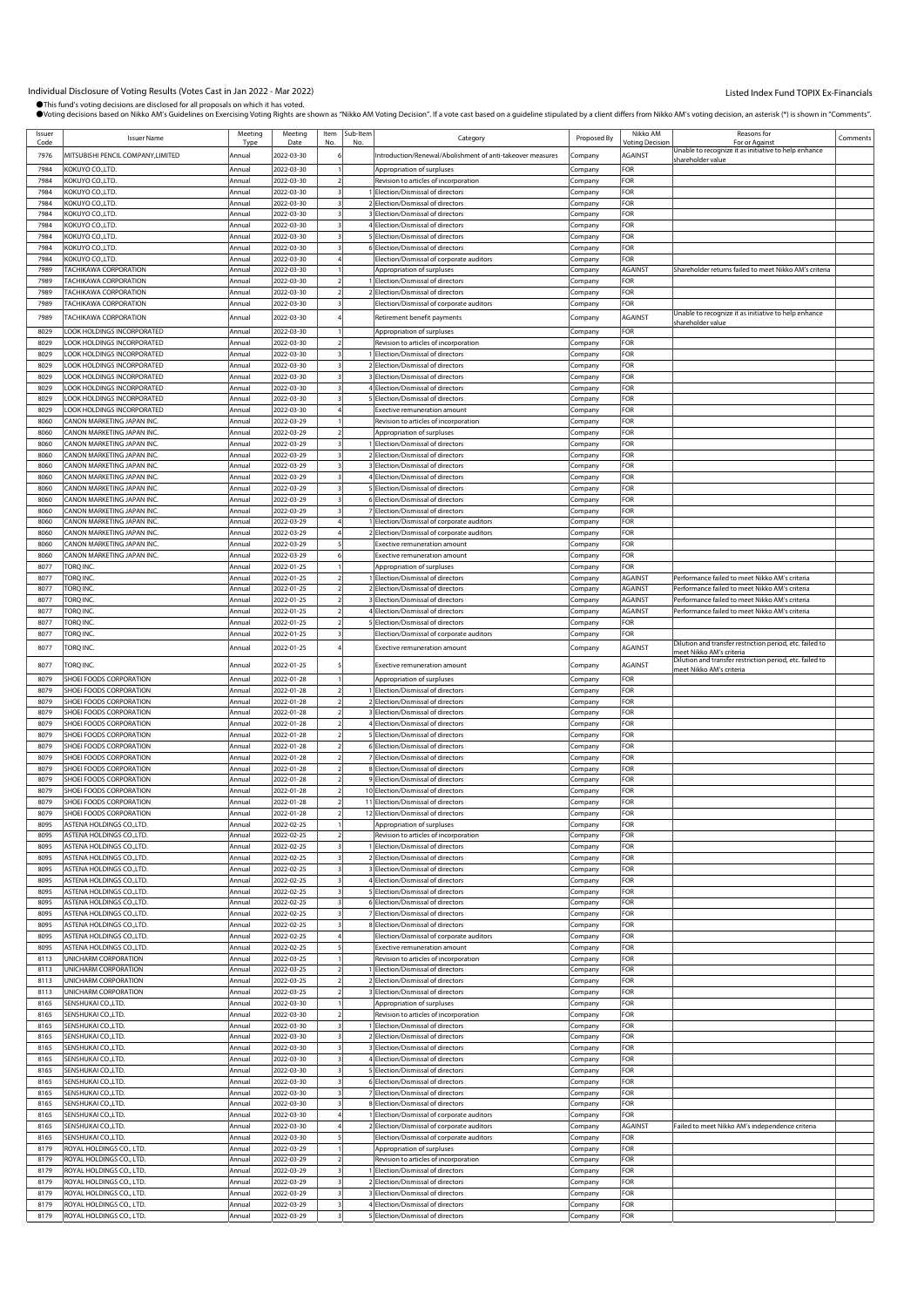| Issuer       | <b>Issuer Name</b>         | Meeting        | Meeting            | Item                    | Sub-Item | Category                                     | Proposed By | Nikko AM                                    | Reasons for                                     | Comments |
|--------------|----------------------------|----------------|--------------------|-------------------------|----------|----------------------------------------------|-------------|---------------------------------------------|-------------------------------------------------|----------|
| Code<br>8179 | ROYAL HOLDINGS CO., LTD.   | Type<br>Annual | Date<br>2022-03-29 |                         |          | 1 Election/Dismissal of directors            |             | <b><i><u>Intina</u></i></b> Decision<br>FOR | For or Agains                                   |          |
|              |                            |                |                    |                         |          |                                              | Company     |                                             |                                                 |          |
| 8179         | ROYAL HOLDINGS CO., LTD.   | Annual         | 2022-03-29         |                         |          | 2 Election/Dismissal of directors            | Company     | FOR                                         |                                                 |          |
| 8179         | ROYAL HOLDINGS CO., LTD.   | Annual         | 2022-03-29         |                         |          | 3 Election/Dismissal of directors            | Company     | FOR                                         |                                                 |          |
| 8179         | ROYAL HOLDINGS CO., LTD.   | Annual         | 2022-03-29         |                         |          | 4 Election/Dismissal of directors            | :ompany     | FOR                                         |                                                 |          |
| 8278         | FUJI CO.,LTD.              | Special        | 2022-01-26         |                         |          | Restructuring                                | Company     | <b>FOR</b>                                  |                                                 |          |
| 8278         | FUJI CO.,LTD.              | Special        | 2022-01-26         |                         |          | Restructuring                                | Company     | FOR                                         |                                                 |          |
|              |                            |                |                    |                         |          | Revision to articles of incorporation        |             |                                             |                                                 |          |
| 8278         | FUJI CO.,LTD.              | Special        | 2022-01-26         |                         |          |                                              | Company     | FOR                                         |                                                 |          |
| 8278         | FUJI CO.,LTD.              | Special        | 2022-01-26         |                         |          | 1 Election/Dismissal of directors            | Company     | FOR                                         |                                                 |          |
| 8278         | FUJI CO.,LTD.              | Special        | 2022-01-26         |                         |          | 2 Election/Dismissal of directors            | :ompany     | FOR                                         |                                                 |          |
| 8278         | FUJI CO.,LTD.              | Special        | 2022-01-26         |                         |          | 3 Election/Dismissal of directors            | Company     | FOR                                         |                                                 |          |
| 8278         | FUJI CO.,LTD.              | Special        | 2022-01-26         |                         |          | 4 Election/Dismissal of directors            | Company     | FOR                                         |                                                 |          |
| 8278         | FUJI CO.,LTD.              | Special        | 2022-01-26         |                         |          | 5 Election/Dismissal of directors            | Company     | FOR                                         |                                                 |          |
| 8278         |                            |                |                    |                         |          |                                              |             | FOR                                         |                                                 |          |
|              | FUJI CO.,LTD.              | Special        | 2022-01-26         |                         |          | 6 Election/Dismissal of directors            | Company     |                                             |                                                 |          |
| 8278         | FUJI CO.,LTD.              | Special        | 2022-01-26         |                         |          | 7 Election/Dismissal of directors            | .ompany     | FOR                                         |                                                 |          |
| 8278         | FUJI CO.,LTD.              | Special        | 2022-01-26         |                         |          | 8 Election/Dismissal of directors            | Company     | FOR                                         |                                                 |          |
| 8278         | FUJI CO.,LTD.              | Special        | 2022-01-26         |                         |          | 9 Election/Dismissal of directors            | Company     | FOR                                         |                                                 |          |
| 8278         | FUJI CO.,LTD.              | Special        | 2022-01-26         |                         |          | 1 Election/Dismissal of corporate auditors   | Company     | FOR                                         |                                                 |          |
| 8278         | FUJI CO.,LTD.              | Special        | 2022-01-26         |                         |          | 2 Election/Dismissal of corporate auditors   | Company     | FOR                                         |                                                 |          |
| 8278         | FUJI CO.,LTD.              | Special        | 2022-01-26         |                         |          | 3 Election/Dismissal of corporate auditors   |             | <b>AGAINST</b>                              | Failed to meet Nikko AM's independence criteria |          |
|              |                            |                |                    |                         |          |                                              | .cmpany     |                                             |                                                 |          |
| 8278         | FUJI CO.,LTD.              | Special        | 2022-01-26         |                         |          | 4 Election/Dismissal of corporate auditors   | Company     | FOR                                         |                                                 |          |
| 8804         | TOKYO TATEMONO CO.,LTD.    | Annual         | 2022-03-29         |                         |          | Appropriation of surpluses                   | Company     | FOR                                         |                                                 |          |
| 8804         | TOKYO TATEMONO CO.,LTD.    | Annual         | 2022-03-29         | 2                       |          | Revision to articles of incorporation        | Company     | FOR                                         |                                                 |          |
| 8806         | DAIBIRU CORPORATION        | Special        | 2022-03-29         |                         |          | Restructuring                                | Company     | FOR                                         |                                                 |          |
| 8806         | DAIBIRU CORPORATION        | Special        | 2022-03-29         |                         |          | Revision to articles of incorporation        | .ompany     | FOR                                         |                                                 |          |
| 8892         | ES-CON JAPAN LTD.          | Annual         | 2022-03-25         |                         |          | Appropriation of surpluses                   | Company     | <b>FOR</b>                                  |                                                 |          |
|              |                            |                |                    | $\overline{z}$          |          |                                              |             |                                             |                                                 |          |
| 8892         | ES-CON JAPAN LTD.          | Annual         | 2022-03-25         |                         |          | Revision to articles of incorporation        | Company     | FOR                                         |                                                 |          |
| 8892         | ES-CON JAPAN LTD.          | Annual         | 2022-03-25         | 3                       |          | 1 Election/Dismissal of directors            | Company     | FOR                                         |                                                 |          |
| 8892         | ES-CON JAPAN LTD.          | Annual         | 2022-03-25         |                         |          | 2 Election/Dismissal of directors            | Company     | FOR                                         |                                                 |          |
| 8892         | ES-CON JAPAN LTD.          | Annual         | 2022-03-25         |                         |          | 3 Election/Dismissal of directors            | .ompany     | FOR                                         |                                                 |          |
| 8892         | ES-CON JAPAN LTD.          | Annual         | 2022-03-25         |                         |          | 4 Election/Dismissal of directors            | Company     | <b>FOR</b>                                  |                                                 |          |
| 8892         | ES-CON JAPAN LTD.          | Annual         | 2022-03-25         |                         |          | 5 Election/Dismissal of directors            | Company     | FOR                                         |                                                 |          |
| 8892         | ES-CON JAPAN LTD.          | Annual         | 2022-03-25         |                         |          | 1 Election/Dismissal of directors            |             | FOR                                         |                                                 |          |
|              |                            |                |                    |                         |          |                                              | Company     |                                             |                                                 |          |
| 8892         | ES-CON JAPAN LTD.          | Annual         | 2022-03-25         |                         |          | 2 Election/Dismissal of directors            | Company     | FOR                                         |                                                 |          |
| 8892         | ES-CON JAPAN LTD.          | Annual         | 2022-03-25         |                         |          | 3 Election/Dismissal of directors            | .ompany     | FOR                                         |                                                 |          |
| 8892         | ES-CON JAPAN LTD.          | Annual         | 2022-03-25         |                         |          | Election/Dismissal of directors              | Company     | FOR                                         |                                                 |          |
| 8917         | FIRST JUKEN CO.,LTD        | Annual         | 2022-01-27         |                         |          | Revision to articles of incorporation        | Company     | FOR                                         |                                                 |          |
| 8917         | FIRST JUKEN CO.,LTD.       | Annual         | 2022-01-27         | $\overline{z}$          |          | 1 Election/Dismissal of directors            | Company     | FOR                                         |                                                 |          |
| 8917         | FIRST JUKEN CO.,LTD        | Annual         | 2022-01-27         |                         |          | 2 Election/Dismissal of directors            | Company     | FOR                                         |                                                 |          |
|              |                            |                |                    |                         |          |                                              |             |                                             |                                                 |          |
| 8917         | FIRST JUKEN CO.,LTD        | Annual         | 2022-01-27         |                         |          | 3 Election/Dismissal of directors            | .ompany     | FOR                                         |                                                 |          |
| 8917         | FIRST JUKEN CO., LTD.      | Annual         | 2022-01-27         |                         |          | 4 Election/Dismissal of directors            | Company     | FOR                                         |                                                 |          |
| 8917         | FIRST JUKEN CO.,LTD        | Annual         | 2022-01-27         |                         |          | 1 Election/Dismissal of directors            | Company     | FOR                                         |                                                 |          |
| 8917         | FIRST JUKEN CO.,LTD.       | Annual         | 2022-01-27         | 3                       |          | 2 Election/Dismissal of directors            | Company     | FOR                                         |                                                 |          |
| 8917         | FIRST JUKEN CO., LTD       | Annual         | 2022-01-27         |                         |          | 3 Election/Dismissal of directors            | Company     | FOR                                         |                                                 |          |
| 8923         | <b>TOSEI CORPORATION</b>   | Annual         | 2022-02-25         |                         |          | Appropriation of surpluses                   | .ompany     | FOR                                         |                                                 |          |
|              |                            |                |                    |                         |          |                                              |             |                                             |                                                 |          |
| 8923         | <b>TOSEI CORPORATION</b>   | Annual         | 2022-02-25         |                         |          | 1 Election/Dismissal of directors            | Company     | FOR                                         |                                                 |          |
| 8923         | <b>TOSEI CORPORATION</b>   | Annual         | 2022-02-25         |                         |          | 2 Election/Dismissal of directors            | Company     | FOR                                         |                                                 |          |
| 8923         | <b>TOSEI CORPORATION</b>   | Annual         | 2022-02-25         | 2                       |          | 3 Election/Dismissal of directors            | Company     | FOR                                         |                                                 |          |
| 8923         | <b>TOSEI CORPORATION</b>   | Annual         | 2022-02-25         | $\overline{2}$          |          | 4 Election/Dismissal of directors            | Company     | FOR                                         |                                                 |          |
| 8923         | <b>TOSEI CORPORATION</b>   | Annual         | 2022-02-25         |                         |          | 5 Election/Dismissal of directors            | .ompany     | FOR                                         |                                                 |          |
| 8923         | <b>TOSEI CORPORATION</b>   | Annual         | 2022-02-25         |                         |          | 6 Election/Dismissal of directors            | Company     | <b>FOR</b>                                  |                                                 |          |
|              |                            |                |                    |                         |          |                                              |             |                                             |                                                 |          |
| 8923         | <b>TOSEI CORPORATION</b>   | Annual         | 2022-02-25         |                         |          | 7 Election/Dismissal of directors            | Company     | FOR                                         |                                                 |          |
| 8923         | <b>TOSEI CORPORATION</b>   | Annual         | 2022-02-25         | $\overline{2}$          |          | 8 Election/Dismissal of directors            | Company     | FOR                                         |                                                 |          |
| 8923         | <b>TOSEI CORPORATION</b>   | Annual         | 2022-02-25         |                         |          | 9 Election/Dismissal of directors            | Company     | FOR                                         |                                                 |          |
| 9260         | NISHIMOTO CO., LTD.        | Annual         | 2022-03-30         |                         |          | Revision to articles of incorporation        | .ompany     | FOR                                         |                                                 |          |
| 9260         | NISHIMOTO CO., LTD.        | Annual         | 2022-03-30         |                         |          | 1 Election/Dismissal of directors            | Company     | FOR                                         |                                                 |          |
| 9260         | NISHIMOTO CO.,LTD.         | Annual         | 2022-03-30         |                         |          | 2 Election/Dismissal of directors            | Company     | FOR                                         |                                                 |          |
| 9260         | NISHIMOTO CO.,LTD.         | Annual         | 2022-03-30         | $\overline{2}$          |          | 3 Election/Dismissal of directors            |             | FOR                                         |                                                 |          |
|              |                            |                |                    |                         |          | 4 Election/Dismissal of directors            | Company     |                                             |                                                 |          |
| 9260         | NISHIMOTO CO.,LTD.         | Annual         | 2022-03-30         |                         |          |                                              | Company     | FOR                                         |                                                 |          |
| 9260         | NISHIMOTO CO., LTD.        | Annual         | 2022-03-30         |                         |          | 1 Election/Dismissal of directors            | :ompany     | FOR                                         |                                                 |          |
| 9260         | NISHIMOTO CO., LTD.        | Annual         | 2022-03-30         | 3                       |          | 2 Election/Dismissal of directors            | Company     | FOR                                         |                                                 |          |
| 9260         | NISHIMOTO CO., LTD.        | Annual         | 2022-03-30         |                         |          | 3 Election/Dismissal of directors            | Company     | FOR                                         |                                                 |          |
| 9279         | GIFT HOLDINGS INC.         | Annual         | 2022-01-27         |                         |          | Appropriation of surpluses                   | Company     | FOR                                         |                                                 |          |
| 9279         | GIFT HOLDINGS INC.         | Annual         | 2022-01-27         |                         |          | Revision to articles of incorporation        | Company     | FOR                                         |                                                 |          |
| 9279         | GIFT HOLDINGS INC.         | Annual         | 2022-01-27         |                         |          | 1 Election/Dismissal of directors            | :ompany     | FOR                                         |                                                 |          |
|              |                            |                |                    |                         |          | 2 Election/Dismissal of directors            |             | FOR                                         |                                                 |          |
| 9279         | GIFT HOLDINGS INC.         | Annual         | 2022-01-27         |                         |          |                                              | Company     |                                             |                                                 |          |
| 9279         | <b>GIFT HOLDINGS INC</b>   | Annual         | 2022-01-27         | 3                       |          | 3 Election/Dismissal of directors            | Company     | FOR                                         |                                                 |          |
| 9279         | GIFT HOLDINGS INC.         | Annual         | 2022-01-27         | 3                       |          | 4 Election/Dismissal of directors            | Company     | FOR                                         |                                                 |          |
| 9279         | GIFT HOLDINGS INC.         | Annual         | 2022-01-27         | 3                       |          | 5 Election/Dismissal of directors            | Company     | FOR                                         |                                                 |          |
| 9279         | GIFT HOLDINGS INC.         | Annual         | 2022-01-27         |                         |          | 6 Election/Dismissal of directors            | :ompany     | FOR                                         |                                                 |          |
| 9279         | GIFT HOLDINGS INC.         | Annual         | 2022-01-27         |                         |          | Appointment/Dismissal of accounting auditors | Company     | FOR                                         |                                                 |          |
| 9384         | NAIGAI TRANS LINE LTD.     | Annual         | 2022-03-25         |                         |          | Appropriation of surpluses                   | Company     | FOR                                         |                                                 |          |
| 9384         | NAIGAI TRANS LINE LTD.     | Annual         | 2022-03-25         | $\overline{2}$          |          | Revision to articles of incorporation        | Company     | FOR                                         |                                                 |          |
| 9384         |                            |                |                    | $\overline{\mathbf{3}}$ |          |                                              |             | FOR                                         |                                                 |          |
|              | NAIGAI TRANS LINE LTD.     | Annual         | 2022-03-25         |                         |          | 1 Election/Dismissal of directors            | Company     |                                             |                                                 |          |
| 9384         | NAIGAI TRANS LINE LTD.     | Annual         | 2022-03-25         |                         |          | 2 Election/Dismissal of directors            | Company     | FOR                                         |                                                 |          |
| 9384         | NAIGAI TRANS LINE LTD.     | Annual         | 2022-03-25         |                         |          | 3 Election/Dismissal of directors            | Company     | <b>FOR</b>                                  |                                                 |          |
| 9384         | NAIGAI TRANS LINE LTD.     | Annual         | 2022-03-25         | 3                       |          | 4 Election/Dismissal of directors            | Company     | FOR                                         |                                                 |          |
| 9384         | NAIGAI TRANS LINE LTD.     | Annual         | 2022-03-25         | 3                       |          | 5 Election/Dismissal of directors            | Company     | FOR                                         |                                                 |          |
| 9384         | NAIGAI TRANS LINE LTD.     | Annual         | 2022-03-25         | 3                       |          | 6 Election/Dismissal of directors            | Company     | FOR                                         |                                                 |          |
| 9384         | NAIGAI TRANS LINE LTD.     | Annual         | 2022-03-25         |                         |          | 8 Election/Dismissal of directors            | Company     | FOR                                         |                                                 |          |
| 9384         | NAIGAI TRANS LINE LTD.     | Annual         | 2022-03-25         |                         |          | 1 Election/Dismissal of directors            |             | FOR                                         |                                                 |          |
|              |                            |                |                    |                         |          |                                              | Company     |                                             |                                                 |          |
| 9384         | NAIGAI TRANS LINE LTD.     | Annual         | 2022-03-25         |                         |          | 2 Election/Dismissal of directors            | Company     | FOR                                         |                                                 |          |
| 9384         | NAIGAI TRANS LINE LTD.     | Annual         | 2022-03-25         |                         |          | 3 Election/Dismissal of directors            | Company     | FOR                                         |                                                 |          |
| 9384         | NAIGAI TRANS LINE LTD.     | Annual         | 2022-03-25         |                         |          | Election/Dismissal of directors              | Company     | FOR                                         |                                                 |          |
| 9384         | NAIGAI TRANS LINE LTD.     | Annual         | 2022-03-25         |                         |          | Exective remuneration amount                 | Company     | FOR                                         |                                                 |          |
| 9384         | NAIGAI TRANS LINE LTD.     | Annual         | 2022-03-25         |                         |          | Exective remuneration amount                 | Company     | FOR                                         |                                                 |          |
| 9384         | NAIGAI TRANS LINE LTD.     | Annual         | 2022-03-25         | 8                       |          | Exective remuneration amount                 | Company     | FOR                                         |                                                 |          |
| 9386         | NIPPON CONCEPT CORPORATION | Annual         | 2022-03-30         |                         |          |                                              |             | FOR                                         |                                                 |          |
|              |                            |                |                    |                         |          | Appropriation of surpluses                   | Company     |                                             |                                                 |          |
| 9386         | NIPPON CONCEPT CORPORATION | Annual         | 2022-03-30         |                         |          | Revision to articles of incorporation        | Company     | FOR                                         |                                                 |          |
| 9386         | NIPPON CONCEPT CORPORATION | Annual         | 2022-03-30         |                         |          | 1 Election/Dismissal of directors            | :ompany     | FOR                                         |                                                 |          |
| 9386         | NIPPON CONCEPT CORPORATION | Annual         | 2022-03-30         |                         |          | 2 Election/Dismissal of directors            | Company     | FOR                                         |                                                 |          |
| 9386         | NIPPON CONCEPT CORPORATION | Annual         | 2022-03-30         | 3                       |          | 3 Election/Dismissal of directors            | Company     | FOR                                         |                                                 |          |
| 9386         | NIPPON CONCEPT CORPORATION | Annual         | 2022-03-30         | 3                       |          | 4 Election/Dismissal of directors            | Company     | FOR                                         |                                                 |          |
| 9386         | NIPPON CONCEPT CORPORATION | Annual         | 2022-03-30         |                         |          | 5 Election/Dismissal of directors            | Company     | FOR                                         |                                                 |          |
| 9386         | NIPPON CONCEPT CORPORATION | Annual         | 2022-03-30         |                         |          | 6 Election/Dismissal of directors            |             | <b>AGAINST</b>                              | Failed to meet Nikko AM's independence criteria |          |
|              |                            |                |                    |                         |          |                                              | Company     |                                             |                                                 |          |
| 9386         | NIPPON CONCEPT CORPORATION | Annual         | 2022-03-30         |                         |          | 1 Election/Dismissal of directors            | Company     | FOR                                         |                                                 |          |
| 9386         | NIPPON CONCEPT CORPORATION | Annual         | 2022-03-30         |                         |          | 2 Election/Dismissal of directors            | Company     | FOR                                         |                                                 |          |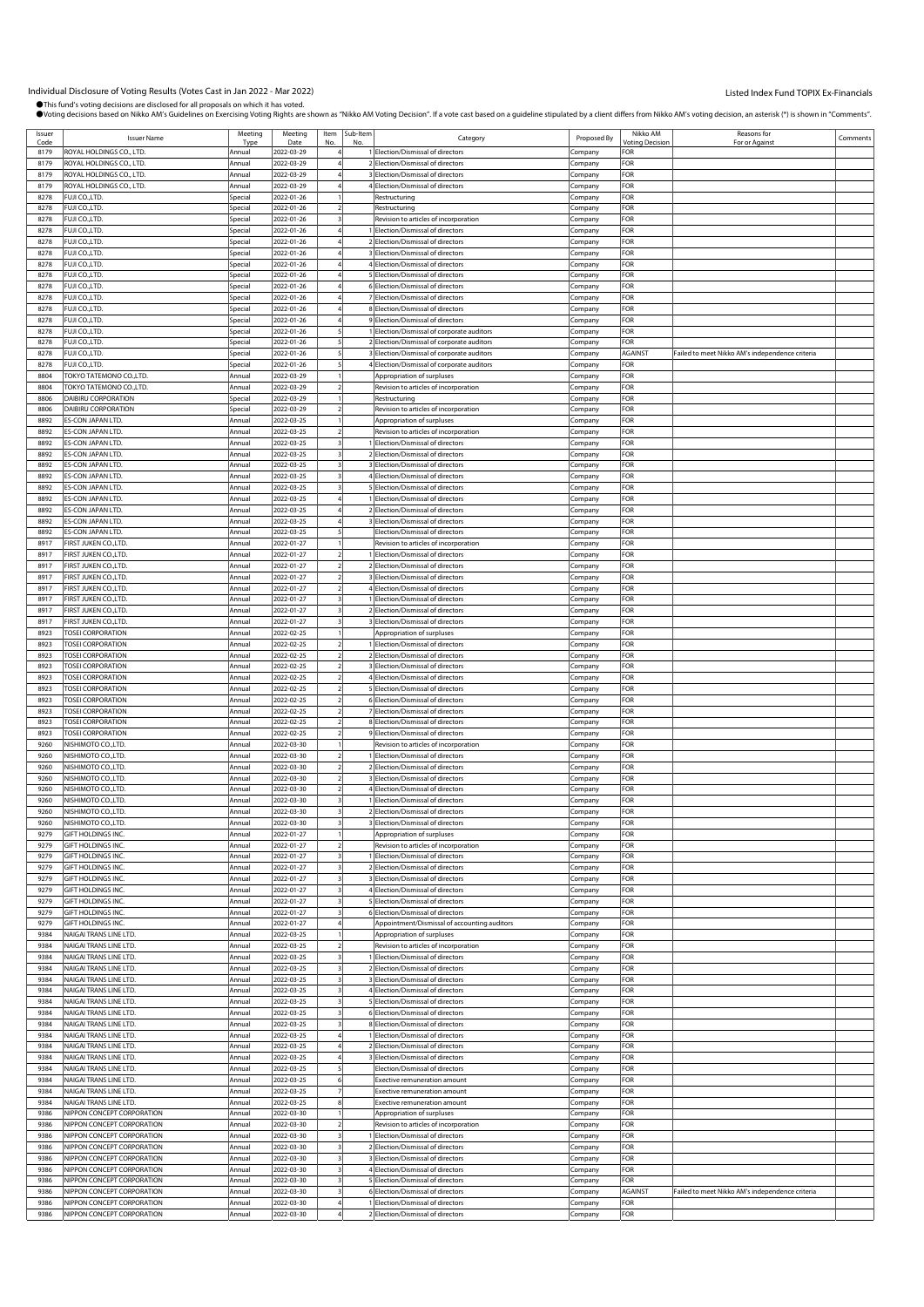Individual Disclosure of Voting Results (Votes Cast in Jan 2022 - Mar 2022)<br>●This fund's voting decisions are disclosed for all proposals on which it has voted. .<br>"wn as "Nikko AM Voting Decision". If a vote cast based on a guideline stipulated by a client differs from Nikko AM's voting decision, an asterisk (\*) is shown in "Comments".

|              |                                                        |                  |                          |   |               | , ouing decisions based on nikko AM S Guidelines on Exercising voting Nghts are shown as "nikko AM Voting Decision". If a vote cast based on a guideline supulated by a client differs nonn nikko AM S voting decision, an ast |                    |                               |                                                                          |          |
|--------------|--------------------------------------------------------|------------------|--------------------------|---|---------------|--------------------------------------------------------------------------------------------------------------------------------------------------------------------------------------------------------------------------------|--------------------|-------------------------------|--------------------------------------------------------------------------|----------|
| Issuer       | <b>Issuer Name</b>                                     | Meeting          | Meeting                  |   | Item Sub-Item | Category                                                                                                                                                                                                                       | Proposed By        | Nikko AM                      | Reasons for<br>For or Against                                            | Comments |
| Code<br>9386 | NIPPON CONCEPT CORPORATION                             | Tvp<br>Annual    | Date<br>2022-03-30       |   |               | 3 Election/Dismissal of directors                                                                                                                                                                                              | Company            | <b>Voting Decision</b><br>FOR |                                                                          |          |
| 9386         | NIPPON CONCEPT CORPORATION                             | Annual           | 2022-03-30               |   |               | 4 Election/Dismissal of directors                                                                                                                                                                                              | Company            | <b>AGAINST</b>                | Failed to meet Nikko AM's independence criteria                          |          |
| 9386         | NIPPON CONCEPT CORPORATION                             | Annual           | 2022-03-30               |   |               | Appointment/Dismissal of accounting auditors                                                                                                                                                                                   | Company            | FOR                           |                                                                          |          |
| 9416         | VISION INC.                                            | Annual           | 2022-03-30               |   |               | Revision to articles of incorporation                                                                                                                                                                                          | Company            | FOR                           |                                                                          |          |
| 9419         | WIRELESSGATE, INC.                                     | Annual           | 2022-03-24               |   |               | Revision to articles of incorporation                                                                                                                                                                                          | Company            | FOR                           |                                                                          |          |
| 9419         | WIRELESSGATE, INC.                                     | Annual           | 2022-03-24               |   |               | I Election/Dismissal of directors                                                                                                                                                                                              | Company            | FOR                           |                                                                          |          |
| 9419         | WIRELESSGATE, INC.                                     | Annual           | 2022-03-24               |   |               | 2 Election/Dismissal of directors                                                                                                                                                                                              | Company            | FOR                           |                                                                          |          |
| 9419         | WIRELESSGATE, INC.                                     | Annual           | 2022-03-24               |   |               | 3 Election/Dismissal of directors                                                                                                                                                                                              | Company            | FOR                           |                                                                          |          |
| 9419         | WIRELESSGATE, INC.                                     | Annual           | 2022-03-24               |   |               | 1 Election/Dismissal of directors                                                                                                                                                                                              | Company            | FOR                           |                                                                          |          |
| 9419         | WIRELESSGATE, INC.                                     | Annual           | 2022-03-24               |   |               | 2 Election/Dismissal of directors                                                                                                                                                                                              | Company            | FOR                           |                                                                          |          |
| 9419         | WIRELESSGATE, INC.                                     | Annual           | 2022-03-24               |   |               | Election/Dismissal of directors                                                                                                                                                                                                | Company            | FOR                           |                                                                          |          |
| 9449         | <b>GMO INTERNET INC</b>                                | Annual           | 2022-03-20               |   |               | Revision to articles of incorporation                                                                                                                                                                                          | Company            | FOR                           | Takeover defense was not submitted to general                            |          |
| 9449         | GMO INTERNET INC.                                      | Annual           | 2022-03-20               |   |               | 1 Election/Dismissal of directors                                                                                                                                                                                              | Company            | AGAINST                       | meeting of shareholders                                                  |          |
| 9449         | GMO INTERNET INC.                                      | Annual           | 2022-03-20               |   |               | 2 Election/Dismissal of directors                                                                                                                                                                                              | Company            | AGAINST                       | Takeover defense was not submitted to general                            |          |
|              |                                                        |                  |                          |   |               |                                                                                                                                                                                                                                |                    |                               | meeting of shareholders<br>Takeover defense was not submitted to general |          |
| 9449         | <b>GMO INTERNET INC.</b>                               | Annual           | 2022-03-20               |   |               | 3 Election/Dismissal of directors                                                                                                                                                                                              | Company            | AGAINST                       | neeting of shareholders                                                  |          |
| 9449         | GMO INTERNET INC.                                      | Annual           | 2022-03-20               |   |               | 4 Election/Dismissal of directors                                                                                                                                                                                              | Company            | AGAINST                       | Takeover defense was not submitted to general<br>meeting of shareholders |          |
|              | GMO INTERNET INC.                                      |                  |                          |   |               |                                                                                                                                                                                                                                |                    |                               | Takeover defense was not submitted to general                            |          |
| 9449         |                                                        | Annual           | 2022-03-20               |   |               | 5 Election/Dismissal of directors                                                                                                                                                                                              | Company            | AGAINST                       | meeting of shareholders                                                  |          |
| 9449         | GMO INTERNET INC.                                      | Annual           | 2022-03-20               |   |               | Election/Dismissal of directors                                                                                                                                                                                                | Company            | AGAINST                       | akeover defense was not submitted to general<br>meeting of shareholders  |          |
| 9449         | GMO INTERNET INC.                                      | Annual           | 2022-03-20               |   |               | 2 Election/Dismissal of directors                                                                                                                                                                                              | Company            | <b>AGAINST</b>                | Takeover defense was not submitted to general                            |          |
|              |                                                        |                  |                          |   |               |                                                                                                                                                                                                                                |                    |                               | meeting of shareholders<br>Takeover defense was not submitted to general |          |
| 9449         | GMO INTERNET INC.                                      | Annual           | 2022-03-20               |   |               | 3 Election/Dismissal of directors                                                                                                                                                                                              | Company            | AGAINST                       | meeting of shareholders                                                  |          |
| 9449         | GMO INTERNET INC.                                      | Annual           | 2022-03-20               |   |               | 4 Election/Dismissal of directors                                                                                                                                                                                              | Company            | AGAINST                       | akeover defense was not submitted to general                             |          |
| 9449         | GMO INTERNET INC.                                      | Annual           | 2022-03-20               |   |               | <b>Exective remuneration amount</b>                                                                                                                                                                                            | Company            | FOR                           | meeting of shareholders                                                  |          |
| 9449         | <b>GMO INTERNET INC</b>                                | Annual           | 2022-03-20               |   |               | Appointment/Dismissal of accounting auditors                                                                                                                                                                                   | Company            | FOR                           |                                                                          |          |
| 9543         | SHIZUOKA GAS CO.,LTD.                                  | Annual           | 2022-03-23               |   |               | Appropriation of surpluses                                                                                                                                                                                                     | Company            | FOR                           |                                                                          |          |
| 9543         | SHIZUOKA GAS CO.,LTD.                                  | Annual           | 2022-03-23               |   |               | Revision to articles of incorporation                                                                                                                                                                                          | Company            | FOR                           |                                                                          |          |
| 9543         | SHIZUOKA GAS CO.,LTD                                   | Annual           | 2022-03-23               |   |               | 1 Election/Dismissal of directors                                                                                                                                                                                              | Company            | FOR                           |                                                                          |          |
| 9543         | SHIZUOKA GAS CO.,LTD.                                  | Annual           | 2022-03-23               |   |               | 2 Election/Dismissal of directors                                                                                                                                                                                              | Company            | FOR                           |                                                                          |          |
| 9543         | SHIZUOKA GAS CO.,LTD                                   | Annual           | 2022-03-23               |   |               | 3 Election/Dismissal of directors                                                                                                                                                                                              | Company            | FOR                           |                                                                          |          |
| 9543         | SHIZUOKA GAS CO.,LTD.                                  | Annual           | 2022-03-23               |   |               | 4 Election/Dismissal of directors                                                                                                                                                                                              | Company            | FOR                           |                                                                          |          |
| 9543         | SHIZUOKA GAS CO.,LTD.                                  | Annual           | 2022-03-23               |   |               | 5 Election/Dismissal of directors                                                                                                                                                                                              | Company            | <b>AGAINST</b>                | Failed to meet Nikko AM's independence criteria                          |          |
| 9543         | SHIZUOKA GAS CO.,LTD.                                  | Annual           | 2022-03-23               |   |               | 6 Election/Dismissal of directors                                                                                                                                                                                              | Company            | <b>AGAINST</b>                | Failed to meet Nikko AM's independence criteria                          |          |
| 9543         | SHIZUOKA GAS CO.,LTD.                                  | Annual           | 2022-03-23               |   |               | 7 Election/Dismissal of directors                                                                                                                                                                                              | Company            | FOR                           |                                                                          |          |
| 9543         | SHIZUOKA GAS CO.,LTD.                                  | Annual           | 2022-03-23               |   |               | 8 Election/Dismissal of directors                                                                                                                                                                                              | Company            | FOR                           |                                                                          |          |
| 9603         | H.I.S.CO.,LTD.                                         | Annual           | 2022-01-27               |   |               | Other capital policy proposals                                                                                                                                                                                                 | :ompany            | FOR                           |                                                                          |          |
| 9603         | H.I.S.CO.,LTD.                                         | Annual           | 2022-01-27               |   |               | Revision to articles of incorporation                                                                                                                                                                                          | Company            | FOR                           |                                                                          |          |
| 9603<br>9603 | H.I.S.CO.,LTD.<br>H.I.S.CO.,LTD.                       | Annual<br>Annual | 2022-01-27<br>2022-01-27 |   |               | 1 Election/Dismissal of directors<br>2 Election/Dismissal of directors                                                                                                                                                         | Company            | FOR<br>FOR                    |                                                                          |          |
| 9603         | H.I.S.CO.,LTD.                                         | Annual           | 2022-01-27               |   |               | 3 Election/Dismissal of directors                                                                                                                                                                                              | Company<br>Company | FOR                           |                                                                          |          |
| 9603         | H.I.S.CO.,LTD.                                         | Annual           | 2022-01-27               |   |               | 4 Election/Dismissal of directors                                                                                                                                                                                              | :ompany            | FOR                           |                                                                          |          |
| 9603         | H.I.S.CO.,LTD.                                         | Annual           | 2022-01-27               |   |               | 5 Election/Dismissal of directors                                                                                                                                                                                              | Company            | FOR                           |                                                                          |          |
| 9603         | H.I.S.CO.,LTD.                                         | Annual           | 2022-01-27               |   |               | 6 Election/Dismissal of directors                                                                                                                                                                                              | Company            | FOR                           |                                                                          |          |
| 9603         | H.I.S.CO.,LTD.                                         | Annual           | 2022-01-27               |   |               | 7 Election/Dismissal of directors                                                                                                                                                                                              | Company            | FOR                           |                                                                          |          |
| 9603         | H.I.S.CO.,LTD.                                         | Annual           | 2022-01-27               |   |               | 1 Election/Dismissal of directors                                                                                                                                                                                              | Company            | FOR                           |                                                                          |          |
| 9603         | H.I.S.CO.,LTD.                                         | Annual           | 2022-01-27               |   |               | 2 Election/Dismissal of directors                                                                                                                                                                                              | Company            | FOR                           |                                                                          |          |
| 9603         | H.I.S.CO.,LTD.                                         | Annual           | 2022-01-27               |   |               | 3 Election/Dismissal of directors                                                                                                                                                                                              | Company            | FOR                           |                                                                          |          |
| 9612         | LUCKLAND CO., LTD.                                     | Annual           | 2022-03-30               |   |               | Revision to articles of incorporation                                                                                                                                                                                          | Company            | FOR                           |                                                                          |          |
| 9612         | LUCKLAND CO.,LTD.                                      | Annual           | 2022-03-30               |   |               | Appropriation of surpluses                                                                                                                                                                                                     | Company            | FOR                           |                                                                          |          |
| 9612         | LUCKLAND CO., LTD.                                     | Annual           | 2022-03-30               |   |               | I Election/Dismissal of directors                                                                                                                                                                                              | Company            | FOR                           |                                                                          |          |
| 9612         | LUCKLAND CO., LTD.                                     | Annual           | 2022-03-30               |   |               | 2 Election/Dismissal of directors                                                                                                                                                                                              | Company            | FOR                           |                                                                          |          |
| 9612         | LUCKLAND CO., LTD.                                     | Annual           | 2022-03-30               |   |               | 3 Election/Dismissal of directors                                                                                                                                                                                              | Company            | FOR                           |                                                                          |          |
| 9612<br>9612 | LUCKLAND CO., LTD.<br>LUCKLAND CO., LTD.               | Annual<br>Annual | 2022-03-30<br>2022-03-30 |   |               | 4 Election/Dismissal of directors<br>5 Election/Dismissal of directors                                                                                                                                                         | Company            | FOR<br>FOR                    |                                                                          |          |
| 9612         | LUCKLAND CO., LTD.                                     | Annual           | 2022-03-30               |   |               | 1 Election/Dismissal of directors                                                                                                                                                                                              | Company<br>Company | FOR                           |                                                                          |          |
| 9612         | LUCKLAND CO., LTD.                                     | Annual           | 2022-03-30               |   |               | 2 Election/Dismissal of directors                                                                                                                                                                                              | Company            | FOR                           |                                                                          |          |
| 9612         | LUCKLAND CO., LTD.                                     | Annual           | 2022-03-30               | 4 |               | 3 Election/Dismissal of directors                                                                                                                                                                                              | Company            | FOR                           |                                                                          |          |
| 9612         | LUCKLAND CO., LTD.                                     | Annual           | 2022-03-30               |   |               | 4 Election/Dismissal of directors                                                                                                                                                                                              | Company            | <b>AGAINST</b>                | Failed to meet Nikko AM's independence criteria                          |          |
| 9621         | CTI ENGINEERING CO., LTD.                              | Annual           | 2022-03-24               |   |               | Appropriation of surpluses                                                                                                                                                                                                     | Company            | AGAINST                       | Shareholder returns failed to meet Nikko AM's criteria                   |          |
| 9621         | CTI ENGINEERING CO.,LTD.                               | Annual           | 2022-03-24               |   |               | Revision to articles of incorporation                                                                                                                                                                                          | Company            | FOR                           |                                                                          |          |
| 9621         | CTI ENGINEERING CO., LTD.                              | Annual           | 2022-03-24               |   |               | 1 Election/Dismissal of directors                                                                                                                                                                                              | Company            | <b>AGAINST</b>                | Shareholder returns failed to meet Nikko AM's criteria                   |          |
| 9621         | CTI ENGINEERING CO., LTD.                              | Annual           | 2022-03-24               |   |               | 2 Election/Dismissal of directors                                                                                                                                                                                              | Company            | <b>AGAINST</b>                | Shareholder returns failed to meet Nikko AM's criteria                   |          |
| 9621         | CTI ENGINEERING CO., LTD.                              | Annual           | 2022-03-24               |   |               | 3 Election/Dismissal of directors                                                                                                                                                                                              | Company            | <b>AGAINST</b>                | Shareholder returns failed to meet Nikko AM's criteria                   |          |
| 9621         | CTI ENGINEERING CO., LTD.                              | Annual           | 2022-03-24               |   |               | 4 Election/Dismissal of directors                                                                                                                                                                                              | Company            | AGAINST                       | Shareholder returns failed to meet Nikko AM's criteria                   |          |
| 9621         | CTI ENGINEERING CO., LTD.                              | Annual           | 2022-03-24               |   |               | 5 Election/Dismissal of directors                                                                                                                                                                                              | Company            | <b>AGAINST</b>                | Shareholder returns failed to meet Nikko AM's criteria                   |          |
| 9621         | CTI ENGINEERING CO., LTD.                              | Annual           | 2022-03-24               |   |               | 6 Election/Dismissal of directors<br>7 Election/Dismissal of directors                                                                                                                                                         | Company            | <b>AGAINST</b>                | Shareholder returns failed to meet Nikko AM's criteria                   |          |
| 9621<br>9621 | CTI ENGINEERING CO., LTD.<br>CTI ENGINEERING CO., LTD. | Annual<br>Annual | 2022-03-24<br>2022-03-24 |   |               | 8 Election/Dismissal of directors                                                                                                                                                                                              | Company<br>Company | <b>AGAINST</b><br>FOR         | Shareholder returns failed to meet Nikko AM's criteria                   |          |
| 9621         | CTI ENGINEERING CO.,LTD.                               | Annual           | 2022-03-24               |   |               | 9 Election/Dismissal of directors                                                                                                                                                                                              | Company            | FOR                           |                                                                          |          |
| 9621         | CTI ENGINEERING CO.,LTD.                               | Annual           | 2022-03-24               |   |               | 10 Election/Dismissal of directors                                                                                                                                                                                             | Company            | <b>AGAINST</b>                | Shareholder returns failed to meet Nikko AM's criteria                   |          |
| 9621         | CTI ENGINEERING CO.,LTD.                               | Annual           | 2022-03-24               |   |               | 11 Election/Dismissal of directors                                                                                                                                                                                             | Company            | <b>AGAINST</b>                | Shareholder returns failed to meet Nikko AM's criteria                   |          |
| 9621         | CTI ENGINEERING CO., LTD.                              | Annual           | 2022-03-24               |   |               | 12 Election/Dismissal of directors                                                                                                                                                                                             | Company            | FOR                           |                                                                          |          |
| 9621         | CTI ENGINEERING CO., LTD.                              | Annual           | 2022-03-24               |   |               | <b>Exective remuneration amount</b>                                                                                                                                                                                            | Company            | FOR                           |                                                                          |          |
| 9622         | SPACE CO.,LTD.                                         | Annual           | 2022-03-29               |   |               | Appropriation of surpluses                                                                                                                                                                                                     | Company            | FOR                           |                                                                          |          |
| 9622         | SPACE CO.,LTD                                          | Annual           | 2022-03-29               |   |               | Revision to articles of incorporation                                                                                                                                                                                          | Company            | FOR                           |                                                                          |          |
| 9622         | SPACE CO., LTD.                                        | Annual           | 2022-03-29               |   |               | 1 Election/Dismissal of directors                                                                                                                                                                                              | :ompany            | FOR                           |                                                                          |          |
| 9622         | SPACE CO., LTD.                                        | Annual           | 2022-03-29               |   |               | 2 Election/Dismissal of directors                                                                                                                                                                                              | .cmpany            | FOR                           |                                                                          |          |
| 9622         | SPACE CO., LTD.                                        | Annual           | 2022-03-29               |   |               | 3 Election/Dismissal of directors                                                                                                                                                                                              | Company            | FOR                           |                                                                          |          |
| 9622         | SPACE CO., LTD.                                        | Annual           | 2022-03-29               |   |               | 4 Election/Dismissal of directors                                                                                                                                                                                              | Company            | FOR                           |                                                                          |          |
| 9622         | SPACE CO., LTD                                         | Annual           | 2022-03-29               |   |               | 5 Election/Dismissal of directors                                                                                                                                                                                              | Company            | FOR                           |                                                                          |          |
| 9622         | SPACE CO., LTD.                                        | Annual           | 2022-03-29               |   |               | 1 Election/Dismissal of directors                                                                                                                                                                                              | Company            | FOR                           |                                                                          |          |
| 9622<br>9622 | SPACE CO., LTD.                                        | Annual<br>Annual | 2022-03-29               |   |               | 2 Election/Dismissal of directors                                                                                                                                                                                              | .cmpany            | FOR<br>FOR                    |                                                                          |          |
| 9672         | SPACE CO., LTD.<br>TOKYOTOKEIBA CO.,LTD.               | Annual           | 2022-03-29<br>2022-03-29 |   |               | 3 Election/Dismissal of directors<br>Appropriation of surpluses                                                                                                                                                                | Company<br>Company | FOR                           |                                                                          |          |
| 9672         | TOKYOTOKEIBA CO.,LTD.                                  | Annual           | 2022-03-29               |   |               | Revision to articles of incorporation                                                                                                                                                                                          | Company            | FOR                           |                                                                          |          |
| 9672         | <b><i>FOKYOTOKEIBA CO.,LTD.</i></b>                    | Annual           | 2022-03-29               |   |               | 1 Election/Dismissal of directors                                                                                                                                                                                              | Company            | FOR                           |                                                                          |          |
| 9672         | TOKYOTOKEIBA CO.,LTD.                                  | Annual           | 2022-03-29               |   |               | 2 Election/Dismissal of directors                                                                                                                                                                                              | Company            | <b>AGAINST</b>                | Failed to meet Nikko AM's independence criteria                          |          |
| 9672         | TOKYOTOKEIBA CO.,LTD.                                  | Annual           | 2022-03-29               |   |               | 3 Election/Dismissal of directors                                                                                                                                                                                              | Company            | FOR                           |                                                                          |          |
| 9672         | TOKYOTOKEIBA CO.,LTD.                                  | Annual           | 2022-03-29               |   |               | 4 Election/Dismissal of directors                                                                                                                                                                                              | Company            | FOR                           |                                                                          |          |
| 9672         | TOKYOTOKEIBA CO.,LTD.                                  | Annual           | 2022-03-29               |   |               | Election/Dismissal of corporate auditors                                                                                                                                                                                       | Company            | FOR                           |                                                                          |          |
| 9678         | (ANAMOTO CO.,LTD.                                      | Annual           | 2022-01-27               |   |               | 1 Election/Dismissal of directors                                                                                                                                                                                              | Company            | FOR                           |                                                                          |          |
| 9678         | KANAMOTO CO.,LTD                                       | Annual           | 2022-01-27               |   |               | 2 Election/Dismissal of directors                                                                                                                                                                                              | Company            | FOR                           |                                                                          |          |
| 9678         | KANAMOTO CO.,LTD                                       | Annual           | 2022-01-27               |   |               | 3 Election/Dismissal of directors                                                                                                                                                                                              | Company            | FOR                           |                                                                          |          |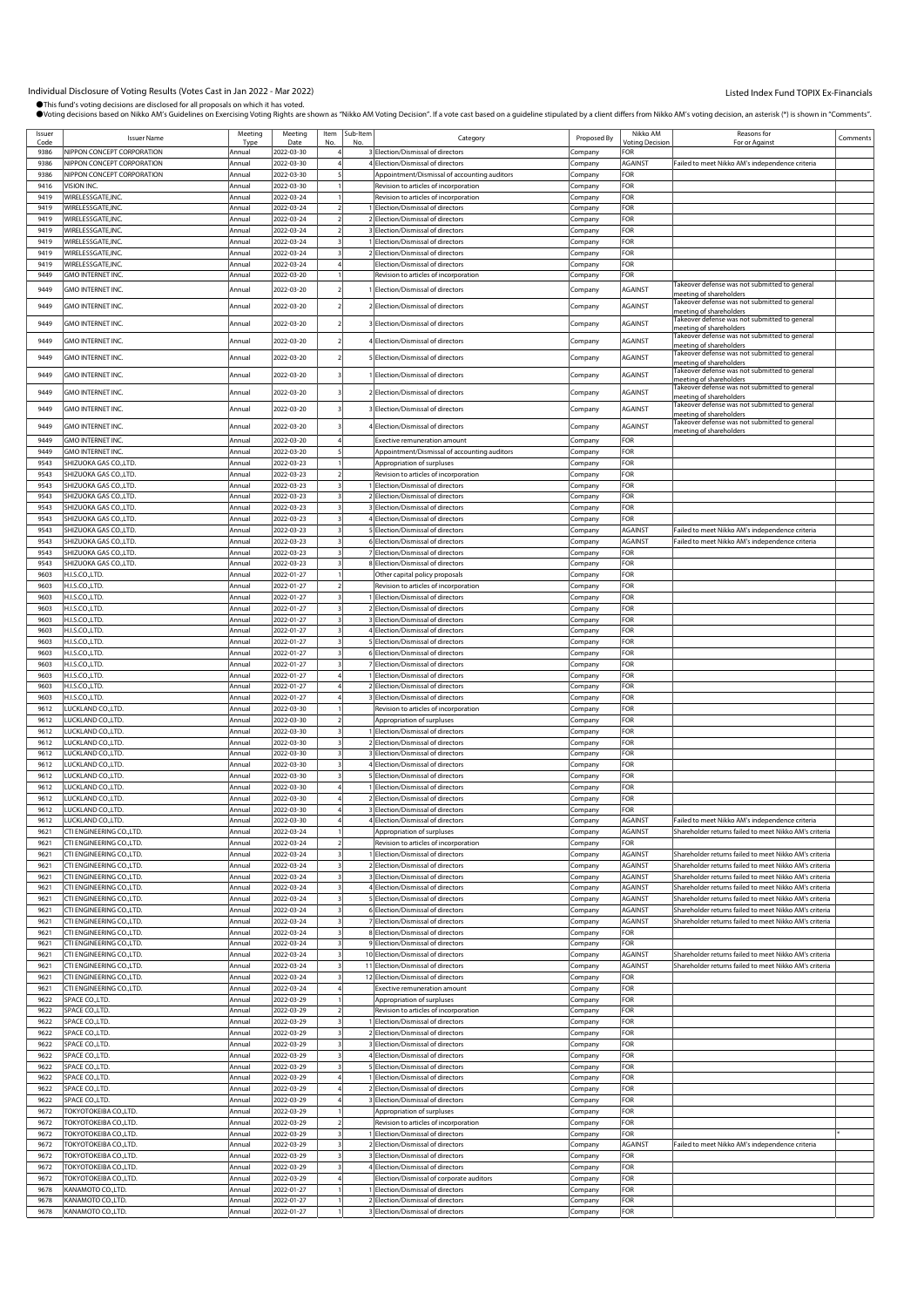| Issuer<br>Code |                                   |         |            |      |          |                                          |             |                 |                                                                                                                                                                                                |          |
|----------------|-----------------------------------|---------|------------|------|----------|------------------------------------------|-------------|-----------------|------------------------------------------------------------------------------------------------------------------------------------------------------------------------------------------------|----------|
|                | <b>Issuer Name</b>                | Meeting | Meeting    | Item | Sub-Item | Category                                 | Proposed By | Nikko AM        | Reasons for                                                                                                                                                                                    | Comments |
|                |                                   | Type    | Date       | No.  | N        |                                          |             | Votina Decision | For or Agains                                                                                                                                                                                  |          |
| 9678           | KANAMOTO CO.,LTD.                 | Annual  | 2022-01-27 |      |          | 4 Election/Dismissal of directors        | Company     | FOR             |                                                                                                                                                                                                |          |
| 9678           | KANAMOTO CO.,LTD                  | Annual  | 2022-01-27 |      |          | 5 Election/Dismissal of directors        | Company     | FOR             |                                                                                                                                                                                                |          |
| 9678           | KANAMOTO CO.,LTD.                 | Annual  | 2022-01-27 |      |          | 6 Election/Dismissal of directors        | Company     | <b>OR</b>       |                                                                                                                                                                                                |          |
| 9678           | KANAMOTO CO.,LTD                  | Annual  | 2022-01-27 |      |          | 7 Election/Dismissal of directors        | .cmpany     | FOR             |                                                                                                                                                                                                |          |
| 9678           | KANAMOTO CO.,LTD                  | Annual  | 2022-01-27 |      |          | 8 Election/Dismissal of directors        |             | FOR             |                                                                                                                                                                                                |          |
|                |                                   |         |            |      |          |                                          | Company     |                 |                                                                                                                                                                                                |          |
| 9678           | KANAMOTO CO.,LTD.                 | Annual  | 2022-01-27 |      |          | 9 Election/Dismissal of directors        | Company     | <b>OR</b>       |                                                                                                                                                                                                |          |
| 9678           | KANAMOTO CO.,LTD                  | Annual  | 2022-01-27 |      |          | 10 Election/Dismissal of directors       | Company     | AGAINST         | Failed to meet Nikko AM's independence criteria                                                                                                                                                |          |
| 9678           | KANAMOTO CO.,LTD.                 | Annual  | 2022-01-27 |      |          | 11 Election/Dismissal of directors       | Company     | AGAINST         | ailed to meet Nikko AM's independence criteria                                                                                                                                                 |          |
| 9678           | KANAMOTO CO.,LTD                  | Annual  | 2022-01-27 |      |          | 12 Election/Dismissal of directors       | Company     | FOR             |                                                                                                                                                                                                |          |
| 9678           | KANAMOTO CO.,LTD                  | Annual  | 2022-01-27 |      |          | 13 Election/Dismissal of directors       | Company     | FOR             |                                                                                                                                                                                                |          |
| 9678           | KANAMOTO CO.,LTD                  | Annual  | 2022-01-27 |      |          | 14 Election/Dismissal of directors       | Company     | AGAINST         | ailed to meet Nikko AM's independence criteria                                                                                                                                                 |          |
|                |                                   |         |            |      |          |                                          |             |                 |                                                                                                                                                                                                |          |
| 9702           | <b>ISB CORPORATION</b>            | Annual  | 2022-03-25 |      |          | Appropriation of surpluses               | Company     | FOR             |                                                                                                                                                                                                |          |
| 9702           | <b>ISB CORPORATION</b>            | Annual  | 2022-03-25 |      |          | Revision to articles of incorporation    | Company     | ЮF              |                                                                                                                                                                                                |          |
| 9702           | <b>ISB CORPORATION</b>            | Annual  | 2022-03-25 |      |          | Election/Dismissal of directors          | .cmpany     | For             |                                                                                                                                                                                                |          |
| 9702           | <b>ISB CORPORATION</b>            | Annual  | 2022-03-25 |      |          | 2 Election/Dismissal of directors        | Company     | FOR             |                                                                                                                                                                                                |          |
| 9702           | <b>ISB CORPORATION</b>            | Annual  | 2022-03-25 |      |          | 3 Election/Dismissal of directors        | Company     | FOR             |                                                                                                                                                                                                |          |
| 9702           | <b>ISB CORPORATION</b>            | Annual  | 2022-03-25 |      |          | 4 Election/Dismissal of directors        | Company     | FOR             |                                                                                                                                                                                                |          |
|                | <b>ISB CORPORATION</b>            |         |            |      |          |                                          |             |                 |                                                                                                                                                                                                |          |
| 9702           |                                   | Annual  | 2022-03-25 |      |          | 5 Election/Dismissal of directors        | Company     | FOR             |                                                                                                                                                                                                |          |
| 9702           | <b>ISB CORPORATION</b>            | Annual  | 2022-03-25 |      |          | 6 Election/Dismissal of directors        | .cmpany     | For             |                                                                                                                                                                                                |          |
| 9702           | <b>ISB CORPORATION</b>            | Annual  | 2022-03-25 |      |          | Election/Dismissal of directors          | Company     | FOR             |                                                                                                                                                                                                |          |
| 9702           | <b>ISB CORPORATION</b>            | Annual  | 2022-03-25 |      |          | 2 Election/Dismissal of directors        | Company     | FOR             |                                                                                                                                                                                                |          |
| 9702           | <b>ISB CORPORATION</b>            | Annual  | 2022-03-25 |      |          | 3 Election/Dismissal of directors        | Company     | FOR             |                                                                                                                                                                                                |          |
| 9702           | <b>ISB CORPORATION</b>            | Annual  | 2022-03-25 |      |          | Election/Dismissal of directors          | Company     | FOR             |                                                                                                                                                                                                |          |
|                | <b>ISB CORPORATION</b>            |         |            |      |          |                                          |             |                 |                                                                                                                                                                                                |          |
| 9702           |                                   | Annual  | 2022-03-25 |      |          | 5 Election/Dismissal of directors        | .cmpany     | FOR             |                                                                                                                                                                                                |          |
| 9704           | AGORA HOSPITALITY GROUP CO., LTD. | Annual  | 2022-03-29 |      |          | Revision to articles of incorporation    | Company     | FOR             |                                                                                                                                                                                                |          |
| 9704           | AGORA HOSPITALITY GROUP CO.,LTD.  | Annual  | 2022-03-29 |      |          | Election/Dismissal of directors          | Company     | AGAINST         | Performance failed to meet Nikko AM's criteria                                                                                                                                                 |          |
| 9704           | AGORA HOSPITALITY GROUP CO.,LTD.  | Annual  | 2022-03-29 |      |          | 2 Election/Dismissal of directors        | Company     | AGAINST         | Performance failed to meet Nikko AM's criteria                                                                                                                                                 |          |
| 9704           | AGORA HOSPITALITY GROUP CO.,LTD.  | Annual  | 2022-03-29 |      |          | 3 Election/Dismissal of directors        | Company     | <b>OR</b>       |                                                                                                                                                                                                |          |
| 9704           | AGORA HOSPITALITY GROUP CO., LTD. | Annual  | 2022-03-29 |      |          | 4 Election/Dismissal of directors        | Company     | AGAINST         | Performance failed to meet Nikko AM's criteria                                                                                                                                                 |          |
|                |                                   |         |            |      |          |                                          |             |                 | Performance failed to meet Nikko AM's criteria;                                                                                                                                                |          |
| 9704           | AGORA HOSPITALITY GROUP CO., LTD. | Annual  | 2022-03-29 |      |          | 5 Election/Dismissal of directors        | Company     | AGAINST         | Attendance ratio failed to meet Nikko AM's criteria or                                                                                                                                         |          |
|                |                                   |         |            |      |          |                                          |             |                 | information disclosure was insufficient                                                                                                                                                        |          |
|                |                                   |         |            |      |          |                                          |             |                 | Performance failed to meet Nikko AM's criteria; Failed                                                                                                                                         |          |
| 9704           | AGORA HOSPITALITY GROUP CO.,LTD.  | Annual  | 2022-03-29 |      |          | 6 Election/Dismissal of directors        | Company     | <b>AGAINST</b>  | o meet Nikko AM's independence criteri                                                                                                                                                         |          |
| 9704           | AGORA HOSPITALITY GROUP CO.,LTD.  | Annual  | 2022-03-29 |      |          | 7 Election/Dismissal of directors        | Company     | AGAINST         | Performance failed to meet Nikko AM's criteria                                                                                                                                                 |          |
| 9704           | AGORA HOSPITALITY GROUP CO., LTD. | Annual  | 2022-03-29 |      |          | Election/Dismissal of corporate auditors | Company     | AGAINST         | Failed to meet Nikko AM's independence criteria                                                                                                                                                |          |
| 9717           | JASTEC CO., LTD.                  | Annual  | 2022-02-25 |      |          | Appropriation of surpluses               | Company     | FOR             |                                                                                                                                                                                                |          |
| 9717           | JASTEC CO.,LTD.                   | Annual  | 2022-02-25 |      |          | 1 Election/Dismissal of directors        |             | FOR             |                                                                                                                                                                                                |          |
|                | JASTEC CO.,LTD.                   |         |            |      |          | 2 Election/Dismissal of directors        | Company     |                 |                                                                                                                                                                                                |          |
| 9717           |                                   | Annual  | 2022-02-25 |      |          |                                          | Company     | FOR             |                                                                                                                                                                                                |          |
| 9717           | JASTEC CO.,LTD.                   | Annual  | 2022-02-25 |      |          | 3 Election/Dismissal of directors        | Company     | FOR             |                                                                                                                                                                                                |          |
| 9717           | JASTEC CO., LTD.                  | Annual  | 2022-02-25 |      |          | 4 Election/Dismissal of directors        | .cmpany     | For             |                                                                                                                                                                                                |          |
| 9717           | JASTEC CO., LTD.                  | Annual  | 2022-02-25 |      |          | 5 Election/Dismissal of directors        | Company     | FOR             |                                                                                                                                                                                                |          |
| 9717           | JASTEC CO.,LTD.                   | Annual  | 2022-02-25 |      |          | 6 Election/Dismissal of directors        | Company     | FOR             |                                                                                                                                                                                                |          |
| 9717           | JASTEC CO.,LTD.                   | Annual  | 2022-02-25 |      |          | 7 Election/Dismissal of directors        | Company     | FOR             |                                                                                                                                                                                                |          |
|                |                                   |         |            |      |          |                                          |             |                 |                                                                                                                                                                                                |          |
| 9717           | JASTEC CO.,LTD.                   | Annual  | 2022-02-25 |      |          | 1 Election/Dismissal of directors        | Company     | FOR             |                                                                                                                                                                                                |          |
| 9717           | JASTEC CO.,LTD.                   | Annual  | 2022-02-25 |      |          | 2 Election/Dismissal of directors        | .cmpany     | For             |                                                                                                                                                                                                |          |
| 9717           | JASTEC CO., LTD.                  | Annual  | 2022-02-25 |      |          | 3 Election/Dismissal of directors        | Company     | FOR             |                                                                                                                                                                                                |          |
| 9717           | JASTEC CO.,LTD.                   | Annual  | 2022-02-25 |      |          | Election/Dismissal of directors          | Company     | FOR             |                                                                                                                                                                                                |          |
| 9717           | JASTEC CO.,LTD.                   | Annual  | 2022-02-25 |      |          |                                          |             | AGAINST         | Unable to recognize it as initiative to help enhance                                                                                                                                           |          |
|                |                                   |         |            |      |          | Retirement benefit payments              | Company     |                 | shareholder value                                                                                                                                                                              |          |
| 9722           | FUJITA KANKO INC.                 | Annual  | 2022-03-29 |      |          | Appropriation of surpluses               | Company     | FOR             |                                                                                                                                                                                                |          |
| 9722           | FUJITA KANKO INC.                 | Annual  | 2022-03-29 |      |          | Revision to articles of incorporation    | Company     | FOR             |                                                                                                                                                                                                |          |
| 9722           | FUJITA KANKO INC.                 | Annual  | 2022-03-29 |      |          | Election/Dismissal of directors          | Company     | FOR             |                                                                                                                                                                                                |          |
|                |                                   |         |            |      |          |                                          |             |                 |                                                                                                                                                                                                |          |
|                |                                   |         |            |      |          |                                          |             |                 |                                                                                                                                                                                                |          |
| 9722           | FUJITA KANKO INC.                 | Annual  | 2022-03-29 |      |          | Election/Dismissal of directors          | Company     | FOR             |                                                                                                                                                                                                |          |
| 9722           | FUJITA KANKO INC.                 | Annual  | 2022-03-29 |      |          | 3 Election/Dismissal of directors        | Company     | FOR             |                                                                                                                                                                                                |          |
| 9722           | FUJITA KANKO INC.                 | Annual  | 2022-03-29 |      |          | 4 Election/Dismissal of directors        | Company     | FOR             |                                                                                                                                                                                                |          |
| 9722           | FUJITA KANKO INC.                 | Annual  | 2022-03-29 |      |          | 5 Election/Dismissal of directors        | Company     | FOR             |                                                                                                                                                                                                |          |
| 9722           | FUJITA KANKO INC.                 | Annual  | 2022-03-29 |      |          | 6 Election/Dismissal of directors        | Company     | FOR             |                                                                                                                                                                                                |          |
| 9722           | FUJITA KANKO INC.                 | Annual  |            |      |          | 7 Election/Dismissal of directors        |             | FOR             |                                                                                                                                                                                                |          |
|                |                                   |         | 2022-03-29 |      |          |                                          | Company     |                 |                                                                                                                                                                                                |          |
| 9722           | FUJITA KANKO INC.                 | Annual  | 2022-03-29 |      |          | 8 Election/Dismissal of directors        | :ompany     | AGAINST         | ailed to meet Nikko AM's independence criteria                                                                                                                                                 |          |
| 9722           | FUJITA KANKO INC.                 | Annual  | 2022-03-29 |      |          | Election/Dismissal of corporate auditors | Company     | <b>FOR</b>      |                                                                                                                                                                                                |          |
| 9722           | <b>FUJITA KANKO ING</b>           |         | 2022-03-29 |      |          | Flection/Dismissal of corporate auditor  |             | FOR             |                                                                                                                                                                                                |          |
| 9722           | FUJITA KANKO INC.                 | Annual  | 2022-03-29 |      |          | Election/Dismissal of corporate auditors | Company     | FOR             |                                                                                                                                                                                                |          |
| 9749           | FUJI SOFT INCORPORATED            | Annual  | 2022-03-11 |      |          | Revision to articles of incorporation    | Company     | FOR             |                                                                                                                                                                                                |          |
| 9749           | FUJI SOFT INCORPORATED            | Annual  | 2022-03-11 |      |          | Election/Dismissal of directors          |             | AGAINST         | Shareholder returns failed to meet Nikko AM's criteria                                                                                                                                         |          |
| 9749           | FUJI SOFT INCORPORATED            | Annual  | 2022-03-11 |      |          | 2 Election/Dismissal of directors        | Company     | AGAINST         | Shareholder returns failed to meet Nikko AM's criteria                                                                                                                                         |          |
|                |                                   |         |            |      |          |                                          | Company     |                 |                                                                                                                                                                                                |          |
| 9749           | FUJI SOFT INCORPORATED            | Annual  | 2022-03-11 |      |          | 3 Election/Dismissal of directors        | Company     | AGAINST         | Shareholder returns failed to meet Nikko AM's criteria                                                                                                                                         |          |
| 9749           | FUJI SOFT INCORPORATED            | Annual  | 2022-03-11 |      |          | 4 Election/Dismissal of directors        | Company     | AGAINST         | Shareholder returns failed to meet Nikko AM's criteria                                                                                                                                         |          |
| 9749           | FUJI SOFT INCORPORATED            | Annual  | 2022-03-11 |      |          | 5 Election/Dismissal of directors        | Company     | AGAINST         | Shareholder returns failed to meet Nikko AM's criteria                                                                                                                                         |          |
| 9749           | FUJI SOFT INCORPORATED            | Annual  | 2022-03-11 |      |          | 6 Election/Dismissal of directors        | Company     | FOR             |                                                                                                                                                                                                |          |
| 9749           | FUJI SOFT INCORPORATED            | Annual  | 2022-03-11 |      |          | 7 Election/Dismissal of directors        | Company     | FOR             |                                                                                                                                                                                                |          |
| 9749           | FUJI SOFT INCORPORATED            | Annual  | 2022-03-11 |      |          | 8 Election/Dismissal of directors        | Company     | FOR             |                                                                                                                                                                                                |          |
|                | FUJI SOFT INCORPORATED            | Annual  |            |      |          |                                          |             |                 |                                                                                                                                                                                                |          |
| 9749           |                                   |         | 2022-03-11 |      |          | 9 Election/Dismissal of directors        | Company     | FOR             |                                                                                                                                                                                                |          |
| 9749           | FUJI SOFT INCORPORATED            | Annual  | 2022-03-11 |      |          | Retirement benefit payments              | Company     | FOR             |                                                                                                                                                                                                |          |
| 9749           | FUJI SOFT INCORPORATED            | Annual  | 2022-03-11 |      |          | Retirement benefit payments              | Company     | FOR             |                                                                                                                                                                                                |          |
| 9749           | FUJI SOFT INCORPORATED            | Annual  | 2022-03-11 |      |          | <b>Exective remuneration amount</b>      | Company     | FOR             |                                                                                                                                                                                                |          |
| 9749           | FUJI SOFT INCORPORATED            | Annual  | 2022-03-11 |      |          | Exective remuneration amount             | Company     | FOR             |                                                                                                                                                                                                |          |
| 9749           | <b>FUJI SOFT INCORPORATED</b>     | Annual  | 2022-03-11 |      |          | 1 Election/Dismissal of directors        | Investor    | <b>FOR</b>      | We interviewed the candidate and agreed that the<br>addition of the candidate to the Board of Directors is<br>likely to improve the transparency of management.<br>We therefore vote in favor. |          |
| 9749           | FUJI SOFT INCORPORATED            | Annual  | 2022-03-11 |      |          | 2 Election/Dismissal of directors        | Investor    | FOR             | We interviewed the candidate and agreed that the<br>addition of the candidate to the Board of Directors is<br>likely to improve the transparency of management.<br>We therefore vote in favor. |          |
| 9755           | OYO CORPORATION                   | Annual  | 2022-03-25 |      |          | Appropriation of surpluses               | Company     | <b>FOR</b>      |                                                                                                                                                                                                |          |
| 9755           | OYO CORPORATION                   | Annual  | 2022-03-25 |      |          | Revision to articles of incorporation    | Company     | FOR             |                                                                                                                                                                                                |          |
| 9755           | OYO CORPORATION                   | Annual  | 2022-03-25 |      |          | Election/Dismissal of directors          | Company     | AGAINST         | Performance failed to meet Nikko AM's criteria                                                                                                                                                 |          |
| 9755           |                                   | Annual  |            |      |          |                                          |             |                 |                                                                                                                                                                                                |          |
|                | OYO CORPORATION                   |         | 2022-03-25 |      |          | 2 Election/Dismissal of directors        | Company     | AGAINST         | Performance failed to meet Nikko AM's criteria                                                                                                                                                 |          |
| 9755           | OYO CORPORATION                   | Annual  | 2022-03-25 |      |          | 3 Election/Dismissal of directors        | Company     | AGAINST         | Performance failed to meet Nikko AM's criteria                                                                                                                                                 |          |
| 9755           | OYO CORPORATION                   | Annual  | 2022-03-25 |      |          | 4 Election/Dismissal of directors        | Company     | AGAINST         | Performance failed to meet Nikko AM's criteria                                                                                                                                                 |          |
| 9755           | OYO CORPORATION                   | Annual  | 2022-03-25 |      |          | 5 Election/Dismissal of directors        | Company     | AGAINST         | Performance failed to meet Nikko AM's criteria                                                                                                                                                 |          |
| 9755           | OYO CORPORATION                   | Annual  | 2022-03-25 |      |          | 6 Election/Dismissal of directors        | Company     | FOR             |                                                                                                                                                                                                |          |
| 9755           | OYO CORPORATION                   | Annual  | 2022-03-25 |      |          | 7 Election/Dismissal of directors        | Company     | AGAINST         | Performance failed to meet Nikko AM's criteria                                                                                                                                                 |          |
| 9755           | OYO CORPORATION                   | Annual  | 2022-03-25 |      |          | 8 Election/Dismissal of directors        | Company     | FOR             |                                                                                                                                                                                                |          |
| 9755           | OYO CORPORATION                   | Annual  | 2022-03-25 |      |          | 9 Election/Dismissal of directors        | Company     | FOR             |                                                                                                                                                                                                |          |
| 9755           | OYO CORPORATION                   | Annual  | 2022-03-25 |      |          | Election/Dismissal of corporate auditors | Company     | <b>FOR</b>      |                                                                                                                                                                                                |          |